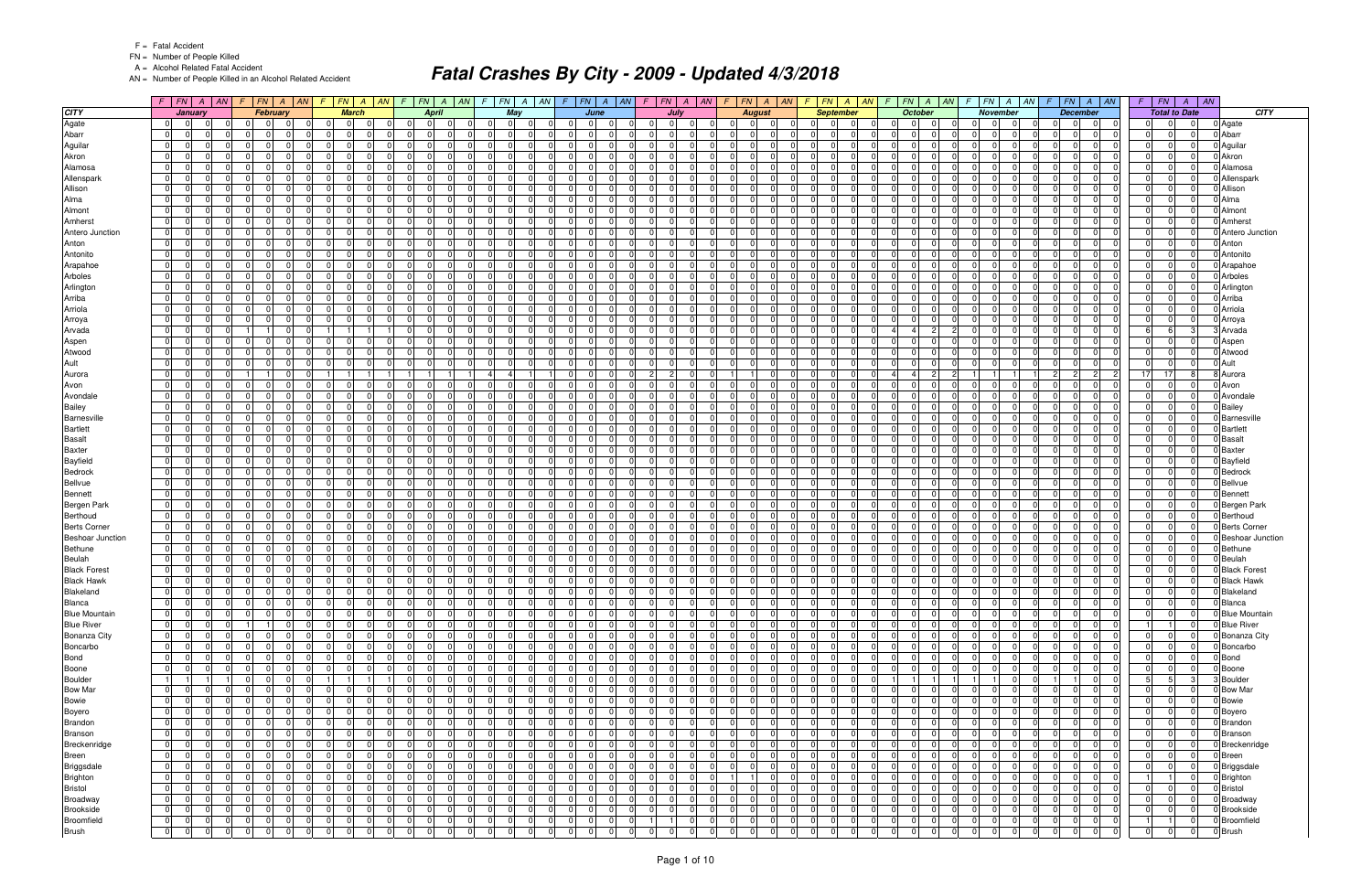FN = Number of People Killed

A = Alcohol Related Fatal Accident

AN = Number of People Killed in an Alcohol Related Accident

|                                       |                                                             | $F$   $FN$   $A$   $AN$ |                            | $F$ $ FN $ $A$ $ M $ $F$ $ FN $ $A$ $ M$ |                          |                                                          |                      | $F$ $FN$ $A$ $AN$                            | $\mathcal{F}$           | $FN$ $A$ $AN$           |                         | $F$ $FN$ $A$ $AN$                                                  |                   |                      | $F$ $ FN $ $A$ $ AN $      |                            | $F$ $FN$ $A$ $AN$                   | $F$ $FN$ $A$ $AN$                                      |                      |                            | $F$ $FN$ $A$ $AN$                | $\mathcal{F}$              | $FN$ $A$ $AN$                       |                             | $F$ $FN$ $A$ $AN$                                                 |                            | $F$   $FN$           | $A \parallel AN$           |                                |
|---------------------------------------|-------------------------------------------------------------|-------------------------|----------------------------|------------------------------------------|--------------------------|----------------------------------------------------------|----------------------|----------------------------------------------|-------------------------|-------------------------|-------------------------|--------------------------------------------------------------------|-------------------|----------------------|----------------------------|----------------------------|-------------------------------------|--------------------------------------------------------|----------------------|----------------------------|----------------------------------|----------------------------|-------------------------------------|-----------------------------|-------------------------------------------------------------------|----------------------------|----------------------|----------------------------|--------------------------------|
| <b>CITY</b>                           | January                                                     |                         |                            | February                                 |                          | <b>March</b>                                             |                      | <b>April</b>                                 |                         | May                     |                         | June                                                               |                   | July                 |                            |                            | <b>August</b>                       | <b>September</b>                                       |                      |                            | October                          |                            | <b>November</b>                     |                             | <b>December</b>                                                   |                            | <b>Total to Date</b> |                            | <b>CITY</b>                    |
| Buckingham                            | 0 I<br>$\overline{0}$                                       |                         |                            | $\cap$<br>$\Omega$                       | $\Omega$                 | $\Omega$                                                 | n I                  | - 0 I                                        | <sup>n</sup>            | $\Omega$<br>$\Omega$    | $\Omega$                | $\Omega$<br>$\Omega$                                               | $\Omega$          | $\Omega$             |                            |                            | $\Omega$<br>- 0                     | 0I<br>$\Omega$                                         | $\Omega$             | n I                        | $\Omega$                         | $\Omega$                   | $\mathbf 0$                         | 0I                          | $\Omega$<br>$\Omega$                                              | -01                        | $\Omega$             | $\Omega$                   | Buckingham                     |
| <b>Buena Vista</b>                    | $\overline{0}$<br>$\Omega$                                  |                         | $\Omega$                   | $\Omega$                                 | $\Omega$                 | $\Omega$                                                 | $\overline{0}$       | -0                                           | $\Omega$                | $\Omega$                |                         | $\Omega$<br>$\Omega$                                               | $\overline{0}$    | $\Omega$             |                            | $\Omega$                   | $\Omega$                            | $\Omega$<br>0                                          | $\Omega$             | $\Omega$                   | $\Omega$                         | $\overline{0}$             | $\Omega$                            | $\Omega$                    | $\overline{0}$<br>0                                               | 0                          | $\Omega$             | $\Omega$                   | <b>Buena Vista</b>             |
| <b>Buffalo Creek</b>                  | $\overline{0}$<br>$\overline{0}$                            |                         | $\Omega$                   | $\Omega$                                 | $\Omega$                 | $\Omega$<br>$\Omega$                                     | 0                    | $\Omega$<br>$\Omega$                         | $\Omega$                | $\Omega$                | $\Omega$                | $\Omega$<br>$\Omega$                                               | - 0 I             | $\Omega$             | $\Omega$                   | $\Omega$                   | $\Omega$                            | $\Omega$<br>$\Omega$                                   | $\Omega$             | 0                          | $\Omega$<br>$\Omega$             | $\Omega$                   | $\mathbf 0$                         | $\Omega$                    | $\Omega$<br>$\Omega$                                              | $\overline{0}$             | $\Omega$             | $\overline{0}$             | <b>Buffalo Creek</b>           |
| <b>Buford</b>                         | $\overline{0}$<br>$\Omega$                                  |                         | $\Omega$                   | $\Omega$                                 | $\Omega$                 | $\Omega$<br>$\Omega$                                     | 0                    | $\Omega$                                     | $\Omega$                | $\Omega$                | $\Omega$                | $\Omega$<br>$\Omega$                                               | - 0 I             | n                    |                            | $\Omega$                   | $\Omega$                            | $\Omega$<br>$\Omega$                                   | $\Omega$             | - 0 I                      | $\Omega$                         | $\Omega$                   | $\Omega$                            | $\Omega$                    | $\Omega$<br>$\Omega$                                              | $\overline{0}$             | $\Omega$             | $\Omega$                   | <b>Buford</b>                  |
| Burlington                            | 01<br>$\Omega$                                              |                         | $\Omega$                   | $\Omega$                                 | $\Omega$                 | $\Omega$<br>$\Omega$                                     | $\overline{0}$       | $\Omega$                                     | $\Omega$                | $\Omega$                | $\Omega$                | 0<br>$\Omega$                                                      | - 0 I             | $\Omega$             |                            | $\Omega$                   | $\Omega$                            | $\Omega$<br>$\Omega$                                   | $\Omega$             | $\overline{0}$             | $\Omega$                         | $\Omega$                   | $\Omega$                            | $\Omega$                    | $\Omega$<br>$\Omega$                                              | $\overline{0}$             | $\Omega$             | $\Omega$                   | Burlington                     |
| <b>Burns</b>                          | $\overline{0}$<br>$\Omega$                                  |                         | $\Omega$                   | $\Omega$                                 | $\Omega$                 | $\Omega$                                                 | $\Omega$             | $\Omega$                                     | <sup>0</sup>            | $\Omega$                | $\Omega$                | $\Omega$<br>$\Omega$                                               | $\Omega$          | $\Omega$             |                            | $\Omega$                   | $\Omega$                            | $\Omega$<br>$\Omega$                                   |                      | $\Omega$                   | $\Omega$                         | <sup>0</sup>               | $\Omega$                            | $\Omega$                    | $\Omega$<br>$\Omega$                                              | $\Omega$                   | $\Omega$             | $\Omega$                   | <b>Burns</b>                   |
| <b>Byers</b>                          | 01<br>$\Omega$                                              |                         | $\Omega$                   | $\mathbf 0$                              | $\Omega$                 | $\Omega$<br>$\Omega$                                     | 0                    | $\Omega$                                     | $\Omega$                | $\mathbf 0$             | $\Omega$                | $\Omega$<br>$\Omega$                                               | 0                 | $\Omega$             |                            | $\Omega$                   | $\Omega$                            | $\Omega$<br>$\Omega$                                   | $\Omega$             | $\overline{0}$             | $\Omega$                         | $\Omega$                   | $\mathbf 0$                         | $\Omega$                    | $\Omega$<br>$\Omega$                                              | $\overline{0}$             | $\Omega$             | $\overline{0}$             | <b>Byers</b>                   |
| Caddoa                                | 0 I<br>$\Omega$                                             |                         | $\Omega$                   | $\Omega$                                 | $\Omega$                 | $\Omega$<br>$\Omega$                                     | 0                    | $\Omega$                                     | ΩI                      | $\Omega$                | $\Omega$                | $\Omega$<br>$\Omega$                                               | - 0 I             | n                    |                            | $\Omega$                   | $\Omega$                            | $\Omega$<br>$\Omega$                                   | $\Omega$             | $\Omega$                   | $\Omega$                         | ΩI                         | $\Omega$                            | $\Omega$                    | $\Omega$<br>$\Omega$                                              | $\Omega$                   | $\Omega$             | $\Omega$                   | Caddoa                         |
| Cahone                                | 01<br>$\Omega$                                              |                         | $\Omega$                   | $\Omega$                                 | $\Omega$                 | - 0 I<br>$\Omega$                                        | $\overline{0}$       | - 0<br>$\Omega$                              | $\Omega$                | $\mathbf 0$             | $\Omega$                | $\Omega$<br>$\Omega$                                               | - 0 I             | $\Omega$             | $\Omega$                   | $\Omega$                   | $\Omega$                            | $\Omega$<br>$\Omega$                                   | $\Omega$             | $\overline{0}$             | $\Omega$<br>$\Omega$             | $\Omega$                   | $\mathbf 0$                         | $\Omega$                    | $\Omega$<br>$\Omega$                                              | $\overline{0}$             | $\Omega$             | $\Omega$                   | Cahone                         |
| Calhan                                | 0 <br>$\Omega$                                              |                         | $\Omega$                   | $\Omega$                                 |                          | $\Omega$                                                 | $\Omega$             | $\Omega$                                     | 0                       | $\Omega$                |                         | $\Omega$<br>$\Omega$                                               | $\Omega$          |                      |                            | $\Omega$                   | $\Omega$                            | $\Omega$<br>$\Omega$                                   |                      | $\Omega$                   |                                  | $\Omega$                   | $\Omega$                            | $\Omega$                    | $\Omega$<br>$\Omega$                                              | $\Omega$                   | $\Omega$             | $\Omega$                   | Calhan                         |
| Cameo                                 | 0 I<br>$\Omega$                                             |                         | $\Omega$                   | $\Omega$                                 | $\Omega$                 | $\Omega$                                                 | 0                    | $\Omega$<br>$\Omega$                         | $\Omega$                | $\Omega$                | $\Omega$                | $\Omega$<br>$\Omega$                                               | - 0 I             | $\Omega$             | <sup>0</sup>               | $\Omega$                   | $\Omega$                            | $\Omega$<br>$\Omega$                                   |                      | $\overline{0}$             | $\Omega$<br>$\Omega$             | $\Omega$                   | $\Omega$                            | $\Omega$                    | $\Omega$<br>$\Omega$                                              | $\overline{0}$             | $\Omega$             | $\Omega$                   | Cameo                          |
| Camp Bird                             | $\overline{0}$<br>$\Omega$                                  |                         | $\Omega$                   | $\Omega$                                 | $\Omega$                 | $\Omega$<br>$\Omega$                                     | 0                    | $\Omega$<br>$\Omega$                         | $\Omega$                | $\Omega$                | $\Omega$                | $\Omega$<br>$\Omega$                                               | - 0 I             | $\Omega$             | $\Omega$                   | $\Omega$                   | $\Omega$                            | $\Omega$<br>$\Omega$                                   | $\Omega$             | - 0 I                      | $\Omega$<br>$\Omega$             | $\Omega$                   | - 0 I                               | $\Omega$                    | $\Omega$<br>$\Omega$                                              | $\overline{0}$             | $\Omega$             | $\Omega$                   | Camp Bird                      |
| Campion                               | 01                                                          |                         |                            | $\Omega$                                 | $\Omega$                 | 0                                                        | $\Omega$             |                                              |                         | - 0                     | $\Omega$                | <sup>0</sup><br>$\Omega$                                           | $\Omega$          |                      |                            | <sup>n</sup>               | $\Omega$                            | $\Omega$<br><sup>0</sup>                               |                      | $\Omega$                   |                                  | <sup>n</sup>               | $\Omega$                            | $\Omega$                    | $\Omega$<br>$\Omega$                                              | $\Omega$                   | $\Omega$             | $\Omega$                   | Campion                        |
| Campo                                 | $\overline{0}$<br>$\Omega$                                  | $\Omega$                | $\Omega$                   | $\Omega$                                 | $\Omega$                 | $\Omega$<br>$\Omega$                                     | 0                    | $\Omega$<br>$\Omega$                         | $\Omega$                | - 0 I<br>$\Omega$       | $\Omega$                | $\Omega$<br>$\Omega$                                               | - 0 I             | $\Omega$             | $\Omega$                   | $\Omega$                   | $\Omega$<br>$\Omega$                | $\Omega$<br>$\Omega$                                   | $\Omega$             | 0                          | $\Omega$<br>$\Omega$             | $\Omega$                   | - 0 I<br>$\cap$                     | $\Omega$                    | $\Omega$<br>$\Omega$                                              | 0 I                        | $\Omega$             | $\Omega$                   | Campo                          |
| Canon City                            | 0 <br>-0                                                    |                         | $\Omega$                   | $\Omega$                                 | $\Omega$                 | $\Omega$<br>$\Omega$                                     | 0                    | $\Omega$                                     | $\overline{0}$          | $\Omega$                | $\Omega$                | $\Omega$<br>$\Omega$                                               | $\overline{0}$    | n                    |                            | $\overline{0}$             | $\Omega$                            | $\mathbf 0$<br>$\Omega$                                |                      | $\overline{0}$             | $\Omega$                         | $\overline{0}$             | $\Omega$                            | $\Omega$                    | $\Omega$<br>0                                                     | $\overline{0}$             | $\Omega$             | $\Omega$                   | Canon City                     |
| Capulin                               | 0 I<br>$\Omega$                                             | $\cap$                  | $\Omega$                   | $\Omega$                                 | $\Omega$                 | $\Omega$<br>$\Omega$                                     | 0                    | $\Omega$<br>$\Omega$                         | $\Omega$                | $\Omega$<br>$\mathbf 0$ | $\Omega$                | $\Omega$<br>$\Omega$                                               | - 0 I             | $\Omega$             | $\Omega$                   | $\Omega$                   | $\Omega$<br>$\Omega$                | $\Omega$<br>$\Omega$                                   | $\Omega$             | 0                          | $\Omega$<br>$\Omega$             | $\Omega$                   | $\mathbf 0$                         | $\Omega$                    | $\Omega$<br>$\Omega$                                              | $\overline{0}$             | $\Omega$             | $\Omega$                   | Capulin                        |
| Carbondale                            | 01<br>$\Omega$                                              | <sup>n</sup>            | $\Omega$                   | $\Omega$                                 | - 0 l                    | $\Omega$<br>$\Omega$                                     | 0                    | $\Omega$<br>$\Omega$                         | $\Omega$                | $\mathbf 0$<br>ി        | $\Omega$                | 0<br>$\Omega$                                                      | $\mathbf 0$       | $\Omega$             | $\Omega$                   | $\Omega$                   | $\Omega$                            | $\mathbf 0$<br>0                                       | $\Omega$             | $\overline{0}$             | $\Omega$<br>$\Omega$             | $\Omega$                   | $\Omega$                            | $\Omega$                    | $\Omega$<br>$\Omega$                                              | $\overline{0}$             | $\Omega$             | $\Omega$                   | Carbondale                     |
| Carlton                               | 0 I<br>$\Omega$                                             |                         | $\Omega$                   | $\Omega$                                 | $\overline{0}$           | $\Omega$<br>$\Omega$                                     | 0                    | $\Omega$<br>$\Omega$                         | $\Omega$                | - 0 I<br>$\cap$         | $\Omega$                | $\Omega$<br>$\Omega$                                               | - 0 I             | $\Omega$             | $\Omega$                   | $\Omega$                   | $\Omega$<br>$\Omega$                | $\overline{0}$<br>$\Omega$                             | $\Omega$             | 0                          | $\Omega$<br>$\Omega$             | $\Omega$                   | - 0 l                               | $\Omega$                    | $\Omega$<br>$\Omega$                                              | $\overline{0}$             | $\Omega$             | $\Omega$                   | Carlton                        |
| Carr                                  | $\overline{0}$<br>$\Omega$                                  |                         | $\Omega$                   | $\Omega$                                 | $\Omega$                 | $\Omega$<br>$\Omega$                                     | 0                    | $\Omega$<br><sup>0</sup>                     | $\Omega$                | $\Omega$                | $\Omega$                | $\Omega$<br>$\Omega$                                               | - 0 l             | <sup>n</sup>         | <sup>0</sup>               | $\Omega$                   | $\Omega$                            | $\Omega$<br>$\Omega$                                   | $\Omega$             | $\Omega$                   | $\Omega$<br><sup>0</sup>         | $\Omega$                   | $\Omega$                            | $\Omega$                    | $\Omega$<br>$\Omega$                                              | $\Omega$                   | $\Omega$             | $\Omega$                   | Carr                           |
| Cascade                               | 0 I<br>$\Omega$                                             |                         | $\Omega$                   | $\mathbf 0$                              | $\Omega$                 | - 0 l<br>$\Omega$                                        | 0                    | $\Omega$<br>$\Omega$                         | $\Omega$                | $\Omega$<br>$\mathbf 0$ | $\Omega$                | $\Omega$<br>$\Omega$                                               | - 0 l             | $\Omega$             | $\Omega$                   | $\Omega$                   | $\mathbf 0$                         | $\Omega$<br>$\Omega$                                   | $\Omega$             | - 0 l                      | $\Omega$<br>$\Omega$             | $\Omega$                   | $\mathbf 0$                         | $\Omega$                    | $\overline{0}$<br>$\Omega$                                        | $\overline{0}$             | $\Omega$             | $\Omega$                   | Cascade                        |
| <b>Castle Rock</b>                    | 01<br>$\Omega$                                              | <sup>n</sup>            | $\Omega$                   | $\Omega$                                 | $\Omega$                 | $\Omega$<br>$\Omega$                                     | $\overline{0}$       | $\Omega$<br>$\Omega$                         | $\Omega$                | $\Omega$                | - 0 l                   | $\Omega$<br>$\Omega$                                               | $\mathbf 0$       | - 0                  | <sup>n</sup>               | $\Omega$                   | $\Omega$                            | $\Omega$<br>0                                          | $\Omega$             | - 0 l                      | - 0<br>$\Omega$                  | $\Omega$                   | $\Omega$                            | $\Omega$                    | $\Omega$<br>$\Omega$                                              | $\overline{0}$             | $\Omega$             | $\Omega$                   | Castle Rock                    |
| Cedaredge                             | 0 I<br>$\Omega$                                             | $\cap$                  | $\Omega$                   | $\Omega$                                 | $\Omega$                 | $\Omega$<br>$\Omega$                                     | $\Omega$             | $\Omega$<br>$\Omega$                         | $\Omega$                | $\Omega$<br>- 0 l       | $\Omega$                | $\Omega$<br>n l                                                    | - 0 l             | $\Omega$             | $\Omega$                   | $\Omega$                   | $\Omega$<br>$\Omega$                | $\Omega$<br>$\Omega$                                   | $\Omega$             | $\Omega$                   | $\Omega$<br>$\Omega$             | $\Omega$                   | $\Omega$<br>- 0 l                   | n                           | $\Omega$<br>$\Omega$                                              | 0 I                        | $\Omega$             | $\overline{0}$             | Cedaredge                      |
| Cedarwood                             | 01<br>-0                                                    |                         | $\overline{0}$             | $\Omega$                                 | 0                        | $\Omega$<br>$\Omega$                                     | 0                    | $\Omega$<br>-0                               | $\overline{0}$          | $\Omega$                | 0                       | $\Omega$<br>$\Omega$                                               | 0                 | $\Omega$             | $\Omega$                   | $\overline{0}$             | $\Omega$                            | $\mathbf 0$<br>$\Omega$                                | $\Omega$             | 0                          | $\Omega$<br>$\Omega$             | $\overline{0}$             | $\Omega$                            | 0                           | $\Omega$<br>$\overline{0}$                                        | $\overline{0}$             | $\Omega$             | $\Omega$                   | Cedarwood                      |
| Centennial                            | 0 I<br>$\Omega$                                             |                         | $\Omega$                   | $\Omega$                                 | $\Omega$                 | $\Omega$                                                 | 0                    | $\Omega$<br>$\Omega$                         | $\Omega$                | $\Omega$                | $\Omega$                | $\Omega$<br>$\Omega$                                               | - 0 I             | $\Omega$             | $\Omega$                   | $\Omega$                   | $\Omega$                            | $\Omega$<br>$\Omega$                                   |                      | $\overline{0}$             | $\Omega$<br>$\Omega$             | $\Omega$                   | $\Omega$                            | $\Omega$                    | $\Omega$<br>$\Omega$                                              | $\overline{0}$             | $\Omega$             | $\overline{0}$             | Centennial                     |
| Center                                | 01<br>$\Omega$                                              | $\Omega$                | $\Omega$                   | $\Omega$                                 | - 0 l<br>$\Omega$        | $\Omega$<br>$\Omega$                                     | $\overline{0}$       | $\Omega$<br>$\Omega$<br><sup>n</sup>         | $\Omega$                | $\mathbf 0$<br>$\Omega$ | - 0 l<br>$\Omega$       | $\Omega$<br>$\Omega$<br>$\Omega$                                   | $\mathbf 0$       | $\Omega$             | $\Omega$                   | $\Omega$                   | $\Omega$                            | - 0 l<br>$\Omega$<br>$\Omega$                          | $\Omega$             | $\overline{0}$             | $\Omega$<br>$\Omega$             | $\Omega$                   | $\Omega$                            | - 0 l<br>$\Omega$           | $\Omega$<br>$\Omega$<br>$\Omega$                                  | $\overline{0}$             | $\Omega$             | 0                          | Center                         |
| <b>Central City</b>                   | 0 I<br>$\Omega$                                             |                         | 0<br>$\Omega$              | $\Omega$                                 |                          | $\Omega$<br>$\Omega$                                     | 0 <br>$\overline{0}$ | $\Omega$<br>- 0                              | 0<br>$\Omega$           | $\Omega$                |                         | 0<br>$\Omega$<br>$\Omega$                                          | - 0 I<br>$\Omega$ | n                    |                            | $\Omega$                   | $\Omega$                            | 0<br>$\Omega$<br>$\Omega$                              |                      | $\overline{0}$<br>$\Omega$ | - 0<br>n                         | 0<br>$\Omega$              | $\Omega$<br>$\Omega$                | $\Omega$                    | $\Omega$<br>$\Omega$<br><sup>n</sup>                              | $\overline{0}$<br>$\Omega$ | $\Omega$<br>$\Omega$ | $\Omega$<br>$\Omega$       | <b>Central City</b>            |
| Chama                                 | $\overline{0}$<br>- 0<br>$\Omega$                           |                         | $\Omega$                   | $\Omega$                                 | $\Omega$                 | $\Omega$<br>$\Omega$                                     |                      | $\Omega$                                     | $\Omega$                | $\Omega$<br>$\Omega$    | $\Omega$                | $\Omega$<br>$\Omega$                                               |                   | $\Omega$             |                            | $\Omega$<br>$\Omega$       | $\Omega$<br>$\Omega$                | $\Omega$<br>$\Omega$                                   | $\Omega$             | $\overline{0}$             | $\Omega$                         | $\Omega$                   |                                     | $\Omega$                    | $\Omega$<br>$\Omega$                                              |                            | $\Omega$             | $\overline{0}$             | Chama                          |
| <b>Cheney Center</b>                  | 01<br> 0 <br>$\Omega$                                       |                         | $\Omega$                   | $\mathbf 0$<br>$\Omega$                  | $\Omega$                 | $\Omega$<br>$\Omega$                                     | 0 <br> 0             | $\Omega$                                     | ΩI                      | $\Omega$                | $\Omega$                | $\Omega$<br>$\Omega$                                               | 0 <br>- 0 I       | n                    |                            | $\Omega$                   | $\Omega$                            | $\Omega$<br>$\Omega$                                   | $\Omega$             | $\Omega$                   | $\Omega$                         | ΩI                         | $\mathbf 0$<br>$\Omega$             | $\Omega$                    | $\Omega$<br>$\Omega$                                              | $\overline{0}$<br>$\Omega$ | $\Omega$             | $\Omega$                   | <b>Cheney Center</b><br>Cheraw |
| Cheraw<br><b>Cherry Hills Village</b> | $\overline{0}$<br>$\Omega$                                  | $\Omega$                | $\Omega$                   | $\Omega$                                 | $\overline{0}$           | - 0 I<br>$\Omega$                                        | $\overline{0}$       | - 0<br>$\Omega$                              | $\Omega$                | - 0 I                   | $\Omega$                | $\Omega$<br>$\Omega$                                               | - 0 I             | $\Omega$             | $\Omega$                   | $\Omega$                   | $\Omega$                            | $\Omega$<br>$\Omega$                                   | $\Omega$             | $\overline{0}$             | $\Omega$<br>$\Omega$             | $\Omega$                   | - 0 I                               | $\Omega$                    | $\Omega$<br>$\Omega$                                              | $\overline{0}$             | $\Omega$             | $\Omega$                   | Cherry Hills Village           |
| Cheyenne Wells                        | 0 <br>$\Omega$                                              |                         | $\Omega$                   | $\Omega$                                 | $\Omega$                 | $\Omega$                                                 | $\Omega$             | $\Omega$                                     | $\Omega$                | $\Omega$                |                         | $\Omega$<br>$\Omega$                                               | $\Omega$          |                      |                            | $\Omega$                   | $\Omega$                            | $\Omega$<br>$\Omega$                                   |                      | $\Omega$                   | n                                | $\Omega$                   | $\Omega$                            | $\Omega$                    | $\Omega$<br>$\Omega$                                              | $\Omega$                   | $\Omega$             | $\Omega$                   | Cheyenne Wells                 |
| <b>Chimney Rock</b>                   | 0 I<br>$\Omega$                                             |                         | $\Omega$                   | $\Omega$                                 | $\Omega$                 | $\Omega$                                                 | 0                    | $\Omega$<br>$\Omega$                         | $\Omega$                | $\Omega$                | $\Omega$                | $\Omega$<br>$\Omega$                                               | - 0 I             | $\Omega$             | <sup>0</sup>               | $\Omega$                   | $\Omega$                            | $\Omega$<br>$\Omega$                                   |                      | $\overline{0}$             | $\Omega$<br>$\Omega$             | $\Omega$                   | $\Omega$                            | $\Omega$                    | $\Omega$<br>$\Omega$                                              | $\overline{0}$             | $\Omega$             | $\Omega$                   | <b>Chimney Rock</b>            |
| Chipita Park                          | $\overline{0}$<br>$\Omega$                                  |                         | $\Omega$                   | $\Omega$                                 | $\Omega$                 | $\Omega$<br>$\Omega$                                     | 0                    | $\Omega$<br>$\Omega$                         | $\Omega$                | $\Omega$                | $\Omega$                | $\Omega$<br>$\Omega$                                               | - 0 I             | $\Omega$             | $\Omega$                   | $\Omega$                   | $\Omega$                            | $\Omega$<br>$\Omega$                                   | $\Omega$             | - 0 I                      | $\Omega$<br>$\Omega$             | $\Omega$                   | - 0 I                               | $\Omega$                    | $\Omega$<br>$\Omega$                                              | $\overline{0}$             | $\Omega$             | $\Omega$                   | Chipita Park                   |
| Chivington                            | 0 I<br>- 0                                                  |                         | $\Omega$                   | $\Omega$                                 | $\Omega$                 | $\Omega$<br>$\Omega$                                     | $\overline{0}$       | $\Omega$<br><sup>n</sup>                     | $\Omega$                | $\Omega$                | $\Omega$                | $\Omega$<br>$\Omega$                                               | - 0 I             | $\Omega$             |                            | $\Omega$                   | $\Omega$                            | $\Omega$<br>$\Omega$                                   | $\Omega$             | $\overline{0}$             | $\Omega$                         | $\Omega$                   | $\Omega$                            | $\Omega$                    | $\Omega$<br>$\Omega$                                              | $\overline{0}$             | $\Omega$             | $\Omega$                   | Chivington                     |
| Chromo                                | $\overline{0}$<br>$\Omega$                                  |                         | $\Omega$                   | $\Omega$                                 | $\Omega$                 | $\Omega$<br>$\Omega$                                     | 0                    | $\Omega$                                     | $\Omega$                | $\Omega$                | $\Omega$                | $\Omega$<br>$\Omega$                                               | $\Omega$          | ∩                    |                            | $\Omega$                   | $\Omega$                            | $\Omega$<br>$\Omega$                                   | $\Omega$             | $\overline{0}$             | $\Omega$<br>$\Omega$             | $\Omega$                   | $\Omega$                            | $\Omega$                    | $\Omega$<br>$\Omega$                                              | $\Omega$                   | $\Omega$             | $\Omega$                   | Chromo                         |
| Cimarron                              | 0 I<br>$\Omega$                                             |                         | $\Omega$                   | $\Omega$                                 | $\Omega$                 | $\Omega$                                                 | 0                    | $\Omega$                                     | $\Omega$                | $\Omega$                |                         | $\Omega$<br>$\Omega$                                               | - 0 I             | $\Omega$             |                            | $\Omega$                   | $\Omega$                            | $\Omega$<br>$\Omega$                                   |                      | - 0 I                      | $\Omega$                         | $\Omega$                   | $\Omega$                            | $\Omega$                    | $\Omega$<br>$\Omega$                                              | $\Omega$                   | $\Omega$             | $\Omega$                   | Cimarron                       |
| Clark                                 | 0 I<br>$\Omega$                                             |                         | $\Omega$                   | $\Omega$                                 | $\Omega$                 | $\Omega$<br>$\Omega$                                     | 0                    | $\Omega$                                     | $\Omega$                | $\Omega$                | $\Omega$                | $\Omega$<br>$\Omega$                                               | - 0 I             | $\Omega$             |                            | $\Omega$                   | $\Omega$                            | $\Omega$<br>$\Omega$                                   | $\Omega$             | 0                          | $\Omega$                         | $\Omega$                   | $\Omega$                            | $\Omega$                    | $\Omega$<br>$\Omega$                                              | $\Omega$                   | $\Omega$             | $\Omega$                   | Clark                          |
| Clarkville                            | 01<br>- 0                                                   |                         | $\Omega$                   | $\Omega$                                 | $\Omega$                 | $\Omega$<br>$\Omega$                                     | $\Omega$             | $\Omega$<br>$\Omega$                         | $\Omega$                | $\mathbf 0$<br>ി        | $\Omega$                | 0<br>$\Omega$                                                      | $\mathbf 0$       | $\Omega$             | $\Omega$                   | $\Omega$                   | $\Omega$                            | $\Omega$<br>0                                          | $\Omega$             | $\Omega$                   | $\Omega$<br>$\Omega$             | $\Omega$                   | $\mathbf 0$                         | $\Omega$                    | $\Omega$<br>$\Omega$                                              | $\overline{0}$             | $\Omega$             | $\Omega$                   | Clarkville                     |
| Clifton                               | 0 <br>n                                                     |                         | $\Omega$                   | $\Omega$                                 | $\Omega$                 | $\Omega$<br>$\Omega$                                     | 0                    | $\Omega$<br>- 0                              | $\Omega$                | $\Omega$                | $\Omega$                | $\Omega$<br>$\Omega$                                               | - 0 I             | ∩                    | $\Omega$                   | $\Omega$                   | $\Omega$                            | $\Omega$<br>$\Omega$                                   | $\Omega$             | 0                          | $\Omega$<br>n                    | $\Omega$                   | $\mathbf 0$                         | $\Omega$                    | $\Omega$<br>$\Omega$                                              | $\Omega$                   | $\Omega$             | $\Omega$                   | Clifton                        |
| Climax                                | $\overline{0}$<br>$\Omega$                                  |                         | $\Omega$                   | $\Omega$                                 | $\Omega$                 | $\Omega$<br>$\Omega$                                     | 0                    | $\Omega$<br>$\Omega$                         | $\Omega$                | $\Omega$                | $\Omega$                | $\Omega$<br>$\Omega$                                               | - 0 I             | $\Omega$             | <sup>0</sup>               | $\Omega$                   | $\Omega$                            | $\Omega$<br>$\Omega$                                   | $\Omega$             | $\Omega$                   | $\Omega$<br>$\Omega$             | $\Omega$                   | $\Omega$                            | $\Omega$                    | $\Omega$<br>$\Omega$                                              | $\Omega$                   | $\Omega$             | $\Omega$                   | Climax                         |
| <b>Coal Creek</b>                     | 0 I<br>$\Omega$                                             |                         | $\Omega$                   | $\mathbf 0$                              | $\Omega$                 | - 0 I<br>$\Omega$                                        | 0                    | $\Omega$<br>$\Omega$                         | $\Omega$                | $\Omega$<br>$\mathbf 0$ | $\Omega$                | $\Omega$<br>$\Omega$                                               | - 0 I             | $\Omega$             | $\Omega$                   | $\Omega$                   | $\Omega$                            | $\Omega$<br>$\Omega$                                   | $\Omega$             | $\overline{0}$             | $\Omega$<br>$\Omega$             | $\Omega$                   | $\mathbf 0$                         | $\Omega$                    | $\overline{0}$<br>$\Omega$                                        | $\overline{0}$             | $\Omega$             | $\Omega$                   | Coal Creek                     |
| Coaldale                              | 01<br>- 0                                                   | <sup>n</sup>            | $\Omega$                   | $\Omega$<br>$\Omega$                     | $\Omega$                 | $\Omega$<br>$\Omega$                                     | $\overline{0}$       | $\Omega$<br>$\Omega$                         | $\Omega$                | $\Omega$                | - 0 l                   | $\Omega$<br>- 01                                                   | $\mathbf 0$       | $\Omega$             | $\Omega$                   | $\Omega$                   | $\Omega$<br>$\Omega$                | $\Omega$<br>$\Omega$                                   | $\Omega$             | $\overline{0}$             | $\Omega$<br>$\Omega$             | $\Omega$                   | $\Omega$                            | $\Omega$                    | $\Omega$<br>$\Omega$                                              | $\overline{0}$             | $\Omega$             | $\Omega$                   | Coaldale                       |
| Coalmont                              | $\overline{0}$<br>$\Omega$                                  | $\Omega$                | $\Omega$                   | $\Omega$<br>$\mathbf 0$                  | $\overline{0}$           | - 0 I<br>$\Omega$                                        | 0                    | $\Omega$<br>$\Omega$                         | $\Omega$                | - 0 I<br>$\Omega$       | $\Omega$                | $\Omega$<br>$\Omega$                                               | - 0 I             | $\Omega$             | $\Omega$                   | $\Omega$                   | $\Omega$<br>$\mathbf 0$             | $\overline{0}$<br>$\Omega$                             | $\Omega$             | 0                          | $\Omega$<br>$\Omega$             | $\Omega$                   | $\Omega$<br>- 0 I                   | $\overline{0}$              | $\Omega$<br>$\Omega$                                              | 0 I                        | $\Omega$             | n l                        | Coalmont                       |
| Cokedale                              | $\overline{0}$<br>$\Omega$                                  |                         | $\mathbf 0$                | $\Omega$<br>$\mathbf 0$                  | $\mathbf{0}$             | $\Omega$<br>$\Omega$                                     | 0                    | $\mathbf 0$<br>$\Omega$                      | $\overline{0}$          | $\mathbf 0$             | $\Omega$                | $\mathbf{0}$<br>$\Omega$                                           | 0                 | $\Omega$             | $\Omega$                   | $\mathbf 0$                | $\Omega$<br>$\mathbf 0$             | $\mathbf{0}$<br>$\Omega$                               | $\Omega$             | 0                          | $\Omega$<br>$\Omega$             | $\overline{0}$             | $\Omega$<br>$\Omega$                | $\Omega$                    | $\Omega$<br>$\Omega$                                              | - 0 I                      | $\Omega$             |                            | Cokedale                       |
| Collbran                              | $\overline{0}$<br> 0                                        | $\Omega$                | 0                          | $\Omega$                                 |                          | $\mathbf 0$<br>$\overline{0}$                            | $\overline{0}$       | $\Omega$                                     | $\Omega$                | 0                       |                         | $\overline{0}$<br>$\mathbf 0$                                      | $\overline{0}$    | $\Omega$             |                            | $\Omega$                   | $\Omega$                            | $\overline{0}$                                         | $\Omega$             | $\overline{0}$             |                                  | $\Omega$                   | $\Omega$                            |                             | $\mathbf 0$<br>$\overline{0}$                                     | $\Omega$                   | $\Omega$             | $\Omega$                   | 0 Collbran                     |
| Colorado City                         | $\overline{0}$<br>$\overline{0}$                            | $\Omega$                | $\Omega$                   | $\mathbf 0$<br>$\Omega$                  | $\overline{0}$           | 0 <br>$\mathbf 0$                                        | 0                    | $\mathbf 0$<br>$\Omega$                      | $\Omega$                | $\Omega$<br> 0          | 0                       | $\overline{0}$<br>$\mathbf 0$                                      | 0                 | $\Omega$             | $\Omega$                   | $\mathbf 0$                | $\Omega$<br>$\mathbf 0$             | $\overline{0}$<br> 0                                   | $\mathbf 0$          | $\overline{0}$             | $\Omega$<br>$\Omega$             | $\Omega$                   | $\Omega$<br>$\mathbf 0$             | $\mathbf 0$                 | $\overline{0}$<br>$\overline{0}$                                  | $\overline{0}$             | $\overline{0}$       | $\overline{0}$             | Colorado City                  |
| Colorado Springs                      | 0 <br>$\overline{0}$                                        |                         | $\overline{2}$             | 2 <sup>1</sup><br>- 0 I                  | $\overline{2}$           | 3 <br>$\overline{2}$                                     | $1 \vert$            | $\Omega$                                     | $\vert$ 2               | $\overline{2}$          | $\overline{1}$          | 1<br>$\overline{0}$                                                | 2                 | $\overline{2}$       |                            |                            | - 0 I                               | $\overline{2}$<br>$\overline{2}$                       |                      | $\overline{4}$             | $\overline{2}$                   | $\Omega$                   | $\Omega$<br>- 0 I                   | $\overline{1}$              | $\overline{1}$<br>$\overline{0}$                                  | 18                         | 19                   | $\overline{7}$             | Colorado Springs               |
| Columbine                             | $\overline{0}$<br> 0                                        | $\Omega$                | $\mathbf 0$                | $\overline{0}$                           | $\overline{0}$           | 0 <br>0                                                  | $\overline{0}$       | $\mathbf 0$<br>$\mathbf 0$                   | $\overline{0}$          | $\overline{0}$<br> 0    | $\mathbf 0$             | $\overline{0}$<br>$\mathbf 0$                                      | 0                 | $\mathbf 0$          | $\Omega$                   | $\overline{0}$             | $\Omega$<br>$\Omega$                | $\mathbf{0}$<br>$\overline{0}$                         | $\mathbf 0$          | 0                          | $\Omega$<br>$\Omega$             | $\overline{0}$             | $\Omega$<br> 0                      | $\mathbf 0$                 | 0 <br>$\mathbf 0$                                                 | $\overline{0}$             | $\overline{0}$       | $\overline{0}$             | Columbine                      |
| <b>Columbine Valley</b>               | 0 <br> 0                                                    |                         | $\Omega$                   | $\mathbf 0$                              | $\overline{0}$           | 0 <br>$\Omega$                                           | 0                    | $\Omega$<br>$\overline{0}$                   | $\overline{0}$          | $\Omega$<br>- 0 I       | $\mathbf 0$             | 0 <br>$\overline{0}$                                               | 0                 | $\overline{0}$       | $\Omega$                   | $\overline{0}$             | $\Omega$<br>$\mathbf 0$             | $\overline{0}$<br> 0                                   | $\overline{0}$       | 0                          | $\overline{0}$<br>0 I            | $\overline{0}$             | $\Omega$<br>- 0 I                   | $\overline{0}$              | $\overline{0}$<br>$\overline{0}$                                  | $\overline{0}$             | $\overline{0}$       | 0                          | <b>Columbine Valley</b>        |
| <b>Commerce City</b>                  | $\overline{0}$<br>$\mathbf 0$                               | $\Omega$                |                            | $\overline{0}$                           | $\overline{0}$           | $\overline{0}$<br>$\Omega$                               | 0                    | $\Omega$<br>$\Omega$                         | $\overline{0}$          | 0 <br>$\Omega$          | 0                       | $\overline{0}$<br>$\mathbf 0$                                      | 0                 | $\Omega$             | $\Omega$                   | $\Omega$                   | $\mathbf 0$<br>$\Omega$             | $\mathbf 0$<br>$\overline{0}$                          | $\mathbf 0$          | 0                          | $\Omega$<br>$\Omega$             |                            |                                     | $\mathbf 0$                 | $\overline{0}$<br>$\mathbf 0$                                     | $\overline{2}$             | $\overline{2}$       |                            | <b>Commerce City</b>           |
| Como                                  | $\overline{0}$<br>$\overline{0}$                            | $\Omega$                | $\mathbf 0$                | $\Omega$<br>$\mathbf 0$                  | $\overline{0}$           | 0 <br>$\Omega$                                           | $\overline{0}$       | - 01<br>$\Omega$                             | $\mathbf 0$             | 0 <br>- 0 I             | $\overline{0}$          | $\overline{0}$<br>$\overline{0}$                                   | 0                 | $\Omega$             | $\Omega$                   | $\mathbf 0$                | $\Omega$<br>$\mathbf 0$             | $\overline{0}$<br> 0                                   | - 01                 | 0                          | - 01<br>$\Omega$                 | $\overline{0}$             | $\overline{0}$<br> 0                | $\overline{0}$              | $\overline{0}$<br>$\mathbf 0$                                     | $\overline{0}$             | $\overline{0}$       | 0                          | Como                           |
| Conejos                               | 0                                                           |                         | $\overline{0}$             | $\Omega$                                 |                          | 0                                                        | $\overline{0}$       | $\Omega$                                     | $\overline{0}$          | $\Omega$                |                         | 0<br>0                                                             | $\overline{0}$    |                      |                            | 0                          | $\Omega$                            | 0                                                      | $\Omega$             | $\overline{0}$             |                                  | $\overline{0}$             | $\Omega$                            |                             | $\overline{0}$<br>0 <sub>1</sub>                                  | $\Omega$                   | $\Omega$             | $\Omega$                   | Conejos                        |
| Conifer                               | $\overline{0}$<br>- 01                                      |                         | $\Omega$                   | $\mathbf 0$                              | $\Omega$                 | 0 <br>$\Omega$                                           | 0                    | $\overline{0}$<br>$\Omega$                   | $\overline{0}$          | 0                       | $\Omega$                | $\overline{0}$<br>$\overline{0}$                                   | 0                 | $\Omega$             | $\Omega$                   | $\Omega$                   | $\Omega$                            | $\Omega$<br>- 0 I                                      | $\Omega$             | 0                          | $\Omega$<br>$\Omega$             | $\Omega$                   | $\Omega$<br> 0                      | $\Omega$                    | 0 <br>$\overline{0}$                                              | 0 I                        | $\Omega$             | $\overline{0}$             | Conifer                        |
| Cope                                  | $\overline{0}$<br>$\Omega$                                  |                         | $\mathbf 0$                | $\Omega$                                 | $\Omega$                 | $\overline{0}$<br>$\Omega$                               | 0                    | $\Omega$<br>$\mathbf 0$                      | $\overline{0}$          | - 0 I                   | $\mathbf{0}$            | $\overline{0}$<br>$\overline{0}$                                   | 0                 | $\Omega$             | $\Omega$                   | $\mathbf 0$                | $\Omega$                            | $\mathbf{0}$<br>$\mathbf 0$                            | $\Omega$             | 0                          | $\Omega$                         | $\Omega$                   | - 0 I                               | $\mathbf{0}$                | 0 <br>$\overline{0}$                                              | $\overline{0}$             | $\overline{0}$       | $\overline{0}$             | Cope                           |
| Copper Mountain                       | $\overline{0}$<br>$\Omega$<br>$\overline{0}$<br>$\mathbf 0$ |                         | $\Omega$<br>$\mathbf 0$    | $\mathbf 0$<br>$\Omega$<br>$\mathbf 0$   | $\Omega$<br>$\mathbf{0}$ | $\overline{0}$<br>$\Omega$<br>$\overline{0}$<br>$\Omega$ | 0 <br> 0             | $\Omega$<br>$\Omega$<br>$\Omega$<br>$\Omega$ | $\Omega$<br>$\mathbf 0$ | - 0 I<br>$\Omega$<br> 0 | $\Omega$<br>$\mathbf 0$ | $\overline{0}$<br>$\overline{0}$<br>$\mathbf{0}$<br>$\overline{0}$ | - 0 I<br> 0       | $\Omega$<br>$\Omega$ | $\Omega$                   | $\Omega$<br>$\mathbf 0$    | $\mathbf 0$<br>$\Omega$<br>$\Omega$ | $\Omega$<br>$\Omega$<br>$\mathbf{0}$<br>$\mathbf{0}$   | $\Omega$<br>$\Omega$ | 0 <br> 0                   | $\Omega$<br>$\Omega$             | $\Omega$<br>$\overline{0}$ | - 0 I<br>$\Omega$<br>$\Omega$<br> 0 | $\mathbf 0$<br>$\mathbf 0$  | $\overline{0}$<br>$\mathbf 0$<br>$\overline{0}$<br>$\overline{0}$ | $\overline{0}$<br> 0       | $\Omega$<br>$\Omega$ | 0 <br>$\Omega$             | Copper Mountain                |
| Cornish                               |                                                             |                         |                            |                                          | $\Omega$                 |                                                          |                      |                                              |                         |                         |                         |                                                                    |                   |                      |                            |                            |                                     |                                                        |                      |                            |                                  |                            |                                     |                             |                                                                   |                            |                      |                            | Cornish                        |
| Cortez                                | 11<br>$\overline{0}$<br>$\Omega$                            |                         | $\overline{0}$<br>$\Omega$ | $\mathbf 0$<br>$\Omega$                  | $\Omega$                 | $\overline{0}$<br>$\Omega$<br>$\Omega$<br>$\Omega$       | 0 <br> 0             | $\mathbf 0$<br>$\Omega$<br>$\mathbf 0$       | $\overline{0}$          | 0 <br>$\Omega$          | 0<br>$\Omega$           | $\overline{0}$<br>$\overline{0}$<br>$\Omega$<br>$\overline{0}$     | 0 <br>- 0 I       | $\Omega$<br>$\Omega$ |                            | $\overline{0}$<br>$\Omega$ | $\Omega$<br>$\Omega$                | $\mathbf{1}$<br>$\overline{1}$<br>$\Omega$<br>$\Omega$ | $\Omega$<br>$\Omega$ | 0 <br> 0                   | $\Omega$<br>$\Omega$             | $\overline{0}$<br>$\Omega$ | 0 <br>$\Omega$                      | $\mathbf{0}$<br>$\mathbf 0$ | 0 <br>$\overline{0}$<br>$\overline{0}$<br>$\overline{0}$          | $\mathbf{3}$<br>$\Omega$   | 3<br>$\Omega$        | $\overline{0}$<br>$\Omega$ | Cortez<br>Cotopaxi             |
| Cotopaxi<br>Cowdrey                   | $\overline{0}$<br>$\Omega$                                  |                         | $\Omega$                   | $\mathbf 0$                              | $\Omega$                 | 0 <br>$\Omega$                                           | 0                    | - 01<br>$\Omega$                             | $\Omega$                | - 0 I                   | - 0 l                   | $\Omega$<br>$\overline{0}$                                         | - 0 I             | $\Omega$             | $\Omega$                   | $\Omega$                   | $\mathbf 0$                         | $\overline{0}$<br> 0                                   | $\Omega$             | 0                          | $\Omega$<br>$\Omega$             | $\Omega$                   | - 0 I<br>$\Omega$                   | - 0 l                       | $\overline{0}$<br>$\overline{0}$                                  | $\overline{0}$             | $\Omega$             | $\overline{0}$             | Cowdrey                        |
| Craig                                 | 0                                                           |                         | $\overline{0}$             | $\Omega$                                 | $\mathbf 0$              | $\overline{0}$<br>$\Omega$                               | 0                    | $\Omega$                                     | $\mathbf 0$             | $\mathbf 0$             | $\mathbf 0$             | $\overline{0}$<br>$\mathbf{0}$                                     | $\overline{0}$    | $\Omega$             |                            | $\overline{0}$             | $\Omega$                            | $\mathbf 0$<br>$\overline{0}$                          | 0                    | $\overline{0}$             | $\Omega$                         | $\overline{0}$             | $\mathbf 0$                         | $\mathbf 0$                 | $\overline{0}$<br>$\mathbf 0$                                     | $\overline{0}$             | $\overline{0}$       | $\overline{0}$             | Craig                          |
| Crawford                              | $\overline{0}$<br>- 01                                      | $\Omega$                | $\overline{0}$             | $\mathbf 0$                              | $\Omega$                 | 0 <br>$\Omega$                                           | 0                    | $\Omega$<br>$\mathbf 0$                      | 0                       | 0 <br>$\Omega$          | $\Omega$                | $\overline{0}$<br>$\overline{0}$                                   | 0                 | $\Omega$             | $\Omega$                   | $\overline{0}$             | $\Omega$                            | $\Omega$<br> 0                                         | $\Omega$             | 0                          | $\Omega$<br>$\Omega$             | 0                          | $\Omega$<br> 0                      | $\Omega$                    | 0 <br>$\overline{0}$                                              | 0                          | $\Omega$             | $\overline{0}$             | Crawford                       |
| Creede                                | $\overline{0}$<br>0                                         |                         | $\mathbf 0$                | $\mathbf 0$                              | $\mathbf{0}$             | 0 <br>$\Omega$                                           | 0                    | $\Omega$<br>$\mathbf 0$                      | $\overline{0}$          | 0 <br>$\Omega$          | $\mathbf{0}$            | $\overline{0}$<br>$\overline{0}$                                   | 0                 | $\Omega$             | $\Omega$                   | $\mathbf 0$                | $\Omega$                            | 0 <br>$\mathbf{0}$                                     | $\mathbf 0$          | 0                          | $\mathbf 0$<br>$\Omega$          | $\Omega$                   | 0 <br>$\Omega$                      | $\mathbf{0}$                | 0 <br>$\overline{0}$                                              | $\overline{0}$             | $\overline{0}$       | $\overline{0}$             | Creede                         |
| <b>Crested Butte</b>                  | $\overline{0}$<br>0                                         |                         | $\mathbf 0$                | $\mathbf 0$<br>$\Omega$                  | $\overline{0}$           | $\overline{0}$<br>0                                      | 0                    | 0<br>$\Omega$                                | $\overline{0}$          | 0 <br>$\Omega$          | 0                       | $\overline{0}$<br>$\mathbf 0$                                      | 0                 | $\Omega$             | $\Omega$                   | $\overline{0}$             | $\mathbf 0$<br>$\Omega$             | $\mathbf 0$<br>$\overline{0}$                          | - 01                 | 0                          | $\Omega$<br>$\Omega$             | $\Omega$                   | 0 <br>$\Omega$                      | 0                           | $\overline{0}$<br>$\overline{0}$                                  | $\overline{0}$             | $\overline{0}$       | $\Omega$                   | <b>Crested Butte</b>           |
| Crestone                              | $\overline{0}$<br>$\Omega$                                  |                         | $\Omega$                   | $\Omega$                                 | $\Omega$                 | $\overline{0}$<br>$\Omega$                               | $\overline{0}$       | $\Omega$<br>$\Omega$                         | $\overline{0}$          | 0 <br>$\Omega$          | $\Omega$                | $\overline{0}$<br>$\overline{0}$                                   | - 0 l             | $\Omega$             | $\Omega$                   | $\mathbf 0$                | $\Omega$                            | $\Omega$<br>$\overline{0}$                             | $\Omega$             | 0                          | $\Omega$<br>$\Omega$             | $\overline{0}$             | 0 <br>$\Omega$                      | $\mathbf{0}$                | $\overline{0}$<br>- 01                                            | $\overline{0}$             | $\Omega$             | $\Omega$                   | Crestone                       |
| Cripple Creek                         | $\overline{0}$<br>0                                         |                         | 0                          | $\overline{0}$<br>$\mathbf{0}$           | $\overline{0}$           | 0 <br>0                                                  | 0                    | $\mathbf 0$<br>$\overline{0}$                | 0                       | 0 <br> 0                | $\mathbf 0$             | $\overline{0}$<br>$\mathbf 0$                                      | 0                 | 0                    | $\overline{0}$             | 0                          | $\overline{0}$<br>$\mathbf{0}$      | $\overline{0}$<br>$\overline{0}$                       | $\mathbf 0$          | 0                          | $\overline{0}$<br>0              | 0                          | 0 <br> 0                            | $\mathbf 0$                 | 0 <br>$\mathbf 0$                                                 | $\overline{0}$             | $\mathbf 0$          | $\mathbf 0$                | Cripple Creek                  |
| Crook                                 | $\overline{0}$<br> 0                                        | 0 <br>$\Omega$          | $\overline{0}$             | 0 <br> 0                                 | $\overline{0}$           | 0 <br>$\Omega$                                           | 0                    | $\overline{0}$<br> 0 <br>$\Omega$            | 0                       | 0 <br> 0                |                         | $\overline{0}$<br>$\overline{0}$<br>$\mathbf 0$                    | 0                 | $\overline{0}$       | $\overline{0}$<br>$\Omega$ | 0                          | 0 <br> 0                            | $\overline{0}$<br>$\overline{0}$                       | $\mathbf 0$          | $\overline{0}$             | 0 <br>$\overline{0}$<br>$\Omega$ | 0                          | $\overline{0}$<br> 0                |                             | $\overline{0}$<br> 0 <br>$\mathbf 0$                              | $\overline{0}$             | $\mathbf 0$          | 0                          | Crook                          |
|                                       |                                                             |                         |                            |                                          |                          |                                                          |                      |                                              |                         |                         |                         |                                                                    |                   |                      |                            |                            |                                     |                                                        |                      |                            |                                  |                            |                                     |                             |                                                                   |                            |                      |                            |                                |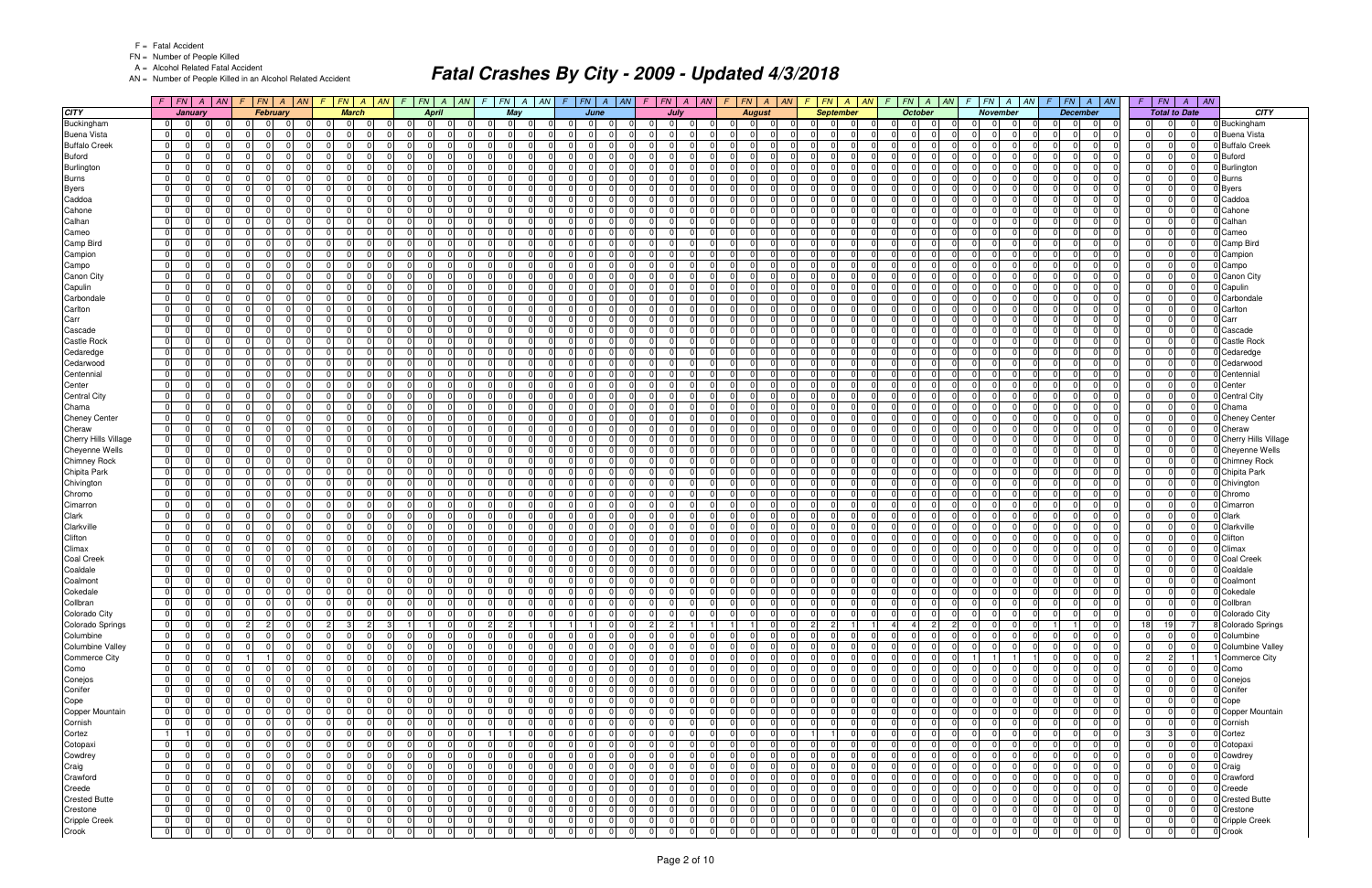FN = Number of People Killed

A = Alcohol Related Fatal Accident

AN = Number of People Killed in an Alcohol Related Accident

|                              |                                  | $F$   $FN$  <br>$\overline{A}$ | AN                       |                 | $FN \mid A \mid AN$               |                                | F N A                                                  | AN | $FN$ $A$<br>F                                   | AN                      | F.                               | $FN$ $A$<br>AN<br>$F_{\perp}$           | FN A                             | $\vert$ AN                    | $F$   $FN$                               | AN <br>$\overline{A}$ | F.                          | $FN \mid A \mid AN$ |                |                                                                | $FN \mid A \mid$<br>AN           | $FN \mid A$                                                       | AN | FN                                       | $A$ $AN$       | $F$ $FN$<br>$A \mid AN$                                                           | FN<br>$\parallel AN$<br>$\overline{A}$<br>F                                  |                                |
|------------------------------|----------------------------------|--------------------------------|--------------------------|-----------------|-----------------------------------|--------------------------------|--------------------------------------------------------|----|-------------------------------------------------|-------------------------|----------------------------------|-----------------------------------------|----------------------------------|-------------------------------|------------------------------------------|-----------------------|-----------------------------|---------------------|----------------|----------------------------------------------------------------|----------------------------------|-------------------------------------------------------------------|----|------------------------------------------|----------------|-----------------------------------------------------------------------------------|------------------------------------------------------------------------------|--------------------------------|
| <b>CITY</b>                  |                                  | January                        |                          |                 | <b>February</b>                   |                                | <b>March</b>                                           |    |                                                 | <b>April</b>            |                                  | May                                     | June                             |                               |                                          | July                  |                             | <b>August</b>       |                |                                                                | <b>September</b>                 | October                                                           |    | <b>November</b>                          |                | <b>December</b>                                                                   | <b>Total to Date</b>                                                         | CITY                           |
| Crowley                      | $\overline{0}$                   | $\Omega$                       | <sup>0</sup>             |                 | $\Omega$<br>$\Omega$              | - 01                           | $\overline{0}$<br>$\Omega$                             |    | 0 <br>$\Omega$                                  | $\Omega$                | $\overline{0}$                   | $\Omega$<br>$\mathbf 0$                 | $\Omega$                         | $\Omega$                      | $\Omega$<br>.0                           |                       | $\Omega$                    | $\Omega$            | $\Omega$       | $\Omega$<br>$\Omega$                                           | $\Omega$                         | $\overline{0}$<br>$\Omega$<br>$\Omega$                            |    | $\Omega$<br> 0                           | - 0            | $\Omega$<br>$\mathbf 0$                                                           | $\Omega$<br>$\overline{0}$<br>$\Omega$                                       | 0 Crowley                      |
| Cuchara                      | $\overline{0}$                   |                                |                          |                 | $\Omega$                          | $\Omega$                       | 0                                                      |    | $\Omega$<br>$\Omega$                            |                         | $\Omega$                         | $\Omega$                                | 0                                | $\Omega$                      | $\Omega$<br>$\Omega$                     |                       | <sup>n</sup>                |                     |                | $\Omega$                                                       |                                  | $\Omega$<br>$\Omega$                                              |    | $\Omega$<br>$\Omega$                     |                | $\Omega$<br>$\Omega$                                                              | $\Omega$<br>$\overline{0}$                                                   | 0 Cuchara                      |
| Dacono                       | 0                                | $\Omega$                       | $\Omega$                 | $\Omega$        | $\Omega$<br>$\Omega$              | $\Omega$                       | $\Omega$<br>$\Omega$                                   |    | 0 I<br>$\Omega$                                 | $\Omega$                | 0                                | $\Omega$<br>$\mathbf 0$                 | $\Omega$<br>$\Omega$             | $\Omega$                      | $\overline{0}$<br>$\Omega$               | $\cap$                | $\Omega$                    | $\Omega$            | $\Omega$       | $\overline{0}$<br>$\Omega$                                     | $\Omega$                         | $\Omega$<br>$\Omega$<br>- 0 I                                     |    | 0 <br>-01                                | $\Omega$       | $\Omega$<br>$\cap$<br>- 0 I                                                       | $\Omega$<br>$\Omega$<br>$\Omega$                                             | Dacono                         |
| Dailey                       | $\Omega$                         |                                | <sup>0</sup>             |                 |                                   | $\Omega$                       | 0                                                      |    | $\Omega$<br>$\Omega$                            |                         | $\Omega$                         | $\Omega$                                | $\Omega$                         |                               | $\Omega$                                 |                       | $\Omega$                    |                     |                | $\Omega$<br>U                                                  |                                  | $\Omega$<br>$\Omega$                                              |    | $\Omega$<br>$\Omega$                     |                | $\Omega$<br>$\mathbf 0$                                                           | $\Omega$<br>$\Omega$                                                         | Dailey                         |
| De Beque                     | $\overline{0}$                   | $\Omega$                       | $\Omega$                 |                 | $\Omega$<br>$\Omega$              | $\Omega$                       | $\Omega$<br>$\Omega$                                   |    | $\Omega$<br>$\overline{0}$                      | $\Omega$                | $\overline{0}$                   | $\mathbf 0$<br>- 0                      | $\Omega$<br>$\Omega$             | $\overline{0}$                | $\overline{0}$<br>$\Omega$               | $\Omega$              | $\Omega$                    | $\Omega$            | $\Omega$       | 0 I<br>$\Omega$                                                | $\Omega$                         | $\Omega$<br>$\Omega$<br>. OI                                      |    | $\Omega$<br> 0                           | $\Omega$       | $\overline{0}$<br>$\Omega$<br>$\Omega$                                            | - Ol<br>$\Omega$<br>$\Omega$                                                 | 0 De Beque                     |
| Deckers                      | $\overline{0}$                   | $\Omega$                       | <sup>0</sup>             |                 | $\Omega$<br>$\Omega$              | $\Omega$                       | $\Omega$<br>$\Omega$                                   |    | $\Omega$<br>- 01                                | $\Omega$                | 01                               | $\mathbf 0$                             | $\Omega$<br>0                    | $\Omega$                      | $\mathbf 0$<br>$\Omega$                  | $\Omega$              | $\Omega$                    | - 0<br>$\Omega$     |                | 0 <br>$\Omega$                                                 | $\Omega$                         | $\Omega$<br>$\Omega$<br>$\Omega$                                  |    | $\Omega$<br>$\overline{0}$               | - 0            | $\Omega$<br>$\Omega$                                                              | $\Omega$<br>$\Omega$<br>$\Omega$                                             | Deckers                        |
| Deer Ridge                   | $\overline{0}$                   |                                | $\Omega$                 |                 | $\Omega$<br>$\Omega$              | $\Omega$                       | $\Omega$<br>$\Omega$                                   |    | 0 I<br>- 0 I                                    | $\Omega$                | $\overline{0}$                   | $\Omega$<br>$\Omega$                    | $\Omega$<br>$\Omega$             | $\overline{0}$                | - 0 I<br>- 0                             | $\Omega$              | $\Omega$                    | $\Omega$            | $\Omega$       | 0 <br>$\Omega$                                                 | $\Omega$                         | $\Omega$<br>$\Omega$<br>$\Omega$                                  |    | $\Omega$<br>-01                          |                | $\Omega$<br>$\Omega$                                                              | $\Omega$<br>$\Omega$<br>$\Omega$                                             | Deer Ridge                     |
| Deer Trail                   | $\Omega$                         |                                | $\Omega$                 |                 | $\Omega$                          | $\Omega$                       | $\Omega$                                               |    | $\Omega$<br>$\Omega$                            | U                       | $\Omega$                         | $\Omega$                                | 0                                | $\Omega$                      | $\Omega$                                 |                       | $\Omega$                    |                     |                | $\Omega$<br>U                                                  | $\Omega$                         | $\Omega$<br>$\Omega$                                              |    | $\Omega$<br>-01                          |                | $\Omega$<br>$\Omega$                                                              | $\Omega$<br>$\Omega$                                                         | 0 Deer Trail                   |
| Del Norte                    | $\overline{0}$                   | $\Omega$                       | $\Omega$                 |                 | $\Omega$<br>$\Omega$              | $\Omega$                       | <sup>0</sup><br>$\Omega$                               |    | 0 I<br>$\overline{0}$                           | $\Omega$                | 0                                | $\mathbf 0$<br>$\Omega$                 | $\Omega$<br>$\Omega$             | $\overline{0}$                | - 0 I<br>$\Omega$                        | $\Omega$              | $\overline{0}$              | $\Omega$            | $\Omega$       | $\overline{0}$<br>$\Omega$                                     | $\Omega$                         | - 0 I<br>$\Omega$<br>- 0 I                                        |    | 0 <br>-01                                | $\Omega$       | $\overline{0}$<br>$\Omega$<br>- 0 I                                               | - Ol<br> 0 <br>$\Omega$                                                      | 0 Del Norte                    |
| Delhi                        | $\overline{0}$                   |                                | 0                        |                 | $\Omega$                          | $\Omega$                       | $\Omega$<br><sup>n</sup>                               |    | $\Omega$<br>$\Omega$                            | $\Omega$                | $\Omega$                         | $\Omega$                                | $\Omega$<br>$\Omega$             | $\Omega$                      | $\mathbf 0$<br>n                         |                       | $\Omega$                    | $\Omega$            | $\Omega$       | $\Omega$<br>$\Omega$                                           | $\Omega$                         | $\Omega$<br>$\Omega$<br>$\Omega$                                  |    | $\Omega$<br>$\Omega$                     |                | $\Omega$<br>$\Omega$                                                              | $\Omega$<br>$\Omega$<br>$\Omega$                                             | 0 Delhi                        |
| Delta                        | $\overline{0}$                   | $\Omega$                       | $\Omega$                 | $\Omega$        | $\Omega$<br>$\Omega$              | $\Omega$                       | $\Omega$<br>$\Omega$                                   |    | $\Omega$<br>$\Omega$                            | $\Omega$                | $\Omega$                         | $\mathbf 0$<br>$\cap$                   | $\Omega$<br>$\Omega$             | $\Omega$                      | - 0 I<br>$\Omega$                        | $\Omega$              | $\Omega$                    | $\Omega$            | $\Omega$       | $\overline{0}$<br>$\Omega$                                     | $\Omega$                         | $\Omega$<br>$\Omega$<br>$\Omega$                                  |    | $\Omega$<br>-01                          | - 0            | $\Omega$<br>$\Omega$<br>- 0 I                                                     | $\Omega$<br>-01<br>$\Omega$                                                  | 0 Delta                        |
| Denver                       | -4                               | 5                              | 2                        | 3               | 3                                 |                                |                                                        |    |                                                 | $\Omega$                | 5 <sup>5</sup>                   | 4                                       | $\overline{c}$<br>2 <sup>1</sup> |                               | 4                                        | $\overline{2}$        | $\overline{2}$              | $\overline{2}$      |                | 6<br>6                                                         |                                  | $\overline{2}$<br>2 <sup>1</sup>                                  |    | $\overline{4}$<br>$\overline{4}$         |                | $\overline{2}$<br>$\overline{2}$<br>2                                             | 36<br>37<br>24                                                               | 25 Denve                       |
| Deora                        | $\Omega$                         |                                | <sup>0</sup>             |                 | $\Omega$                          | $\Omega$                       | $\Omega$                                               |    | $\Omega$<br>$\Omega$                            | $\Omega$                | $\Omega$                         | $\Omega$                                | 0                                | $\Omega$                      | $\mathbf 0$<br>n                         |                       | $\Omega$                    |                     | $\Omega$       | $\Omega$<br>$\Omega$                                           | $\Omega$                         | $\Omega$<br>$\Omega$<br>$\Omega$                                  |    | $\Omega$<br>$\Omega$                     |                | $\Omega$<br>$\Omega$                                                              | $\Omega$<br>$\Omega$<br>$\Omega$                                             | 0 Deora                        |
| Devine                       | $\overline{0}$                   |                                | <sup>0</sup>             |                 | $\Omega$<br>n                     | $\Omega$                       | $\Omega$<br>$\Omega$                                   |    | $\Omega$<br>$\mathbf 0$                         | $\Omega$                | $\overline{0}$                   | $\Omega$                                | $\Omega$<br>$\Omega$             | - 01                          | $\mathbf 0$<br>n                         |                       | $\Omega$                    |                     | $\Omega$       | 0 <br>$\Omega$                                                 | $\Omega$                         | $\Omega$<br>$\Omega$<br>$\Omega$                                  |    | $\Omega$<br>-01                          |                | $\Omega$<br>$\Omega$                                                              | $\Omega$<br>$\Omega$<br>- 0                                                  | 0 Devine                       |
| Dillon                       | $\overline{0}$                   |                                | 0                        |                 | $\Omega$                          | $\Omega$                       | $\Omega$<br>0                                          |    | 0 I<br>$\overline{0}$                           | $\Omega$                | $\Omega$                         | $\Omega$                                | $\Omega$<br>0                    | $\overline{0}$                | - 0 I<br>$\Omega$                        |                       | 0                           | $\Omega$            | $\Omega$       | 0 <br>$\Omega$                                                 | 0                                | $\Omega$<br>$\Omega$<br>$\Omega$                                  |    | $\Omega$<br>-01                          |                | $\Omega$<br>$\Omega$                                                              | $\Omega$<br> 0 <br>$\Omega$                                                  | Dillon                         |
| Dinosaur                     | $\overline{0}$                   |                                | $\Omega$<br><sup>0</sup> |                 | $\Omega$<br>$\Omega$              | $\Omega$                       | $\Omega$<br>$\Omega$                                   |    | $\Omega$<br>- 0 I                               | $\Omega$                | $\overline{0}$                   | $\Omega$                                | $\Omega$<br>$\Omega$             | $\overline{0}$                | - 0 I<br><sup>n</sup>                    |                       | $\Omega$                    |                     | $\Omega$       | $\Omega$<br>$\Omega$                                           | $\Omega$                         | $\Omega$<br>$\Omega$<br>$\Omega$<br>$\Omega$                      |    | $\Omega$<br> 0                           |                | $\Omega$<br>$\Omega$                                                              | $\Omega$                                                                     | Dinosau                        |
| <b>Divide</b>                | $\overline{0}$                   |                                | <sup>0</sup>             |                 | $\Omega$<br>$\Omega$              | $\Omega$<br>$\Omega$           | $\Omega$<br><sup>n</sup>                               |    | $\overline{0}$<br>- 0 I<br>$\Omega$<br>$\Omega$ | $\Omega$<br>$\Omega$    | 01<br>$\Omega$                   | $\Omega$                                | $\Omega$<br>$\Omega$<br>0        | $\Omega$<br>$\Omega$          | $\mathbf 0$<br>$\Omega$<br>$\Omega$<br>n |                       | $\Omega$<br>$\Omega$        |                     | $\Omega$       | $\Omega$<br>$\Omega$<br>$\Omega$<br>$\Omega$                   | $\Omega$<br>$\Omega$             | $\Omega$<br>$\Omega$<br>$\Omega$<br>$\Omega$<br>$\Omega$          |    | $\Omega$<br>-01<br>$\Omega$              |                | $\Omega$<br>$\Omega$<br>$\Omega$<br>$\Omega$                                      | $\Omega$<br>$\Omega$<br>$\Omega$<br>$\Omega$<br>$\Omega$                     | Divide                         |
| <b>Dolores</b>               | $\overline{0}$                   |                                | $\Omega$                 |                 | $\Omega$                          | $\Omega$                       | $\Omega$<br>$\Omega$                                   |    |                                                 | $\Omega$                |                                  | $\Omega$                                | $\Omega$<br>0                    | $\Omega$                      | $\Omega$                                 |                       | $\Omega$                    | $\Omega$            | $\Omega$       | 0 <br>$\Omega$                                                 | $\Omega$                         | $\Omega$<br>$\Omega$                                              |    | $\overline{0}$<br>$\Omega$               |                | $\Omega$<br>$\Omega$                                                              | $\Omega$<br>$\Omega$<br>$\Omega$                                             | Dolores                        |
| Dotsero                      | $\overline{0}$                   |                                | $\Omega$                 |                 | $\Omega$<br>$\Omega$              | $\mathbf 0$                    | $\Omega$<br>$\Omega$                                   |    | 0 I<br>$\overline{0}$<br>$\Omega$<br>$\Omega$   | $\Omega$                | 01                               | $\mathbf 0$                             | $\Omega$<br>$\Omega$             |                               | - 0 I<br>$\Omega$<br>n                   |                       |                             |                     | $\Omega$       | 0 <br>$\Omega$                                                 | $\Omega$                         | - 0 I<br>$\Omega$<br>$\Omega$                                     |    | -01<br>$\Omega$                          |                | $\Omega$                                                                          | $\Omega$<br>$\Omega$                                                         | Dotsero                        |
| Dove Creek                   | $\mathbf 0$<br>$\overline{0}$    |                                | $\Omega$                 |                 | $\Omega$                          | $\Omega$                       | $\Omega$                                               |    | 0 I<br>- 0 I                                    | $\Omega$                | $\overline{0}$<br>$\Omega$       | $\Omega$<br>$\Omega$                    | $\Omega$                         | $\overline{0}$<br>$\Omega$    | - 0 I<br>$\Omega$                        | <sup>n</sup>          | $\Omega$<br>$\Omega$        |                     | $\Omega$       | $\Omega$<br>$\Omega$                                           | $\Omega$                         | $\Omega$<br>$\Omega$<br>$\Omega$<br>$\Omega$                      |    | 0 <br>$\Omega$<br>-01                    |                | $\mathbf 0$<br>$\Omega$<br>$\Omega$                                               | $\Omega$<br>$\Omega$                                                         | Dove Creek<br>0 Dowd           |
| Dowd                         | $\overline{0}$                   |                                | $\Omega$                 |                 | $\Omega$<br>$\Omega$              | $\Omega$                       | $\Omega$<br>$\Omega$                                   |    | $\Omega$<br> 0                                  | $\Omega$                | 01                               | $\Omega$                                | $\Omega$<br>$\Omega$             | $\overline{0}$                | - 0 I<br>$\Omega$                        | $\Omega$              | $\Omega$                    |                     | $\Omega$       | 0 <br>$\Omega$                                                 | $\Omega$                         | $\Omega$<br>$\Omega$<br>$\Omega$                                  |    | $\Omega$<br>-01                          | - 0            | $\Omega$<br>$\Omega$                                                              | $\Omega$<br>$\Omega$<br>$\Omega$                                             | 0 Doyleville                   |
| Doyleville<br><b>Drake</b>   | $\overline{0}$                   |                                | 0                        |                 | $\Omega$<br>$\Omega$              | $\Omega$                       | 0<br>$\Omega$                                          |    | $\Omega$<br>$\overline{0}$                      | $\Omega$                | $\Omega$                         | $\Omega$                                | $\Omega$<br>0                    | $\overline{0}$                | - 0 I<br>$\Omega$                        |                       | $\Omega$                    | $\Omega$            | $\Omega$       | 0 <br>$\Omega$                                                 | 0                                | $\Omega$<br>$\Omega$<br>$\Omega$                                  |    | $\Omega$<br>$\overline{0}$               |                | $\Omega$<br>$\Omega$                                                              | $\Omega$<br>$\Omega$<br>$\Omega$                                             | Drake                          |
| Dumont                       | $\overline{0}$                   |                                | $\Omega$                 |                 | $\Omega$                          | $\Omega$                       | $\Omega$<br>$\Omega$                                   |    | $\Omega$<br>- 0 I                               | $\Omega$                | $\Omega$                         | $\Omega$                                | $\Omega$                         | $\Omega$                      | - 0 I<br>n                               |                       | $\Omega$                    |                     | $\Omega$       | $\Omega$<br>$\Omega$                                           | $\Omega$                         | $\Omega$<br>$\Omega$                                              |    | $\Omega$<br>-01                          |                | $\Omega$<br>$\Omega$                                                              | $\Omega$<br>$\Omega$                                                         |                                |
| Dunton                       | $\overline{0}$                   |                                | 0                        |                 | $\Omega$                          | $\Omega$                       | $\Omega$                                               |    | - 0 I<br>0 I                                    | O                       | $\Omega$                         | $\Omega$                                | $\Omega$                         | $\Omega$                      | $\mathbf 0$<br>$\Omega$                  |                       | $\Omega$                    |                     | $\Omega$       | $\Omega$<br>$\Omega$                                           | 0                                | $\Omega$<br>$\Omega$                                              |    | 0 <br>$\Omega$                           |                | $\Omega$<br>$\Omega$                                                              | $\Omega$<br> 0                                                               | 0 Dumont<br>0 Dunton           |
| Dupont                       | $\overline{0}$                   |                                | <sup>0</sup>             |                 | $\Omega$                          | $\Omega$                       | <sup>n</sup>                                           |    | $\Omega$<br>$\Omega$                            | $\Omega$                | $\Omega$                         | $\Omega$                                | 0                                | $\Omega$                      | - 0 I<br>n                               |                       | $\Omega$                    |                     |                | $\Omega$<br>$\Omega$                                           | $\Omega$                         | $\Omega$<br>n                                                     |    | $\Omega$<br>$\Omega$                     |                | $\Omega$<br>$\Omega$                                                              | $\Omega$<br>$\Omega$                                                         | 0 Dupont                       |
| Durango                      | $\overline{0}$                   |                                | 0                        |                 | $\Omega$<br>- 0                   | $\Omega$                       | $\Omega$<br>$\Omega$                                   |    | 01<br> 0                                        | $\Omega$                | 01<br>- 0                        | $\mathbf 0$                             | $\Omega$<br>$\Omega$             | - 01                          | $\mathbf 0$<br>- 0                       | $\Omega$              | $\Omega$                    | $\Omega$            | $\Omega$       | - 01<br>$\Omega$                                               | $\Omega$                         |                                                                   |    |                                          | - 0            | $\Omega$<br>$\Omega$<br>$\Omega$                                                  | $\overline{2}$<br>$\overline{2}$                                             | Durango                        |
| Eads                         | $\overline{0}$                   |                                | $\Omega$                 |                 | $\Omega$<br>$\Omega$              | $\Omega$                       | $\Omega$<br>$\Omega$                                   |    | $\Omega$<br>$\Omega$                            | $\Omega$                | $\Omega$                         | $\Omega$                                | $\Omega$<br>$\Omega$             | $\Omega$                      | $\Omega$<br>$\Omega$                     |                       | $\Omega$                    | $\Omega$            | $\Omega$       | 0 <br>$\Omega$                                                 | <sup>0</sup>                     | $\Omega$<br>$\Omega$<br>$\Omega$                                  |    | $\Omega$<br>-01                          |                | $\Omega$<br>$\Omega$                                                              | - Ol<br>$\Omega$<br> 0                                                       | Eads                           |
| Eagle                        | $\overline{0}$                   |                                | <sup>0</sup>             |                 | $\Omega$                          | $\Omega$                       | $\Omega$<br>0                                          |    | $\Omega$<br>$\Omega$                            | $\Omega$                | $\Omega$                         | $\Omega$                                | $\Omega$<br>0                    | $\Omega$                      | $\mathbf 0$<br>$\Omega$                  | <sup>0</sup>          | $\Omega$                    |                     | $\Omega$       | $\Omega$<br>$\Omega$                                           | $\Omega$                         | $\Omega$<br>$\Omega$<br>$\Omega$                                  |    | $\Omega$<br>-01                          |                | $\overline{0}$<br>$\Omega$<br>0                                                   | $\Omega$<br>$\Omega$                                                         | 0 Eagle                        |
| East Conon                   | $\overline{0}$                   |                                | $\Omega$                 |                 | $\Omega$<br>$\Omega$              | $\Omega$                       | $\Omega$<br>$\Omega$                                   |    | 0 I<br>$\overline{0}$                           | $\Omega$                | $\overline{0}$                   | $\mathbf 0$                             | $\Omega$<br>$\Omega$             | $\Omega$                      | - 0 I<br>$\Omega$                        |                       | $\Omega$                    | $\Omega$            | $\Omega$       | 0 I<br>$\Omega$                                                | $\Omega$                         | $\Omega$<br>$\Omega$<br>$\Omega$                                  |    | $\Omega$<br>-01                          |                | $\overline{0}$<br>$\Omega$                                                        | - Ol<br>$\Omega$<br>$\Omega$                                                 | D East Conon                   |
| <b>East Portal</b>           | $\overline{0}$                   | $\Omega$                       | 0                        |                 | $\Omega$<br>$\Omega$              | $\Omega$                       | $\Omega$<br>0                                          |    | $\Omega$<br>- 01                                | $\Omega$                | $\Omega$                         | $\Omega$                                | $\Omega$<br>$\Omega$             | - 01                          | $\mathbf 0$<br>- 0                       |                       | $\Omega$                    | $\Omega$<br>- 0     |                | 0 <br>$\Omega$                                                 | $\Omega$                         | $\Omega$<br>$\Omega$<br>$\Omega$                                  |    | $\Omega$<br>-01                          | - 0            | $\Omega$<br>$\mathbf 0$                                                           | $\Omega$<br>$\Omega$<br>$\Omega$                                             | D East Portal                  |
| Eastlake                     | $\overline{0}$                   | $\cap$                         | $\Omega$                 |                 | $\Omega$<br>$\Omega$              | $\Omega$                       | $\Omega$<br>$\Omega$                                   |    | $\Omega$<br>$\Omega$                            | $\Omega$                | $\Omega$                         | $\Omega$                                | $\Omega$<br>$\Omega$             | $\Omega$                      | $\Omega$<br>$\Omega$                     | $\Omega$              | $\Omega$                    | $\Omega$            | $\Omega$       | $\Omega$<br>$\Omega$                                           | $\Omega$                         | $\Omega$<br>$\Omega$<br>$\Omega$                                  |    | $\Omega$<br>-01                          |                | $\Omega$<br>$\Omega$<br>$\Omega$                                                  | $\Omega$<br>$\Omega$<br>$\Omega$                                             | Eastlake                       |
| Eaton                        | $\overline{0}$                   |                                | 0                        |                 | $\Omega$<br>$\Omega$              | $\mathbf 0$                    | 0                                                      |    | $\Omega$<br>$\mathbf 0$                         | $\Omega$                | $\overline{0}$                   | $\Omega$                                | $\Omega$                         | 0                             | 0                                        |                       | $\Omega$                    |                     | $\Omega$       | 0 <br>$\Omega$                                                 | $\Omega$                         | $\Omega$<br>$\Omega$<br>$\Omega$                                  |    | $\overline{0}$<br> 0                     |                | 0<br>$\mathbf 0$                                                                  | $\Omega$<br>$\Omega$                                                         | 0 Eaton                        |
| Echo Lake                    | $\overline{0}$                   | $\Omega$                       | $\Omega$                 |                 | $\Omega$<br>$\Omega$              | $\Omega$                       | $\Omega$<br>$\Omega$                                   |    | $\Omega$<br>- 0 I                               | $\Omega$                | $\Omega$                         | $\Omega$                                | $\Omega$<br>$\Omega$             | $\Omega$                      | - 0 I<br>$\Omega$                        | $\Omega$              | $\Omega$                    | $\Omega$            | $\Omega$       | $\overline{0}$<br>$\Omega$                                     | $\Omega$                         | $\Omega$<br>$\Omega$<br>$\Omega$                                  |    | $\Omega$<br>-01                          |                | $\Omega$<br>$\Omega$                                                              | $\Omega$<br>$\Omega$<br>$\Omega$                                             | D Echo Lake                    |
| Eckley                       | $\overline{0}$                   | $\Omega$                       | 0                        |                 | $\Omega$<br>- 0                   | $\Omega$                       | $\Omega$<br>$\Omega$                                   |    | 0 I<br>$\overline{0}$                           | $\Omega$                | 01<br>- 0                        | $\mathbf 0$                             | $\Omega$<br>$\Omega$             | - 01                          | $\mathbf 0$<br>- 0                       | $\Omega$              | $\Omega$                    | $\Omega$            | $\Omega$       | 0 <br>$\Omega$                                                 | $\Omega$                         | $\Omega$<br>$\Omega$<br>$\Omega$                                  |    | $\Omega$<br> 0                           | - 0            | $\Omega$<br>$\Omega$<br>$\Omega$                                                  | $\Omega$<br>$\Omega$<br>$\overline{0}$                                       | 0 Eckley                       |
| Edgewater                    | $\overline{0}$                   | $\Omega$                       | $\Omega$                 |                 | $\Omega$                          | $\Omega$                       | $\Omega$<br>$\Omega$                                   |    | $\Omega$<br>$\Omega$                            | $\Omega$                | $\Omega$                         | $\Omega$                                | $\Omega$<br>$\Omega$             | $\Omega$                      | $\Omega$<br>$\Omega$                     |                       | $\Omega$                    | $\Omega$            | $\Omega$       | 0 <br>$\Omega$                                                 | <sup>0</sup>                     | $\Omega$<br>$\Omega$<br>$\Omega$                                  |    | $\Omega$<br>-01                          |                | $\Omega$<br>$\Omega$                                                              | $\Omega$<br>$\Omega$<br>$\Omega$                                             | D Edgewate                     |
| Edwards                      | $\overline{0}$                   |                                | $\Omega$                 |                 | $\Omega$<br>$\Omega$              | $\Omega$                       | $\Omega$<br>$\Omega$                                   |    | $\Omega$<br>$\Omega$                            | $\Omega$                | $\Omega$                         | $\Omega$                                | $\Omega$<br>$\Omega$             | $\Omega$                      | $\mathbf 0$<br>$\Omega$                  | $\Omega$              | $\Omega$                    |                     | $\Omega$       | $\Omega$<br>$\Omega$                                           | $\Omega$                         | $\Omega$<br>$\Omega$<br>$\Omega$                                  |    | 0 <br>$\Omega$                           |                | $\mathbf 0$<br>$\mathbf 0$                                                        | $\Omega$<br>$\Omega$                                                         | D Edwards                      |
| Egnar                        | $\overline{0}$                   |                                | 0                        |                 | $\overline{0}$<br>$\Omega$        | $\overline{0}$                 | $\Omega$<br>$\Omega$                                   |    | 01<br>$\overline{0}$                            | $\Omega$                | 0                                | $\mathbf 0$<br>$\Omega$                 | $\Omega$<br>$\Omega$             | - 01                          | $\mathbf 0$<br>$\Omega$                  | $\Omega$              | $\Omega$                    | $\Omega$            | $\Omega$       | $\overline{0}$<br>$\Omega$                                     | $\Omega$                         | $\Omega$<br>$\Omega$<br>-01                                       |    | $\overline{0}$<br> 0                     |                | $\mathbf 0$<br>$\overline{0}$<br>$\Omega$                                         | -01<br> 0 <br>$\Omega$                                                       | 0 Egnar                        |
| El Moro                      | $\overline{0}$                   |                                |                          |                 | $\Omega$                          | $\Omega$                       |                                                        |    | $\Omega$<br>$\Omega$                            |                         | $\Omega$                         | $\Omega$                                | 0                                | $\Omega$                      | $\Omega$                                 |                       | $\Omega$                    |                     |                | $\Omega$                                                       |                                  | $\Omega$                                                          |    | $\Omega$<br>$\Omega$                     |                | $\Omega$<br>$\Omega$                                                              | $\Omega$<br>$\Omega$                                                         | O El Moro                      |
| El Rancho                    | $\overline{0}$                   |                                | 0                        |                 | $\Omega$<br>$\Omega$              | $\Omega$                       | $\Omega$<br>$\Omega$                                   |    | 0 I<br> 0                                       | $\Omega$                | 01                               | $\mathbf 0$<br>- 0                      | $\Omega$<br>$\Omega$             | - 01                          | - 0 I<br>$\Omega$                        | $\Omega$              | $\Omega$                    | $\Omega$            | $\Omega$       | $\overline{0}$<br>$\Omega$                                     | $\Omega$                         | $\Omega$<br>- 0 I<br>$\Omega$                                     |    | $\Omega$<br>$\overline{0}$               | $\Omega$       | $\overline{0}$<br>- 0 I                                                           | $\Omega$<br>$\Omega$<br>$\Omega$                                             | <b>El Rancho</b>               |
| Elbert                       | $\mathbf 0$                      |                                | $\Omega$                 |                 | $\Omega$                          | $\Omega$                       | 0                                                      |    | $\Omega$<br>$\Omega$                            |                         | $\Omega$                         | $\Omega$                                | $\Omega$                         | $\Omega$                      | $\Omega$                                 |                       | $\Omega$                    |                     |                | $\Omega$<br>U                                                  |                                  | $\Omega$<br>$\Omega$                                              |    | $\Omega$<br>$\mathbf 0$                  |                | $\Omega$<br>$\mathbf 0$                                                           | $\Omega$<br>$\Omega$                                                         | Elbert                         |
| Eldora                       | $\overline{0}$                   |                                | $\Omega$                 |                 | $\overline{0}$<br>$\Omega$        | $\Omega$                       | $\Omega$<br>$\Omega$                                   |    | 0 I<br>$\overline{0}$                           | $\Omega$                | $\overline{0}$                   | $\mathbf 0$                             | $\Omega$<br>$\Omega$             | $\Omega$                      | - 0 I<br>$\Omega$                        | <sup>0</sup>          | $\Omega$                    |                     | $\Omega$       | $\Omega$<br>$\Omega$                                           | $\Omega$                         | $\Omega$<br>$\Omega$<br>- 0 I                                     |    | $\Omega$<br>-01                          |                | $\Omega$<br>$\Omega$                                                              | $\Omega$<br>$\Omega$<br>$\Omega$                                             | 0 Eldora                       |
| Eldorado Springs             | $\overline{0}$                   |                                | $\Omega$                 |                 | $\Omega$<br>$\Omega$              | $\mathbf{0}$                   | $\Omega$<br>$\Omega$                                   |    | $\Omega$<br>$\overline{0}$                      | $\Omega$                | $\Omega$                         | $\Omega$                                | $\Omega$                         | $\overline{0}$                | - 0 I<br>$\Omega$                        |                       | $\Omega$                    |                     | $\Omega$       | 0 <br>$\Omega$                                                 | $\Omega$                         | $\Omega$<br>$\Omega$<br>$\Omega$                                  |    | $\Omega$<br>$\overline{0}$               |                | $\overline{0}$<br>$\overline{0}$                                                  | $\Omega$<br>$\Omega$<br>$\Omega$                                             | D Eldorado Springs             |
| Elizabeth                    | $\overline{0}$                   | $\overline{0}$                 | $\Omega$                 |                 | -01<br>- 0                        | $\mathbf{0}$                   | $\Omega$                                               |    | 0 I<br> 0                                       | $\Omega$                | $\Omega$                         | $\Omega$<br>$\Omega$                    | $\Omega$<br>$\Omega$             | $\Omega$                      | - 0 I<br>$\Omega$                        |                       | $\Omega$                    |                     | $\Omega$       | - ol<br>$\Omega$                                               | $\Omega$                         | $\Omega$<br>$\Omega$<br>- 0 I                                     |    | $\Omega$<br> 0                           |                | $\Omega$<br>$\Omega$<br>$\Omega$                                                  | $\Omega$<br>$\Omega$                                                         | 0 Elizabeth                    |
| Elk Springs                  | 0                                |                                |                          |                 | $\Omega$                          |                                | $\Omega$<br>0                                          |    | $\mathbf 0$<br>0                                |                         |                                  | $\Omega$                                | 0                                | 0                             | $\Omega$                                 |                       |                             |                     |                |                                                                | 0                                |                                                                   |    | 0 <br>0                                  |                | $\Omega$                                                                          |                                                                              | 0 Elk Springs                  |
| Ellicott                     | $\overline{0}$                   | $\Omega$                       | $\Omega$                 |                 | -01<br>$\Omega$                   | $\overline{0}$                 | - 0 I<br>$\overline{0}$                                |    | $\overline{0}$<br>$\overline{0}$                | $\Omega$                | $\overline{0}$                   | 0 <br>$\Omega$                          | 0 <br>$\Omega$                   | $\overline{0}$                | 0 <br>$\Omega$                           |                       | $\Omega$                    | $\Omega$            | $\Omega$       | 0 <br>$\Omega$                                                 | $\Omega$                         | - 0 I<br>$\Omega$<br>$\overline{0}$                               |    | 0 <br> 0                                 |                | $\overline{0}$<br>$\overline{0}$<br>$\Omega$                                      | 0 <br> 0 <br>$\Omega$                                                        | 0 Ellicott                     |
| Empire                       | $\overline{0}$                   |                                | $\Omega$                 |                 | -01<br>$\Omega$                   | $\mathbf{0}$                   | 0 <br>$\Omega$                                         |    | $\overline{0}$<br>0 I                           | $\Omega$                | $\overline{0}$                   | - 0 I<br>- 0                            | $\Omega$<br> 0                   | $\mathbf{0}$                  | 0 <br>$\Omega$                           | $\Omega$              | $\overline{0}$              | $\Omega$            | $\Omega$       | 0 <br>$\Omega$                                                 | $\Omega$                         | 0 <br>$\Omega$<br>- 0 I                                           |    | 0 <br> 0                                 | - 0            | 0 <br> 0                                                                          | - Ol<br>$\Omega$<br> 0                                                       | 0 Empire                       |
| Englewood                    |                                  |                                | $\Omega$                 | $\Omega$        | $\overline{0}$<br>$\Omega$        | $\mathbf 0$                    | $\overline{0}$<br>- 01                                 |    | $\overline{0}$<br>$\overline{0}$                | $\overline{0}$          | $\overline{0}$                   | 0 <br>$\Omega$                          | $\overline{0}$<br> 0             | $\overline{0}$                | 0 <br>$\Omega$                           | $\Omega$              | $\Omega$                    | $\mathbf 0$         | $\Omega$       | $\overline{0}$<br>$\overline{0}$                               | $\overline{0}$                   | 0 <br>$\Omega$<br>01                                              |    | 11                                       |                | 0 <br>$\overline{0}$<br>$\Omega$                                                  | $\overline{2}$<br>$\vert$ 2                                                  | Englewood                      |
| Erie                         | $\overline{0}$                   |                                | $\Omega$                 |                 | $\Omega$                          | $\mathbf 0$                    | $\mathbf 0$<br>$\overline{0}$                          |    | 0 <br> 0                                        | $\Omega$                | $\overline{0}$                   | 0                                       | $\overline{0}$                   | $\mathbf 0$                   | 0 <br>$\Omega$                           |                       | $\overline{0}$              | $\Omega$            | $\Omega$       | 0 <br>$\mathbf 0$                                              | $\overline{0}$                   | $\Omega$<br>$\overline{0}$<br>$\overline{0}$                      |    | $\overline{0}$<br>$\overline{0}$         |                | $\mathbf 0$<br> 0                                                                 | 0 <br> 0 <br>$\Omega$                                                        | 0 Erie                         |
| <b>Estes Park</b>            | $\overline{0}$                   | $\Omega$                       | $\Omega$                 | $\Omega$        | 0 <br>$\Omega$                    | $\mathbf 0$                    | 0 <br>$\Omega$                                         |    | $\overline{0}$<br> 0                            | $\overline{0}$          | $\overline{0}$                   | 0 <br>$\Omega$                          | $\mathbf 0$<br>$\overline{0}$    | $\mathbf 0$                   | 0 <br>$\mathbf 0$                        | $\Omega$              | $\Omega$                    | $\Omega$            | $\Omega$       | $\overline{0}$<br>$\overline{0}$                               | $\overline{0}$                   | $\overline{0}$<br> 0 <br>$\overline{0}$                           |    | $\overline{0}$<br>$\overline{0}$         | $\Omega$       | 0 <br>$\Omega$<br> 0                                                              | 0 <br> 0 <br>$\Omega$                                                        | 0 Estes Park                   |
| Evans                        | 11                               | -1                             | 11                       | $\Omega$        | -01<br>$\Omega$                   | $\overline{0}$                 | 0 <br> 0                                               |    | $\overline{0}$<br> 0                            | $\overline{0}$          | $\overline{0}$                   | 0 <br>- 0                               | 0 <br>0                          | $\mathbf{0}$                  | 0 <br>$\mathbf 0$                        | $\overline{0}$        | $\overline{0}$              | $\mathbf 0$         | $\Omega$       | $\overline{0}$<br>$\overline{0}$                               | 0                                | 0 <br>- 01<br>$\overline{0}$                                      |    | 0 <br> 0                                 | - 0            | 0 <br> 0 <br>$\Omega$                                                             | 1                                                                            | Evans                          |
| Evergreen                    | $\overline{0}$                   | - 0                            | $\Omega$                 |                 | $\overline{0}$<br>- 0             | $\mathbf{0}$                   | $\Omega$<br>$\mathbf 0$                                |    | 0 <br> 0                                        | $\Omega$                | $\overline{0}$                   | $\mathbf 0$<br>- 0                      | 0 <br>$\Omega$                   | $\overline{0}$                | - 0 I<br>$\Omega$                        | $\Omega$              | $\Omega$                    | $\Omega$            | $\Omega$       | 0 <br>$\Omega$                                                 | $\Omega$                         | - 0 I<br>$\Omega$<br>- 0 I                                        |    | $\Omega$<br> 0                           |                | $\mathbf{0}$<br> 0                                                                | $\Omega$<br>$\Omega$<br>$\overline{0}$                                       | 0 Evergreen                    |
| Fairplay                     | 0                                | $\Omega$                       | $\Omega$                 | $\Omega$        | -01<br>$\Omega$                   | $\mathbf 0$                    | $\overline{0}$<br>$\overline{0}$                       |    | 0 I<br> 0                                       | $\overline{0}$          | $\overline{0}$                   | - 0 I<br>$\Omega$                       | $\overline{0}$<br> 0             | $\overline{0}$                | $\overline{0}$<br>$\Omega$               | $\Omega$              | $\Omega$                    | - 0 I               | $\Omega$       | $\overline{0}$<br>$\overline{0}$                               | - 0 l                            | $\Omega$<br>0 I<br> 0                                             |    | $\overline{0}$<br> 0                     | - 0            | 0 <br>$\Omega$<br>$\overline{0}$                                                  | $\Omega$<br>-01<br> 0                                                        | 0 Fairplay                     |
| Falcon                       | $\overline{0}$                   |                                | $\Omega$                 |                 | $\overline{0}$<br>$\Omega$        | $\mathbf{0}$                   | $\overline{0}$<br> 0                                   |    | $\overline{0}$<br> 0                            | $\Omega$                | $\overline{0}$                   | 0                                       | 0 <br>0                          | $\mathbf{0}$                  | 0 <br>$\Omega$                           | $\Omega$              | $\overline{0}$              | $\mathbf 0$         | $\Omega$       | $\overline{0}$<br>$\Omega$                                     | $\overline{0}$                   | 0 <br>$\overline{0}$<br>0                                         |    | $\overline{0}$<br> 0                     |                | $\overline{0}$<br> 0 <br>$\Omega$                                                 | $\overline{0}$<br> 0                                                         | 0 Falcon                       |
| Farisita                     | $\overline{0}$                   | - 0 l                          | $\overline{0}$           | $\Omega$        | -01<br>$\Omega$                   | $\mathbf 0$                    | $\overline{0}$<br> 0                                   |    | $\overline{0}$<br> 0                            | $\overline{0}$          | $\overline{0}$                   | 0 <br>- 01                              | $\Omega$<br> 0                   | $\mathbf 0$                   | 0 <br>$\overline{0}$                     | 0 I                   | $\overline{0}$              | - 01                | $\overline{0}$ | $\overline{0}$<br>$\overline{0}$                               | - 0 l                            | $\overline{0}$<br> 0 <br>- 0 I                                    |    | $\overline{0}$<br>$\overline{0}$         | $\overline{0}$ | 0 <br>$\Omega$<br> 0                                                              | - Ol<br>$\Omega$<br> 0                                                       | 0 Farisita                     |
| Federal Heights              | $\overline{0}$                   | $\mathbf 0$                    | 0                        | $\Omega$        | $\overline{0}$<br>$\Omega$        | $\mathbf 0$                    | $\overline{0}$<br> 0                                   |    | $\overline{0}$<br> 0                            | $\Omega$                | $\overline{0}$                   | 0 <br>- 0                               | 0 <br>0                          | $\overline{0}$                | 0 <br>$\Omega$                           | $\Omega$              | $\overline{0}$              | $\mathbf 0$         | $\Omega$       | $\overline{0}$<br>$\Omega$                                     | $\overline{0}$                   | $\Omega$<br>$\overline{0}$<br> 0                                  |    | $\overline{0}$<br> 0                     | $\Omega$       | $\overline{0}$<br> 0 <br>$\Omega$                                                 | $\Omega$<br> 0 <br>$\Omega$                                                  | 0 Federal Heights              |
| Firestone                    |                                  |                                | $\Omega$                 |                 | -01<br>$\Omega$                   | $\mathbf 0$                    | 0 <br>$\Omega$                                         |    | $\overline{0}$<br> 0                            | $\overline{0}$          | $\overline{0}$                   | - 0 I<br>$\Omega$                       | $\mathbf 0$<br> 0                | $\mathbf 0$                   | - 0 I<br>$\Omega$                        | $\Omega$              | $\Omega$                    | 0                   | $\Omega$       | $\overline{0}$<br>$\Omega$                                     | $\Omega$                         | $\Omega$<br>$\overline{0}$<br>- 0 I                               |    | $\overline{0}$<br>$\overline{0}$         | - 0            | $\mathbf{0}$<br>$\Omega$<br> 0                                                    | 0                                                                            | 0 Firestone                    |
| Firstview                    | $\overline{0}$                   | $\Omega$                       | $\Omega$                 | $\Omega$        | 0 <br>$\Omega$                    | $\mathbf 0$                    | 0 <br>$\overline{0}$                                   |    | $\overline{0}$<br> 0                            | $\Omega$                | $\overline{0}$                   | 0 <br>$\Omega$                          | $\mathbf 0$<br> 0                | $\mathbf{0}$                  | 0 <br>$\Omega$                           | $\Omega$              | $\overline{0}$              | 0                   | $\Omega$       | $\overline{0}$<br>$\Omega$                                     | $\overline{0}$                   | 0 <br>$\mathbf 0$<br>$\overline{0}$                               |    | $\overline{0}$<br> 0                     |                | $\overline{0}$<br> 0 <br>$\Omega$                                                 | $\Omega$<br>$\Omega$<br>$\Omega$                                             | 0 Firstview                    |
| Flagler                      | $\overline{0}$                   | $\Omega$                       | $\Omega$                 | $\Omega$        | -01<br>$\Omega$                   | $\mathbf 0$                    | $\overline{0}$<br>- 0 I                                |    | $\overline{0}$<br> 0                            | $\overline{0}$          | $\overline{0}$                   | 0 <br>$\Omega$                          | $\overline{0}$<br> 0             | $\mathbf 0$                   | 0 <br>$\Omega$                           | $\overline{0}$        | $\overline{0}$              | 0                   | -01            | $\overline{0}$<br>$\overline{0}$                               | - 0 l                            | $\Omega$<br>$\overline{0}$<br>01                                  |    | 0 <br> 0                                 | - 0            | 0 <br>$\Omega$<br> 0                                                              | - Ol<br>$\overline{0}$<br> 0                                                 | 0 Flagler                      |
| Fleming                      | $\overline{0}$                   | 0                              | $\Omega$                 |                 | $\overline{0}$<br>$\Omega$        | $\mathbf 0$                    | $\Omega$<br> 0                                         |    | 0<br> 0                                         | $\Omega$                | $\overline{0}$                   | 0 <br>- 0                               | $\overline{0}$<br> 0             | $\overline{0}$                | 0 <br>$\Omega$                           | $\Omega$              | $\Omega$                    | 0                   | $\Omega$       | $\overline{0}$<br>$\Omega$                                     | $\overline{0}$                   | 0 <br>$\Omega$<br>- 0 I                                           |    | 0 <br> 0                                 | - 0            | 0 <br> 0 <br>$\Omega$                                                             | -01<br>$\Omega$<br>$\overline{0}$                                            | 0 Fleming                      |
| Florence                     | 0                                | $\Omega$                       | $\Omega$                 | $\Omega$        | -01<br>$\Omega$                   | $\mathbf 0$                    | $\overline{0}$<br>$\overline{0}$                       |    | 0<br> 0                                         | $\overline{0}$          | $\overline{0}$                   | 0 <br>$\Omega$                          | $\overline{0}$<br> 0             | $\mathbf 0$                   | $\overline{0}$<br>$\Omega$               | $\Omega$              | $\Omega$                    | - 0 I               | $\Omega$       | $\overline{0}$<br>$\overline{0}$                               | - 0 l                            | $\Omega$<br>$\overline{0}$<br> 0                                  |    | $\overline{0}$<br> 0                     | $\Omega$       | 0 <br>$\Omega$<br>$\overline{0}$                                                  | $\Omega$<br>-01<br>$\Omega$                                                  | 0 Florence                     |
| Florissant                   | $\overline{0}$<br>11             | -1                             | $\Omega$<br>11           | $\Omega$<br>- 1 | 0 <br>$\Omega$<br>11              | $\mathbf 0$<br>$\mathbf 0$     | $\overline{0}$<br> 0 <br>$\Omega$<br>$\Omega$          |    | $\overline{0}$<br> 0 <br>$\overline{0}$         | $\Omega$<br>$\Omega$    | $\overline{0}$                   | 0 <br>$\Omega$                          | 0 <br>0<br>$\overline{1}$        | $\mathbf{0}$                  | 0 <br>$\Omega$                           | $\Omega$<br>$\Omega$  | $\overline{0}$              | 0 <br>$\vert$ 2     | $\Omega$       | $\overline{0}$<br>$\overline{0}$<br>$\overline{0}$<br>$\Omega$ | $\overline{0}$<br>$\Omega$       | 0 <br>$\mathbf 0$<br>$\overline{0}$<br>$\Omega$<br>$\overline{1}$ |    | $\overline{0}$<br> 0 <br> 0 <br>$\Omega$ |                | $\overline{0}$<br> 0 <br>$\Omega$<br>$\overline{0}$<br>$\overline{0}$<br>$\Omega$ | 0 <br>$\mathbf 0$<br>$\Omega$                                                | 0 Florissant                   |
| Fort Collins<br>Fort Garland |                                  |                                | $\Omega$                 |                 | $\Omega$                          |                                |                                                        |    | 0 <br>0 I                                       |                         | $\overline{2}$                   | $\overline{2}$<br>$\overline{2}$<br>- 0 | 11                               | $\overline{0}$                | 2 <br>$\overline{2}$<br> 0 <br>$\Omega$  | $\Omega$              | $\vert$ 2<br>$\overline{0}$ | $\Omega$            | $\Omega$       | 0 <br>$\overline{0}$                                           |                                  |                                                                   |    | $\overline{0}$                           | - 0            | $\Omega$                                                                          | 10<br>10 <sup>1</sup><br>5 <sup>1</sup><br> 0 <br>$\overline{0}$<br>$\Omega$ | 5 Fort Collins                 |
| Fort Lewis                   | $\overline{0}$<br>$\overline{0}$ | 0<br>$\Omega$                  | $\overline{0}$           |                 | $\overline{0}$<br> 0 <br>$\Omega$ | $\mathbf{0}$<br>$\overline{0}$ | $\overline{0}$<br>$\mathbf{0}$<br>$\overline{0}$<br> 0 |    | 0 <br>$\overline{0}$<br> 0                      | $\mathbf 0$<br>$\Omega$ | $\overline{0}$<br>$\overline{0}$ | 0 <br>- 01<br> 0                        | 0 <br>0<br>$\overline{0}$<br> 0  | $\mathbf 0$<br>$\overline{0}$ | 0 <br>$\Omega$                           | $\Omega$              | $\overline{0}$              | 0                   | 0              | $\overline{0}$<br>$\overline{0}$                               | $\overline{0}$<br>$\overline{0}$ | 0 <br>- 01<br>-01<br>$\mathbf{0}$<br> 0 <br>$\overline{0}$        |    | 0 <br> 0 <br> 0                          |                | $\mathbf 0$<br> 0 <br> 0 <br> 0 <br>$\Omega$                                      | $\overline{0}$<br> 0 <br>$\overline{0}$                                      | 0 Fort Garland<br>0 Fort Lewis |
|                              | $\overline{0}$                   | $\mathbf{0}$                   | 0                        | $\overline{0}$  | 0 <br>$\mathbf 0$                 | $\overline{0}$<br>$\mathbf 0$  | 0 <br> 0                                               |    | $\overline{0}$                                  | $\mathbf 0$             | 0                                | $\mathbf 0$<br> 0                       | $\overline{0}$<br>$\overline{0}$ | $\mathbf 0$                   | 0 <br>$\mathbf 0$                        | 0                     | $\overline{0}$              | 0                   | 0              | $\overline{0}$<br> 0                                           | $\mathbf 0$                      | $\overline{0}$<br>$\overline{0}$<br> 0                            |    | $\overline{0}$<br> 0                     | $\Omega$       | 0 <br> 0 <br>$\mathbf{0}$                                                         | $\overline{0}$<br>$\overline{0}$<br>$\Omega$                                 |                                |
| Fort Lupton                  |                                  |                                |                          |                 |                                   |                                |                                                        |    | 0                                               |                         |                                  |                                         |                                  |                               |                                          |                       |                             |                     |                |                                                                |                                  |                                                                   |    |                                          |                |                                                                                   |                                                                              | 0 Fort Lupton                  |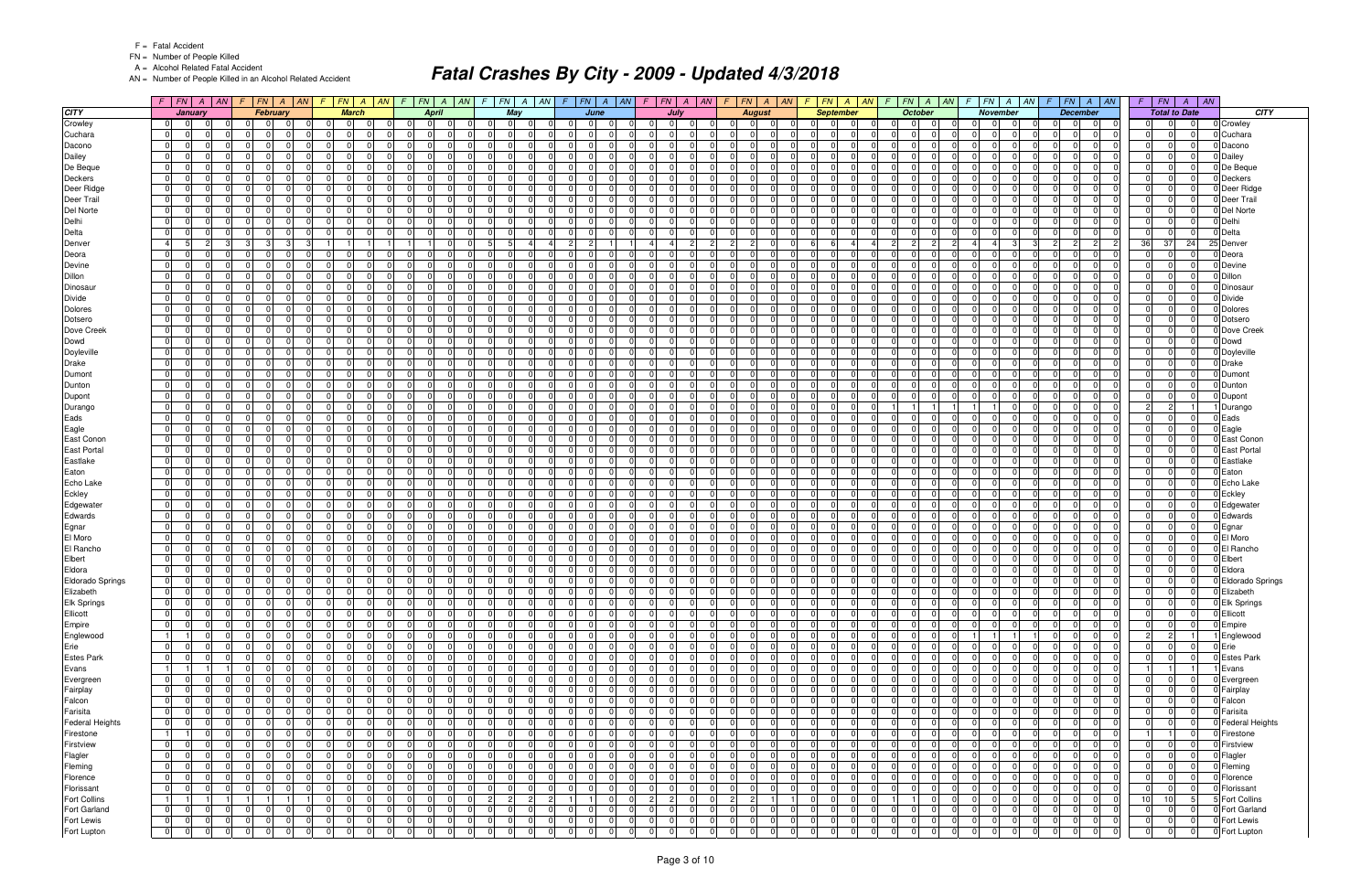FN = Number of People Killed

A = Alcohol Related Fatal Accident

AN = Number of People Killed in an Alcohol Related Accident

|                             |                                  | $F$ $ FN $ $A$ $ AN $                  | $\sqrt{F}$ |                                  | $FN$ $A$ $AN$        |                      |                            | $F$   FN   A   AN   F |                            | FN             | A   AN                     | $\mathcal{F}$  | $FN \mid A \mid AN$  |                                  |                                                          | $F$ $ FN $ $A$ $ AN $ $F$ $ FN $ $A$ $ AN $ |                            |                |                      | F                          | $FN \mid A \mid AN$              |                | $F$ $FN$ $A$ $AN$                      | $FN \mid A \mid AN$<br>-F                                | $FN$ $A$ $AN$<br>F.                                   |                      |                                  | $F$ $FN$ $A$ $AN$                                         | $FN \mid A$<br>F I                                         | $\vert$ AN |                         |
|-----------------------------|----------------------------------|----------------------------------------|------------|----------------------------------|----------------------|----------------------|----------------------------|-----------------------|----------------------------|----------------|----------------------------|----------------|----------------------|----------------------------------|----------------------------------------------------------|---------------------------------------------|----------------------------|----------------|----------------------|----------------------------|----------------------------------|----------------|----------------------------------------|----------------------------------------------------------|-------------------------------------------------------|----------------------|----------------------------------|-----------------------------------------------------------|------------------------------------------------------------|------------|-------------------------|
| <b>CITY</b>                 |                                  | January                                |            |                                  | <b>February</b>      |                      | <b>March</b>               |                       |                            | <b>April</b>   |                            |                | May                  |                                  |                                                          | June                                        |                            | July           |                      |                            | <b>August</b>                    |                | <b>September</b>                       | <b>October</b>                                           | November                                              |                      |                                  | <b>December</b>                                           | <b>Total to Date</b>                                       |            | <b>CITY</b>             |
| Fort Lyon                   | $\overline{0}$                   | $\overline{0}$                         |            | $\Omega$                         | - 0                  | .0                   | - 01                       |                       | $\Omega$                   | $\Omega$       | $\Omega$                   |                | $\overline{0}$       | - 0                              | $\Omega$<br>$\Omega$                                     | <u>n</u>                                    | $\Omega$                   | $\Omega$       | $\Omega$             | $\Omega$                   |                                  | $\Omega$       | 0<br>- 0                               | $\overline{0}$<br>- 01<br>$\Omega$                       | - 0<br>01                                             | $\Omega$             | $\Omega$                         | $\Omega$<br>$\overline{0}$                                | $\overline{0}$<br>$\overline{0}$<br>$\overline{0}$         |            | 0 Fort Lyon             |
| Fort Morgan                 | $\overline{0}$                   | $\Omega$<br>0                          |            | - 0 I                            | $\Omega$             | - 0 I                | $\Omega$                   |                       | $\Omega$                   |                | <sup>0</sup>               |                | - 0 I                | $\Omega$                         | $\Omega$<br>U                                            |                                             | $\Omega$                   | $\Omega$       | $\Omega$             | -01                        | $\Omega$                         | -01            | $\Omega$<br>$\Omega$                   | <sup>0</sup><br>$\Omega$<br>$\Omega$                     | $\Omega$<br>$\Omega$                                  | $\Omega$             | $\Omega$                         | - 0 I<br>$\Omega$                                         | $\Omega$<br> 0 <br>$\Omega$                                |            | Fort Morgan             |
| Fosston                     | 0                                | U                                      |            | $\Omega$                         |                      | $\Omega$             | U                          |                       | $\Omega$                   |                | $\Omega$                   |                | $\Omega$             | $\cap$                           | $\Omega$<br><sup>n</sup>                                 |                                             | $\Omega$                   |                | $\Omega$             | $\Omega$                   |                                  | $\Omega$       | U                                      | nl<br>$\Omega$                                           | $\Omega$                                              | $\Omega$             | $\Omega$                         | $\Omega$<br>$\Omega$                                      | $\Omega$<br>$\Omega$<br>$\Omega$                           |            | Fosston                 |
| Fountain                    | $\overline{0}$                   | 0                                      |            | $\mathbf 0$                      | $\Omega$             | $\overline{0}$       | $\Omega$                   |                       | $\Omega$                   |                | 0                          |                | $\mathbf 0$          | $\Omega$                         | $\Omega$                                                 | $\Omega$                                    | $\Omega$                   |                | $\Omega$             | $\overline{0}$             | $\Omega$                         | $\overline{0}$ | $\Omega$                               | 0 I<br>$\Omega$                                          | $\Omega$<br>$\Omega$                                  | $\Omega$             | $\Omega$                         | $\Omega$<br>$\mathbf 0$                                   | 0 <br>$\Omega$<br>$\Omega$                                 |            | Fountain                |
| Fowler                      | $\overline{0}$                   | 0                                      |            | $\Omega$                         | n                    | $\Omega$             | <sup>n</sup>               |                       | $\Omega$                   |                | 0                          |                | $\Omega$             | $\Omega$                         | $\Omega$<br>0                                            |                                             | $\Omega$                   |                | $\Omega$             | $\Omega$                   |                                  | $\Omega$       |                                        | <sup>0</sup><br>$\Omega$                                 | $\Omega$                                              | $\Omega$             | $\Omega$                         | $\Omega$                                                  | $\Omega$<br> 0                                             |            | Fowler                  |
| Foxfield                    | $\overline{0}$                   | 0                                      |            | $\Omega$                         | $\Omega$             | - 0 I                | $\Omega$                   |                       | $\Omega$                   |                | $\Omega$                   |                | $\mathbf 0$          | $\Omega$                         | $\Omega$                                                 | ΩI                                          | $\Omega$                   |                | $\Omega$             | $\overline{0}$             | $\Omega$                         | $\Omega$       | 0                                      | $\Omega$<br>$\Omega$<br>$\Omega$                         | $\Omega$<br>$\Omega$                                  | $\Omega$             | $\Omega$                         | $\mathbf 0$<br>0                                          | $\Omega$<br>$\overline{0}$<br>$\Omega$                     |            | Foxfield                |
| Foxton                      | $\overline{0}$                   |                                        |            | $\Omega$                         |                      | $\Omega$             |                            |                       | $\Omega$                   |                | $\Omega$                   |                | $\Omega$             | $\Omega$                         | $\Omega$<br>U                                            |                                             | $\Omega$                   |                | $\Omega$             | $\Omega$                   |                                  | $\Omega$       |                                        | $\Omega$<br>$\Omega$                                     | $\sqrt{ }$                                            |                      |                                  | $\Omega$<br>O.                                            | 0 <br>$\Omega$                                             |            | Foxton                  |
| Franktown                   | $\overline{0}$                   | 0                                      |            | $\mathbf 0$                      | $\Omega$             | $\Omega$             | $\Omega$                   |                       | $\Omega$                   |                | $\Omega$                   |                | - 0 I                | $\Omega$                         | $\Omega$<br>0                                            |                                             | $\Omega$                   |                | $\Omega$             | $\overline{0}$             | $\Omega$                         | $\Omega$       | $\Omega$                               | $\overline{0}$<br>$\Omega$                               | $\Omega$<br>$\Omega$                                  | $\Omega$             | $\Omega$                         | - 0 I<br>$\Omega$                                         | $\Omega$<br> 0 <br>$\Omega$                                |            | Franktowr               |
| Fraser                      | $\overline{0}$                   | 0                                      |            | $\Omega$                         | $\Omega$             | $\Omega$             | $\Omega$                   |                       | $\Omega$                   |                | 0                          |                | $\Omega$             | $\Omega$                         | $\overline{0}$<br>$\Omega$                               | $\Omega$                                    | $\Omega$                   |                | $\Omega$             | $\Omega$                   | $\Omega$                         | $\Omega$       | $\Omega$                               | $\Omega$<br>$\Omega$<br>$\Omega$                         | $\Omega$<br>$\Omega$                                  | $\Omega$             | $\Omega$                         | $\Omega$<br>$\Omega$                                      | $\Omega$<br> 0 <br>$\Omega$                                |            | Fraser                  |
| Frederick                   | $\overline{0}$                   | 0                                      |            | $\Omega$                         | $\Omega$             | $\Omega$             |                            |                       | $\Omega$                   |                | <sup>0</sup>               |                | $\mathbf 0$          | $\Omega$                         | $\Omega$<br><sup>n</sup>                                 |                                             | $\Omega$                   |                | $\Omega$             | $\Omega$                   |                                  | $\Omega$       | <sup>n</sup>                           | <sup>0</sup><br>$\Omega$                                 | $\Omega$                                              | $\Omega$             | $\Omega$                         | $\mathbf 0$<br>0                                          | $\Omega$<br> 0 <br>$\Omega$                                |            | Frederick               |
| Frisco                      | $\Omega$                         | U                                      |            | $\Omega$                         |                      | $\Omega$             | $\Omega$                   |                       | $\Omega$                   |                | $\Omega$                   |                | $\Omega$             | $\Omega$                         | $\Omega$<br>U                                            |                                             | $\Omega$                   |                | $\Omega$             | $\Omega$                   |                                  | $\Omega$       | $\Omega$                               | <sup>0</sup><br>$\Omega$                                 | $\Omega$                                              | $\Omega$             | $\Omega$                         | $\Omega$<br>$\Omega$                                      | $\Omega$<br>$\Omega$<br>$\Omega$                           |            | Frisco                  |
| Fruita                      | $\overline{0}$                   | 0                                      |            | $\mathbf 0$                      | $\Omega$             | $\overline{0}$       | $\Omega$                   |                       | $\Omega$                   |                | $\Omega$                   |                | - 0 I                | $\Omega$                         | $\Omega$                                                 | $\Omega$                                    | $\Omega$                   |                | $\Omega$             | $\overline{0}$             | $\Omega$                         | $\overline{0}$ | $\Omega$                               | $\Omega$<br>0 I<br>$\Omega$                              | $\Omega$<br>$\Omega$                                  | $\Omega$             | $\Omega$                         | $\Omega$<br>$\mathbf 0$                                   | 0 <br>$\Omega$<br>$\Omega$                                 |            | Fruita                  |
| Galatea                     | $\overline{0}$                   | 0                                      |            | $\mathbf 0$                      | $\Omega$             | $\Omega$             | $\Omega$                   |                       | $\Omega$                   |                | 0                          |                | $\mathbf 0$          | $\Omega$                         | $\overline{0}$                                           | $\Omega$                                    | $\Omega$                   |                | $\Omega$             | $\overline{0}$             | $\Omega$                         | $\Omega$       | $\Omega$                               | $\Omega$<br>$\Omega$                                     | $\Omega$<br>$\Omega$                                  | $\Omega$             | $\Omega$                         | $\Omega$<br>$\mathbf 0$                                   | $\Omega$<br> 0 <br>0                                       |            | Galatea                 |
| Galeton                     | $\overline{0}$                   | <sup>0</sup>                           |            | $\Omega$                         | $\Omega$             | - 0 I                | $\Omega$                   |                       | $\Omega$                   |                | 0                          |                | $\Omega$             | $\Omega$                         | $\Omega$                                                 | $\Omega$                                    | $\Omega$                   |                | $\Omega$             | $\Omega$                   | $\Omega$                         | $\Omega$       | <sup>n</sup>                           | <sup>0</sup><br>$\Omega$<br>$\Omega$                     | $\Omega$<br>$\Omega$                                  | $\Omega$             | $\Omega$                         | $\mathbf 0$<br>0                                          | $\Omega$<br> 0 <br>$\Omega$                                |            | Galeton                 |
| Garcia                      | $\overline{0}$                   | $\Omega$                               |            | $\Omega$                         | $\Omega$             | 0                    | $\Omega$                   | $\cap$                | $\Omega$                   |                | $\Omega$                   |                | $\Omega$             | $\Omega$                         | $\Omega$                                                 | ΩI<br>$\Omega$                              | $\Omega$                   |                | $\Omega$             | $\Omega$                   | $\Omega$                         | $\mathbf 0$    | $\Omega$<br>$\Omega$                   | $\Omega$<br>$\Omega$<br>$\Omega$                         | $\Omega$<br>$\Omega$                                  | $\Omega$             | $\Omega$                         | - 0 I<br>$\Omega$                                         | $\Omega$<br> 0 <br> 0                                      |            | Garcia                  |
| <b>Garden City</b>          | $\overline{0}$                   | U                                      |            | $\Omega$                         |                      | 0                    | $\Omega$                   |                       | $\Omega$                   |                | <sup>0</sup>               |                | $\Omega$             | $\Omega$                         | $\Omega$<br><sup>0</sup>                                 |                                             | $\Omega$                   |                | $\Omega$             | $\Omega$                   |                                  | $\Omega$       | $\Omega$                               | $\Omega$<br><sup>0</sup><br>$\Omega$                     | $\Omega$<br>$\Omega$                                  | $\Omega$             | $\Omega$                         | $\Omega$<br>$\Omega$                                      | $\Omega$<br> 0 <br>$\Omega$                                |            | <b>Garden City</b>      |
| Gardner                     | $\overline{0}$                   | $\Omega$<br>0                          |            | $\mathbf 0$                      | $\Omega$             | $\overline{0}$       | $\Omega$                   | $\Omega$              | $\Omega$                   |                | $\Omega$                   |                | - 0 I                | $\Omega$                         | $\overline{0}$<br>$\Omega$                               | $\Omega$                                    | $\Omega$                   | $\Omega$       | $\Omega$             | -01<br>$\Omega$            | $\Omega$                         | $\Omega$       | $\Omega$<br>$\Omega$                   | $\overline{0}$<br>$\Omega$<br>$\Omega$                   | $\Omega$<br>$\Omega$                                  | $\Omega$             | $\Omega$                         | - 0 I<br>$\Omega$                                         | $\Omega$<br> 0 <br> 0                                      |            | Gardner                 |
| Garfield                    | 01                               | <sup>0</sup>                           |            | $\Omega$                         | n                    | $\Omega$             | $\Omega$                   |                       | $\Omega$                   |                | <sup>0</sup>               |                | $\Omega$             | $\Omega$                         | $\Omega$<br><sup>n</sup>                                 |                                             | $\Omega$                   |                | $\Omega$             | $\Omega$                   |                                  | $\Omega$       | n                                      | $\Omega$<br>$\Omega$<br>$\Omega$                         | $\Omega$                                              | $\Omega$             | $\Omega$                         | $\mathbf 0$<br>0                                          | $\Omega$<br> 0 <br>$\Omega$                                |            | Garfield                |
| Garo Park                   | $\overline{0}$                   | $\Omega$<br>$\Omega$                   |            | $\Omega$                         | $\Omega$             | 0                    | $\Omega$                   | $\cap$                | $\Omega$                   |                | $\Omega$                   |                | $\Omega$             | $\Omega$                         | $\Omega$<br>$\Omega$                                     | $\Omega$                                    | $\Omega$                   | $\Omega$       | $\Omega$             | $\Omega$<br>$\Omega$       | $\Omega$                         | $\Omega$       | $\Omega$<br>$\Omega$                   | $\Omega$<br>$\Omega$<br>$\Omega$                         | nl<br>$\Omega$                                        | $\Omega$             | $\Omega$                         | - 0 I<br>$\Omega$                                         | $\Omega$<br>$\overline{0}$<br>$\Omega$                     |            | Garo Park               |
| Gateway                     | $\overline{0}$                   | 0                                      |            | $\Omega$                         |                      | $\mathbf 0$          | $\Omega$                   |                       | $\Omega$                   |                | 0                          |                | $\Omega$             | $\Omega$                         | $\Omega$                                                 | $\Omega$                                    | $\Omega$                   |                | $\Omega$             | $\Omega$                   |                                  | $\mathbf 0$    | <sup>n</sup>                           | $\Omega$<br>$\Omega$<br><sup>0</sup>                     | $\Omega$<br>$\Omega$                                  | $\Omega$             | $\Omega$                         | - 0 I<br>$\Omega$                                         | 0 <br>$\mathbf 0$<br>$\Omega$                              |            | Gateway                 |
| Gem Village                 | $\overline{0}$                   | $\Omega$<br>$\Omega$                   |            | $\Omega$                         | $\Omega$             | - 0 l                | $\Omega$                   |                       | $\Omega$                   |                | $\Omega$                   |                | - 0 I                | $\Omega$                         | $\overline{0}$<br>$\Omega$                               |                                             | $\Omega$                   | $\Omega$       | $\Omega$             | $\Omega$                   | $\Omega$                         | $\Omega$       | $\Omega$                               | $\Omega$<br>$\Omega$<br>$\Omega$                         | nl<br>$\Omega$                                        | $\Omega$             | $\Omega$                         | - 0 I<br>$\Omega$                                         | $\Omega$<br> 0 <br>$\Omega$                                |            | <b>Gem Village</b>      |
| Genoa                       | $\overline{0}$                   | <sup>0</sup>                           |            | $\Omega$                         | $\Omega$             | 0                    | $\Omega$                   |                       | $\Omega$                   |                | 0                          |                | $\Omega$             | $\Omega$                         | $\Omega$                                                 | $\Omega$                                    | $\Omega$                   |                | $\Omega$             | $\Omega$                   | $\Omega$                         | $\Omega$       | 0                                      | <sup>0</sup><br>$\Omega$<br>$\Omega$                     | $\Omega$<br>$\Omega$                                  | $\Omega$             | $\Omega$                         | $\Omega$<br>$\mathbf 0$                                   | $\mathbf 0$<br> 0 <br>$\overline{0}$                       |            | Genoa                   |
| Georgtown                   | 0                                | 0                                      |            | $\Omega$                         | $\Omega$             | 0                    | $\Omega$                   | $\cap$                | $\Omega$                   |                | $\Omega$                   |                | $\Omega$             | $\Omega$                         | $\Omega$<br>U                                            | $\Omega$                                    | $\Omega$                   |                | $\Omega$             | $\Omega$                   | $\Omega$                         | $\mathbf 0$    | $\Omega$<br>$\Omega$                   | $\Omega$<br>$\Omega$<br>$\Omega$                         | $\Omega$<br>$\Omega$                                  | $\Omega$             | $\Omega$                         | - 0 I<br>$\Omega$                                         | $\Omega$<br> 0 <br>$\Omega$                                |            | Georgtown               |
| Gilcrest                    | $\overline{0}$                   | <sup>0</sup>                           |            | $\Omega$                         | n                    | 0                    | $\Omega$                   |                       | $\Omega$                   |                | <sup>0</sup>               |                | $\Omega$             | $\Omega$                         | $\Omega$                                                 | ΩI                                          | $\Omega$                   |                | $\Omega$             | $\Omega$                   |                                  | $\Omega$       | $\Omega$                               | $\Omega$<br>$\Omega$<br>$\Omega$                         | $\Omega$<br>$\Omega$                                  | $\Omega$             | $\Omega$                         | - 0 I<br>$\Omega$                                         | $\Omega$<br> 0 <br>$\Omega$                                |            | Gilcrest                |
| Gill                        | $\overline{0}$                   | $\Omega$                               |            | - 0 I                            | $\Omega$             | - 0 l                | $\Omega$                   | $\Omega$              | $\Omega$                   |                | $\Omega$                   |                | - 0 I                | $\Omega$                         | $\overline{0}$<br>$\Omega$                               | $\Omega$                                    | $\Omega$                   |                | $\Omega$             | $\Omega$                   | $\Omega$                         | $\Omega$       | $\Omega$<br>$\Omega$                   | $\overline{0}$<br>$\Omega$<br>$\Omega$                   | $\Omega$<br>$\Omega$                                  | $\Omega$             | $\Omega$                         | - 0 I<br>$\Omega$                                         | $\overline{0}$<br>$\Omega$<br> 0                           |            | Gill                    |
| Gilman                      | $\overline{0}$                   | <sup>0</sup>                           |            | 0                                | n                    | $\Omega$             | $\Omega$                   |                       | $\Omega$                   |                | <sup>n</sup>               |                | n I                  | - 0                              | $\Omega$<br>0                                            |                                             | $\Omega$                   |                | $\Omega$             | $\Omega$                   |                                  | $\Omega$       | <sup>n</sup>                           | 0<br>$\Omega$                                            | $\Omega$                                              |                      | $\Omega$                         | $\overline{0}$<br>0                                       | $\Omega$<br> 0 <br>$\Omega$                                |            | Gilman                  |
| Glade Park                  | $\overline{0}$                   | 0                                      |            | $\Omega$                         | $\Omega$             | - 0 I                | $\Omega$                   |                       | $\Omega$                   |                | $\Omega$                   |                | $\mathbf 0$          | $\Omega$                         | $\Omega$                                                 | ΩI<br>$\Omega$                              | $\Omega$                   |                | $\Omega$             | $\overline{0}$             | $\Omega$                         | $\Omega$       | $\Omega$                               | $\Omega$<br>$\Omega$<br>$\Omega$                         | $\Omega$<br>$\Omega$                                  | $\Omega$             | $\Omega$                         | $\Omega$<br>$\mathbf 0$                                   | $\Omega$<br>$\overline{0}$<br>$\Omega$                     |            | Glade Park              |
| Gladstone                   | $\overline{0}$                   | $\Omega$                               |            | $\Omega$                         | $\Omega$             | $\mathbf 0$          | $\Omega$                   |                       | $\Omega$                   |                | $\Omega$                   |                | $\Omega$             | $\Omega$                         | $\Omega$<br>0                                            |                                             | $\Omega$                   |                | $\Omega$             | $\Omega$                   |                                  | $\mathbf 0$    | U                                      | $\Omega$<br>$\Omega$                                     | $\Omega$                                              | $\Omega$             | $\Omega$                         | - 0 I<br>$\Omega$                                         | 0 <br>$\mathbf 0$<br>$\Omega$                              |            | Gladstone               |
| Glen Haven                  | $\overline{0}$                   | <sup>0</sup>                           |            | $\mathbf 0$                      | $\Omega$             | $\Omega$             | $\Omega$                   |                       | $\Omega$                   |                | 0                          |                | - 0 I                | $\Omega$                         | $\Omega$<br>U                                            |                                             | $\Omega$                   |                | $\Omega$             | -01                        |                                  | $\Omega$       | $\Omega$                               | $\Omega$<br>$\Omega$<br>$\Omega$                         | $\Omega$<br>$\Omega$                                  | $\Omega$             | $\Omega$                         | $\Omega$<br>$\Omega$                                      | $\Omega$<br> 0 <br>$\Omega$                                |            | <b>Glen Haver</b>       |
| Glendale                    | $\overline{0}$                   | 0                                      |            | $\Omega$                         | $\Omega$             | - ol                 | $\Omega$                   | $\Omega$              | $\Omega$                   |                | $\Omega$                   |                | $\Omega$             | $\Omega$                         | $\overline{0}$<br>$\Omega$                               | $\Omega$                                    | $\Omega$                   |                | $\Omega$             | $\Omega$                   | $\Omega$                         | $\Omega$       | $\Omega$                               | $\Omega$<br>$\Omega$<br>$\Omega$                         | $\Omega$                                              | $\Omega$             | $\Omega$                         | $\Omega$<br>$\Omega$                                      | 0 <br>$\Omega$<br> 0                                       |            | Glendale                |
| Glendevey                   | $\overline{0}$                   | 0                                      |            | $\Omega$                         | $\Omega$             | - 0 I                | $\Omega$                   |                       | $\Omega$                   |                | 0                          |                | $\mathbf 0$          | $\Omega$                         | $\Omega$<br>U                                            |                                             | $\Omega$                   |                | $\Omega$             | $\Omega$                   |                                  | $\Omega$       | U                                      | <sup>0</sup><br>$\Omega$<br>$\Omega$                     | $\Omega$                                              | $\Omega$             | $\Omega$                         | $\Omega$<br>$\mathbf 0$                                   | $\Omega$<br> 0 <br> 0                                      |            | Glendevey               |
| <b>Glenwood Springs</b>     | $\overline{0}$                   | $\Omega$                               |            | $\Omega$                         | $\Omega$             | 0                    | $\Omega$                   |                       | $\Omega$                   |                | $\Omega$                   |                | $\Omega$             | $\Omega$                         | $\Omega$                                                 | ΩI                                          | $\Omega$                   |                | $\Omega$             |                            |                                  | $\Omega$       | $\Omega$                               | $\Omega$<br>$\Omega$                                     | $\Omega$                                              | $\Omega$             | $\Omega$                         | $\Omega$<br>$\Omega$                                      |                                                            |            | <b>Glenwood Springs</b> |
| Golden                      | 01                               | 0                                      |            | $\Omega$                         | $\Omega$             | 0                    | $\Omega$                   |                       | $\Omega$                   |                | 0                          |                | $\mathbf 0$          | $\Omega$                         | $\Omega$                                                 | $\Omega$                                    | $\Omega$                   |                | $\Omega$             | $\overline{0}$             | $\Omega$                         | $\overline{0}$ | $\Omega$                               | $\Omega$<br>0 I<br>$\Omega$                              | $\Omega$<br>$\Omega$                                  | $\Omega$             | $\Omega$                         | - 0 I<br>$\Omega$                                         | 0 <br>$\Omega$<br>$\overline{0}$                           |            | Golden                  |
| Goodrich                    | $\overline{0}$                   | 0                                      |            | $\Omega$                         | n                    | $\Omega$             | $\Omega$                   |                       | $\Omega$                   |                | <sup>0</sup>               |                | $\Omega$             | $\Omega$                         | $\Omega$<br>U                                            |                                             | $\Omega$                   |                | $\Omega$             | $\Omega$                   | $\Omega$                         | $\Omega$       | <sup>n</sup>                           | <sup>0</sup><br>$\Omega$                                 | $\Omega$                                              | $\Omega$             | $\Omega$                         | $\Omega$<br><sup>n</sup>                                  | $\Omega$<br> 0 <br>$\Omega$                                |            | Goodrich                |
| Gould                       | $\overline{0}$                   | 0                                      |            | $\Omega$                         | $\Omega$             | - 0 I                | $\Omega$                   |                       | $\Omega$                   |                | $\Omega$                   |                | - 0 I                | $\Omega$                         | $\Omega$                                                 | $\Omega$<br>$\Omega$                        | $\Omega$                   |                | $\Omega$             | $\overline{0}$             | $\Omega$                         | $\Omega$       | $\Omega$                               | 0 I<br>$\Omega$<br>$\Omega$                              | $\Omega$<br>$\Omega$                                  | $\Omega$             | $\Omega$                         | $\Omega$<br>$\mathbf 0$                                   | $\Omega$<br> 0 <br>$\Omega$                                |            | Gould                   |
| Granada                     | $\overline{0}$                   | $\Omega$                               |            | $\Omega$                         |                      | $\Omega$             |                            |                       | $\Omega$                   |                | $\Omega$                   |                | $\Omega$             | $\Omega$                         | $\Omega$<br><sup>0</sup>                                 |                                             | $\Omega$                   |                | $\Omega$             | $\Omega$                   |                                  | $\mathbf 0$    | U                                      | $\Omega$<br>$\Omega$                                     | $\Omega$                                              |                      | $\Omega$                         | $\Omega$<br>$\Omega$                                      | 0 <br>$\Omega$<br>$\Omega$                                 |            | Granada                 |
| Granby                      | $\overline{0}$                   | 0                                      |            | $\mathbf 0$                      | $\Omega$             | - 0 I                | $\Omega$                   |                       | $\Omega$                   |                | $\Omega$                   |                | - 0 I                | $\Omega$                         | $\Omega$                                                 | $\Omega$                                    | $\Omega$                   |                | $\Omega$             | $\overline{0}$             | $\Omega$                         | $\Omega$       | $\Omega$                               | $\overline{0}$<br>$\Omega$<br>$\Omega$                   | $\Omega$<br>$\Omega$                                  | $\Omega$             | $\Omega$                         | - 0 I<br>$\Omega$                                         | $\Omega$<br> 0 <br>$\Omega$                                |            | Granby                  |
| <b>Grand Junction</b>       | $\overline{0}$                   | 0                                      |            | -3 I                             | $\overline{2}$       | $\overline{1}$       |                            |                       | $\Omega$                   |                | 0                          |                |                      | $\Omega$                         | $\Omega$                                                 | $\Omega$                                    | $\Omega$                   |                | $\Omega$             |                            |                                  | $\Omega$       | $\Omega$                               | $\Omega$<br>$\Omega$<br>$\Omega$                         | $\Omega$                                              | $\Omega$             | $\Omega$                         | $\Omega$<br>$\Omega$                                      | 5 <sup>1</sup><br>-61<br>3                                 |            | <b>Grand Junction</b>   |
| <b>Grand Lake</b>           | $\overline{0}$                   | <sup>0</sup>                           |            | $\Omega$                         | $\Omega$             | - 0 I                | $\Omega$                   |                       | $\Omega$                   |                | 0                          |                | $\mathbf 0$          | - 0                              | $\Omega$<br><sup>n</sup>                                 |                                             | $\Omega$                   |                | $\Omega$             | $\Omega$                   | $\Omega$                         | $\Omega$       | n                                      | $\Omega$<br>$\Omega$                                     | $\Omega$                                              | $\Omega$             | $\Omega$                         | 0<br>$\overline{0}$                                       | $\Omega$<br> 0 <br>$\Omega$                                |            | <b>Grand Lake</b>       |
| <b>Grand Valley</b>         | $\overline{0}$                   | $\Omega$                               |            | $\Omega$                         | $\Omega$             | $\overline{0}$       | $\Omega$                   | $\Omega$              | $\Omega$                   |                | $\Omega$                   |                | $\Omega$             | $\Omega$                         | $\Omega$<br>$\Omega$                                     | $\Omega$                                    | $\Omega$                   | $\Omega$       | $\Omega$             | $\Omega$<br>$\Omega$       | $\Omega$                         | - Ol           | $\Omega$<br>$\Omega$                   | $\Omega$<br>$\Omega$<br>$\Omega$                         | nl<br>$\Omega$                                        | $\Omega$             | $\Omega$                         | $\Omega$<br>- 0 I                                         | $\overline{0}$<br>$\overline{0}$<br>$\Omega$               |            | <b>Grand Valley</b>     |
| Granite                     | $\overline{0}$                   | $\Omega$                               |            | $\Omega$                         |                      | $\overline{0}$       | $\Omega$                   |                       | 0                          |                | $\Omega$                   |                | $\mathbf 0$          | $\Omega$                         | $\overline{0}$<br>$\Omega$                               |                                             | $\Omega$                   |                | $\Omega$             | $\Omega$                   |                                  | $\mathbf 0$    | 0                                      | $\Omega$<br>$\Omega$                                     | $\Omega$<br>$\Omega$                                  | $\Omega$             | $\Omega$                         | $\Omega$<br>$\Omega$                                      | 0 <br>$\Omega$<br>$\Omega$                                 |            | Granite                 |
| Grant                       | $\overline{0}$                   | $\Omega$<br>$\Omega$                   |            | - 0 I                            | $\Omega$             | $\overline{0}$       | $\Omega$                   | $\Omega$              | $\overline{0}$             |                | $\Omega$                   |                | $\overline{0}$       | $\Omega$                         | $\overline{0}$<br>$\Omega$                               |                                             | $\Omega$                   | $\Omega$       | $\Omega$             | -01<br>$\Omega$            | $\Omega$                         | - Ol           | $\Omega$                               | $\Omega$<br>$\Omega$<br>$\Omega$                         | $\Omega$<br>$\Omega$                                  | $\Omega$             | $\Omega$                         | $\Omega$<br>- 0 I                                         | $\overline{0}$<br> 0 <br>$\Omega$                          |            | Grant                   |
| <b>Great Divide</b>         | $\overline{0}$                   | $\Omega$                               |            | $\mathbf 0$                      | $\Omega$             | 0                    | $\Omega$                   |                       | $\Omega$                   |                | $\Omega$                   |                | $\mathbf 0$          | $\Omega$                         | $\overline{0}$                                           | $\Omega$<br>$\Omega$                        | $\Omega$                   |                | $\Omega$             | $\overline{0}$<br>$\Omega$ | $\Omega$                         | 0              | $\Omega$<br>$\Omega$                   | 0 I<br>$\Omega$<br>$\Omega$                              | $\Omega$<br>$\Omega$                                  | $\Omega$             | $\Omega$                         | 0<br>$\overline{0}$                                       | $\Omega$<br> 0 <br>$\Omega$                                |            | <b>Great Divide</b>     |
| Greeley                     | $\overline{0}$                   | $\overline{0}$<br>$\Omega$             |            | - 0 I                            | $\Omega$             | $\overline{0}$       | $\Omega$                   |                       | $\Omega$                   | $\Omega$       | $\Omega$                   |                | $\Omega$             | $\Omega$                         | $\Omega$                                                 | $\Omega$                                    | $\Omega$                   |                | $\Omega$             | $\Omega$                   |                                  | - Ol           | $\Omega$                               | $\overline{0}$<br>$\Omega$<br>$\Omega$                   | $\Omega$<br>$\overline{0}$                            | $\Omega$             | $\Omega$                         | $\Omega$<br>$\Omega$                                      | 0 <br>$\overline{0}$<br>$\Omega$                           |            | 0 Greeley               |
| <b>Green Mountain Falls</b> | 01                               | $\overline{0}$<br>0                    |            | - 0 I                            |                      | $\mathbf 0$          | 01                         | $\Omega$              | $\Omega$                   |                | 0                          |                | 0                    | 0                                | 0                                                        | 01                                          | $\Omega$                   |                | 0                    | 0                          | $\Omega$                         | 0              | 0                                      | $\overline{0}$<br>0                                      | 0                                                     | $\Omega$             | $\Omega$                         | 01<br>$\mathbf{0}$                                        | $\mathbf{0}$                                               |            | 0 Green Mountain Falls  |
| Greenwood Village           | 0                                | $\overline{0}$<br> 0                   |            | 0 I                              | 01                   | $\overline{0}$       | $\overline{0}$             | $\Omega$              |                            | -1             | $\Omega$                   |                | 0                    | 0                                | 0 <br>$\overline{0}$                                     | $\Omega$                                    | $\overline{0}$             | $\overline{0}$ | $\overline{0}$       | -01                        | $\Omega$                         | 0              | $\overline{0}$<br>$\Omega$             | $\overline{0}$<br>0 I<br>$\overline{0}$                  | 0 <br>$\overline{0}$                                  | 0 I                  | $\Omega$                         | 0 I<br>$\overline{0}$                                     | 1<br>0 I                                                   |            | 0 Greenwood Village     |
| Greystone                   | $\overline{0}$                   | $\overline{0}$<br>- 0                  |            | $\mathbf 0$                      | $\Omega$             | $\overline{0}$       | 0                          | $\Omega$              | $\overline{0}$             |                | $\mathbf 0$                |                | $\mathbf 0$          | $\overline{0}$                   | $\overline{0}$<br>0                                      | $\Omega$                                    | $\Omega$                   | 0              | $\Omega$             | $\overline{0}$             | -0                               | 0              | $\Omega$<br>$\Omega$                   | 0 I<br>$\mathbf 0$<br>$\Omega$                           | - 01<br>.0                                            | $\Omega$             | $\overline{0}$                   | $\overline{0}$<br>$\overline{0}$                          | $\Omega$<br> 0 <br>$\overline{0}$                          |            | Greystone               |
| Grover                      | $\overline{0}$                   | $\Omega$<br> 0                         |            | 0 I                              | $\Omega$             | 0                    | $\overline{0}$             | $\overline{0}$        | $\overline{0}$             | $\Omega$       | - 0 I                      |                | 0                    | $\overline{0}$                   | 0 <br>$\overline{0}$                                     | - 0 l                                       | $\overline{0}$             | $\Omega$       | $\overline{0}$       | $\Omega$                   | $\overline{0}$<br>$\Omega$       | 0              | 0 I<br>$\Omega$                        | $\overline{0}$<br>$\overline{0}$<br>$\overline{0}$       | 0 <br>$\overline{0}$                                  | 0 I                  | $\overline{0}$                   | 0 <br> 0                                                  | $\overline{0}$<br> 0 <br> 0                                |            | 0 Grover                |
| Guffey                      | $\overline{0}$                   | $\overline{0}$                         |            | 0                                | $\Omega$             | 0                    | $\mathbf 0$                |                       | $\mathbf 0$                |                | $\mathbf 0$                |                | 0                    | 0                                | $\mathbf 0$<br>$\overline{0}$                            |                                             | 0                          |                | $\Omega$             | $\overline{0}$             | $\Omega$                         | $\mathbf 0$    | $\overline{0}$                         | 0 <br>0<br>$\Omega$                                      | 0 <br>$\overline{0}$                                  | $\Omega$             | 0                                | $\overline{0}$<br> 0                                      | 0 <br>$\mathbf 0$<br>0                                     |            | Guffey                  |
| Gulnare                     | $\overline{0}$                   | $\Omega$<br> 0                         |            | $\overline{0}$<br>$\Omega$       | 0                    | $\overline{0}$       | $\overline{0}$             | $\overline{0}$        | 0                          | $\Omega$       | 0                          |                | 0                    | 0                                | 0                                                        | $\overline{0}$<br>$\overline{0}$            | $\overline{0}$             | $\Omega$       | $\overline{0}$       | $\Omega$                   | 0 <br>$\Omega$                   | $\overline{0}$ | $\overline{0}$<br>$\overline{0}$       | $\overline{0}$<br>$\overline{0}$<br>$\overline{0}$       | 0 <br>$\overline{0}$                                  | 0 I                  | $\overline{0}$                   | $\overline{0}$<br>$\overline{0}$                          | 0 <br> 0 <br>$\Omega$                                      |            | Gulnare                 |
| Gunnison                    | 0                                | $\Omega$                               |            | $\mathbf 0$                      | $\Omega$             | $\overline{0}$       | $\mathbf 0$                |                       | $\Omega$                   |                | $\mathbf 0$                |                | - 0 I                | 0                                | $\overline{0}$<br>$\overline{0}$                         | $\Omega$                                    | $\Omega$                   |                | $\Omega$             | $\overline{0}$             | - 0                              | 0              | $\Omega$<br>$\Omega$                   | $\overline{0}$<br>$\Omega$<br>$\Omega$                   | $\Omega$<br>- 01                                      | $\Omega$             | $\overline{0}$                   | $\Omega$<br> 0                                            | $\mathbf 0$<br> 0 <br>$\Omega$                             |            | Gunnison                |
| Gypsum                      | $\overline{0}$                   | $\Omega$<br>$\overline{0}$<br>$\Omega$ |            | 01                               | $\Omega$             | $\overline{0}$       | $\Omega$                   | $\Omega$              | $\overline{0}$<br>$\Omega$ |                | $\mathbf 0$<br>$\Omega$    |                | 0                    | - 01<br>$\Omega$                 | 0 <br>$\Omega$<br>$\mathbf 0$                            | $\Omega$<br>$\Omega$                        | 0 I<br>$\Omega$            | $\Omega$       | $\Omega$<br>$\Omega$ | $\overline{0}$             | $\Omega$                         | 0              | $\Omega$<br>$\Omega$<br>$\Omega$       | $\overline{0}$<br>$\mathbf 0$<br>$\Omega$<br>$\Omega$    | $\Omega$<br>$\mathbf 0$<br>$\Omega$                   | $\Omega$             | $\overline{0}$                   | $\overline{0}$<br>$\overline{0}$                          | $\overline{0}$<br>$\mathbf 0$<br>$\Omega$<br>$\Omega$      |            | Gypsum                  |
| Hahns Peak                  | $\overline{0}$                   |                                        |            | 0                                | $\Omega$             | $\overline{0}$       | $\Omega$                   |                       | $\Omega$                   |                |                            |                | 0                    |                                  | $\Omega$                                                 |                                             |                            |                |                      | -01                        | $\Omega$                         | $\mathbf 0$    |                                        | $\overline{0}$<br>$\Omega$                               | $\overline{0}$                                        | $\Omega$             | $\mathbf 0$                      | 0 <br>$\Omega$                                            | 0 <br>$\overline{0}$                                       |            | 0 Hahns Peak            |
| Hale                        | 0                                | $\Omega$<br>$\Omega$                   |            | 0                                | $\Omega$<br>$\Omega$ | $\overline{0}$<br> 0 | $\overline{0}$             | $\Omega$              | $\overline{0}$             |                | $\overline{0}$<br>$\Omega$ |                | 0                    | $\mathbf 0$                      | $\overline{0}$<br>$\mathbf 0$<br>$\overline{0}$          | $\Omega$                                    | $\Omega$<br>$\overline{0}$ |                | -01<br>$\Omega$      | $\overline{0}$<br>-01      | $\Omega$                         | 0 <br> 0       | $\overline{0}$<br>$\Omega$<br>$\Omega$ | $\overline{0}$<br>$\Omega$<br>$\overline{0}$<br>$\Omega$ | $\Omega$<br>$\mathbf 0$<br>$\overline{0}$<br>$\Omega$ | $\Omega$<br>$\Omega$ | $\overline{0}$<br>$\overline{0}$ | 0 <br>$\overline{0}$                                      | 0 <br>$\overline{0}$<br>$\overline{0}$                     |            | Hale<br>0 Hamilton      |
| Hamilton                    | $\overline{0}$                   | -0<br>$\Omega$<br>$\Omega$             |            | $\mathbf 0$                      | $\Omega$             | $\overline{0}$       | $\overline{0}$             | $\Omega$              | $\overline{0}$             | $\Omega$       | $\overline{0}$             |                | 0 <br>$\overline{0}$ | $\overline{0}$<br>$\overline{0}$ | $\overline{0}$<br>$\Omega$                               |                                             |                            | $\Omega$       | -01                  | -01<br>$\Omega$            | $\Omega$<br>$\Omega$             | 0              | $\Omega$<br>$\Omega$                   | $\mathbf 0$<br>$\overline{0}$<br>$\overline{0}$          | $\overline{0}$                                        | $\Omega$             | $\overline{0}$                   | 0 <br>$\overline{0}$                                      | $\overline{0}$<br> 0 <br>0<br> 0                           |            |                         |
| Hartman                     | 0                                | 0                                      |            | $\mathbf 0$<br> 0                | $\Omega$             | 0                    | - 01<br>$\overline{0}$     |                       | $\mathbf 0$                |                | $\Omega$                   |                |                      | 0                                | 0 <br>$\mathbf 0$<br>$\overline{0}$                      | $\overline{0}$<br>$\Omega$                  | 0 I<br>$\overline{0}$      |                | $\Omega$             | -01                        | $\Omega$                         | 0              | $\Omega$                               | $\overline{0}$<br>$\overline{0}$<br>$\Omega$             | $\overline{0}$<br>$\Omega$<br>$\overline{0}$          | $\Omega$             | $\mathbf 0$                      | $\overline{0}$<br>$\overline{0}$<br> 0 <br>$\overline{0}$ | $\overline{0}$<br> 0 <br> 0 <br>$\mathbf 0$<br>0           |            | Hartmar<br>Hartsel      |
| Hartsel                     | $\overline{0}$<br>$\overline{0}$ | $\Omega$                               |            | 0                                | $\Omega$             | 0                    | $\mathbf 0$                |                       | $\Omega$                   |                | $\Omega$                   |                | 0 <br> 0             | $\overline{0}$                   | $\overline{0}$<br>$\overline{0}$                         |                                             | $\Omega$                   |                | $\Omega$             | 0                          | $\Omega$                         | 0              | $\Omega$                               | $\overline{0}$<br>$\Omega$<br>$\Omega$                   | $\Omega$<br>$\overline{0}$                            | $\Omega$             | $\overline{0}$                   | $\Omega$<br> 0                                            | $\overline{0}$<br> 0 <br>$\Omega$                          |            | Hasty                   |
| Hasty                       |                                  | $\Omega$                               |            |                                  | $\Omega$             | $\overline{0}$       |                            | $\Omega$              | $\overline{0}$             |                | $\overline{0}$             |                | $\overline{0}$       |                                  |                                                          | $\Omega$                                    |                            |                | -01                  | -01                        |                                  | 0              | $\Omega$<br>$\Omega$                   | $\overline{0}$<br>$\Omega$<br>$\Omega$                   | $\overline{0}$<br>$\Omega$                            | $\Omega$             | $\overline{0}$                   | $\Omega$                                                  | $\Omega$                                                   |            |                         |
| Haswell<br>Hawley           | 0 <br> 0                         | $\Omega$<br>$\Omega$                   |            | $\mathbf 0$<br>$\mathbf 0$       | $\Omega$             | 0                    | $\overline{0}$<br>$\Omega$ |                       | $\overline{0}$             |                | $\Omega$                   |                | $\overline{0}$       | $\overline{0}$<br>$\Omega$       | $\overline{0}$<br>$\overline{0}$<br>$\Omega$<br>$\Omega$ | $\Omega$                                    | 0 I<br>$\Omega$            | $\Omega$       | $\Omega$             | -01                        | $\Omega$<br>$\Omega$             | 0              | $\Omega$<br>$\Omega$                   | $\overline{0}$<br>$\Omega$<br>$\Omega$                   | $\overline{0}$<br>$\Omega$                            | $\Omega$             | $\overline{0}$                   | 0 <br>$\overline{0}$<br>$\overline{0}$                    | $\overline{0}$<br> 0 <br>$\Omega$<br> 0 <br>$\overline{0}$ |            | Haswell<br>Hawley       |
| Haxton                      | $\overline{0}$                   | 0                                      |            | 0                                | 0                    | $\overline{0}$       | $\overline{0}$             |                       | $\overline{0}$             |                | $\mathbf 0$                |                | 0                    | $\mathbf 0$                      | 0 <br>$\mathbf 0$                                        | $\Omega$                                    | $\overline{0}$             |                | $\Omega$             | -01                        | $\Omega$                         | 0              | $\overline{0}$<br>$\overline{0}$       | $\overline{0}$<br>$\Omega$<br>0                          | $\Omega$<br>$\overline{0}$                            | $\overline{0}$       | $\mathbf 0$                      | $\overline{0}$<br>$\overline{0}$                          | 0 <br>$\overline{0}$<br>$\Omega$                           |            | 0 Haxton                |
|                             | 0                                | $\Omega$                               |            | 0                                | $\Omega$             | 0                    | $\mathbf 0$                |                       | $\overline{0}$             |                | $\mathbf 0$                |                | 0                    | $\mathbf 0$                      | $\mathbf 0$<br>$\overline{0}$                            |                                             | $\Omega$                   |                | -01                  | $\overline{0}$             | $\Omega$                         | 0              | $\overline{0}$                         | $\overline{0}$<br>$\Omega$<br>$\Omega$                   | $\overline{0}$<br>$\mathbf 0$                         | $\Omega$             | $\overline{0}$                   | 0 <br>$\overline{0}$                                      | $\overline{0}$<br> 0 <br>$\Omega$                          |            | Hayden                  |
| Hayden<br>Heartstrong       | 0                                | $\Omega$                               |            | $\mathbf 0$                      | $\Omega$             | 0                    | $\Omega$                   |                       | $\overline{0}$             |                | $\Omega$                   |                | $\overline{0}$       | $\mathbf 0$                      | $\overline{0}$<br>$\Omega$                               | $\Omega$                                    | 0 I                        |                | $\Omega$             | $\overline{0}$             | $\Omega$                         | 0              | $\Omega$                               | $\overline{0}$<br>$\Omega$<br>$\Omega$                   | - 01                                                  | $\Omega$             | $\overline{0}$                   | 0 <br>$\Omega$                                            | $\mathbf 0$<br> 0                                          |            | 0 Heartstrong           |
| Heaney                      | 0                                | $\Omega$<br>0                          |            | $\mathbf 0$                      | 0                    | $\overline{0}$       | $\overline{0}$             |                       | $\overline{0}$             | $\Omega$       | $\mathbf 0$                |                | $\mathbf 0$          | $\mathbf 0$                      | $\mathbf 0$<br>$\mathbf 0$                               | $\Omega$                                    | 0                          | $\overline{0}$ | $\Omega$             | - 0 I<br>$\overline{0}$    | $\Omega$                         | 0              | $\overline{0}$<br>$\Omega$             | 0 I<br>$\mathbf 0$<br>$\Omega$                           | $\mathbf 0$<br>- 01                                   | $\overline{0}$       | $\overline{0}$                   | $\overline{0}$<br> 0                                      | $\overline{0}$<br> 0 <br>$\Omega$                          |            | Heaney                  |
| Henderson                   | 0                                | $\overline{0}$<br>$\Omega$             |            | 0 <br>$\Omega$                   | $\Omega$             | 0                    | $\Omega$                   | $\Omega$              | $\overline{0}$             | $\Omega$       | 0                          |                | 0                    | $\Omega$                         | 0 <br>$\Omega$                                           | 0                                           | $\overline{0}$             | $\Omega$       | 0                    | $\overline{0}$<br>-01      | $\Omega$                         | 0              | $\Omega$<br>$\Omega$                   | 0 <br>- 01<br>$\overline{0}$                             | $\overline{0}$<br>$\overline{0}$                      | $\overline{0}$       | $\mathbf 0$                      | $\overline{0}$<br> 0                                      | $\overline{0}$<br>$\overline{0}$<br> 0                     |            | Henderson               |
| Hereford                    | $\overline{0}$                   | $\overline{0}$<br>$\overline{0}$       |            | $\overline{0}$<br>$\overline{0}$ | $\overline{0}$       | $\overline{0}$       | 0                          | 0 <br>0               | 0                          | $\overline{0}$ | 0                          | $\overline{0}$ | 0                    | $\mathbf 0$                      | $\overline{0}$<br>$\overline{0}$                         | $\overline{0}$<br>- 0                       | $\overline{0}$             | $\overline{0}$ | $\overline{0}$       | $\overline{0}$             | 0 <br>$\overline{0}$<br>$\Omega$ | $\overline{0}$ | $\overline{0}$<br> 0                   | 0 <br>$\mathbf 0$<br>$\overline{0}$                      | $\overline{0}$<br>$\mathbf 0$                         | $\overline{0}$       | 0                                | 0 <br>$\overline{0}$                                      | $\overline{0}$<br>$\overline{0}$<br> 0                     |            | 0 Hereford              |
|                             |                                  |                                        |            |                                  |                      |                      |                            |                       |                            |                |                            |                |                      |                                  |                                                          |                                             |                            |                |                      |                            |                                  |                |                                        |                                                          |                                                       |                      |                                  |                                                           |                                                            |            |                         |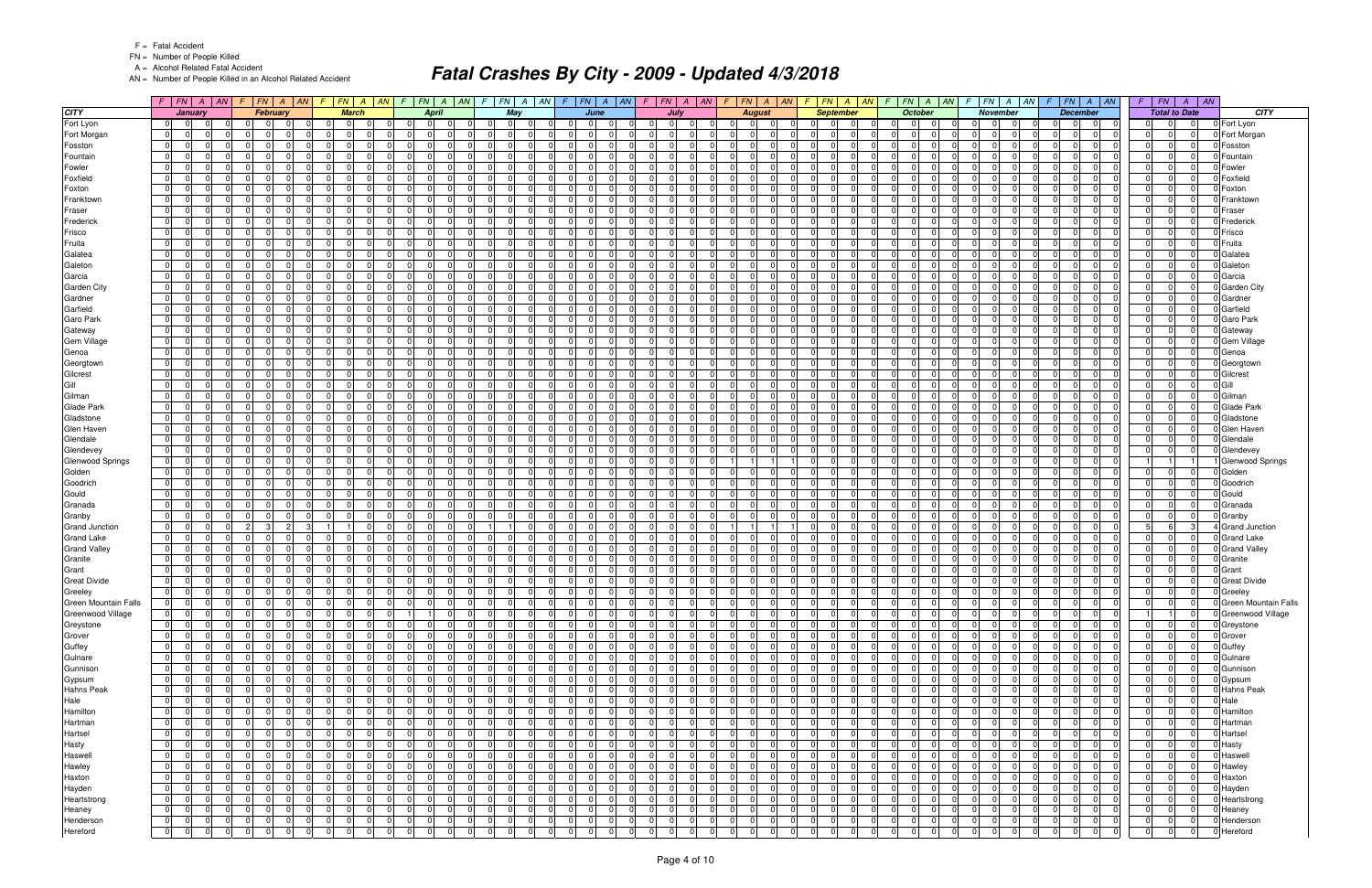FN = Number of People Killed

A = Alcohol Related Fatal Accident

AN = Number of People Killed in an Alcohol Related Accident

|                        |                                  | $F$ $FN$ $A$ $AN$                | $\sqrt{F}$ |                               | $F N$ $A$ $AN$       |                      | $F$ $ FN$ $ A$ $ AN$ $ F$ |                    |                                   | $FN$ $A$ $AN$        | F. | $FN$ $A$ $AN$                    |                      |                                  | $F$ $ FN $ $A$ $ AN $ $F$ $ FN $ $A$ $ AN $              |                                  |                                              |                | F.                         | $FN$ $A$ $AN$ $F$                          | $FN \mid A \mid AN$                               |                      | $\sqrt{F}$           | $FN \mid A \mid AN$  |                            | $FN$ $A$ $AN$<br>F.              |                            | $F$ $FN$ $A$ $AN$                                                | F.                    | $FN \mid A$                      | $\parallel AN$       |                            |
|------------------------|----------------------------------|----------------------------------|------------|-------------------------------|----------------------|----------------------|---------------------------|--------------------|-----------------------------------|----------------------|----|----------------------------------|----------------------|----------------------------------|----------------------------------------------------------|----------------------------------|----------------------------------------------|----------------|----------------------------|--------------------------------------------|---------------------------------------------------|----------------------|----------------------|----------------------|----------------------------|----------------------------------|----------------------------|------------------------------------------------------------------|-----------------------|----------------------------------|----------------------|----------------------------|
| <b>CITY</b>            |                                  | January                          |            |                               | February             |                      | <b>March</b>              |                    | <b>April</b>                      |                      |    | May                              |                      |                                  | June                                                     |                                  | July                                         |                |                            | <b>August</b>                              | <b>September</b>                                  |                      |                      | <b>October</b>       |                            | <b>November</b>                  |                            | <b>December</b>                                                  |                       | <b>Total to Date</b>             |                      | <b>CITY</b>                |
| Hermosa                | $\overline{0}$                   | - 01                             |            | $\Omega$                      |                      | $\overline{0}$       | $\Omega$                  |                    | $\Omega$<br>$\Omega$              | $\Omega$             |    | $\overline{0}$                   | - 0                  | - 0                              | $\Omega$<br>$\Omega$                                     | -01                              | 01<br>$\Omega$                               |                | 0 I                        | $\Omega$                                   | $\Omega$<br>$\Omega$                              | $\overline{0}$       | -01                  | 0                    | - 0                        | 01                               | $\overline{0}$             | $\Omega$<br> 0 <br>$\Omega$                                      | - 0 I                 | $\Omega$                         | -01                  | Hermosa                    |
| Hesperus               | $\overline{0}$                   | $\Omega$<br><sup>0</sup>         |            | $\Omega$                      | - 0                  | - 0 l                | <sup>n</sup>              |                    | 0I                                | $\Omega$             |    | $\Omega$                         | $\Omega$             | $\Omega$                         | $\Omega$<br>$\Omega$                                     | $\Omega$                         | $\Omega$                                     |                | $\Omega$                   | $\Omega$<br>$\Omega$                       | $\Omega$<br>$\Omega$                              | $\overline{0}$       | 0                    | - 01                 | <sup>n</sup>               | 01                               | $\mathbf 0$                | $\Omega$<br>$\Omega$<br>$\Omega$                                 | $\overline{0}$        | $\Omega$                         | $\overline{0}$       | Hesperus                   |
| Hiawatha               | 0                                | $\Omega$                         |            | $\Omega$                      |                      | $\Omega$             | <sup>n</sup>              |                    | $\Omega$                          | $\Omega$             |    | $\Omega$                         |                      | $\Omega$                         | $\Omega$<br>U                                            | $\Omega$                         | nl<br>$\Omega$                               |                | $\Omega$                   |                                            | $\Omega$                                          | $\Omega$             | $\Omega$             | $\Omega$             |                            | $\Omega$                         | $\Omega$                   | $\Omega$<br>$\Omega$                                             | $\Omega$              | $\Omega$                         | $\Omega$             | Hiawatha                   |
| <b>Hideaway Park</b>   | $\overline{0}$                   | 0                                |            | $\Omega$                      | $\Omega$             | $\overline{0}$       | $\Omega$                  |                    | $\Omega$                          | $\Omega$             |    | $\overline{0}$                   | $\Omega$             | $\Omega$                         | $\Omega$<br>$\Omega$                                     | 0 I                              | $\Omega$                                     |                | $\overline{0}$             | $\Omega$                                   | $\Omega$<br>$\Omega$                              | $\Omega$             | 0 I                  | $\overline{0}$       |                            | $\overline{0}$                   | $\Omega$                   | $\Omega$<br>$\Omega$<br>$\Omega$                                 | 0 I                   | $\Omega$                         | $\Omega$             | Hideaway Park              |
| <b>Highlands Ranch</b> | $\overline{0}$                   | $\Omega$                         |            | $\Omega$                      |                      | $\Omega$             | <sup>n</sup>              |                    | $\Omega$                          | $\Omega$             |    | $\Omega$                         |                      | $\Omega$                         | $\Omega$<br>n                                            | $\Omega$                         | $\Omega$                                     |                | $\Omega$                   | $\Omega$                                   | $\Omega$<br>$\Omega$                              | $\Omega$             | $\Omega$             | $\Omega$             |                            | $\Omega$                         | $\Omega$                   | $\Omega$<br>$\Omega$                                             | $\Omega$              | $\Omega$                         | $\overline{0}$       | Highlands Ranch            |
| Hillrose               | $\overline{0}$                   | $\Omega$<br>0                    |            | $\Omega$                      | $\Omega$             | - 0 l                | $\Omega$                  |                    | $\Omega$                          | $\Omega$             |    | $\Omega$                         | $\Omega$             | $\Omega$                         | $\Omega$<br>$\Omega$                                     | 0 I                              | 0 I<br>$\Omega$                              |                | $\overline{0}$             | $\Omega$<br>$\Omega$                       | $\Omega$<br>$\Omega$                              | $\Omega$             | 0 I                  | - 01                 | $\Omega$                   | $\Omega$                         | $\mathbf 0$                | $\Omega$<br>$\Omega$<br>- 01                                     | $\overline{0}$        | $\Omega$                         | $\Omega$<br>$\Omega$ | Hillrose                   |
| Hillside               | $\Omega$<br>$\overline{0}$       | U<br>0                           |            | $\Omega$<br>$\mathbf 0$       | $\Omega$             | $\Omega$<br>$\Omega$ | $\Omega$                  |                    | $\Omega$<br>$\Omega$              | $\Omega$<br>$\Omega$ |    | $\Omega$<br>$\overline{0}$       | $\Omega$             | $\Omega$                         | $\Omega$<br>$\Omega$<br>$\Omega$                         | $\Omega$<br>0 I                  | $\Omega$<br>$\Omega$<br>$\Omega$             |                | $\Omega$<br>$\overline{0}$ | $\Omega$<br>$\Omega$                       | $\Omega$<br>$\Omega$                              | $\Omega$             | $\Omega$<br>0 I      | $\Omega$<br>-01      | $\Omega$                   | $\Omega$<br>$\Omega$             | $\Omega$<br>$\mathbf 0$    | $\Omega$<br>$\Omega$<br>$\Omega$<br>$\Omega$                     | $\Omega$<br>0 I       | $\Omega$<br>$\Omega$             | $\Omega$             | Hillside                   |
| Hoehne<br>Holly        | $\overline{0}$                   | 0                                |            | $\Omega$                      | n                    | - 0 l                | $\Omega$                  |                    | $\Omega$                          | $\Omega$             |    | $\Omega$                         | $\Omega$             | $\Omega$                         | $\Omega$<br>$\Omega$                                     | $\Omega$                         | $\Omega$<br>$\Omega$                         |                | $\overline{0}$             | $\cap$<br>$\Omega$                         | $\Omega$<br>$\Omega$                              | $\Omega$             | $\Omega$             | -01                  |                            | $\Omega$                         | $\Omega$                   | $\Omega$<br>- 01                                                 | $\overline{0}$        | $\Omega$                         | $\Omega$             | Hoehne<br>Holly            |
| Holyoke                | $\overline{0}$                   | <sup>0</sup>                     |            | $\Omega$                      | n                    | $\Omega$             |                           |                    | $\Omega$                          | $\Omega$             |    | $\Omega$                         | $\Omega$             | $\Omega$                         | 0<br>$\Omega$                                            | 0 I                              | $\Omega$                                     |                | $\Omega$                   | $\Omega$<br>$\Omega$                       | $\Omega$<br>$\Omega$                              | $\Omega$             | 0 I                  | $\Omega$             |                            | $\Omega$                         | $\Omega$                   | $\Omega$<br>$\Omega$<br>$\Omega$                                 | $\overline{0}$        | $\Omega$                         | $\Omega$             | Holyoke                    |
| Homelake               | $\overline{0}$                   | $\Omega$                         |            | $\Omega$                      |                      | $\Omega$             | ΩI                        |                    | $\Omega$                          | $\Omega$             |    | $\Omega$                         | $\Omega$             | $\Omega$                         | $\Omega$<br>U                                            | $\Omega$                         | nl<br>$\Omega$                               |                | $\Omega$                   |                                            | $\Omega$                                          | $\Omega$             | $\Omega$             | $\Omega$             |                            | $\Omega$                         | $\Omega$                   | $\Omega$<br>$\Omega$                                             | $\Omega$              | $\Omega$                         | $\Omega$             | Homelake                   |
| Hooper                 | 0                                | 0                                |            | $\Omega$                      | $\Omega$             | $\overline{0}$       | $\Omega$                  |                    | $\Omega$                          | $\Omega$             |    | $\overline{0}$                   | $\Omega$             | $\overline{0}$                   | - 0 I<br>$\Omega$                                        | 0 I                              | $\Omega$<br>$\Omega$                         |                | $\overline{0}$             | $\Omega$                                   | $\Omega$<br>$\Omega$                              | $\Omega$             | 0 I                  | $\overline{0}$       |                            | $\overline{0}$                   | $\mathbf 0$                | $\Omega$<br>$\Omega$<br>$\Omega$                                 | 0 I                   | $\Omega$                         | $\Omega$             | Hooper                     |
| Hot Sulphur Springs    | $\overline{0}$                   | $\Omega$                         |            | - 0 I                         | $\Omega$             | - 0 I                | $\Omega$                  |                    | $\overline{0}$                    | $\Omega$             |    | $\Omega$                         | $\Omega$             | $\Omega$                         | - 0 I<br>$\Omega$                                        | $\Omega$                         | $\Omega$<br>$\Omega$                         |                | $\overline{0}$             | $\Omega$<br>$\Omega$                       | $\Omega$<br>$\Omega$                              | $\Omega$             | 0                    | $\Omega$             |                            | $\Omega$                         | $\Omega$                   | $\Omega$<br>$\Omega$<br>$\Omega$                                 | $\overline{0}$        | $\Omega$                         | $\Omega$             | <b>Hot Sulphur Springs</b> |
| Hotchkiss              | $\overline{0}$                   | 0                                |            | $\Omega$                      | n                    | $\Omega$             | $\Omega$                  |                    | $\Omega$                          | $\Omega$             |    | $\Omega$                         | $\Omega$             | $\Omega$                         | $\Omega$<br>$\mathbf 0$                                  | $\Omega$                         | $\Omega$<br>$\Omega$                         |                | $\overline{0}$             | $\Omega$                                   | $\Omega$<br>$\Omega$                              | $\Omega$             | 0                    | $\Omega$             |                            | $\Omega$                         | $\Omega$                   | $\Omega$<br>$\Omega$<br>$\Omega$                                 | 0 I                   | $\Omega$                         | $\Omega$             | Hotchkiss                  |
| Howard                 | 0                                | $\Omega$                         |            | $\Omega$                      | $\cap$               | 0                    | ΩI                        |                    | $\Omega$                          | $\Omega$             |    | $\Omega$                         | $\Omega$             | $\Omega$                         | $\Omega$<br>$\Omega$                                     | $\Omega$                         | $\Omega$<br>$\Omega$                         |                | $\Omega$                   | $\Omega$<br>$\Omega$                       | $\Omega$<br>$\Omega$                              | $\Omega$             | 0 I                  | $\Omega$             | $\Omega$                   | $\Omega$                         | $\mathbf 0$                | $\Omega$<br>$\Omega$<br>$\Omega$                                 | $\overline{0}$        | $\Omega$                         | $\Omega$             | Howard                     |
| Hoyt                   | $\Omega$                         | <sup>0</sup>                     |            | $\Omega$                      |                      | $\Omega$             | ΩI                        |                    | $\Omega$                          | $\Omega$             |    | $\Omega$                         |                      | $\Omega$                         | $\Omega$<br><sup>0</sup>                                 | $\Omega$                         | $\Omega$<br>$\Omega$                         |                | $\overline{0}$             |                                            | $\Omega$                                          | $\Omega$             | $\Omega$             | $\Omega$             |                            | $\Omega$                         | $\Omega$                   | $\Omega$<br>$\Omega$                                             | $\Omega$              | $\Omega$                         | $\Omega$             | Hoyt                       |
| Hudson                 | $\overline{0}$                   | $\Omega$<br>$\Omega$             |            | - 0 I                         | $\Omega$             | - 0 l                | $\Omega$                  |                    | $\overline{0}$<br>$\Omega$        | $\Omega$             |    | -01<br>$\Omega$                  | $\Omega$             | $\Omega$                         | - 0 I<br>$\Omega$                                        | $\overline{0}$                   | 0 I<br>$\Omega$                              |                | $\overline{0}$             | $\Omega$<br>. OI                           | $\Omega$<br>$\Omega$                              | -01                  | 0 I                  | -01                  | $\Omega$                   | $\overline{0}$                   | $\mathbf 0$                | 0 <br>$\Omega$<br>- 01                                           | 0 I                   | $\Omega$                         | $\overline{0}$       | Hudson                     |
| Hugo                   | 01                               | <sup>0</sup>                     |            | $\Omega$                      |                      | $\Omega$             | <sup>n</sup>              |                    | $\Omega$                          | $\Omega$             |    | $\Omega$                         |                      | $\Omega$                         | $\Omega$<br><sup>n</sup>                                 | $\Omega$                         | $\Omega$                                     |                | $\Omega$                   | $\Omega$                                   | $\Omega$<br>$\Omega$                              | $\Omega$             | $\Omega$             | $\Omega$             |                            | $\Omega$                         | $\Omega$                   | $\Omega$<br>0<br>$\Omega$                                        | $\Omega$              | $\Omega$                         | $\Omega$             | Hugo                       |
| Hygiene                | 0                                | $\Omega$<br>$\Omega$             |            | $\Omega$                      | $\Omega$             | 0                    | $\Omega$                  |                    | $\Omega$<br>$\Omega$              | $\Omega$             |    | $\Omega$                         | $\Omega$             | $\Omega$                         | - 0 I<br>$\Omega$                                        | $\overline{0}$                   | $\Omega$<br>$\Omega$                         |                | $\overline{0}$             | $\Omega$<br>$\Omega$                       | $\Omega$<br>$\Omega$                              | $\Omega$             | 0 I                  | $\Omega$             | $\Omega$                   | $\Omega$                         | - 0 I                      | $\Omega$<br>$\Omega$<br>$\Omega$                                 | $\overline{0}$        | $\Omega$                         | n l                  | Hygiene                    |
| Idaho Springs          | $\overline{0}$                   | U                                |            | $\Omega$                      |                      | $\Omega$             | $\Omega$                  |                    | $\Omega$                          | $\Omega$             |    | $\Omega$                         |                      | $\Omega$                         | - 0 I<br>$\Omega$                                        | $\Omega$                         | $\Omega$<br>$\Omega$                         |                | $\Omega$                   |                                            | $\Omega$                                          | $\Omega$             | $\Omega$             | $\Omega$             |                            | $\overline{0}$                   | $\Omega$                   | $\Omega$<br>$\Omega$                                             | $\Omega$              | $\Omega$                         | $\Omega$             | <b>Idaho Springs</b>       |
| Idalia                 | $\overline{0}$                   | $\Omega$<br>$\Omega$             |            | $\Omega$                      | $\Omega$             | - 0 l                | $\Omega$                  |                    | $\Omega$                          | $\Omega$             |    | $\Omega$                         | $\Omega$             | $\Omega$                         | $\Omega$<br>$\Omega$                                     | $\Omega$                         | $\Omega$<br>$\Omega$                         |                | $\Omega$                   | $\Omega$<br>$\Omega$                       | $\Omega$<br>$\Omega$                              | $\Omega$             | $\Omega$             | 0 <sup>1</sup>       | $\Omega$                   | $\Omega$                         | $\mathbf 0$                | $\Omega$<br>$\Omega$<br>$\Omega$                                 | $\Omega$              | $\Omega$                         | $\Omega$             | Idalia                     |
| Idledale               | $\overline{0}$                   | <sup>0</sup><br>$\Omega$         |            | $\Omega$<br>$\Omega$          | - 0<br>$\cap$        | $\Omega$<br> 0       | $\Omega$<br><sup>0</sup>  |                    | $\Omega$<br>$\Omega$<br>$\Omega$  | $\Omega$<br>$\Omega$ |    | $\Omega$<br>$\Omega$             | $\Omega$<br>$\Omega$ | $\Omega$<br>$\Omega$             | $\Omega$<br>$\mathbf 0$<br>- 0 I<br>$\Omega$             | 0 I<br>$\Omega$                  | $\Omega$<br>$\Omega$<br>$\Omega$<br>$\Omega$ |                | $\overline{0}$<br>$\Omega$ | $\cap$<br>$\Omega$<br>$\Omega$<br>$\Omega$ | $\Omega$<br>$\Omega$<br>$\Omega$<br>$\Omega$      | $\Omega$<br>$\Omega$ | 0 <br>$\Omega$       | $\Omega$<br>$\Omega$ | $\Omega$<br>$\Omega$       | $\Omega$<br>$\Omega$             | $\mathbf 0$<br>$\mathbf 0$ | $\Omega$<br>$\Omega$<br>- 01<br>$\Omega$<br>$\Omega$<br>$\Omega$ | 0 I<br>$\overline{0}$ | $\Omega$<br>$\Omega$             | $\Omega$<br>$\Omega$ | dledale                    |
| Ignacio<br>lliff       | $\overline{0}$<br>$\overline{0}$ | <sup>0</sup>                     |            | $\Omega$                      |                      | $\Omega$             | ΩI                        |                    | $\Omega$                          | $\Omega$             |    | $\Omega$                         | $\Omega$             | $\Omega$                         | $\Omega$<br>$\Omega$                                     | $\Omega$                         | $\Omega$<br>$\Omega$                         |                | $\overline{0}$             |                                            | $\Omega$<br>$\Omega$                              | $\Omega$             | 0                    | $\Omega$             | <sup>n</sup>               | $\Omega$                         | $\Omega$                   | $\Omega$<br>$\Omega$<br>$\Omega$                                 | $\Omega$              | $\Omega$                         | $\Omega$             | Ignacio<br>lliff           |
| <b>Indian Hills</b>    | $\overline{0}$                   | $\Omega$<br>$\Omega$             |            | $\Omega$                      | $\Omega$             | - 0 l                | $\Omega$                  |                    | $\overline{0}$                    | $\Omega$             |    | $\Omega$                         | $\Omega$             | $\Omega$                         | $\Omega$<br>- 0 I                                        | $\overline{0}$                   | $\Omega$<br>$\Omega$                         |                | $\overline{0}$             | $\Omega$<br>$\Omega$                       | $\Omega$<br>$\Omega$                              | -01                  | 0 I                  | -01                  | $\Omega$                   | $\overline{0}$                   | $\mathbf 0$                | 0 <br>$\Omega$<br>$\Omega$                                       | 0 I                   | $\Omega$                         | $\overline{0}$       | Indian Hills               |
| Jamestown              | $\overline{0}$                   | <sup>0</sup>                     |            | 0                             |                      | $\Omega$             | <sup>n</sup>              |                    | $\Omega$                          | $\Omega$             |    | $\Omega$                         |                      | $\Omega$                         | <sup>n</sup><br>$\Omega$                                 | 0I                               | $\Omega$                                     |                | $\Omega$                   | - 0                                        | $\Omega$<br>$\Omega$                              | - 0                  | $\Omega$             | $\Omega$             |                            | $\Omega$                         | $\Omega$                   | <sup>0</sup><br>$\Omega$                                         | $\Omega$              | $\Omega$                         | $\Omega$             | Jamestowr                  |
| Jansen                 | $\overline{0}$                   | 0                                |            | $\Omega$                      | $\Omega$             | 0                    | ΩI                        |                    | $\Omega$                          | $\Omega$             |    | $\Omega$                         | $\Omega$             | $\Omega$                         | $\Omega$<br>$\Omega$                                     | 0 I                              | $\Omega$<br>$\Omega$                         |                | 01                         | $\Omega$<br>$\Omega$                       | $\Omega$<br>$\Omega$                              | $\Omega$             | 0 I                  | $\Omega$             | $\Omega$                   | $\Omega$                         | $\mathbf 0$                | $\Omega$<br>$\Omega$<br>- 01                                     | $\overline{0}$        | $\Omega$                         | $\Omega$             | Jansen                     |
| Jaroso                 | $\overline{0}$                   | $\Omega$                         |            | $\Omega$                      | ∩                    | $\mathbf 0$          | 0                         |                    | $\Omega$                          | $\Omega$             |    | $\Omega$                         | $\Omega$             | $\Omega$                         | $\Omega$<br>0                                            | $\Omega$                         | $\Omega$<br>$\Omega$                         |                | $\Omega$                   |                                            | $\Omega$<br>$\Omega$                              | $\Omega$             | $\Omega$             | $\Omega$             | $\Omega$                   | $\overline{0}$                   | $\Omega$                   | $\Omega$<br>$\Omega$<br>$\Omega$                                 | $\Omega$              | $\Omega$                         | $\Omega$             | Jaroso                     |
| Jefferson              | $\overline{0}$                   | <sup>0</sup>                     |            | $\mathbf 0$                   |                      | $\Omega$             | ΩI                        |                    | $\Omega$                          | $\Omega$             |    | $\Omega$                         | $\Omega$             | $\Omega$                         | $\Omega$<br>$\Omega$                                     | $\overline{0}$                   | $\Omega$<br>$\Omega$                         |                | $\overline{0}$             | $\Omega$                                   | $\Omega$<br>$\Omega$                              | $\Omega$             | 0 I                  | -01                  | <sup>n</sup>               | $\Omega$                         | $\Omega$                   | $\Omega$<br>$\Omega$<br>$\Omega$                                 | $\overline{0}$        | $\Omega$                         | $\Omega$             | Jefferson                  |
| Joes                   | 0                                | $\Omega$                         |            | $\Omega$                      | - 0                  | $\overline{0}$       | $\Omega$                  |                    | $\Omega$                          | $\Omega$             |    | $\Omega$                         | $\Omega$             | $\Omega$                         | $\Omega$<br>$\Omega$                                     | $\Omega$                         | $\Omega$<br>$\Omega$                         |                | $\Omega$                   | $\Omega$<br>$\Omega$                       | $\Omega$<br>$\Omega$                              | $\Omega$             | $\Omega$             | -01                  | $\Omega$                   | $\Omega$                         | $\Omega$                   | $\Omega$<br>$\Omega$<br>- 01                                     | $\overline{0}$        | $\Omega$                         | $\Omega$             | Joes                       |
| Johnson Village        | $\overline{0}$                   | <sup>0</sup>                     |            | $\Omega$                      | $\Omega$             | - 0 I                | <sup>n</sup>              |                    | $\Omega$                          | $\Omega$             |    | $\Omega$                         | $\Omega$             | $\Omega$                         | $\Omega$<br>$\Omega$                                     | $\Omega$                         | $\mathbf 0$                                  |                | $\Omega$                   | $\Omega$<br>$\Omega$                       | $\Omega$<br>$\Omega$                              | $\Omega$             | 0                    | $\Omega$             |                            | $\Omega$                         | $\mathbf 0$                | $\Omega$<br>$\Omega$<br>$\Omega$                                 | $\overline{0}$        | $\Omega$                         | $\overline{0}$       | Johnson Village            |
| Johnstown              | 0                                | $\Omega$                         |            | $\Omega$                      | $\Omega$             | $\mathbf{1}$         |                           |                    | $\Omega$                          | $\Omega$             |    | $\Omega$                         | $\Omega$             | $\Omega$                         | $\Omega$<br>$\Omega$                                     | $\Omega$                         | $\Omega$<br>$\Omega$                         |                | $\Omega$                   | $\Omega$                                   | $\Omega$                                          | $\Omega$             | $\Omega$             | $\Omega$             | $\Omega$                   | $\Omega$                         | $\Omega$                   | $\Omega$<br>$\Omega$<br>$\Omega$                                 |                       |                                  |                      | Johnstown                  |
| Julesburg              | $\overline{0}$                   | 0                                |            | $\Omega$                      | $\Omega$             | 0                    | $\Omega$                  |                    | 0 I                               | $\Omega$             |    | $\overline{0}$                   | $\Omega$             | $\Omega$                         | - 0 I<br>$\Omega$                                        | 0 I                              | $\Omega$<br>$\overline{0}$                   |                | $\overline{0}$             | $\Omega$                                   | $\Omega$<br>$\Omega$                              | $\overline{0}$       | 0 I                  | $\overline{0}$       |                            | $\overline{0}$                   | $\mathbf 0$                | $\Omega$<br>$\Omega$                                             | $\Omega$              | $\Omega$                         | $\Omega$             | Julesburg                  |
| Karval                 | $\overline{0}$                   | $\Omega$                         |            | $\Omega$                      | ∩                    | $\Omega$             | <sup>0</sup>              |                    | $\Omega$                          | $\Omega$             |    | $\Omega$                         | $\Omega$             | $\Omega$                         | $\Omega$<br><sup>0</sup>                                 | $\Omega$                         | $\Omega$<br>$\Omega$                         |                | $\Omega$                   | $\Omega$                                   | $\Omega$<br>$\Omega$                              | $\Omega$             | $\Omega$             | $\Omega$             |                            | $\Omega$                         | $\Omega$                   | $\Omega$<br>$\Omega$<br>$\Omega$                                 | $\Omega$              | $\Omega$                         | $\Omega$             | Karval                     |
| Kassler                | $\overline{0}$                   | 0                                |            | $\Omega$                      | $\Omega$             | - 0 I                | $\Omega$                  |                    | $\Omega$                          | $\Omega$             |    | $\Omega$                         | $\Omega$             | $\Omega$                         | - 0 I<br>$\Omega$                                        | 0 I                              | 0 I<br>$\Omega$                              |                | $\overline{0}$             | $\Omega$<br>$\Omega$                       | $\Omega$<br>$\Omega$                              | $\Omega$             | 0 I                  | - 01                 | $\Omega$                   | $\Omega$                         | $\mathbf 0$                | $\Omega$<br>$\Omega$<br>$\Omega$                                 | $\overline{0}$        | $\Omega$                         | $\Omega$             | Kassler                    |
| Keenesburg             | $\overline{0}$                   | U                                |            | $\Omega$                      |                      | $\Omega$             |                           |                    | $\Omega$                          | $\Omega$             |    | $\Omega$                         |                      | $\Omega$                         | $\Omega$<br>U                                            | $\Omega$                         | $\Omega$<br>$\Omega$                         |                | $\Omega$                   |                                            | 0                                                 | $\Omega$             | $\Omega$             | $\Omega$             |                            | $\Omega$                         | $\Omega$                   | $\Omega$<br>$\Omega$                                             | $\Omega$              | $\Omega$                         | $\Omega$             | Keenesburg                 |
| Kelim                  | 01<br>$\overline{0}$             | 0<br>0                           |            | $\mathbf 0$<br>$\Omega$       | $\Omega$<br>$\Omega$ | - 0 I<br>$\Omega$    | $\Omega$<br>$\Omega$      |                    | $\overline{0}$<br>$\Omega$        | $\Omega$<br>$\Omega$ |    | $\overline{0}$<br>$\Omega$       | $\Omega$<br>$\Omega$ | $\Omega$<br>$\Omega$             | $\Omega$<br>$\Omega$<br>- 0 I<br>$\Omega$                | $\overline{0}$<br>$\overline{0}$ | 0 <br>$\Omega$<br>$\Omega$<br>$\Omega$       |                | $\overline{0}$<br>$\Omega$ | $\Omega$<br>$\Omega$<br>$\Omega$           | $\Omega$<br>$\Omega$<br>$\Omega$<br>$\Omega$      | $\Omega$<br>$\Omega$ | 0 I<br>0 I           | -01<br>$\Omega$      | <sup>n</sup>               | $\Omega$<br>$\Omega$             | $\mathbf 0$<br>$\Omega$    | $\Omega$<br>$\Omega$<br>$\Omega$<br>$\Omega$<br>$\Omega$         | 0 I<br>$\overline{0}$ | $\Omega$<br>$\Omega$             | $\Omega$<br>$\Omega$ | Kelim                      |
| Keota<br>Kersey        | $\overline{0}$                   | <sup>0</sup>                     |            | $\Omega$                      | n                    | $\Omega$             |                           |                    | $\Omega$                          | $\Omega$             |    | $\Omega$                         | $\Omega$             | $\Omega$                         | $\Omega$<br>0                                            | $\Omega$                         | $\Omega$                                     |                | $\Omega$                   | - 0<br>$\Omega$                            | $\Omega$<br>$\Omega$                              | - 0                  | $\overline{0}$       | - 0                  |                            | $\Omega$                         | $\Omega$                   | $\Omega$<br>$\Omega$<br>$\Omega$                                 | $\Omega$              | $\Omega$                         | $\Omega$             | Keota<br>Kersev            |
| Keystone               | 0                                | $\Omega$                         |            | $\Omega$                      | $\Omega$             | 0                    | $\Omega$                  |                    | $\Omega$                          | $\Omega$             |    | $\Omega$                         | $\Omega$             | $\Omega$                         | $\Omega$<br>$\Omega$                                     | $\overline{0}$                   | $\Omega$<br>$\Omega$                         |                | $\overline{0}$             | $\Omega$<br>$\Omega$                       | $\Omega$<br>$\Omega$                              | $\Omega$             | 0 I                  | $\Omega$             | $\Omega$                   | $\Omega$                         | - 0 I                      | $\Omega$<br>$\Omega$<br>$\Omega$                                 | $\overline{0}$        | $\Omega$                         | $\Omega$             | Keystone                   |
| Kim                    | $\Omega$                         | 0                                |            | $\Omega$                      |                      | $\mathbf 0$          | $\Omega$                  |                    | $\Omega$                          | $\Omega$             |    | $\Omega$                         | $\Omega$             | 0                                | - 0 I<br>$\Omega$                                        | $\Omega$                         | $\Omega$<br>$\Omega$                         |                | $\overline{0}$             | $\Omega$                                   | $\Omega$                                          | $\Omega$             | $\Omega$             | $\Omega$             |                            | $\overline{0}$                   | $\mathbf 0$                | 0<br>0                                                           | $\Omega$              | $\Omega$                         | $\Omega$             | Kim                        |
| Kiowa                  | 01                               | $\Omega$<br>$\Omega$             |            | - 0 I                         | $\Omega$             | 0                    | $\Omega$                  |                    | $\overline{0}$<br>$\Omega$        | $\Omega$             |    | $\Omega$<br>-01                  | $\Omega$             | $\Omega$                         | 0 <br>$\Omega$                                           | $\overline{0}$                   | 0 I<br>$\Omega$                              |                | 0                          | $\Omega$<br>$\Omega$                       | $\Omega$<br>$\Omega$                              | $\Omega$             | 0 I                  | 0                    | $\Omega$                   | $\Omega$                         | $\mathbf 0$                | $\Omega$<br> 0 <br>$\Omega$                                      | $\overline{0}$        | $\Omega$                         | $\Omega$             | Kiowa                      |
| Kirk                   | $\overline{0}$                   | $\Omega$                         |            | $\mathbf 0$                   | - 0                  | 0                    | $\Omega$                  |                    | 0 I                               | $\Omega$             |    | $\Omega$                         | $\Omega$             | $\Omega$                         | $\mathbf 0$<br>$\Omega$                                  | 0 I                              | $\Omega$<br>$\Omega$                         |                | $\mathbf 0$                | $\Omega$<br>$\Omega$                       | $\Omega$<br>$\overline{0}$                        | $\overline{0}$       | 0 I                  | 0                    | $\Omega$                   | $\Omega$                         | $\mathbf 0$                | $\Omega$<br>$\Omega$<br>$\overline{0}$                           | 0                     | $\Omega$                         | 0                    | Kirk                       |
| <b>Kit Carson</b>      | $\overline{0}$                   | $\Omega$<br>$\Omega$             |            | $\Omega$                      | $\Omega$             | 0                    | $\Omega$                  |                    | $\overline{0}$<br>$\Omega$        | $\Omega$             |    | $\Omega$                         | $\Omega$             | $\Omega$                         | $\Omega$<br>$\Omega$                                     | $\overline{0}$                   | $\Omega$<br>$\Omega$                         |                | $\overline{0}$             | $\Omega$<br>$\Omega$                       | $\Omega$<br>$\Omega$                              | $\Omega$             | $\overline{0}$       | $\Omega$             |                            | $\Omega$<br>$\Omega$             | $\Omega$                   | $\Omega$<br> 0 <br>$\Omega$                                      | $\Omega$              | $\Omega$                         | $\Omega$             | <b>Kit Carson</b>          |
| Kittredge              | 01                               | 0                                |            | - 0 I                         |                      | 0                    | 01                        | $\Omega$           | $\overline{0}$                    | 0                    |    | $\overline{0}$                   | $\Omega$             | 0                                | 0 <br>01                                                 | 0                                | -01<br>0                                     |                | 0                          | 0 <br>$\Omega$                             | 0                                                 | $\overline{0}$       | $\overline{0}$       | $\overline{0}$       | 0 I                        | 01                               | .0                         | $\mathbf 0$<br>$\overline{0}$                                    |                       | $\overline{0}$                   |                      | 0 Kittredge                |
| Kline                  | $\overline{0}$                   | $\overline{0}$<br> 0             |            | $\overline{0}$                | $\Omega$             | 0                    | 0 I                       |                    | $\overline{0}$<br>$\overline{0}$  | 0                    |    | -01                              | 0 I                  | $\overline{0}$                   | $\overline{0}$<br> 0                                     | 0 I                              | $\overline{0}$<br>- 0 I                      |                | $\overline{0}$             | $\overline{0}$<br>- 0 I                    | $\Omega$<br>0 I                                   | 0                    | $\overline{0}$       | $\overline{0}$       | $\Omega$                   | $\overline{0}$<br>$\Omega$       | $\mathbf 0$                | $\Omega$<br> 0 <br>$\overline{0}$                                | 01                    | $\overline{0}$                   | 0 I                  | Kline                      |
| Kornman                | 0                                | 0 I<br>- 0                       |            | $\mathbf 0$                   | -0                   | 0                    | $\Omega$                  | $\Omega$           | 0 I<br>$\overline{0}$             | -01                  |    | $\overline{0}$                   | $\Omega$             | $\overline{0}$                   | 0 <br>$\overline{0}$                                     | 0 I                              | $\overline{0}$<br>- 01                       |                | $\overline{0}$             | - 01<br>$\Omega$                           | $\Omega$<br>0                                     | 0                    | 0                    | $\overline{0}$       | $\Omega$                   | $\overline{0}$<br>$\Omega$       | 0                          | $\overline{0}$<br> 0 <br>$\overline{0}$                          | $\overline{0}$        | $\overline{0}$                   | 0                    | Kornman                    |
| Kremmling              | $\overline{0}$                   | $\Omega$<br> 0                   |            | $\overline{0}$                | $\Omega$             | 0                    | - O I                     | - 0 l              | $\overline{0}$<br>$\overline{0}$  | 0                    |    | $\overline{0}$<br>$\Omega$       | $\overline{0}$       | $\overline{0}$                   | 0 <br>$\overline{0}$                                     | 0 I                              | $\overline{0}$<br>- 0 I                      |                | $\overline{0}$             | - 01<br>- 0 I                              | $\Omega$<br> 0                                    | 0                    | 0                    | $\overline{0}$       | $\overline{0}$             | $\overline{0}$<br>$\Omega$       | - 0 I                      | $\overline{0}$<br> 0 <br> 0                                      | $\overline{0}$        | $\overline{0}$                   | 0 I                  | Kremmling                  |
| Kutch                  | $\overline{0}$                   | 0 I                              |            | 0                             | -0                   | 0                    | $\overline{0}$            |                    | 0                                 | $\overline{0}$       |    | $\Omega$<br>-01                  | $\Omega$             | 0                                | 0 <br>$\overline{0}$                                     | $\Omega$                         | 0 <br>$\mathbf 0$                            |                | $\overline{0}$             | $\Omega$                                   | $\mathbf 0$<br>$\overline{0}$                     | 0                    | 0                    | 0                    |                            | $\overline{0}$                   | 0                          | 0<br> 0 <br>$\mathbf 0$                                          | $\overline{0}$        | $\overline{0}$                   | $\overline{0}$       | Kutch                      |
| La Garita              | $\overline{0}$                   | $\overline{0}$<br> 0             |            | 0 <br>$\Omega$                | $\overline{0}$       | $\overline{0}$       | $\overline{0}$            | - 0 l              | $\overline{0}$<br>- 0 l           | 0                    |    | 0 <br>$\overline{0}$             | 0 I                  | $\overline{0}$                   | 0 <br> 0                                                 | 0 I                              | $\overline{0}$<br>$\overline{0}$             |                | $\overline{0}$             | $\overline{0}$<br>0 I                      | $\overline{0}$<br>$\overline{0}$<br>$\Omega$      | 0                    | 0                    | $\overline{0}$       | $\overline{0}$             | 0 <br>$\overline{0}$             | 01                         | $\overline{0}$<br>$\overline{0}$<br> 0                           | 0 I                   | $\mathbf 0$                      | 0 I                  | La Garita                  |
| La Jara<br>La Junta    | 0                                | 0 I<br>$\Omega$<br>0 I           |            | $\mathbf 0$<br>$\overline{0}$ | $\Omega$<br>$\Omega$ | $\overline{0}$<br> 0 | $\Omega$<br>$\Omega$      | $\Omega$           | 0 I<br>$\overline{0}$<br>$\Omega$ | 0 <br> 0             |    | $\overline{0}$<br>$\overline{0}$ | $\Omega$<br>$\Omega$ | $\overline{0}$<br>$\overline{0}$ | 0 <br>$\overline{0}$<br>$\overline{0}$<br>$\overline{0}$ | 0 I<br>01                        | $\overline{0}$<br> 0 <br>$\overline{0}$      |                | 0                          | $\Omega$<br>$\Omega$<br>- 01               | 0<br>$\overline{0}$<br>$\Omega$<br>$\overline{0}$ | -01                  | $\overline{0}$<br> 0 | 0                    | $\Omega$<br>$\Omega$       | $\overline{0}$<br>$\Omega$       | 0                          | $\overline{0}$<br>$\Omega$<br>$\overline{0}$<br>$\Omega$         | $\overline{0}$<br>0 I | $\overline{0}$<br>$\overline{0}$ | $\overline{0}$       | La Jara                    |
| La Salle               | $\overline{0}$<br>$\overline{0}$ | $\Omega$                         |            | - 0 I                         | $\Omega$             | 0                    | $\Omega$                  |                    | $\overline{0}$                    | $\Omega$             |    | -01                              | $\Omega$             | $\mathbf 0$                      | 0 <br>$\Omega$                                           | $\overline{0}$                   | $\overline{0}$<br> 0 <br>$\Omega$            |                | 0 <br> 0                   | -01<br>$\Omega$                            | $\mathbf 0$<br>$\overline{0}$                     | 0 <br> 0             | 0                    | $\overline{0}$<br> 0 | $\Omega$                   | $\overline{0}$<br>$\overline{0}$ | 0 <br> 0                   | 0 <br>$\overline{0}$<br>$\overline{0}$<br>$\overline{0}$         | $\Omega$              | $\overline{0}$                   | 0 <br>$\Omega$       | La Junta<br>La Salle       |
| La Veta                | 0                                | $\Omega$                         |            | 0                             | $\Omega$             | 0                    | $\mathbf 0$               |                    | $\overline{0}$                    | 0                    |    | -01                              | $\Omega$             | $\overline{0}$                   | 0 <br>$\overline{0}$                                     | 0 I                              | $\overline{0}$<br>$\overline{0}$             |                | 0                          | $\Omega$<br>-01                            | 0<br> 0                                           | 0                    | $\overline{0}$       | 0                    | $\Omega$                   | $\overline{0}$                   | 0                          | 0 <br>$\overline{0}$<br>0                                        | 0                     | $\overline{0}$                   | 0 I                  | La Veta                    |
| Lafayette              | $\overline{0}$                   | 0 <br>0                          |            | $\mathbf 0$                   | $\Omega$             | $\overline{0}$       | 0 I                       | $\Omega$           | $\overline{0}$<br>$\mathbf 0$     | 0                    |    | -01                              | $\Omega$             | $\overline{0}$                   | 0 <br>$\overline{0}$                                     | $\overline{0}$                   | 0 <br>$\overline{0}$                         |                | 0                          | $\Omega$<br>$\Omega$                       | $\overline{0}$<br>$\Omega$                        | 0                    | 0                    | $\overline{0}$       | $\overline{0}$             | $\overline{0}$                   | 0                          | $\overline{0}$<br> 0 <br>$\overline{0}$                          | $\Omega$              | $\overline{0}$                   | $\overline{0}$       | Lafayette                  |
| Laird                  | $\overline{0}$                   | 0 <br>$\Omega$                   |            | $\mathbf 0$                   | $\Omega$             | $\overline{0}$       | - 01                      | $\Omega$           | $\overline{0}$<br>$\Omega$        | 0                    |    | -01<br>$\Omega$                  | $\Omega$             | $\overline{0}$                   | $\overline{0}$<br>$\overline{0}$                         | 01                               | 0 <br>- 0 I                                  |                | $\overline{0}$             | - 01<br>- 0 I                              | $\overline{0}$<br>$\overline{0}$                  | 0                    | 0                    | $\overline{0}$       | $\overline{0}$             | $\overline{0}$<br>$\Omega$       | 0                          | $\overline{0}$<br> 0 <br>$\overline{0}$                          | $\overline{0}$        | 0                                | $\overline{0}$       | Laird                      |
| Lake City              | $\overline{0}$                   | 0                                |            | 0                             | $\Omega$             | 0                    | $\Omega$                  |                    | $\overline{0}$                    | -01                  |    | -01<br>$\Omega$                  | $\Omega$             | $\mathbf 0$                      | 0 <br>$\overline{0}$                                     | $\overline{0}$                   | 0 <br>$\mathbf 0$                            |                | 0                          | $\Omega$                                   | $\mathbf 0$<br>$\overline{0}$                     | 0                    | $\mathbf{0}$         | 0                    | $\Omega$                   | $\overline{0}$                   | 0                          | $\mathbf 0$<br>$\overline{0}$<br>$\mathbf{0}$                    | $\overline{0}$        | $\mathbf 0$                      | 0                    | Lake City                  |
| Lake George            | $\overline{0}$                   | $\Omega$<br>$\Omega$             |            | - 0 I                         | $\Omega$             | 0                    | $\Omega$                  |                    | $\overline{0}$                    | $\overline{0}$       |    | -01                              | $\Omega$             | $\overline{0}$                   | 0 <br> 0                                                 | 0 I                              | $\overline{0}$<br>$\overline{0}$             |                | $\overline{0}$             | - 01<br>$\Omega$                           | $\mathbf 0$<br> 0                                 | 0                    | 0                    | 0                    | $\overline{0}$             | $\overline{0}$                   | 0                          | $\Omega$<br> 0 <br>$\overline{0}$                                | 0 I                   | $\overline{0}$                   | 0 I                  | Lake George                |
| Lakeside               | $\overline{0}$                   | $\Omega$<br>0                    |            | $\mathbf 0$                   | $\Omega$             | $\overline{0}$       | - O I                     |                    | $\overline{0}$<br>$\Omega$        | 0                    |    | -01                              | $\Omega$             | $\overline{0}$                   | 0 <br> 0                                                 | 0 I                              | 0 <br>$\overline{0}$                         |                | 0                          | $\Omega$<br>-01                            | $\mathbf 0$<br>$\overline{0}$                     | 0                    | $\overline{0}$       | 0                    | $\Omega$                   | $\overline{0}$                   | $\mathbf 0$                | $\mathbf 0$<br> 0 <br>$\overline{0}$                             | $\overline{0}$        | $\overline{0}$                   | 0                    | Lakeside                   |
| Lakewood               | $\overline{0}$                   | $\Omega$<br>$\Omega$             |            | $\mathbf 0$                   | $\Omega$             | 0                    | $\Omega$                  | $\Omega$           | $\overline{0}$<br>$\Omega$        | -01                  |    | -01                              | $\Omega$             |                                  | 0                                                        | $2 \mid$                         | $\overline{2}$                               |                |                            |                                            | $\Omega$<br>$\overline{0}$                        | 0                    | $\overline{0}$       | $\overline{0}$       | $\Omega$                   |                                  |                            | $\overline{0}$<br>$\overline{1}$<br>11                           | 6                     | 6                                | 3                    | Lakewood                   |
| Lamar                  | $\overline{0}$                   | 0                                |            | 0                             | 0                    | $\overline{0}$       | $\Omega$                  |                    | $\overline{0}$                    | 0                    |    | $\Omega$<br>-01                  | $\Omega$             | $\mathbf{0}$                     | 0 <br> 0                                                 | $\overline{0}$                   | $\overline{0}$<br>$\overline{0}$             |                | $\overline{0}$             | -01<br>-01                                 | $\mathbf 0$<br> 0                                 | 0                    | $\overline{0}$       | $\overline{0}$       | $\Omega$                   | $\overline{0}$                   | 0                          | $\overline{0}$<br> 0 <br>$\overline{0}$                          | $\overline{0}$        | $\overline{0}$                   | 0                    | Lamar                      |
| La Plata               | 0                                | 0                                |            | $\mathbf 0$                   | $\Omega$             | 0                    | $\overline{0}$            |                    | $\overline{0}$                    | 0                    |    | 0 <br>$\Omega$                   | $\Omega$             | $\overline{0}$                   | 0 <br>$\overline{0}$                                     | 01                               | $\overline{0}$<br>$\overline{0}$             |                | 0                          | - 01<br>-01                                | $\mathbf 0$<br> 0                                 | 0                    | $\overline{0}$       | 0                    | $\Omega$                   | $\overline{0}$                   | 0                          | $\overline{0}$<br> 0 <br>$\overline{0}$                          | 0                     | $\overline{0}$                   | $\overline{0}$       | La Plata                   |
| Laporte                | $\overline{0}$                   | $\Omega$<br>$\Omega$             |            | $\mathbf 0$                   | $\Omega$             | 0                    | $\Omega$                  |                    | $\overline{0}$                    | -01                  |    | $\overline{0}$                   | $\Omega$             | $\overline{0}$                   | 0 <br>$\Omega$                                           | 0 I                              | $\overline{0}$<br>$\overline{0}$             |                | $\overline{0}$             | $\Omega$<br>$\Omega$                       | $\Omega$<br>$\Omega$                              | 0                    | 01                   | 0                    | $\Omega$                   | $\overline{0}$                   | 0                          | $\Omega$<br>01<br>$\mathbf 0$                                    | 0 I                   | $\overline{0}$                   | $\Omega$             | Laporte                    |
| Last Chance            | $\overline{0}$                   | $\Omega$<br>$\overline{0}$       |            | $\mathbf 0$                   | $\Omega$             | $\overline{0}$       | $\mathbf 0$               | $\Omega$           | 0 I<br>$\mathbf 0$                | 0                    |    | $\Omega$<br>$\overline{0}$       | $\overline{0}$       | $\overline{0}$                   | 0 <br>$\overline{0}$                                     | 0 I                              | 01<br>$\Omega$                               |                | 0                          | - 0 I<br>-01                               | $\overline{0}$<br>$\overline{0}$                  | 0                    | $\overline{0}$       | 0                    | $\Omega$                   | $\overline{0}$                   | 0                          | $\overline{0}$<br>$\overline{0}$<br>$\overline{0}$               | $\overline{0}$        | $\overline{0}$                   | $\overline{0}$       | <b>Last Chance</b>         |
| Larkspur               | 0                                | $\Omega$<br> 0                   |            | - 0 I                         | $\Omega$             | $\overline{0}$       | $\Omega$                  | $\Omega$           | $\overline{0}$<br>$\overline{0}$  | 0                    |    | 0 <br>-01                        | $\Omega$             | $\mathbf 0$                      | 0 <br> 0                                                 | $\overline{0}$                   | $\overline{0}$                               | $\overline{0}$ | 0                          | $\overline{0}$<br>- 0 I                    | $\mathbf 0$<br> 0                                 | 0                    | $\overline{0}$       | 0                    | $\Omega$                   | $\overline{0}$<br>$\overline{0}$ | 0                          | $\overline{0}$<br>$\overline{0}$<br>$\mathbf{0}$                 | $\overline{0}$        | $\mathbf 0$                      | 0                    | Larkspur                   |
| Las Animas             | $\overline{0}$                   | $\overline{0}$<br>$\overline{0}$ |            | 0 <br>$\overline{0}$          | $\overline{0}$       | $\overline{0}$       | $\overline{0}$            | $\mathbf 0$<br>- 0 | 0 <br>$\overline{0}$              | 0                    |    | $\overline{0}$<br>$\overline{0}$ | $\overline{0}$       | $\overline{0}$<br>$\Omega$       | $\overline{0}$<br> 0                                     | $\overline{0}$                   | 0                                            | $\overline{0}$ | 0                          | $\overline{0}$<br>$\overline{0}$           | $\overline{0}$<br>$\overline{0}$<br>$\Omega$      | 0                    | $\overline{0}$       | $\overline{0}$       | $\overline{0}$<br>$\Omega$ | $\overline{0}$<br>$\overline{0}$ | $\overline{0}$             | $\overline{0}$<br>$\overline{0}$<br>$\mathbf 0$                  | $\overline{0}$        | $\overline{0}$                   | 0                    | 0 Las Animas               |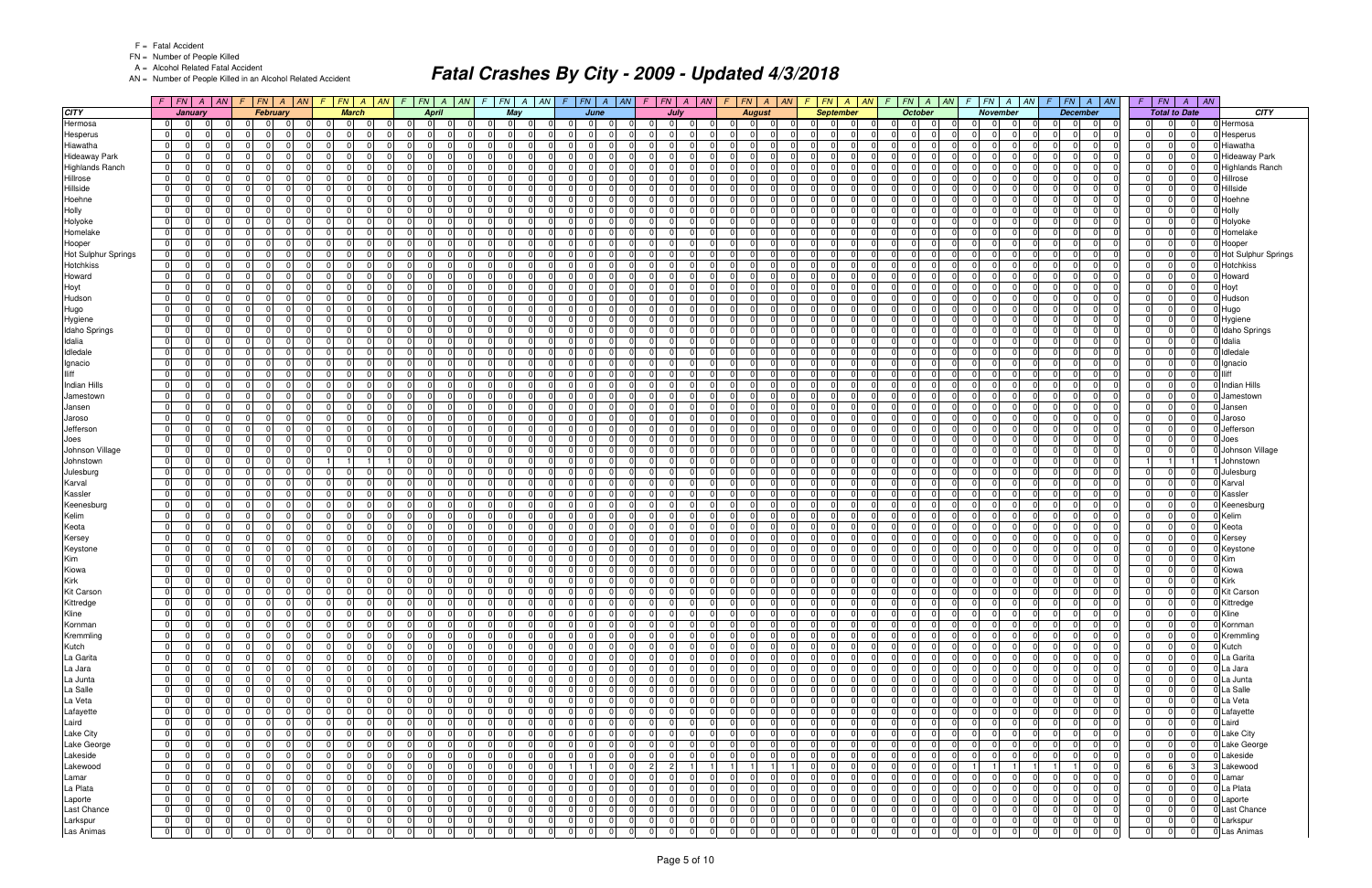FN = Number of People Killed

A = Alcohol Related Fatal Accident

AN = Number of People Killed in an Alcohol Related Accident

|                               | $F$   $FN$   $A$   $AN$                                                                        |                                                                                                | $F$ $ FN $ $A$ $ AN $ $F$ $ FN $ $A$ $ AN $                                                     | $F$ $FN$ $A$ $AN$                                                                    | $F$ $ FN $ $A$ $ AN $ $F$ $ FN $ $A$ $ AN $                                       |                                                           | $F$ $ FN $ $A$ $ AN $                                    | $F$ $ FN $ $A$ $ AN $ $F$ $ FN $ $A$ $ AN$                                                         |                                                                                | $F$ $ FN $ $A$ $ AN $                                                       |                                                                                    | $F$ $FN$ $A$ $AN$ $F$ $FN$ $A$ $AN$                                                      | $F$   $FN$   $A$   $AN$                                                 |                            |
|-------------------------------|------------------------------------------------------------------------------------------------|------------------------------------------------------------------------------------------------|-------------------------------------------------------------------------------------------------|--------------------------------------------------------------------------------------|-----------------------------------------------------------------------------------|-----------------------------------------------------------|----------------------------------------------------------|----------------------------------------------------------------------------------------------------|--------------------------------------------------------------------------------|-----------------------------------------------------------------------------|------------------------------------------------------------------------------------|------------------------------------------------------------------------------------------|-------------------------------------------------------------------------|----------------------------|
| <b>CITY</b>                   | January                                                                                        | February                                                                                       | <b>March</b>                                                                                    | <b>April</b>                                                                         | May                                                                               | June                                                      | July                                                     | <b>August</b>                                                                                      | <b>September</b>                                                               | October                                                                     | <b>November</b>                                                                    | <b>December</b>                                                                          | <b>Total to Date</b>                                                    | CITY                       |
| Lawson                        | 0 I<br>$\overline{0}$                                                                          | $\cap$<br>$\Omega$                                                                             | $\Omega$<br>$\Omega$                                                                            | 0 <br>.0<br>$\Omega$                                                                 | $\Omega$<br>$\Omega$<br>$\Omega$                                                  | $\Omega$<br>$\overline{0}$                                | - 01<br>$\Omega$                                         | $\Omega$<br>$\Omega$<br>$\Omega$                                                                   | $\Omega$<br>$\Omega$<br>$\Omega$                                               | - 01<br>$\Omega$                                                            | ΩI<br>-01                                                                          | $\overline{0}$<br>$\Omega$<br>$\Omega$                                                   | $\Omega$<br>$\Omega$<br>$\Omega$                                        | Lawson                     |
| Lay                           | $\overline{0}$<br>$\Omega$                                                                     | 0<br>$\Omega$                                                                                  | 0 I<br>0                                                                                        | 0 <br>$\Omega$                                                                       | 0<br>$\Omega$                                                                     | $\Omega$<br> 0                                            | $\Omega$<br>$\Omega$                                     | 0                                                                                                  | $\Omega$<br>$\Omega$<br>$\overline{0}$                                         | $\Omega$<br>$\overline{0}$<br>$\Omega$                                      | $\overline{0}$<br>$\Omega$                                                         | -01<br>0<br>0                                                                            | 0 <br>0<br>$\overline{0}$                                               | Lay                        |
| Lazear                        | 0 I<br>- 01                                                                                    | $\Omega$<br>$\Omega$                                                                           | $\Omega$<br>$\Omega$<br>$\Omega$                                                                | $\overline{0}$<br>- 01<br>$\Omega$                                                   | $\Omega$<br>$\mathbf 0$                                                           | -01<br>$\Omega$<br>$\Omega$                               | 0 I<br>$\overline{0}$                                    | $\Omega$<br>01<br>$\Omega$                                                                         | $\Omega$<br>$\Omega$<br>$\overline{0}$                                         | 0 I<br> 0 <br>$\Omega$                                                      | $\overline{0}$<br>- 0 I                                                            | -01<br>$\Omega$<br>$\Omega$                                                              | $\overline{0}$<br>-01<br>$\Omega$                                       | Lazear                     |
| Leadville                     | 01<br>$\Omega$                                                                                 | $\Omega$<br>$\Omega$                                                                           | $\Omega$<br>$\Omega$<br>$\Omega$                                                                | 0 <br>$\Omega$                                                                       | $\Omega$<br>$\Omega$                                                              | 0<br>$\overline{0}$                                       | $\Omega$<br>$\Omega$                                     | $\Omega$<br>$\Omega$                                                                               | $\Omega$<br>$\Omega$<br>$\Omega$                                               | $\Omega$<br>$\Omega$<br>$\Omega$                                            | $\Omega$<br>$\Omega$                                                               | $\Omega$<br>$\Omega$<br>$\overline{0}$                                                   | $\Omega$<br>$\Omega$<br> 0                                              | Leadville                  |
| _ebanon                       | 01<br>$\Omega$                                                                                 | $\Omega$<br>$\overline{0}$                                                                     | $\Omega$<br>$\Omega$<br>$\Omega$                                                                | 0 I<br>$\Omega$                                                                      | $\Omega$<br>$\mathbf 0$                                                           | $\Omega$<br>$\Omega$<br>$\overline{0}$                    | $\Omega$<br>$\Omega$                                     | $\Omega$<br>$\Omega$                                                                               | $\Omega$<br>$\Omega$<br>$\overline{0}$                                         | 0 I<br>$\overline{0}$                                                       | $\Omega$<br>- 0 I                                                                  | $\Omega$<br>$\Omega$<br>$\overline{0}$                                                   | $\Omega$<br> 0 <br>$\overline{0}$                                       | Lebanor                    |
| Lewis                         | $\overline{0}$<br>$\Omega$                                                                     | $\Omega$<br>$\Omega$                                                                           | $\Omega$                                                                                        | $\Omega$<br>$\Omega$                                                                 | $\Omega$<br>$\Omega$                                                              | $\Omega$<br>$\Omega$                                      | $\Omega$<br>$\Omega$                                     | $\Omega$                                                                                           | $\Omega$<br>$\Omega$                                                           | $\Omega$<br>$\Omega$<br>$\Omega$                                            | $\Omega$<br>$\Omega$                                                               | $\Omega$<br>$\Omega$                                                                     | $\Omega$<br>$\Omega$<br>$\Omega$                                        | Lewis                      |
| Limon                         | 01<br>- 01                                                                                     | $\Omega$<br>$\overline{0}$                                                                     | $\Omega$<br>$\Omega$<br>$\Omega$                                                                | 01<br>- 01                                                                           | $\overline{0}$<br>$\mathbf 0$                                                     | $\Omega$<br>$\Omega$<br>-01                               | $\mathbf 0$<br>01                                        | $\Omega$<br>$\overline{0}$<br>$\overline{0}$                                                       | $\Omega$<br>$\Omega$<br>$\overline{0}$                                         | 0 I<br>$\overline{0}$<br>$\Omega$                                           | $\overline{0}$<br>- 0 I                                                            | $\Omega$<br>$\Omega$<br>$\overline{0}$                                                   | $\Omega$<br> 0 <br>$\overline{0}$                                       | Limon                      |
| Lindon<br>Littleton           | 0 I<br>$\Omega$<br>0 I<br>- 01                                                                 | $\Omega$<br>$\Omega$<br>$\Omega$<br>$\mathbf 0$                                                | $\Omega$<br>0<br>$\Omega$<br>$\Omega$<br>$\Omega$<br>$\Omega$                                   | $\Omega$<br>$\Omega$<br>0 I<br>$\Omega$<br>$\Omega$                                  | $\Omega$<br>$\Omega$<br>$\Omega$<br>$\mathbf 0$                                   | $\Omega$<br>0<br>$\Omega$<br>$\Omega$<br>$\overline{0}$   | $\Omega$<br>$\Omega$<br>$\mathbf 0$<br>$\Omega$          | $\Omega$<br>$\Omega$<br>$\Omega$<br>$\Omega$                                                       | $\Omega$<br>$\Omega$<br>$\Omega$<br>$\Omega$<br>$\Omega$<br>$\overline{0}$     | $\Omega$<br>$\Omega$<br>$\Omega$<br>0 I<br>- 01<br>$\Omega$                 | $\Omega$<br>$\Omega$<br>01<br>- 0 I                                                | $\Omega$<br>$\Omega$<br>$\overline{0}$<br>$\Omega$<br>$\Omega$<br>$\overline{0}$         | $\Omega$<br> 0 <br>$\Omega$<br>$\overline{0}$                           | Lindon<br>Littleton        |
| Livermore                     | $\Omega$<br>$\Omega$                                                                           | $\Omega$<br>$\Omega$                                                                           | $\Omega$                                                                                        | $\Omega$<br>$\Omega$                                                                 | ΩI<br>$\Omega$                                                                    | $\Omega$<br>0                                             | $\Omega$<br>$\Omega$                                     | $\overline{0}$                                                                                     | 0<br>$\Omega$                                                                  | $\Omega$<br>$\Omega$                                                        | $\Omega$<br>$\Omega$                                                               | $\Omega$<br>$\Omega$                                                                     | $\overline{0}$<br>$\Omega$<br>$\Omega$                                  | Livermore                  |
| Lochbuie                      | 0 I<br>- 01                                                                                    | $\Omega$<br>$\overline{0}$                                                                     | $\Omega$<br>$\mathbf 0$<br>$\Omega$                                                             | 0 I<br>- 01<br>$\Omega$                                                              | $\Omega$<br>$\mathbf 0$                                                           | -01<br>$\Omega$<br>$\Omega$                               | 0 I<br>$\overline{0}$                                    | $\Omega$<br>01<br>$\overline{0}$                                                                   | $\Omega$<br>$\Omega$<br>$\Omega$                                               | 0 <br>0 I<br>$\Omega$                                                       | $\overline{0}$<br>- 0 I                                                            | $\Omega$<br>$\Omega$<br>$\overline{0}$                                                   | $\Omega$<br>$\Omega$<br>$\overline{0}$                                  | Lochbuie                   |
| Log Lane Village              | 01<br>$\Omega$                                                                                 | $\Omega$<br>$\Omega$                                                                           | $\Omega$<br>$\Omega$<br>$\Omega$                                                                | 0 I<br>$\Omega$<br>$\Omega$                                                          | $\Omega$<br>$\Omega$                                                              | -01<br>$\Omega$<br>$\Omega$                               | $\Omega$<br>$\Omega$                                     | $\Omega$<br>$\Omega$<br>$\Omega$                                                                   | $\Omega$<br>$\Omega$<br>$\overline{0}$                                         | $\Omega$<br>$\overline{0}$<br>$\Omega$                                      | $\Omega$<br>$\Omega$                                                               | $\Omega$<br>$\Omega$<br>$\overline{0}$                                                   | $\Omega$<br> 0 <br>$\Omega$                                             | Log Lane Village           |
| Loma                          | 0 <br>- 0                                                                                      | $\Omega$                                                                                       | <sup>0</sup><br>$\Omega$                                                                        | $\Omega$<br>$\Omega$                                                                 | ΩI<br>$\Omega$                                                                    | $\overline{0}$<br><sup>0</sup>                            | 0I<br>$\Omega$                                           | $\Omega$<br>n                                                                                      | $\Omega$<br>$\Omega$<br>$\Omega$                                               | $\Omega$<br>$\Omega$                                                        | $\Omega$<br>$\Omega$                                                               | $\Omega$<br>$\overline{0}$                                                               | $\Omega$<br> 0 <br>0 I                                                  | Loma                       |
| Lonetree                      | $\overline{0}$<br>$\Omega$                                                                     | $\Omega$<br>$\Omega$                                                                           | $\Omega$<br>$\Omega$<br>$\Omega$                                                                | 0 <br>$\Omega$<br>$\Omega$                                                           | $\Omega$<br>$\mathbf 0$                                                           | $\Omega$<br>$\Omega$<br>-01                               | $\Omega$<br>$\Omega$                                     | $\Omega$<br>$\Omega$<br>0I                                                                         | $\Omega$<br>$\Omega$<br>$\Omega$                                               | 0 <br>-01<br>$\Omega$                                                       | $\Omega$<br>$\Omega$                                                               | $\Omega$<br>-01<br>$\Omega$                                                              | $\Omega$<br>-01<br>$\Omega$                                             | Lonetree                   |
| Longmon                       | 0 <br>$\Omega$                                                                                 | 01<br>$\Omega$                                                                                 | $\Omega$<br>$\Omega$<br>$\Omega$                                                                |                                                                                      | $\overline{0}$<br>$\overline{0}$                                                  | $\Omega$<br> 0                                            |                                                          | $\overline{0}$<br>$\Omega$                                                                         |                                                                                | $\overline{0}$<br>$\Omega$                                                  |                                                                                    | 0                                                                                        | $\overline{2}$<br>5<br>-61                                              | Longmont                   |
| Louisville                    | 0 I<br>$\overline{0}$<br>$\Omega$                                                              | $\Omega$<br>$\Omega$                                                                           | $\Omega$<br>$\Omega$<br>$\Omega$                                                                | $\Omega$                                                                             | $\Omega$<br>$\mathbf 0$<br>$\Omega$                                               | $\Omega$<br>-01<br>$\Omega$                               | -01<br>0 I                                               | $\Omega$<br>$\overline{0}$<br>$\Omega$<br>0I                                                       | $\Omega$<br>$\Omega$<br>-01                                                    | $\Omega$<br> 0 <br>$\Omega$                                                 | $\overline{0}$<br>$\Omega$<br>-01                                                  | -01<br>$\Omega$<br>$\Omega$                                                              | $\Omega$                                                                | Louisville                 |
| Louviers                      | 01<br>$\Omega$                                                                                 | $\Omega$<br>$\overline{0}$                                                                     | $\Omega$<br>$\Omega$<br>$\Omega$                                                                | 0 I<br>$\Omega$<br>$\Omega$                                                          | $\Omega$<br>$\mathbf 0$                                                           | $\Omega$<br>0<br>$\overline{0}$                           | $\Omega$<br>$\Omega$                                     | $\overline{0}$<br>$\Omega$<br>$\Omega$                                                             | $\Omega$<br>$\Omega$<br>$\overline{0}$                                         | $\overline{0}$<br>$\overline{0}$<br>$\Omega$                                | 01<br>- 0 I                                                                        | $\Omega$<br>$\Omega$<br>$\overline{0}$                                                   | $\Omega$<br>$\mathbf 0$<br>$\Omega$                                     | Louviers                   |
| Loveland                      | 0 I<br>$\Omega$                                                                                | $\Omega$<br>0                                                                                  | $\Omega$<br>$\Omega$<br>$\Omega$                                                                | 0 I<br>$\Omega$<br>$\Omega$                                                          | $\Omega$<br>$\mathbf 0$                                                           | $\Omega$<br>-01<br>0                                      |                                                          | $\Omega$<br>$\Omega$<br>$\Omega$<br>0I                                                             | $\Omega$<br>-01<br>$\Omega$                                                    | $\Omega$<br>$\Omega$<br>$\overline{0}$                                      | $\Omega$<br>$\Omega$                                                               | $\Omega$<br>$\Omega$<br>$\overline{0}$                                                   | 0 I                                                                     | Loveland                   |
| Lucerne                       | 01<br>$\Omega$                                                                                 | $\Omega$<br>$\Omega$                                                                           | $\Omega$<br>$\Omega$<br>$\Omega$                                                                | $\overline{0}$<br>$\Omega$<br><sup>0</sup>                                           | $\Omega$<br>$\Omega$                                                              | $\Omega$<br>0<br>$\overline{0}$                           | $\mathbf 0$<br>$\Omega$                                  | $\Omega$<br><sup>n</sup><br>$\Omega$                                                               | $\Omega$<br>$\Omega$<br>$\overline{0}$                                         | 0 <br>$\overline{0}$<br>$\Omega$                                            | $\Omega$<br>$\Omega$                                                               | $\Omega$<br>$\Omega$<br>$\overline{0}$                                                   | $\Omega$<br> 0 <br>$\Omega$                                             | Lucerne                    |
| Lycan                         | 0 I<br>$\Omega$                                                                                | $\Omega$<br>$\Omega$                                                                           | $\Omega$<br>- 0 l<br>$\Omega$                                                                   | 0 I<br>$\Omega$<br>$\Omega$                                                          | 01<br>$\mathbf 0$                                                                 | $\Omega$<br>-01<br>$\Omega$                               | $\mathbf 0$<br>$\Omega$                                  | $\overline{0}$<br>$\Omega$<br>$\Omega$                                                             | $\Omega$<br>$\Omega$<br>-01                                                    | $\overline{0}$<br>$\Omega$<br>0 I                                           | $\overline{0}$<br>-01                                                              | -01<br>$\Omega$<br>$\Omega$                                                              | 0 <br>0 I<br>$\Omega$                                                   | Lycan                      |
| Lyons                         | 01<br>$\Omega$<br>U                                                                            | $\Omega$<br>$\overline{0}$                                                                     | $\Omega$<br>$\Omega$<br>$\Omega$                                                                | 0 I<br>$\Omega$<br>$\Omega$                                                          | $\Omega$<br>$\Omega$                                                              | $\Omega$<br>$\Omega$<br> 0                                | $\Omega$<br>$\Omega$                                     | $\Omega$<br>$\Omega$<br>$\Omega$                                                                   | $\Omega$<br>$\Omega$<br>$\overline{0}$                                         | $\overline{0}$<br>$\Omega$<br><sup>n</sup>                                  | $\Omega$<br>$\Omega$                                                               | $\Omega$<br> 0 <br>$\Omega$                                                              | $\Omega$<br> 0 <br>01                                                   | Lyons                      |
| Mack                          | 0 I<br>$\Omega$                                                                                | $\Omega$<br>$\Omega$                                                                           | $\Omega$<br>- 0 l<br>$\Omega$                                                                   | $\Omega$<br>$\Omega$<br>$\Omega$                                                     | $\Omega$<br>$\mathbf 0$                                                           | $\Omega$<br>$\Omega$<br>-01                               | $\Omega$<br>$\Omega$                                     | $\Omega$<br>$\Omega$<br>$\Omega$                                                                   | $\Omega$<br>$\Omega$<br>$\Omega$                                               | $\Omega$<br>$\Omega$<br>$\Omega$                                            | $\Omega$<br>- 0 I                                                                  | $\Omega$<br>-01<br>$\Omega$                                                              | $\Omega$<br>-01<br>$\Omega$                                             | Mack                       |
| Maher<br>Malta                | 01<br>$\Omega$<br>0 I<br>$\Omega$                                                              | $\overline{0}$<br>$\Omega$<br>$\Omega$<br>$\Omega$                                             | 0<br>$\Omega$<br>$\Omega$<br>$\Omega$<br>$\Omega$<br>$\Omega$                                   | 01<br>$\Omega$<br>0<br>0 I<br>$\Omega$<br>$\Omega$                                   | $\overline{0}$<br>$\Omega$<br>$\Omega$<br>$\Omega$                                | $\Omega$<br> 0 <br>0<br>$\Omega$<br>-01                   | 0<br>$\Omega$<br>$\Omega$<br>$\Omega$                    | $\overline{0}$<br>$\Omega$<br>$\Omega$<br>$\Omega$<br>$\overline{0}$<br>$\Omega$                   | 0<br>$\Omega$<br> 0 <br>$\Omega$<br>$\Omega$<br>$\Omega$                       | 01<br> 0 <br>$\Omega$<br>$\Omega$<br>-01<br>$\Omega$                        | $\overline{0}$<br>$\Omega$<br>$\Omega$<br>$\Omega$                                 | $\Omega$<br> 0 <br>0<br>-01<br>$\Omega$<br>$\Omega$                                      | $\overline{0}$<br> 0 <br>$\overline{0}$<br>$\Omega$<br>-01<br>$\Omega$  | Maher<br>Malta             |
| Manassa                       | 01<br>$\Omega$<br>$\Omega$                                                                     | $\Omega$<br>$\overline{0}$                                                                     | $\Omega$<br>$\mathbf 0$<br>$\Omega$                                                             | 0 I<br>$\Omega$<br>$\Omega$                                                          | $\Omega$<br>$\mathbf 0$                                                           | $\Omega$<br>$\Omega$<br>$\overline{0}$                    | $\mathbf 0$<br>$\Omega$                                  | $\overline{0}$<br>$\Omega$<br>$\overline{0}$                                                       | $\Omega$<br>$\Omega$<br>$\overline{0}$                                         | 0 I<br>- 01<br>$\Omega$                                                     | $\Omega$<br>-01                                                                    | $\Omega$<br>$\Omega$<br>$\overline{0}$                                                   | $\overline{0}$<br> 0 <br>0 I                                            | Manassa                    |
| Mancos                        | $\overline{0}$<br>$\Omega$                                                                     | 0<br>$\Omega$                                                                                  | $\Omega$<br>0<br>$\Omega$                                                                       | 0 <br>$\Omega$                                                                       | $\Omega$<br>$\Omega$                                                              | $\Omega$<br>0<br>$\overline{0}$                           | $\Omega$<br>$\Omega$                                     | $\Omega$<br>$\Omega$                                                                               | $\Omega$<br>$\Omega$<br>$\overline{0}$                                         | $\overline{0}$<br>$\Omega$                                                  | $\Omega$<br>$\Omega$                                                               | $\Omega$<br>$\Omega$<br>$\overline{0}$                                                   | 0 <br>$\overline{0}$<br>$\Omega$                                        | Mancos                     |
| <b>Manitou Springs</b>        | 01<br>$\Omega$                                                                                 | $\Omega$<br>$\Omega$                                                                           | $\Omega$                                                                                        | 0 <br>$\Omega$                                                                       | $\Omega$<br>$\Omega$                                                              | $\Omega$<br><sup>0</sup>                                  | $\Omega$<br>$\Omega$                                     | $\Omega$                                                                                           | $\Omega$<br>- 0                                                                | $\Omega$<br>$\Omega$<br><sup>n</sup>                                        | $\Omega$<br>$\Omega$                                                               | $\overline{0}$<br>0.                                                                     | $\Omega$<br><sup>n</sup><br>$\Omega$                                    | <b>Manitou Springs</b>     |
| Manzanola                     | 01<br>- 01                                                                                     | $\Omega$<br>$\overline{0}$                                                                     | $\Omega$<br>$\Omega$<br>$\Omega$                                                                | 01<br>$\Omega$                                                                       | $\overline{0}$<br>$\mathbf 0$                                                     | $\Omega$<br>$\Omega$<br>$\overline{0}$                    | $\mathbf 0$<br>$\Omega$                                  | $\overline{0}$<br>$\Omega$                                                                         | $\Omega$<br>$\Omega$<br>$\overline{0}$                                         | 0 I<br>$\overline{0}$<br>$\Omega$                                           | 01<br>- 0 I                                                                        | $\Omega$<br>$\Omega$<br>$\overline{0}$                                                   | 0 I<br>$\Omega$<br> 0                                                   | Manzanola                  |
| Marble                        | 0 I<br>$\Omega$                                                                                | $\Omega$<br>$\Omega$                                                                           | $\Omega$<br>0<br>$\Omega$                                                                       | 0 <br>$\Omega$                                                                       | $\Omega$<br>$\Omega$                                                              | $\Omega$<br>0                                             | $\Omega$<br>$\Omega$                                     | $\Omega$                                                                                           | $\Omega$<br>$\Omega$<br>$\Omega$                                               | $\Omega$<br>$\Omega$                                                        | $\Omega$<br>$\Omega$                                                               | $\Omega$<br>$\Omega$<br>$\overline{0}$                                                   | $\Omega$<br>-01<br>$\Omega$                                             | Marble                     |
| Marshall                      | 0 I<br>- 01                                                                                    | $\Omega$<br>$\mathbf 0$                                                                        | $\Omega$<br>$\Omega$<br>$\Omega$                                                                | 0 I<br>$\Omega$<br>$\Omega$                                                          | $\Omega$<br>$\mathbf 0$                                                           | $\Omega$<br>$\Omega$<br>$\overline{0}$                    | $\mathbf 0$<br>$\Omega$                                  | $\Omega$<br>$\overline{0}$<br>$\Omega$                                                             | $\Omega$<br>$\Omega$<br>$\overline{0}$                                         | 0 I<br>- 01<br>$\Omega$                                                     | 01<br>- 0 I                                                                        | $\Omega$<br>$\Omega$<br>$\overline{0}$                                                   | $\Omega$<br> 0 <br>$\overline{0}$                                       | Marshal                    |
| Marvel                        | 0 <br>$\Omega$                                                                                 | $\Omega$<br>$\Omega$                                                                           | $\Omega$                                                                                        | 0 <br>$\Omega$                                                                       | $\overline{0}$<br>$\Omega$                                                        | $\Omega$<br>0                                             | $\Omega$<br>$\Omega$                                     | $\overline{0}$                                                                                     | $\Omega$<br>0                                                                  | $\Omega$<br>$\Omega$                                                        | $\Omega$<br>$\Omega$                                                               | -01<br>$\Omega$                                                                          | $\Omega$<br>$\Omega$<br>$\Omega$                                        | Marvel                     |
| Masonville                    | 0 I<br>- 01                                                                                    | $\Omega$<br>$\overline{0}$                                                                     | $\Omega$<br>$\mathbf 0$<br>$\Omega$                                                             | 0 I<br>- 01<br>$\Omega$                                                              | $\Omega$<br>$\mathbf 0$                                                           | -01<br>$\Omega$<br>$\Omega$                               | 0 I<br>$\overline{0}$                                    | $\Omega$<br>01<br>$\Omega$                                                                         | $\Omega$<br>$\Omega$<br>$\Omega$                                               | 0 <br>0 I<br>$\Omega$                                                       | $\overline{0}$<br>- 0 I                                                            | $\Omega$<br>$\Omega$<br>$\overline{0}$                                                   | $\Omega$<br>$\Omega$<br>$\overline{0}$                                  | Masonville                 |
| Masters                       | 01<br>$\Omega$                                                                                 | $\Omega$<br>$\Omega$                                                                           | $\Omega$<br>$\Omega$<br>$\Omega$                                                                | 0 <br>$\Omega$<br>$\Omega$                                                           | $\Omega$<br>$\Omega$                                                              | -01<br>$\Omega$<br>$\Omega$                               | $\Omega$<br>$\Omega$                                     | $\Omega$<br>$\Omega$                                                                               | $\Omega$<br>$\Omega$<br>$\overline{0}$                                         | $\Omega$<br>$\overline{0}$<br>$\Omega$                                      | 01<br>$\Omega$                                                                     | $\Omega$<br>$\overline{0}$<br>$\Omega$                                                   | $\Omega$<br> 0 <br>0 I                                                  | <b>Masters</b>             |
| Matheson                      | 0 I<br>$\Omega$                                                                                | $\Omega$<br>$\Omega$                                                                           | $\Omega$<br>$\Omega$<br>$\Omega$                                                                | 0 I<br>- 0<br>$\Omega$                                                               | $\Omega$<br>$\Omega$                                                              | $\Omega$<br>-01<br>$\Omega$                               | $\Omega$<br>$\Omega$                                     | $\Omega$<br>$\Omega$                                                                               | $\Omega$<br>$\Omega$<br>$\overline{0}$                                         | 0 I<br>$\Omega$<br>$\Omega$                                                 | $\Omega$<br>$\Omega$                                                               | $\Omega$<br>$\Omega$<br>$\overline{0}$                                                   | $\Omega$<br> 0 <br>$\overline{0}$                                       | Mathesor                   |
| Maybell                       | $\overline{0}$<br>$\Omega$                                                                     | $\Omega$<br>$\Omega$                                                                           | $\Omega$<br>$\Omega$<br>$\Omega$                                                                | $\overline{0}$<br>$\Omega$                                                           | $\Omega$<br>$\Omega$                                                              | -01<br>0                                                  | $\Omega$<br>$\Omega$                                     | $\Omega$<br>$\Omega$                                                                               | $\Omega$<br>$\Omega$                                                           | $\Omega$<br>$\Omega$<br>$\Omega$                                            | $\Omega$<br>$\Omega$                                                               | -01<br>$\Omega$                                                                          | $\Omega$<br>-01<br>$\Omega$                                             | Maybell                    |
| Mayday                        | 0 I<br>$\Omega$                                                                                | $\Omega$<br>$\Omega$                                                                           | $\Omega$                                                                                        | $\overline{0}$<br>$\Omega$                                                           | $\overline{0}$<br>$\mathbf 0$                                                     | -01<br>$\Omega$                                           | $\mathbf 0$<br>$\Omega$                                  | $\overline{0}$<br>$\Omega$                                                                         | $\Omega$<br>$\Omega$<br>$\Omega$                                               | 0 I<br>$\overline{0}$<br>$\Omega$                                           | 01<br>-01                                                                          | $\Omega$<br>$\overline{0}$<br>$\Omega$                                                   | 0 <br>$\Omega$<br> 0                                                    | Mayday                     |
| <b>May Valley</b><br>Mc Clave | $\overline{0}$<br>$\Omega$<br>0 I<br>-0                                                        | $\Omega$<br>$\Omega$<br>$\Omega$<br>$\Omega$                                                   | $\Omega$<br>$\Omega$<br>$\Omega$<br>$\Omega$<br>$\Omega$<br>$\Omega$                            | 0 <br>$\Omega$<br>$\Omega$<br>$\Omega$<br>$\Omega$                                   | $\Omega$<br>$\Omega$<br>$\Omega$<br>$\mathbf 0$                                   | -01<br>$\Omega$<br>0<br>$\Omega$<br>0<br>$\overline{0}$   | $\Omega$<br>$\Omega$<br>$\Omega$<br>$\Omega$             | 01<br>$\Omega$<br>$\Omega$<br>$\Omega$                                                             | $\Omega$<br>$\Omega$<br>$\Omega$<br>$\Omega$<br>$\Omega$<br>$\overline{0}$     | $\Omega$<br>$\Omega$<br>$\Omega$<br>$\Omega$<br>$\Omega$                    | $\Omega$<br>$\Omega$<br>$\Omega$<br>- 0 I                                          | $\Omega$<br>$\Omega$<br>$\overline{0}$<br>$\Omega$<br>$\Omega$<br>$\overline{0}$         | $\Omega$<br> 0 <br>$\Omega$<br>$\Omega$<br>$\overline{0}$<br>$\Omega$   | May Valley<br>Mc Clave     |
| Mc Coy                        | 0 <br>- 0                                                                                      | $\Omega$<br>$\Omega$                                                                           | $\Omega$<br>$\Omega$<br>$\Omega$                                                                | 0 <br>$\Omega$                                                                       | $\Omega$<br>$\Omega$                                                              | $\Omega$<br>-01<br>$\Omega$                               | $\Omega$<br>$\Omega$                                     | $\Omega$<br>$\Omega$                                                                               | $\Omega$<br>$\Omega$<br>$\overline{0}$                                         | $\overline{0}$<br>$\Omega$<br>$\Omega$                                      | $\Omega$<br>$\Omega$                                                               | $\Omega$<br>$\Omega$<br>$\overline{0}$                                                   | $\Omega$<br>$\Omega$<br> 0                                              | Mc Coy                     |
| Mead                          | 01<br>$\Omega$                                                                                 | $\Omega$<br>$\Omega$                                                                           | $\Omega$<br>$\Omega$<br>$\Omega$                                                                | 0 <br>$\Omega$<br>0                                                                  | $\Omega$<br>$\overline{0}$                                                        | $\Omega$<br>$\Omega$<br> 0                                | $\mathbf 0$<br>$\Omega$                                  | 0<br>01<br>$\Omega$                                                                                | $\Omega$<br>$\Omega$<br>$\overline{0}$                                         | $\overline{0}$<br>$\overline{0}$<br>$\Omega$                                | $\Omega$<br>$\Omega$                                                               | $\Omega$<br> 0 <br>$\Omega$                                                              | $\Omega$<br> 0 <br>$\Omega$                                             | Mead                       |
| Meeker                        | 0 I<br>$\Omega$                                                                                | $\Omega$<br>$\Omega$                                                                           | $\Omega$<br>$\Omega$<br>$\Omega$                                                                | 0 I<br>$\Omega$<br>$\Omega$                                                          | 01<br>$\mathbf 0$                                                                 | $\Omega$<br>-01<br>$\Omega$                               | $\mathbf 0$<br>$\Omega$                                  | $\overline{0}$<br>$\Omega$<br>0I                                                                   | $\Omega$<br>$\Omega$<br>-01                                                    | 0 I<br>$\overline{0}$<br>$\Omega$                                           | $\overline{0}$<br>-01                                                              | -01<br>$\Omega$<br>$\Omega$                                                              | $\Omega$<br>-01<br>0 I                                                  | Meeker                     |
| Meeker Park                   | 0 <br>$\Omega$<br><sup>n</sup>                                                                 | $\Omega$<br>$\overline{0}$                                                                     | $\Omega$<br>$\Omega$<br>- 01                                                                    | 0 I<br>$\Omega$<br>$\Omega$                                                          | $\Omega$<br>$\mathbf 0$                                                           | $\Omega$<br>$\Omega$<br> 0                                | $\Omega$<br>$\Omega$                                     | 01<br>$\Omega$<br>$\Omega$                                                                         | $\Omega$<br>$\Omega$<br>$\overline{0}$                                         | $\overline{0}$<br>$\Omega$<br>$\Omega$                                      | $\Omega$<br>-01                                                                    | $\Omega$<br>$\Omega$<br> 0                                                               | $\Omega$<br> 0 <br>$\Omega$                                             | <b>Meeker Park</b>         |
| Meredith                      | 01<br>- 01<br>$\Omega$                                                                         | $\Omega$<br>$\mathbf 0$                                                                        | $\overline{0}$<br>$\Omega$<br>$\Omega$                                                          | 0 I<br>$\Omega$<br>$\Omega$                                                          | $\Omega$<br>$\mathbf 0$                                                           | $\Omega$<br>-01<br>$\Omega$                               | $\mathbf 0$<br>$\Omega$                                  | $\Omega$<br>$\Omega$<br>0I                                                                         | $\Omega$<br>$\Omega$<br>$\overline{0}$                                         | 0 I<br>$\overline{0}$<br>$\Omega$                                           | $\Omega$<br>- 0 I<br>$\Omega$                                                      | $\Omega$<br>-01<br>$\Omega$                                                              | $\Omega$<br>-01<br>$\Omega$                                             | Meredith                   |
| Merino                        | 0 <br>$\mathbf 0$<br>$\Omega$                                                                  | $\overline{0}$<br>$\Omega$<br>$\overline{0}$                                                   | $\mathbf{0}$<br> 0 <br>$\overline{0}$                                                           | $\overline{0}$<br>$\overline{0}$<br>$\Omega$                                         | $\overline{0}$<br>$\mathbf 0$<br>$\Omega$                                         | 0 <br> 0 <br>0                                            | $\overline{0}$<br>$\Omega$                               | $\overline{0}$<br>$\Omega$<br>$\overline{0}$                                                       | $\overline{0}$<br>0<br>$\overline{0}$                                          | $\overline{0}$<br> 0 <br>$\Omega$                                           | $\overline{0}$<br>$\Omega$<br>$\Omega$                                             | 0<br>$\overline{0}$<br>$\overline{0}$                                                    | $\overline{0}$<br> 0                                                    | Merino                     |
| Mesa                          | $\overline{0}$<br>$\Omega$<br> 0                                                               | $\overline{0}$<br>.0                                                                           | $\overline{0}$<br>0 I                                                                           | 0 <br>$\mathbf 0$<br>$\overline{0}$                                                  | 01<br>- 0 I                                                                       | 0 <br>$\overline{0}$                                      | $\overline{0}$<br>$\overline{0}$                         | $\Omega$<br>$\overline{0}$<br>$\Omega$                                                             | $\overline{0}$<br>$\overline{0}$                                               | $\overline{0}$<br> 0 <br>$\Omega$                                           | 01<br>$\Omega$                                                                     | 0 <br>$\overline{0}$                                                                     | 0 <br>$\Omega$<br> 0                                                    | 0 Mesa                     |
| Mesita                        | $\overline{0}$<br>$\overline{0}$<br>$\Omega$                                                   | $\Omega$<br>$\mathbf 0$                                                                        | $\overline{0}$<br> 0 <br>$\mathbf 0$                                                            | $\overline{0}$<br>$\mathbf 0$<br>$\Omega$                                            | $\overline{0}$<br> 0 <br>$\Omega$                                                 | 0<br>$\overline{0}$<br> 0                                 | 01<br>$\overline{0}$                                     | $\Omega$<br>$\overline{0}$<br> 0 <br>$\Omega$                                                      | 0<br>$\overline{0}$<br> 0                                                      | $\overline{0}$<br> 0 <br>$\Omega$                                           | $\overline{0}$<br>$\overline{0}$<br>- 0                                            | 0<br>$\overline{0}$<br> 0                                                                | $\overline{0}$<br>$\overline{0}$<br>$\mathbf 0$                         | Mesita                     |
| Milliken                      | 0 <br>- 01                                                                                     | $\Omega$<br>$\Omega$<br>$\mathbf 0$                                                            | $\Omega$<br> 0 <br>$\Omega$                                                                     | $\overline{0}$<br> 0 <br>$\Omega$                                                    | $\overline{0}$<br>- 0 I<br>$\Omega$                                               | $\Omega$<br>$\overline{0}$<br> 0                          | $\Omega$<br>$\overline{0}$                               | $\Omega$<br>$\overline{0}$<br>$\Omega$<br>$\mathbf 0$                                              | $\Omega$<br>$\overline{0}$<br> 0                                               | 0 <br> 0 <br>$\Omega$                                                       | $\overline{0}$<br>$\overline{0}$<br>$\Omega$                                       | $\Omega$<br>$\overline{0}$<br> 0                                                         | $\Omega$<br> 0 <br>$\overline{0}$                                       | Milliken                   |
| Milner                        | $\overline{0}$<br>$\mathbf 0$<br>$\Omega$                                                      | $\overline{0}$<br>$\Omega$<br>$\mathbf{0}$                                                     | $\mathbf{0}$<br>01<br>$\mathbf 0$                                                               | $\overline{0}$<br> 0 <br>$\overline{0}$                                              | $\overline{0}$<br> 0 <br>- 0                                                      | 0 <br>0<br> 0                                             | 01<br>$\overline{0}$                                     | $\Omega$<br> 0 <br>- 01<br>$\mathbf{0}$                                                            | 0<br> 0 <br> 0                                                                 | $\overline{0}$<br> 0 <br>$\Omega$                                           | $\overline{0}$<br>$\Omega$<br>0 I                                                  | 0<br> 0 <br> 0                                                                           | $\overline{0}$<br> 0 <br> 0                                             | Milner                     |
| Mineral Hot Springs           | $\overline{0}$<br> 0                                                                           | $\overline{0}$<br>$\mathbf 0$                                                                  | $\mathbf 0$<br> 0 <br>$\overline{0}$                                                            | $\overline{0}$<br> 0 <br>$\Omega$                                                    | $\overline{0}$<br>$\mathbf 0$<br>$\Omega$                                         | $\mathbf 0$<br> 0 <br> 0                                  | 0 <br>01                                                 | $\overline{0}$<br>$\Omega$<br>$\mathbf 0$                                                          | $\mathbf 0$<br> 0 <br> 0                                                       | $\overline{0}$<br>$\overline{0}$<br>$\Omega$                                | $\overline{0}$<br>- 0 I                                                            | 0 <br> 0 <br>0                                                                           | $\overline{0}$<br> 0 <br>$\overline{0}$<br>$\Omega$                     | <b>Mineral Hot Springs</b> |
| Minturn<br>Model              | 01<br>$\mathbf 0$<br>$\Omega$<br> 0 <br>$\overline{0}$<br>$\Omega$                             | $\overline{0}$<br>$\Omega$<br>$\mathbf{0}$<br>$\overline{0}$<br>$\Omega$<br> 0                 | $\overline{0}$<br>0 I<br>$\mathbf 0$<br>$\overline{0}$<br>01<br>$\mathbf 0$                     | $\overline{0}$<br>$\mathbf 0$<br>$\overline{0}$<br>$\overline{0}$<br> 0 <br>$\Omega$ | $\overline{0}$<br> 0 <br>- 0<br>$\overline{0}$<br>$\Omega$<br> 0                  | 0<br>$\overline{0}$<br> 0 <br>$\overline{0}$<br> 0 <br> 0 | 01<br> 0 <br>01<br>$\overline{0}$                        | $\Omega$<br>$\overline{0}$<br>- 01<br>$\mathbf{0}$<br>$\Omega$<br>$\overline{0}$<br>$\Omega$<br> 0 | $\mathbf 0$<br>$\overline{0}$<br> 0 <br>$\overline{0}$<br>$\overline{0}$<br> 0 | 01<br> 0 <br>$\Omega$<br> 0 <br>$\overline{0}$<br>$\Omega$                  | $\overline{0}$<br>$\overline{0}$<br>$\Omega$<br> 0 <br>- 01                        | $\overline{0}$<br>$\overline{0}$<br> 0 <br>$\overline{0}$<br> 0 <br>01<br>$\overline{0}$ | 0 <br>01<br>$\overline{0}$<br>$\overline{0}$<br>$\overline{0}$          | Minturn<br>Model           |
| Moffat                        | 0                                                                                              | 0<br>$\Omega$                                                                                  | 0<br>0                                                                                          | 0 <br>0                                                                              | 0 <br>0                                                                           | 0 <br>0                                                   | $\overline{0}$<br>$\mathbf 0$                            | $\overline{0}$<br>$\Omega$                                                                         | $\overline{0}$<br> 0                                                           | $\overline{0}$<br>$\mathbf 0$                                               | $\overline{0}$<br>$\Omega$                                                         | 0 <br>0                                                                                  | 0 <br>$\mathbf 0$<br>0                                                  | Moffat                     |
| Molina                        | $\overline{0}$<br>$\mathbf 0$                                                                  | $\overline{0}$<br>$\overline{0}$                                                               | $\Omega$<br>$\overline{0}$<br>$\overline{0}$                                                    | 0 <br>$\overline{0}$<br>$\Omega$                                                     | $\overline{0}$<br> 0 <br>- 0                                                      | 0 <br> 0 <br>$\Omega$                                     | $\overline{0}$<br> 0                                     | $\overline{0}$<br>$\Omega$<br>$\Omega$<br>$\overline{0}$                                           | 0 <br>$\Omega$<br>$\overline{0}$                                               | $\overline{0}$<br>$\overline{0}$<br>$\Omega$                                | $\overline{0}$<br>$\overline{0}$<br>- 0                                            | 0 <br>$\Omega$<br>$\overline{0}$                                                         | $\overline{0}$<br> 0 <br>$\Omega$                                       | Molina                     |
| Monte Vista                   | $\overline{0}$<br>$\mathbf 0$                                                                  | $\overline{0}$<br>$\mathbf 0$                                                                  | $\mathbf 0$<br> 0 <br>$\overline{0}$                                                            | $\overline{0}$<br> 0 <br>$\Omega$                                                    | $\overline{0}$<br> 0                                                              | $\overline{0}$<br> 0 <br>0                                | 0 <br>$\overline{0}$                                     | $\overline{0}$<br>$\Omega$<br>$\Omega$                                                             | $\mathbf 0$<br>$\overline{0}$<br> 0                                            | 0 <br> 0 <br>$\Omega$                                                       | $\overline{0}$<br>- 0 I                                                            | $\overline{0}$<br> 0 <br>0                                                               | $\overline{0}$<br> 0 <br>$\Omega$                                       | <b>Monte Vista</b>         |
| Montezuma                     | $\overline{0}$<br>$\Omega$                                                                     | $\Omega$<br>$\mathbf 0$<br>$\Omega$                                                            | $\Omega$<br>0 I<br>$\overline{0}$                                                               | $\overline{0}$<br>$\overline{0}$<br>$\Omega$                                         | $\overline{0}$<br>$\mathbf 0$<br>$\Omega$                                         | $\overline{0}$<br>$\overline{0}$<br> 0                    | -01<br>0 I                                               | $\overline{0}$<br>$\Omega$<br>$\Omega$<br>$\mathbf 0$                                              | $\Omega$<br> 0 <br>$\overline{0}$                                              | $\overline{0}$<br> 0 <br>$\Omega$                                           | $\overline{0}$<br>- 0 I<br>$\Omega$                                                | $\Omega$<br> 0 <br>$\overline{0}$                                                        | $\Omega$<br> 0 <br>$\overline{0}$                                       | Montezuma                  |
| Montrose                      | $\overline{0}$<br>$\mathbf 0$                                                                  | $\overline{0}$<br>$\mathbf 0$                                                                  | $\mathbf 0$<br> 0 <br>0                                                                         | $\overline{0}$<br>$\overline{0}$<br>$\Omega$                                         | $\overline{0}$<br> 0                                                              | 0 <br>$\mathbf 0$<br>$\overline{0}$                       | $\overline{0}$<br>$\overline{0}$                         | $\Omega$<br>$\overline{0}$<br>$\Omega$                                                             | $\mathbf 0$<br>$\overline{0}$<br> 0                                            | 0 <br> 0 <br>$\Omega$                                                       | $\overline{0}$<br>$\overline{0}$                                                   | $\mathbf 0$<br>$\overline{0}$<br> 0                                                      | 0 <br> 0 <br>$\overline{0}$                                             | Montrose                   |
| Monument                      | $\overline{0}$<br>$\mathbf 0$                                                                  | $\overline{0}$<br>$\mathbf{0}$                                                                 | 0 <br>$\Omega$<br>$\Omega$                                                                      | $\overline{0}$<br>$\overline{0}$<br>$\Omega$                                         | $\overline{0}$<br> 0                                                              | 0 <br> 0 <br>0                                            | 01<br>$\overline{0}$                                     | $\overline{0}$<br>$\Omega$<br>$\Omega$                                                             | $\overline{0}$<br> 0 <br>0                                                     | $\overline{0}$<br> 0 <br>$\Omega$                                           | $\overline{0}$<br>$\overline{0}$                                                   | 0<br> 0 <br> 0                                                                           | 0 <br>$\overline{0}$<br>$\overline{0}$                                  | Monument                   |
| Monument Park                 | $\overline{0}$<br>$\overline{0}$                                                               | $\Omega$<br>.0                                                                                 | $\Omega$<br>$\Omega$<br>$\overline{0}$                                                          | 0 <br>$\overline{0}$<br>$\Omega$                                                     | $\overline{0}$<br>$\Omega$                                                        | $\Omega$<br>$\Omega$<br> 0                                | $\Omega$<br>$\overline{0}$                               | $\overline{0}$<br>$\Omega$<br>$\Omega$                                                             | $\Omega$<br> 0 <br>$\Omega$                                                    | 0 <br> 0 <br>$\Omega$                                                       | $\overline{0}$<br>$\Omega$                                                         | $\Omega$<br> 0 <br>$\Omega$                                                              | $\Omega$<br> 0 <br> 0                                                   | <b>Monument Park</b>       |
| Morrison                      | $\overline{0}$<br>- 01<br>$\Omega$                                                             | $\Omega$<br>$\mathbf 0$                                                                        | $\Omega$<br>0 I<br>- 01                                                                         | $\overline{0}$<br>$\overline{0}$<br>$\Omega$                                         | $\overline{0}$<br>$\mathbf 0$                                                     | $\Omega$<br> 0 <br>$\overline{0}$                         | 0 I<br>$\overline{0}$                                    | $\Omega$<br>$\overline{0}$<br>$\mathbf 0$                                                          | $\Omega$<br>$\overline{0}$<br> 0                                               | 0 I<br>$\overline{0}$<br>$\Omega$                                           | $\overline{0}$<br>- 0 I<br>$\Omega$                                                | $\Omega$<br> 0 <br>$\overline{0}$                                                        | $\Omega$<br> 0 <br>$\overline{0}$                                       | Morrison                   |
| Mountain View                 | 0 <br>$\mathbf 0$                                                                              | $\overline{0}$<br>$\Omega$                                                                     | $\mathbf 0$<br> 0 <br>$\overline{0}$                                                            | 0 <br>$\overline{0}$                                                                 | $\overline{0}$<br>$\mathbf 0$                                                     | 0 <br>$\mathbf 0$<br>$\overline{0}$                       | 0 <br>$\overline{0}$                                     | $\mathbf 0$<br>$\Omega$                                                                            | $\mathbf 0$<br>$\overline{0}$<br> 0                                            | 0 <br> 0 <br>$\Omega$                                                       | $\overline{0}$<br>$\overline{0}$                                                   | $\mathbf 0$<br> 0 <br>$\overline{0}$                                                     | 0 <br> 0 <br>$\overline{0}$                                             | <b>Mountain View</b>       |
| Mount Princeton Hots          | $\overline{0}$<br> 0 <br>$\Omega$                                                              | $\overline{0}$<br>$\mathbf 0$                                                                  | $\Omega$<br>$\overline{0}$<br>$\overline{0}$                                                    | $\overline{0}$<br> 0 <br>$\Omega$                                                    | $\overline{0}$<br> 0 <br>- 0                                                      | $\Omega$<br> 0 <br> 0                                     | $\overline{0}$<br> 0                                     | $\Omega$<br>$\overline{0}$<br>$\mathbf 0$<br>$\Omega$                                              | $\Omega$<br> 0 <br> 0                                                          | $\overline{0}$<br>$\overline{0}$<br>$\Omega$                                | $\overline{0}$<br>$\overline{0}$<br>- 0                                            | $\Omega$<br> 0 <br> 0                                                                    | $\overline{0}$<br> 0 <br>$\Omega$                                       | Mount Princeton Hots       |
| Mountain Village              | $\overline{0}$<br>$\overline{0}$<br>$\Omega$                                                   | $\overline{0}$<br>$\overline{0}$                                                               | $\mathbf 0$<br> 0 <br>$\overline{0}$                                                            | $\overline{0}$<br>$\mathbf{0}$<br>$\Omega$                                           | $\overline{0}$<br> 0 <br>- 0                                                      | 0 <br> 0 <br>0                                            | $\mathbf 0$<br>$\overline{0}$                            | 0 <br>$\Omega$<br>$\Omega$                                                                         | $\mathbf 0$<br>$\overline{0}$<br> 0                                            | $\overline{0}$<br> 0 <br>$\Omega$                                           | $\overline{0}$<br>- 0 I                                                            | 0<br> 0 <br> 0                                                                           | $\overline{0}$<br>$\overline{0}$<br> 0                                  | Mountain Village           |
| Mt Crested Butte              | $\overline{0}$<br>$\mathbf 0$<br>$\Omega$                                                      | $\overline{0}$<br>$\Omega$<br>$\overline{0}$                                                   | 0<br>0 I<br>$\mathbf 0$                                                                         | 0 <br>$\mathbf 0$<br>$\Omega$<br>$\Omega$                                            | $\overline{0}$<br> 0 <br>$\Omega$                                                 | 0<br>$\overline{0}$<br> 0 <br>$\Omega$                    | $\Omega$<br>$\overline{0}$                               | $\overline{0}$<br>$\Omega$<br>$\Omega$<br>$\Omega$<br>$\Omega$                                     | $\Omega$<br>$\overline{0}$<br> 0                                               | 0 <br> 0 <br>$\Omega$                                                       | $\overline{0}$<br>$\overline{0}$                                                   | $\overline{0}$<br>$\overline{0}$<br> 0                                                   | $\overline{0}$<br> 0 <br> 0                                             | Mt Crested Butte           |
| Nathrop                       | $\overline{0}$<br>$\Omega$                                                                     | $\overline{0}$<br>.0                                                                           | $\Omega$<br> 0 <br>$\Omega$                                                                     | 0 <br>$\mathbf 0$<br>$\overline{0}$                                                  | $\overline{0}$<br>$\mathbf 0$                                                     | $\overline{0}$<br> 0                                      | $\Omega$<br>01                                           | $\overline{0}$<br>$\Omega$<br>$\overline{0}$                                                       | $\Omega$<br>$\overline{0}$<br> 0                                               | 0 <br> 0 <br>$\Omega$<br>$\overline{0}$                                     | $\overline{0}$<br>- 0 I                                                            | $\Omega$<br>$\overline{0}$<br> 0                                                         | $\overline{0}$<br> 0 <br> 0                                             | Nathrop                    |
| Naturita<br>Nederland         | $\overline{0}$<br> 0 <br>$\overline{0}$<br>$\overline{0}$<br> 0 <br>$\overline{0}$<br>$\Omega$ | $\overline{0}$<br>$\mathbf{0}$<br>0<br>0<br>$\overline{0}$<br>$\overline{0}$<br>$\overline{0}$ | $\mathbf 0$<br>$\overline{0}$<br>$\mathbf 0$<br>$\mathbf 0$<br>$\overline{0}$<br>$\overline{0}$ | $\overline{0}$<br> 0 <br>$\overline{0}$<br>$\overline{0}$<br> 0                      | $\overline{0}$<br> 0 <br>$\overline{0}$<br>$\overline{0}$<br>$\overline{0}$<br> 0 | 0<br> 0 <br> 0 <br>$\mathbf 0$<br>$\overline{0}$<br> 0    | $\overline{0}$<br>$\overline{0}$<br>$\overline{0}$<br> 0 | $\overline{0}$<br>$\mathbf{0}$<br>0<br>$\overline{0}$<br> 0 <br>$\overline{0}$<br>$\overline{0}$   | 0<br>$\overline{0}$<br> 0 <br>$\mathbf 0$<br> 0 <br> 0                         | $\overline{0}$<br> 0 <br>$\overline{0}$<br>$\overline{0}$<br>$\overline{0}$ | $\overline{0}$<br>- 0<br>0 I<br>$\overline{0}$<br>$\overline{0}$<br>$\overline{0}$ | 0<br> 0 <br> 0 <br>$\mathbf 0$<br> 0 <br> 0                                              | $\overline{0}$<br> 0 <br> 0 <br>$\overline{0}$<br> 0 <br>$\overline{0}$ | Naturita<br>0 Nederland    |
|                               |                                                                                                |                                                                                                |                                                                                                 |                                                                                      |                                                                                   |                                                           |                                                          |                                                                                                    |                                                                                |                                                                             |                                                                                    |                                                                                          |                                                                         |                            |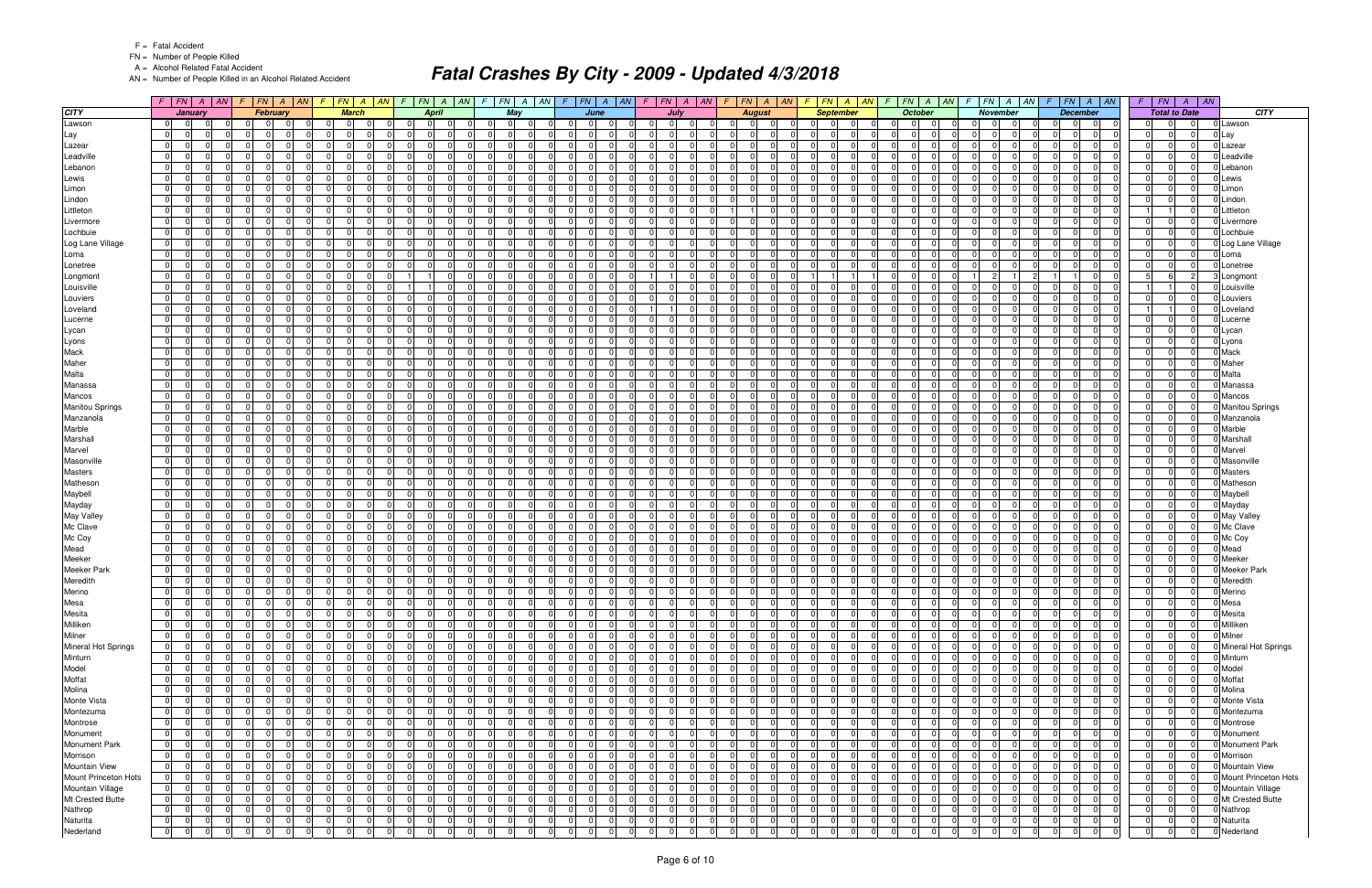FN = Number of People Killed

A = Alcohol Related Fatal Accident

AN = Number of People Killed in an Alcohol Related Accident

|                            |                                  | $F$ $ FN $ $A$ $ AN $                 | F |                      | FN A AN              |                      | $F$ $FN$ $A$ $AN$ $F$ |                      |                       |                | FN A AN              | $\mathcal{F}$        |                      |                      |                                  | $ FN A AN$ $F FN A AN$                           |                            | $F$ $ FN $ $A$ $ AN $                        | F.                                     |                                  | $ FN $ A $ AN $ F $ FN $ A $ AN$                |                      | $F$ $ FN $ $A$ $ AN $                                  |                            | $\mathcal{F}$                    | FN A AN                 | $F$ $FN$ $A$ $AN$                                                         |                            |                            | $F$ $FN$ $A$ $AN$    |                            |
|----------------------------|----------------------------------|---------------------------------------|---|----------------------|----------------------|----------------------|-----------------------|----------------------|-----------------------|----------------|----------------------|----------------------|----------------------|----------------------|----------------------------------|--------------------------------------------------|----------------------------|----------------------------------------------|----------------------------------------|----------------------------------|-------------------------------------------------|----------------------|--------------------------------------------------------|----------------------------|----------------------------------|-------------------------|---------------------------------------------------------------------------|----------------------------|----------------------------|----------------------|----------------------------|
| <b>CITY</b>                |                                  | January                               |   | <b>February</b>      |                      |                      | <b>March</b>          |                      |                       | <b>April</b>   |                      |                      | May                  |                      |                                  | June                                             |                            | July                                         |                                        | <b>August</b>                    | <b>September</b>                                |                      | October                                                |                            | <b>November</b>                  |                         | <b>December</b>                                                           |                            | <b>Total to Date</b>       |                      | <b>CITY</b>                |
| <b>New Castle</b>          | 0 I                              | $\Omega$                              |   | $\Omega$             |                      | $\Omega$             | $\Omega$              |                      |                       | $\Omega$       | $\Omega$             |                      | $\overline{0}$       | n                    | $\Omega$                         | $\Omega$<br>$\Omega$                             | $\Omega$                   | $\overline{0}$                               | $\Omega$                               |                                  |                                                 | $\Omega$             | - 01<br>-01                                            |                            |                                  | $\Omega$                | $\Omega$<br>$\Omega$                                                      | $\Omega$                   |                            |                      | New Castle                 |
| Ninaview                   | $\overline{0}$                   | <sup>0</sup>                          |   | $\mathbf 0$          |                      | 0                    | $\Omega$              |                      | $\Omega$              |                | $\Omega$             |                      | $\Omega$             |                      | 0                                | $\Omega$<br>0                                    | $\Omega$                   | $\overline{0}$<br>$\Omega$                   | $\Omega$<br>- 0                        |                                  | 0<br>$\Omega$                                   | 0                    | $\overline{0}$<br>$\overline{0}$                       | <sup>n</sup>               | $\overline{0}$                   | $\Omega$                | 0 I<br>$\Omega$<br> 0                                                     | $\Omega$                   | $\overline{0}$             | $\Omega$             | Ninaview                   |
| Niwot                      | $\overline{0}$                   | <sup>0</sup>                          |   | - 0 I                | $\Omega$             | - 0 I                | $\Omega$              |                      | $\overline{0}$        |                | $\Omega$             |                      | -01                  | $\Omega$             | $\Omega$                         | $\Omega$<br>$\Omega$                             | $\overline{0}$             | $\Omega$<br>$\Omega$                         | $\overline{0}$<br>$\Omega$             | $\Omega$                         | $\Omega$<br>$\Omega$                            | -01                  | 0 I<br>$\overline{0}$                                  | $\Omega$                   | $\Omega$                         | $\mathbf 0$             | $\Omega$<br>$\Omega$<br>$\Omega$                                          | 0 I                        | $\Omega$                   | $\Omega$             | Niwot                      |
| North Avondale             | $\overline{0}$                   | <sup>0</sup>                          |   | $\Omega$             | n                    | $\overline{0}$       | $\Omega$              |                      | $\Omega$              |                | $\Omega$             |                      | $\Omega$             | - 0                  | $\Omega$                         | $\Omega$<br>$\Omega$                             | $\Omega$                   | $\Omega$<br>$\Omega$                         | - 0 I<br>$\Omega$                      | $\Omega$                         | $\Omega$<br>$\Omega$                            | - 0                  | $\Omega$<br>$\Omega$                                   |                            | $\Omega$                         | $\Omega$                | $\Omega$<br>$\Omega$<br>$\Omega$                                          | $\Omega$                   | $\Omega$                   | $\Omega$             | Vorth Avondale             |
| Northglenn                 | $\overline{0}$                   | <sup>0</sup>                          |   | $\Omega$             |                      | $\Omega$             |                       |                      | $\Omega$              |                | $\Omega$             |                      | $\Omega$             | $\Omega$             | $\Omega$                         | $\Omega$<br>$\mathbf 0$                          |                            | 11                                           |                                        |                                  | $\Omega$<br>$\Omega$                            | $\Omega$             | 0 I<br>$\Omega$                                        |                            |                                  |                         | $\Omega$<br>$\Omega$<br>$\Omega$                                          | 3 <sup>1</sup>             | $\mathbf{3}$               | $3 \,$               | <b>Northglenn</b>          |
| North Pole                 | $\overline{0}$                   | $\Omega$                              |   | $\Omega$             |                      | $\Omega$             | U                     |                      | $\Omega$              |                | $\Omega$             |                      | $\Omega$             | $\Omega$             | $\Omega$                         | $\Omega$<br>U                                    | $\Omega$                   | n l<br>$\Omega$                              | $\Omega$                               |                                  | $\Omega$                                        | $\Omega$             | $\Omega$<br>$\Omega$                                   | $\Omega$                   | $\Omega$                         | $\Omega$                | $\Omega$<br>$\Omega$                                                      | $\Omega$                   | $\Omega$                   | $\Omega$             | North Pole                 |
| Norwood                    | 01                               | 0                                     |   | $\mathbf 0$          | $\Omega$             | 0                    | $\Omega$              |                      | 0 I                   |                | $\Omega$             |                      | $\overline{0}$       | $\Omega$             | $\Omega$                         | - 0 I<br>$\Omega$                                | 0 I                        | $\overline{0}$<br>$\Omega$                   | 01                                     | $\Omega$                         | $\Omega$<br>$\Omega$                            | $\overline{0}$       | 0 I<br>$\overline{0}$                                  |                            | $\overline{0}$                   | $\mathbf 0$             | $\Omega$<br>$\Omega$<br>$\Omega$                                          | 0 I                        | $\Omega$                   | $\overline{0}$       | Norwood                    |
| <b>Nucla</b>               | $\overline{0}$                   | 0                                     |   | $\Omega$             | n                    | $\Omega$             | <sup>n</sup>          |                      | $\Omega$              |                | $\Omega$             |                      | $\Omega$             | $\Omega$             | $\Omega$                         | $\Omega$<br><sup>n</sup>                         | $\Omega$                   | $\Omega$<br>$\Omega$                         | $\Omega$<br>$\Omega$                   |                                  | $\Omega$<br>$\Omega$                            | - 0                  | $\Omega$<br>$\Omega$                                   |                            | $\Omega$                         | $\Omega$                | $\Omega$<br>$\Omega$                                                      | $\Omega$                   | $\Omega$                   | $\Omega$             | Nucla                      |
| Nunn                       | $\overline{0}$                   | 0<br>U                                |   | $\Omega$<br>$\Omega$ | $\Omega$             | - 0 I<br>$\Omega$    | $\Omega$              |                      | $\Omega$<br>$\Omega$  |                | $\Omega$<br>$\Omega$ |                      | $\Omega$<br>$\Omega$ | $\Omega$             | $\Omega$<br>$\Omega$             | $\Omega$<br>$\Omega$<br>$\Omega$<br><sup>0</sup> | 0 I<br>$\Omega$            | $\Omega$<br>$\Omega$<br>$\Omega$<br>$\Omega$ | $\overline{0}$<br>$\Omega$<br>$\Omega$ | $\Omega$                         | $\Omega$<br>$\Omega$<br>U                       | $\Omega$             | 0 I<br>- 01<br>$\Omega$<br>$\Omega$                    | $\Omega$                   | $\Omega$                         | $\mathbf 0$             | $\Omega$<br>$\Omega$<br>- 01<br>$\Omega$                                  | $\overline{0}$<br>$\Omega$ | $\Omega$<br>$\Omega$       | $\Omega$<br>$\Omega$ | Nunn                       |
| Oak Creek<br>Ohio          | $\Omega$<br>01                   | 0                                     |   | $\mathbf 0$          | $\Omega$             | $\Omega$             | $\Omega$              |                      | $\overline{0}$        |                | $\Omega$             |                      | $\overline{0}$       | $\Omega$             | $\Omega$                         | $\Omega$<br>$\Omega$                             | 0 I                        | $\overline{0}$<br>$\Omega$                   | $\overline{0}$<br>$\Omega$             | $\Omega$                         | $\Omega$<br>$\Omega$                            | $\Omega$             | 0 I<br>$\overline{0}$                                  | $\Omega$                   | $\Omega$<br>$\Omega$             | $\Omega$<br>$\mathbf 0$ | $\Omega$<br>$\Omega$<br>$\Omega$<br>$\Omega$                              | 0 I                        | $\Omega$                   | $\Omega$             | Oak Creek<br>Ohio          |
| Olathe                     | $\overline{0}$                   | <sup>0</sup>                          |   | $\Omega$             | n                    | $\overline{0}$       | $\Omega$              |                      | $\Omega$              |                | $\Omega$             |                      | $\Omega$             | $\Omega$             | $\Omega$                         | $\Omega$<br>$\Omega$                             | $\Omega$                   | $\Omega$<br>$\Omega$                         | $\Omega$<br>$\cap$                     | $\Omega$                         | $\Omega$<br>$\Omega$                            | $\Omega$             | $\Omega$<br>$\Omega$                                   |                            | $\Omega$                         | $\Omega$                | $\Omega$<br>$\Omega$<br>$\Omega$                                          | $\Omega$                   | $\Omega$                   | $\Omega$             | Olathe                     |
| Olney Springs              | 01                               | <sup>0</sup>                          |   | $\Omega$             |                      | $\Omega$             | <sup>n</sup>          |                      | $\Omega$              |                | $\Omega$             |                      | $\Omega$             | $\Omega$             | $\Omega$                         | 0<br>$\overline{0}$                              | 0I                         | $\Omega$                                     | $\Omega$                               |                                  | n<br>$\Omega$                                   | - 0                  | $\overline{0}$<br>$\Omega$                             |                            | $\Omega$                         | $\Omega$                | $\Omega$<br>$\Omega$<br>$\Omega$                                          | $\Omega$                   | $\Omega$                   | $\Omega$             | <b>Olney Springs</b>       |
| Ophir                      | $\overline{0}$                   | $\Omega$                              |   | n l                  |                      | $\Omega$             | <sup>0</sup>          |                      | $\Omega$              |                | $\Omega$             |                      | $\Omega$             | $\Omega$             | $\Omega$                         | $\Omega$<br><sup>0</sup>                         | $\Omega$                   | nl                                           | $\Omega$                               |                                  | $\Omega$                                        |                      | $\Omega$<br>$\Omega$                                   |                            | $\Omega$                         | $\Omega$                | $\Omega$<br>$\Omega$<br>$\Omega$                                          | $\overline{0}$             | $\Omega$                   | $\Omega$             | Ophir                      |
| Orchard                    | $\overline{0}$                   | 0                                     |   | $\Omega$             |                      | $\mathbf 0$          | 0                     |                      | $\Omega$              |                | $\Omega$             |                      | $\Omega$             | $\Omega$             | $\Omega$                         | $\Omega$<br>$\Omega$                             | $\Omega$                   | $\Omega$<br>$\Omega$                         | $\Omega$                               | $\Omega$                         | $\Omega$                                        | $\Omega$             | $\Omega$<br>$\Omega$                                   |                            | $\overline{0}$                   | $\Omega$                | $\Omega$<br>0                                                             | $\Omega$                   | 0                          | $\Omega$             | Orchard                    |
| <b>Orchard City</b>        | $\overline{0}$                   | $\Omega$<br>$\Omega$                  |   | - 0 l                | $\Omega$             | $\overline{0}$       | $\Omega$              |                      | $\Omega$              |                | $\Omega$             |                      | -01                  | $\Omega$             | $\Omega$                         | $\Omega$<br>$\Omega$                             | $\Omega$                   | $\Omega$<br>$\Omega$                         | $\overline{0}$                         | $\Omega$<br>$\Omega$             | $\Omega$<br>$\Omega$                            | $\Omega$             | 0 I<br>-01                                             |                            | $\Omega$                         | $\mathbf 0$             | $\Omega$<br> 0 <br>$\Omega$                                               | $\Omega$                   | $\Omega$                   | $\Omega$             | <b>Orchard City</b>        |
| Ordway                     | $\overline{0}$                   | 0                                     |   | $\Omega$             | - 0                  | $\Omega$             | $\Omega$              |                      | $\Omega$              | $\Omega$       | $\Omega$             |                      | $\Omega$             | $\Omega$             | $\Omega$                         | $\Omega$<br>$\mathbf 0$                          | 0 I                        | $\Omega$<br>$\Omega$                         | $\overline{0}$<br>$\Omega$             | $\Omega$                         | $\Omega$<br>$\Omega$                            | - 0                  | $\overline{0}$<br>$\Omega$                             | $\Omega$                   | $\Omega$                         | $\mathbf 0$             | $\Omega$<br>$\Omega$<br>- 01                                              | 0 I                        | $\Omega$                   | 0                    | Ordway                     |
| Otis                       | 01                               | $\Omega$                              |   | $\Omega$             | $\Omega$             | 0                    | ΩI                    |                      | $\Omega$              |                | $\Omega$             |                      | $\Omega$             | $\Omega$             | $\Omega$                         | $\Omega$<br>$\Omega$                             | $\Omega$                   | $\Omega$<br>$\Omega$                         | $\Omega$<br>$\Omega$                   | $\Omega$                         | $\Omega$<br>$\Omega$                            | $\Omega$             | 0 I<br>$\Omega$                                        | $\Omega$                   | $\Omega$                         | $\Omega$                | $\Omega$<br>$\Omega$<br>$\Omega$                                          | $\overline{0}$             | $\Omega$                   | $\overline{0}$       | Otis                       |
| Ouray                      | $\Omega$                         | U                                     |   | $\Omega$             |                      | $\Omega$             |                       |                      | $\Omega$              |                | $\Omega$             |                      | $\Omega$             | $\Omega$             | $\Omega$                         | $\Omega$<br>n                                    | $\Omega$                   | $\Omega$<br>$\Omega$                         | $\Omega$                               |                                  | $\Omega$                                        | $\Omega$             | $\Omega$<br>$\Omega$                                   |                            | $\Omega$                         | $\Omega$                | 0<br>$\Omega$                                                             | $\Omega$                   |                            | $\Omega$             | Ouray                      |
| Ovid                       | $\overline{0}$                   | $\Omega$                              |   | - 0 l                | $\Omega$             | - 0 l                | $\Omega$              |                      | $\overline{0}$        |                | $\Omega$             |                      | -01                  | $\Omega$             | $\Omega$                         | $\Omega$<br>- 0 I                                | $\overline{0}$             | $\Omega$<br>$\Omega$                         | $\overline{0}$<br>$\Omega$             | . OI                             | $\Omega$<br>$\Omega$                            | $\Omega$             | 0 I<br>$\overline{0}$                                  | $\Omega$                   | $\overline{0}$                   | $\mathbf 0$             | 0 <br>$\overline{0}$<br>$\Omega$                                          | 0 I                        | $\Omega$                   | $\overline{0}$       | Ovid                       |
| Oxford                     | 01                               | 0                                     |   | $\Omega$             |                      | $\Omega$             |                       |                      | $\Omega$              |                | $\Omega$             |                      | $\Omega$             | $\Omega$             | $\Omega$                         | $\Omega$<br>n                                    | $\Omega$                   | $\Omega$                                     | $\Omega$<br>$\Omega$                   | $\Omega$                         | $\Omega$<br>$\Omega$                            | - 0                  | $\Omega$<br>- 0                                        |                            | $\Omega$                         | $\Omega$                | $\Omega$<br>$\Omega$<br>$\Omega$                                          | $\Omega$                   | $\Omega$                   | $\Omega$             | Oxford                     |
| Padroni                    | $\overline{0}$                   | $\Omega$                              |   | $\Omega$             | $\Omega$             | 0                    | $\Omega$              | $\cap$               | $\Omega$              | $\Omega$       | $\Omega$             |                      | $\Omega$             | $\Omega$             | $\Omega$                         | $\Omega$<br>$\Omega$                             | $\overline{0}$             | $\Omega$<br>$\Omega$                         | $\overline{0}$<br>$\Omega$             | $\Omega$                         | $\Omega$<br>$\Omega$                            | $\Omega$             | $\Omega$<br>$\Omega$                                   | $\Omega$                   | $\Omega$                         | - 0 I                   | $\Omega$<br>$\Omega$<br>$\Omega$                                          | $\overline{0}$             | $\Omega$                   | n l                  | Padroni                    |
| Pagoda                     | $\overline{0}$                   | 0                                     |   | $\Omega$             |                      | $\mathbf 0$          | 0                     |                      | $\Omega$              |                | $\Omega$             |                      | $\Omega$             | $\Omega$             | $\Omega$                         | $\Omega$<br>0                                    | $\Omega$                   | $\Omega$<br>$\Omega$                         | $\Omega$                               | n                                | $\Omega$                                        | $\Omega$             | $\Omega$<br>$\Omega$                                   |                            | $\overline{0}$                   | $\Omega$                | $\Omega$<br>$\Omega$                                                      | $\Omega$                   | 0                          | $\Omega$             | Pagoda                     |
| Pagosa Jct                 | $\overline{0}$                   | $\Omega$<br>$\Omega$                  |   | - 0 I                | $\Omega$             | $\overline{0}$       | $\Omega$              |                      | $\Omega$              |                | $\Omega$             |                      | $\Omega$             | $\Omega$             | $\Omega$                         | $\Omega$<br>$\Omega$                             | $\Omega$                   | $\Omega$<br>$\Omega$                         | $\Omega$<br>$\Omega$                   | $\Omega$                         | $\Omega$<br>$\Omega$                            | $\Omega$             | $\Omega$<br>$\overline{0}$                             | $\Omega$                   | $\Omega$                         | $\mathbf 0$             | $\Omega$<br>$\Omega$<br>$\Omega$                                          | $\Omega$                   | $\Omega$                   | $\Omega$             | Pagosa Jct                 |
| Pagosa Springs             | $\overline{0}$                   | <sup>0</sup>                          |   | $\Omega$             | n                    | $\Omega$             | <sup>n</sup>          |                      | $\Omega$              |                | $\Omega$             |                      | $\Omega$             | $\Omega$             | $\Omega$                         | $\Omega$<br>$\Omega$                             | 0 I                        | $\Omega$<br>$\Omega$                         | $\overline{0}$<br>$\Omega$             | $\Omega$                         | $\Omega$<br>$\Omega$                            | $\Omega$             | $\overline{0}$<br>$\Omega$                             | $\Omega$                   | $\Omega$                         | $\Omega$                | $\Omega$<br>$\Omega$<br>- 01                                              | $\Omega$                   | $\Omega$                   | $\Omega$             | Pagosa Springs             |
| Palisade                   | $\overline{0}$                   | <sup>0</sup><br>$\Omega$              |   | $\Omega$             |                      | $\Omega$             | <sup>n</sup>          |                      | $\Omega$              |                | $\Omega$             |                      | $\Omega$             | n                    | $\Omega$                         | $\Omega$<br>0                                    | $\Omega$                   | $\Omega$                                     | $\Omega$<br>$\Omega$                   | n                                | $\Omega$<br>$\Omega$                            | $\Omega$             | 0 I<br>$\Omega$                                        |                            | $\Omega$                         | $\Omega$                | $\Omega$<br>$\Omega$<br>$\Omega$                                          | 0 I                        | $\Omega$                   | $\Omega$             | Palisade                   |
| Palmer Lake                | $\overline{0}$                   |                                       |   | $\Omega$             |                      | $\Omega$             | <sup>n</sup>          |                      | $\Omega$              |                | $\Omega$             |                      | $\Omega$             |                      |                                  | $\Omega$<br>n                                    | $\Omega$                   | $\Omega$                                     | $\Omega$                               |                                  | $\Omega$                                        |                      | $\Omega$<br>$\Omega$                                   |                            | $\Omega$                         | $\Omega$                | 0<br>$\Omega$                                                             | $\Omega$                   | $\Omega$                   |                      | Palmer Lake                |
| Paoli                      | 01                               | 0                                     |   | $\Omega$             |                      | $\Omega$             | 0                     |                      | $\Omega$              |                | $\Omega$             |                      | $\Omega$             | $\Omega$             | $\Omega$                         | $\Omega$<br>$\Omega$                             | 0 I                        | $\Omega$<br>$\Omega$                         | $\Omega$                               | $\Omega$                         | $\Omega$<br>$\Omega$                            | $\Omega$             | 0 I<br>$\overline{0}$                                  |                            | $\Omega$                         | $\Omega$                | $\Omega$<br>$\Omega$                                                      | $\Omega$                   | $\Omega$                   | $\Omega$             | Paoli                      |
| Paonia                     | 01                               | <sup>0</sup>                          |   | $\Omega$             |                      | $\Omega$             | ΩI                    |                      | $\Omega$              |                | $\Omega$             |                      | $\Omega$             | $\Omega$             | $\Omega$                         | $\Omega$<br><sup>n</sup>                         | $\Omega$                   | $\Omega$                                     | $\Omega$                               |                                  | $\Omega$<br>$\Omega$                            | $\Omega$             | $\Omega$<br>$\Omega$                                   |                            | $\Omega$                         | $\Omega$                | $\Omega$<br>$\Omega$<br>$\Omega$                                          | $\Omega$                   | $\Omega$                   | $\Omega$             | Paonia                     |
| Parachute                  | $\overline{0}$                   | <sup>0</sup>                          |   | $\Omega$             | $\Omega$             | $\Omega$             | $\Omega$              |                      | $\Omega$              |                | $\Omega$             |                      | $\Omega$             | $\Omega$             | $\Omega$                         | $\Omega$<br>$\Omega$                             | 0 I                        | $\Omega$<br>$\Omega$                         | $\overline{0}$<br>$\Omega$             | $\Omega$                         | $\Omega$<br>$\Omega$                            | $\Omega$             | 0 I<br>- 01                                            | $\Omega$                   | $\Omega$                         | $\mathbf 0$             | $\Omega$<br>$\Omega$<br>- 01                                              | $\overline{0}$             | $\Omega$                   | $\Omega$             | Parachute                  |
| Paradox                    | $\overline{0}$                   | $\Omega$                              |   | $\Omega$             |                      | $\mathbf 0$          | $\Omega$              |                      | $\Omega$              |                | $\Omega$             |                      | $\Omega$             | $\Omega$             | $\Omega$                         | - 0 I<br>$\Omega$                                | $\Omega$                   | $\Omega$<br>$\Omega$                         | $\Omega$                               |                                  | $\Omega$<br>$\Omega$                            | $\Omega$             | 0 <br>$\Omega$                                         |                            | $\overline{0}$                   | $\Omega$                | $\Omega$<br>0                                                             | $\Omega$                   | $\Omega$                   | $\Omega$             | Paradox                    |
| Parkdale                   | $\overline{0}$                   | <sup>0</sup><br>0                     |   | $\Omega$<br>$\Omega$ | n                    | $\Omega$<br>- 0      | $\Omega$              |                      | $\Omega$              |                | $\Omega$<br>$\Omega$ |                      | $\Omega$<br>$\Omega$ | $\Omega$             | $\Omega$<br>$\Omega$             | $\Omega$<br>U<br>$\Omega$<br>$\Omega$            | $\overline{0}$             | $\Omega$<br>$\Omega$<br>$\Omega$<br>$\Omega$ | $\Omega$                               | $\Omega$                         | $\Omega$<br>$\Omega$                            |                      | 0 <br>-01<br>$\Omega$                                  | $\Omega$                   | $\Omega$                         | $\Omega$                | $\Omega$<br>$\Omega$                                                      | $\Omega$                   |                            | $\Omega$<br>$\Omega$ | Parkdale                   |
| Parker<br>Parlin           | $\overline{0}$<br>01             | <sup>0</sup>                          |   | $\Omega$             |                      | $\Omega$             |                       |                      | $\Omega$<br>$\Omega$  |                | $\Omega$             |                      | $\Omega$             | $\Omega$<br>$\Omega$ | $\Omega$                         | U<br>$\Omega$                                    | $\Omega$<br>$\Omega$       | $\Omega$                                     | - 0 l<br>$\Omega$                      | $\Omega$<br>$\Omega$             | $\Omega$<br>$\Omega$<br>$\Omega$                | - 0<br>$\Omega$      | $\overline{0}$<br> 0 <br>$\Omega$                      |                            | $\Omega$<br>$\Omega$             | $\Omega$<br>$\Omega$    | $\Omega$<br>$\Omega$<br>$\Omega$<br>$\Omega$<br>$\Omega$                  | 0 I<br>$\Omega$            | $\Omega$<br>$\Omega$       | $\Omega$             | Parker<br>Parlin           |
| Parshall                   | $\overline{0}$                   | $\Omega$                              |   | $\Omega$             |                      | $\Omega$             | ΩI                    |                      | $\Omega$              |                | $\Omega$             |                      | $\Omega$             | $\Omega$             | $\Omega$                         | $\Omega$<br>$\Omega$                             | $\Omega$                   | $\Omega$<br>$\Omega$                         | $\Omega$                               |                                  | $\Omega$                                        | $\Omega$             | $\Omega$<br>$\Omega$                                   | $\Omega$                   | $\Omega$                         | $\Omega$                | $\Omega$<br>$\Omega$                                                      | $\Omega$                   | $\Omega$                   | $\Omega$             | Parshall                   |
| Peckham                    | 01                               | 0                                     |   | $\Omega$             |                      | $\Omega$             | 0                     |                      | $\Omega$              |                | $\Omega$             |                      | $\Omega$             | $\Omega$             | $\Omega$                         | $\Omega$<br>$\Omega$                             | $\Omega$                   | $\Omega$                                     | $\Omega$                               | $\Omega$                         | $\Omega$                                        | $\Omega$             | $\overline{0}$<br>$\overline{0}$                       |                            | $\Omega$                         | $\Omega$                | $\Omega$<br>$\Omega$                                                      | $\Omega$                   | 0                          | $\Omega$             | Peckhan                    |
| Peetz                      | 01                               | <sup>0</sup>                          |   | $\Omega$             | n                    | $\Omega$             | $\Omega$              |                      | $\Omega$              |                | $\Omega$             |                      | $\Omega$             | $\Omega$             | $\Omega$                         | $\Omega$<br>0                                    | $\Omega$                   | $\Omega$<br>$\Omega$                         | $\Omega$<br>$\cap$                     |                                  | $\Omega$<br>$\Omega$                            | - 0                  | $\Omega$<br>$\Omega$                                   |                            | $\Omega$                         | $\Omega$                | $\Omega$<br>$\Omega$                                                      | $\Omega$                   | $\Omega$                   | $\Omega$             | Peetz                      |
| Penrose                    | $\overline{0}$                   | 0                                     |   | $\Omega$             | $\Omega$             | - 0 l                | $\Omega$              |                      | $\Omega$              |                | $\Omega$             |                      | $\Omega$             | $\Omega$             | $\Omega$                         | $\Omega$<br>$\mathbf 0$                          | 0 I                        | $\Omega$<br>$\Omega$                         | $\overline{0}$<br>- 0                  | $\Omega$                         | $\Omega$<br>$\Omega$                            | $\overline{0}$       | 0 I<br>$\Omega$                                        | $\Omega$                   | $\Omega$                         | $\mathbf 0$             | $\Omega$<br>$\Omega$<br>- 01                                              | 0 I                        | $\Omega$                   | $\Omega$             | Penrose                    |
| Peyton                     | $\overline{0}$                   | 0                                     |   | $\Omega$             |                      | $\Omega$             | <sup>n</sup>          |                      | $\Omega$              |                | $\Omega$             |                      | $\Omega$             | n                    | $\Omega$                         | $\Omega$<br><sup>n</sup>                         | $\Omega$                   | $\Omega$<br>$\Omega$                         | $\Omega$                               |                                  | 0                                               | $\Omega$             | $\Omega$<br>$\Omega$                                   |                            | $\Omega$                         | $\Omega$                | $\Omega$<br>$\Omega$                                                      | $\Omega$                   | $\Omega$                   | $\Omega$             | Peyton                     |
| Phippsburg                 | $\overline{0}$                   | <sup>0</sup>                          |   | $\mathbf 0$          | n                    | $\Omega$             | $\Omega$              |                      | $\Omega$              |                | $\Omega$             |                      | $\Omega$             | $\Omega$             | $\Omega$                         | $\Omega$<br>0                                    | 0 I                        | $\Omega$<br>$\Omega$                         | $\overline{0}$                         | $\Omega$                         | $\Omega$<br>$\Omega$                            | $\Omega$             | $\overline{0}$<br>$\overline{0}$                       | $\Omega$                   | $\Omega$                         | $\Omega$                | $\Omega$<br>$\Omega$<br>$\Omega$                                          | $\Omega$                   | $\Omega$                   | $\Omega$             | Phippsburg                 |
| Pierce                     | $\overline{0}$                   | 0                                     |   | n l                  | n                    | - 0 I                | $\Omega$              |                      | $\Omega$              |                | $\Omega$             |                      | $\Omega$             | $\Omega$             | $\Omega$                         | - 0 I<br>$\Omega$                                | 0 I                        | $\Omega$<br>$\Omega$                         | $\overline{0}$                         | $\Omega$                         | $\Omega$<br>$\Omega$                            | $\Omega$             | 0 I<br>-01                                             |                            | $\Omega$                         | $\mathbf 0$             | $\Omega$<br>$\Omega$<br>$\Omega$                                          | 0 I                        | $\Omega$                   | $\Omega$             | Pierce                     |
| Pine                       | 01                               | 0                                     |   | $\mathbf 0$          | - 0                  | $\Omega$             | $\Omega$              |                      | $\Omega$              |                | $\Omega$             |                      | $\Omega$             | - 0                  | $\Omega$                         | $\mathbf 0$<br>0                                 | $\Omega$                   | $\Omega$<br><sup>n</sup>                     | 01<br>$\Omega$                         | $\Omega$                         | $\Omega$<br>$\Omega$                            | $\overline{0}$       | $\overline{0}$<br>$\Omega$                             | $\Omega$                   | $\Omega$                         | $\Omega$                | $\Omega$<br>$\Omega$<br>$\Omega$                                          | $\Omega$                   | $\Omega$                   | $\Omega$             | Pine                       |
| Pine Junction              | 0                                | $\Omega$                              |   | - 0 I                | - 0                  | 0                    | $\Omega$              |                      | $\Omega$              | $\cap$         | $\Omega$             |                      | $\Omega$             | $\Omega$             | $\Omega$                         | - 0 I<br>$\Omega$                                | $\overline{0}$             | $\Omega$<br>$\Omega$                         | $\overline{0}$<br>$\Omega$             | $\Omega$                         | $\Omega$<br>$\Omega$                            | $\Omega$             | 0 I<br>$\Omega$                                        | $\Omega$                   | $\Omega$                         | $\mathbf 0$             | $\Omega$<br>$\Omega$<br>$\Omega$                                          | $\overline{0}$             | $\Omega$                   | $\Omega$             | Pine Junction              |
| Pinecliffe                 | $\overline{0}$                   | $\Omega$<br> 0                        |   | - 0 I                | $\Omega$             | 0                    | $\overline{0}$        |                      | 0 I                   |                | $\Omega$             | $\Omega$             | $\overline{0}$       | $\Omega$             | $\Omega$                         | $\Omega$<br>$\mathbf 0$                          | 0                          | $\Omega$<br>$\Omega$                         | $\overline{0}$                         | $\Omega$                         | $\Omega$<br>$\overline{0}$                      | $\Omega$             | $\overline{0}$<br>$\overline{0}$                       | 0                          | $\overline{0}$                   | $\Omega$                | $\Omega$<br>$\Omega$<br>$\Omega$                                          | 0 I                        | $\Omega$                   | $\Omega$             | Pinecliffe                 |
| <b>Pinewood Springs</b>    | $\overline{0}$                   | 0 <br> 0                              |   | 0                    | $\Omega$             | $\mathbf 0$          | $\Omega$              |                      | $\Omega$              |                | $\overline{0}$       |                      | $\overline{0}$       | $\Omega$             | $\mathbf 0$                      | $\overline{0}$<br> 0                             | $\Omega$                   | $\overline{0}$<br>$\mathbf 0$                | $\overline{0}$                         | $\Omega$<br>$\Omega$             | $\overline{0}$<br>0                             | 0                    | 0 <br>$\overline{0}$                                   | $\overline{0}$             | 01                               | 0 I                     | 0 <br>$\overline{0}$                                                      |                            | $\Omega$                   |                      | 0 Pinewood Springs         |
| Pitkin                     | 0                                | $\Omega$<br> 0                        |   | $\mathbf 0$          | $\Omega$             | 0                    | $\Omega$              | $\Omega$             | $\Omega$              | $\overline{0}$ | $\Omega$             | $\Omega$             | $\overline{0}$       | $\overline{0}$       | $\overline{0}$                   | 0 <br>$\overline{0}$                             | 0                          | $\overline{0}$<br>$\Omega$                   | 0                                      | - 01<br>- 0 I                    | $\overline{0}$<br>$\overline{0}$                | 0                    | $\overline{0}$<br> 0                                   | $\Omega$                   | $\overline{0}$<br>$\Omega$       | 0                       | $\overline{0}$<br> 0 <br>$\overline{0}$                                   | 0                          | $\mathbf 0$                | 0                    | Pitkin                     |
| Placerville                | 0                                | $\Omega$<br>$\Omega$                  |   | - 0 I                | $\Omega$             | 0                    | $\Omega$              |                      | $\overline{0}$        | $\Omega$       | $\Omega$             |                      | -01                  | $\Omega$             | $\mathbf{0}$                     | $\Omega$<br> 0                                   | $\overline{0}$             | $\overline{0}$<br>$\Omega$                   | $\overline{0}$                         | $\Omega$<br>$\Omega$             | $\Omega$<br>$\Omega$                            | 0                    | 0 <br>$\overline{0}$                                   | $\Omega$                   | $\overline{0}$                   | - 0 I                   | $\Omega$<br> 0 <br>$\overline{0}$                                         | $\overline{0}$             | $\mathbf 0$                | $\overline{0}$       | Placerville                |
| Platoro                    | $\overline{0}$                   | 0 I<br>0                              |   | 0                    | 0                    | 0                    | $\overline{0}$        | $\Omega$             | $\overline{0}$        | 0              | $\Omega$             | $\Omega$             | 0                    | $\overline{0}$       | $\overline{0}$                   | 0 <br>$\overline{0}$                             | 0                          | $\overline{0}$<br>$\overline{0}$             | 0                                      | - 01<br>0 I                      | 0<br>$\overline{0}$                             | 0                    | $\overline{0}$<br> 0                                   | $\Omega$                   | $\overline{0}$                   | 0                       | $\mathbf 0$<br>$\overline{0}$<br>$\mathbf 0$                              | 0                          | $\overline{0}$             | $\Omega$             | Platoro                    |
| Platteville                | 0                                | $\Omega$<br>$\Omega$                  |   | - 0 I                | $\Omega$             | $\overline{0}$       | $\overline{0}$        | $\Omega$             | $\overline{0}$        | $\Omega$       | -01                  | $\Omega$             | -01                  | $\Omega$             | $\overline{0}$                   | 0 <br>$\Omega$                                   | $\overline{0}$             | 0 <br>$\overline{0}$                         | $\overline{0}$                         | $\Omega$<br>- 0 I                | $\mathbf 0$<br>$\Omega$                         | 0                    | $\overline{0}$<br> 0                                   | $\Omega$                   | $\overline{0}$                   | $\mathbf 0$             | $\mathbf 0$<br>$\overline{0}$<br>$\overline{0}$                           | $\overline{0}$             | $\overline{0}$             | $\overline{0}$       | Platteville                |
| <b>Pleasant View</b>       | $\overline{0}$                   | 0<br>$\Omega$<br>$\Omega$<br>$\Omega$ |   | 0                    | $\Omega$<br>$\Omega$ | 0 <br>$\overline{0}$ | $\Omega$<br>$\Omega$  | $\Omega$<br>$\Omega$ | 0 I<br>$\overline{0}$ | 0<br>$\Omega$  | $\Omega$<br>-01      | $\Omega$<br>$\Omega$ | 0 <br>-01            | $\Omega$<br>$\Omega$ | $\overline{0}$<br>$\overline{0}$ | $\overline{0}$<br> 0 <br>$\Omega$                | 0 I                        | 01<br>$\Omega$<br>$\Omega$                   | $\overline{0}$                         | - 01<br>$\Omega$                 | $\overline{0}$<br>$\overline{0}$<br>$\mathbf 0$ | 0                    | $\overline{0}$<br> 0                                   | $\Omega$<br>$\Omega$       | $\overline{0}$<br>$\Omega$       | 0                       | $\overline{0}$<br> 0 <br>$\mathbf 0$                                      | $\overline{0}$             | $\overline{0}$<br>$\Omega$ | $\Omega$             | <b>Pleasant View</b>       |
| Poncha Springs<br>Portland | $\overline{0}$<br>$\overline{0}$ | 0                                     |   | 0 <br>$\Omega$       |                      | $\mathbf 0$          | 0                     |                      | $\Omega$              |                | $\Omega$             |                      | $\Omega$             | $\Omega$             | $\mathbf 0$                      | 0 <br> 0 <br>$\Omega$                            | $\overline{0}$<br>$\Omega$ | $\overline{0}$<br> 0 <br>$\Omega$            | 0 <br>$\overline{0}$                   | - 01<br>- 0 I<br>$\Omega$        | $\overline{0}$<br>$\mathbf 0$<br>0              | 0                    | $\overline{0}$<br> 0 <br>$\overline{0}$<br>$\mathbf 0$ |                            | $\overline{0}$<br>$\overline{0}$ | $\overline{0}$<br>0     | $\overline{0}$<br>$\overline{0}$<br>$\overline{0}$<br>$\overline{0}$<br>0 | $\overline{0}$<br>$\Omega$ | $\overline{0}$             | 0 <br>$\Omega$       | Poncha Springs<br>Portland |
| Poudre Park                | $\overline{0}$                   | $\Omega$<br>$\Omega$                  |   | 0                    | $\Omega$             | 0                    | $\Omega$              |                      | $\overline{0}$        | $\Omega$       | $\Omega$             | $\Omega$             | 0                    | $\Omega$             | $\overline{0}$                   | 0 <br>$\Omega$                                   | $\overline{0}$             | $\overline{0}$<br>$\overline{0}$             | 0                                      | - 01<br>- 0 I                    | $\mathbf 0$<br>$\overline{0}$                   | $\overline{0}$<br> 0 | $\overline{0}$<br>$\overline{0}$                       | $\Omega$                   | $\overline{0}$<br>- 0            | 0                       | $\Omega$<br>$\overline{0}$<br>$\overline{0}$                              | 0 I                        | $\Omega$                   | $\overline{0}$       | Poudre Park                |
| Powderhorn                 | 0                                | $\Omega$                              |   | - 0 l                | $\Omega$             | 0                    | $\Omega$              | $\Omega$             | $\overline{0}$        |                | $\Omega$             |                      | - Ol                 | $\Omega$             | $\overline{0}$                   | 0 <br>$\Omega$                                   | $\overline{0}$             | 0 <br>$\Omega$                               | 0 <br>$\Omega$                         | $\Omega$                         | $\mathbf 0$<br>$\overline{0}$                   | 0                    | 0 <br> 0                                               | $\Omega$                   | $\overline{0}$                   | 0                       | $\mathbf 0$<br> 0 <br>$\overline{0}$                                      | $\overline{0}$             | $\overline{0}$             | $\Omega$             | Powderhorn                 |
| Powder Wash                | $\overline{0}$                   | $\Omega$<br>$\Omega$                  |   | - 0 I                | $\Omega$             | 0                    | $\Omega$              | $\Omega$             | $\overline{0}$        | $\Omega$       | $\Omega$             | $\Omega$             | -01                  | $\Omega$             | $\overline{0}$                   | 0 <br>$\overline{0}$                             | 0 I                        | $\overline{0}$<br>$\Omega$                   | 0                                      | - 01<br>- 0 I                    | $\mathbf 0$<br>$\overline{0}$                   | 0                    | $\overline{0}$<br> 0                                   | $\Omega$                   | $\overline{0}$                   | 0                       | $\overline{0}$<br> 0 <br>$\mathbf 0$                                      | $\overline{0}$             | $\overline{0}$             | 0                    | Powder Wash                |
| Pritchett                  | $\overline{0}$                   | $\Omega$                              |   | - 0 I                | $\Omega$             | 0                    | $\Omega$              |                      | $\overline{0}$        |                | $\Omega$             |                      | - Ol                 | $\Omega$             | $\mathbf 0$                      | 0 <br>$\Omega$                                   | $\overline{0}$             | $\overline{0}$<br>$\Omega$                   | 0 <br>$\Omega$                         | $\Omega$                         | $\mathbf 0$<br>$\overline{0}$                   | -01                  | 0 <br>$\mathbf{0}$                                     | $\Omega$                   | $\overline{0}$                   | 0                       | $\Omega$<br>$\overline{0}$<br>$\overline{0}$                              | $\overline{0}$             | $\Omega$                   | $\Omega$             | Pritchett                  |
| Proctor                    | 0                                | $\Omega$<br>$\Omega$                  |   | 0                    | $\mathbf 0$          | 0                    | $\mathbf 0$           |                      | 0                     | $\Omega$       | $\overline{0}$       | $\Omega$             | 0                    | $\overline{0}$       | $\overline{0}$                   | 0 <br>$\overline{0}$                             | 0                          | 0 <br>$\overline{0}$                         | $\overline{0}$<br>$\Omega$             | -01                              | 0<br>$\overline{0}$                             | 0                    | $\overline{0}$<br> 0                                   | $\Omega$                   | $\overline{0}$                   | 0                       | 0 <br>0<br>$\mathbf 0$                                                    | 0                          | $\overline{0}$             | $\overline{0}$       | Proctor                    |
| Prospect Heights           | $\overline{0}$                   | $\Omega$<br>0                         |   | - 0 I                | $\Omega$             | 0                    | $\Omega$              | $\Omega$             | $\overline{0}$        |                | $\Omega$             |                      | -01                  | $\Omega$             | $\Omega$                         | 0 <br>$\Omega$                                   | $\Omega$                   | 0 <br>$\Omega$                               | $\overline{0}$<br>$\Omega$             | $\Omega$                         | $\mathbf 0$<br>$\Omega$                         | 0                    | 0 <br> 0                                               | $\Omega$                   | $\overline{0}$                   | - 0 I                   | $\Omega$<br> 0 <br>$\overline{0}$                                         | $\overline{0}$             | $\Omega$                   | $\Omega$             | <b>Prospect Heights</b>    |
| <b>Prospect Valley</b>     | $\overline{0}$                   | $\Omega$<br>$\Omega$                  |   | $\mathbf 0$          | $\Omega$             | 0                    | $\Omega$              | $\Omega$             | $\overline{0}$        | $\Omega$       | $\Omega$             | $\Omega$             | -01                  | $\Omega$             | $\overline{0}$                   | 0 <br>$\Omega$                                   | 0 I                        | 0 <br>$\Omega$                               | 0                                      | $\Omega$<br>- 0 I                | $\mathbf 0$<br>$\overline{0}$                   | 0                    | $\overline{0}$<br>$\overline{0}$                       | $\Omega$                   | $\overline{0}$<br>$\Omega$       | 0                       | $\Omega$<br> 0 <br>$\overline{0}$                                         | $\overline{0}$             | $\Omega$                   | $\overline{0}$       | <b>Prospect Valley</b>     |
| Pryor                      | $\overline{0}$                   | $\Omega$                              |   | $\Omega$             |                      | $\mathbf 0$          | $\Omega$              |                      | $\Omega$              |                | $\Omega$             |                      | - Ol                 | $\Omega$             | $\mathbf 0$                      | 0 <br>$\Omega$                                   | $\Omega$                   | 0 <br>$\Omega$                               | $\overline{0}$                         | $\Omega$                         | $\mathbf 0$<br>$\overline{0}$                   | $\overline{0}$       | 0 <br>$\overline{0}$                                   |                            | $\overline{0}$                   | $\Omega$                | $\overline{0}$<br>$\mathbf{0}$                                            | $\overline{0}$             | $\overline{0}$             | $\overline{0}$       | Pryor                      |
| Pueblo                     | $\vert$ 2                        | $\overline{2}$<br> 0                  |   | 0                    | $\Omega$             | 0                    | $\Omega$              |                      | $\overline{0}$        | $\Omega$       | 0                    | $\overline{2}$       | $\vert$ 2            | $\overline{0}$       | $\overline{0}$                   | 0 <br> 0                                         | $\overline{0}$             | $\overline{0}$<br>$\overline{0}$             | 0                                      | - 01<br>- 0 I                    | $\overline{2}$<br>$\vert$ 2                     | 0                    | 0 <br>$\overline{0}$                                   | $\Omega$                   | $\overline{2}$<br>$\overline{2}$ |                         | $\overline{c}$<br>$\overline{2}$<br>$\vert$ 2                             | 10                         | 10                         | 3                    | Pueblo                     |
| Pueblo West                | 0                                | $\Omega$                              |   | - 0 I                | $\Omega$             | 0                    | $\Omega$              |                      | $\overline{0}$        | $\Omega$       | $\Omega$             | $\Omega$             | - Ol                 | $\overline{0}$       | $\mathbf{0}$                     | 0 <br>$\Omega$                                   | $\overline{0}$             | 0 <br>$\Omega$                               | 0 <br>$\Omega$                         | $\Omega$                         | $\mathbf 0$<br>$\overline{0}$                   | 0                    | $\overline{0}$<br> 0                                   | $\Omega$                   | $\overline{0}$<br>$\Omega$       | 0                       | $\overline{0}$<br>$\mathbf 0$<br>$\mathbf{0}$                             | $\overline{0}$             | $\overline{0}$             | $\Omega$             | Pueblo West                |
| <b>Punkin Center</b>       | $\overline{0}$                   | $\Omega$                              |   | $\mathbf 0$          | - 0                  | 0                    | $\Omega$              |                      | $\Omega$              |                | $\Omega$             |                      | $\overline{0}$       | - 0                  | $\Omega$                         | 0 <br>$\Omega$                                   | $\Omega$                   | 0 I<br>$\Omega$                              | $\Omega$<br>$\Omega$                   | $\Omega$                         | $\Omega$<br>$\Omega$                            | 0                    | 0 <br>$\overline{0}$                                   | $\Omega$                   | $\Omega$                         | $\mathbf 0$             | 0<br>$\overline{0}$<br>$\mathbf 0$                                        | $\overline{0}$             | $\overline{0}$             | $\Omega$             | Punkin Center              |
| Purcell                    | 0                                | $\Omega$<br>$\Omega$                  |   | 0                    | $\Omega$             | 0                    | $\Omega$              | $\Omega$             | $\overline{0}$        | $\Omega$       | $\Omega$             | $\Omega$             | -01                  | $\Omega$             | $\overline{0}$                   | 0 <br> 0                                         | $\overline{0}$             | $\overline{0}$<br>$\Omega$                   | 0                                      | $\Omega$<br>$\Omega$             | $\mathbf 0$<br>$\overline{0}$                   | 0                    | $\overline{0}$<br> 0                                   | $\Omega$                   | $\overline{0}$<br>$\Omega$       | 0                       | $\mathbf 0$<br> 0 <br>$\overline{0}$                                      | $\overline{0}$             | $\overline{0}$             | $\Omega$             | Purcell                    |
| Radium                     | 0                                | $\overline{0}$                        |   | 0                    | 0                    | 0                    | $\overline{0}$        |                      | 0                     | $\overline{0}$ | $\overline{0}$       | $\overline{0}$       | 0                    | $\overline{0}$       | $\mathbf 0$                      | $\overline{0}$<br> 0                             | 0                          | $\mathbf 0$<br>01                            | 0 <br>$\Omega$                         | 0 I                              | $\mathbf 0$<br>$\overline{0}$                   | 0                    | $\overline{0}$<br>$\overline{0}$                       | $\Omega$                   | $\overline{0}$                   | 0                       | $\mathbf 0$<br> 0 <br>0                                                   | $\overline{0}$             | $\overline{0}$             | $\overline{0}$       | Radium                     |
| Ramah                      | 0                                | $\overline{0}$<br>$\overline{0}$      |   | 0 <br>$\Omega$       | $\overline{0}$       | $\overline{0}$       | $\overline{0}$        | $\Omega$<br>- 0      | $\overline{0}$        | $\overline{0}$ | $\overline{0}$       | $\overline{0}$       | 0                    | $\Omega$<br>$\Omega$ | $\mathbf 0$                      | 0 <br> 0                                         | $\overline{0}$             | $\overline{0}$<br> 0                         | $\overline{0}$                         | $\overline{0}$<br>$\overline{0}$ | $\mathbf 0$<br>$\overline{0}$<br>$\Omega$       | 0                    | $\overline{0}$<br>$\overline{0}$                       | $\overline{0}$<br>$\Omega$ | $\overline{0}$<br>$\overline{0}$ | $\overline{0}$          | $\mathbf 0$<br>$\overline{0}$<br>$\mathbf 0$                              | $\overline{0}$             | $\mathbf 0$                | 0                    | Ramah                      |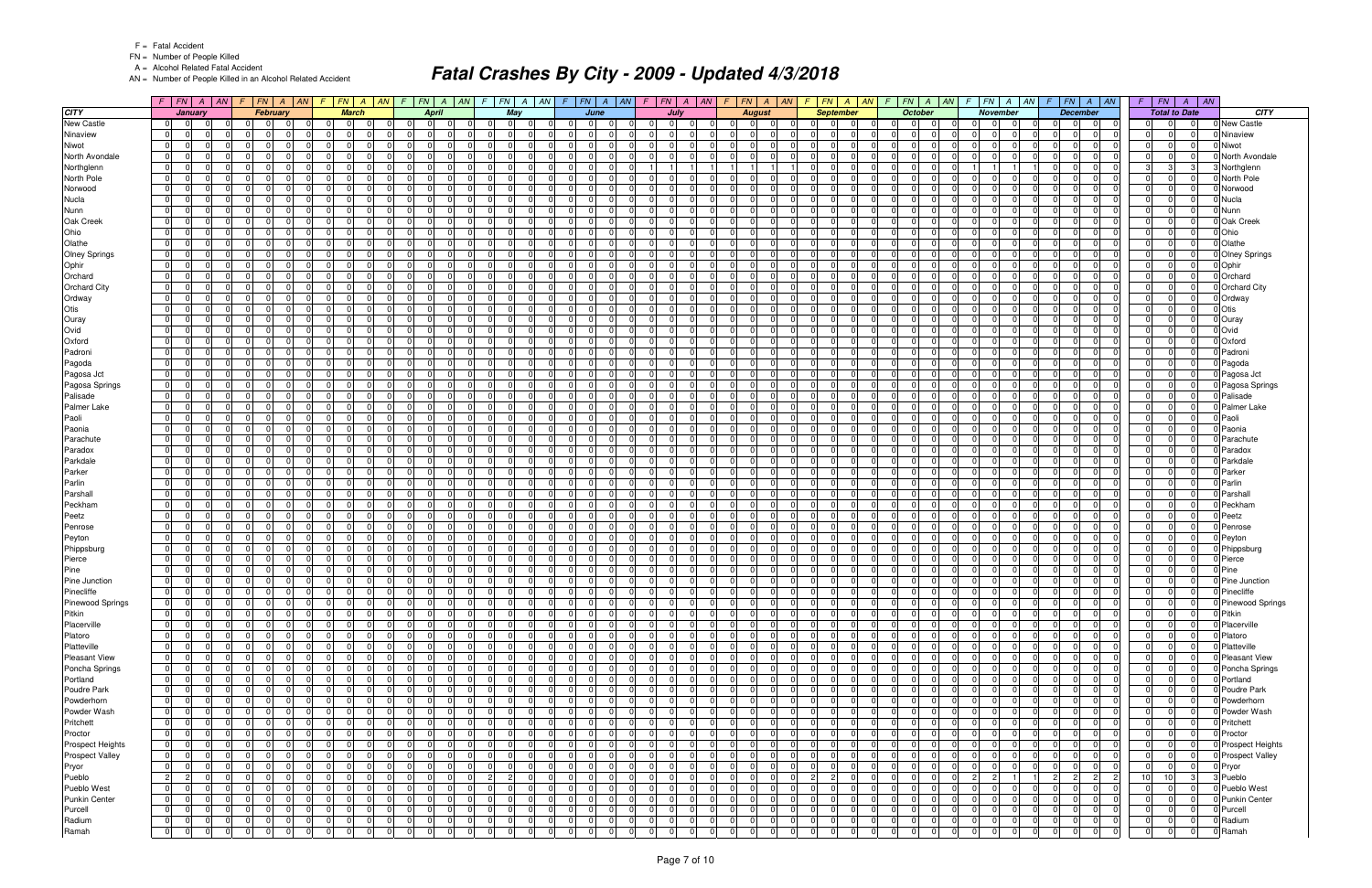FN = Number of People Killed

A = Alcohol Related Fatal Accident

AN = Number of People Killed in an Alcohol Related Accident

|                                     | $F$   $FN$   $A$   $AN$                                              |          | $F$ $FN$ $A$ $AN$                                                  | $\left  -\right $                |                                                          | F N A AN F F N A AN                                |                            | F.                   |                                                     | $FN$   A   AN   F   FN   A   AN                              |                                    | $F$ $FN$ $A$ $AN$    |                            |                                         |                | $F$ $ FN $ $A$ $ AN $ $F$ $ FN $ $A$ $ AN $                              | $F$ $ FN $ $A$ $ AN$              |                            |                                                                      | $F$ $FN$ $A$ $AN$ $F$ $FN$ $A$ $AN$                             | $F$   $FN$  <br>$A \mid AN$                              |                                    |
|-------------------------------------|----------------------------------------------------------------------|----------|--------------------------------------------------------------------|----------------------------------|----------------------------------------------------------|----------------------------------------------------|----------------------------|----------------------|-----------------------------------------------------|--------------------------------------------------------------|------------------------------------|----------------------|----------------------------|-----------------------------------------|----------------|--------------------------------------------------------------------------|-----------------------------------|----------------------------|----------------------------------------------------------------------|-----------------------------------------------------------------|----------------------------------------------------------|------------------------------------|
| <b>CITY</b>                         | January                                                              |          | February                                                           |                                  | <b>March</b>                                             | <b>April</b>                                       |                            |                      | May                                                 | June                                                         |                                    | July                 |                            | <b>August</b>                           |                | <b>September</b>                                                         | <b>October</b>                    |                            | <b>November</b>                                                      | <b>December</b>                                                 | <b>Total to Date</b>                                     | CITY                               |
| Rand                                | $\overline{0}$<br>$\Omega$                                           |          | $\Omega$<br>- 0                                                    |                                  | $\Omega$                                                 | 0 I                                                |                            | 0                    | 0                                                   | $\Omega$<br>$\Omega$<br>$\Omega$                             |                                    | 0 I                  | $\Omega$                   | $\overline{0}$                          |                | $\Omega$                                                                 | $\mathbf 0$                       | n                          | $\Omega$<br>$\Omega$                                                 | $\Omega$<br>$\Omega$                                            | $\Omega$                                                 | 0 Rand                             |
| Rangely                             | 0 <br>$\Omega$                                                       |          | 0<br>$\Omega$                                                      | $\overline{0}$                   | $\Omega$<br><sup>n</sup>                                 | $\Omega$<br>$\Omega$                               | $\Omega$                   | $\Omega$             | $\overline{0}$                                      | $\overline{0}$<br><sup>n</sup><br>$\overline{0}$             |                                    | 0I                   | $\Omega$                   | 0 <br>$\Omega$                          |                | $\overline{0}$<br>$\Omega$                                               | 0                                 | $\Omega$                   | $\overline{0}$<br>$\Omega$                                           | $\overline{0}$<br>$\Omega$<br>$\Omega$                          | $\Omega$<br>$\Omega$                                     | 0 Rangely                          |
| Raymer                              | $\overline{0}$<br>$\Omega$<br>$\Omega$                               |          | $\Omega$<br>$\Omega$                                               | $\Omega$                         | $\Omega$<br>$\Omega$                                     | $\overline{0}$<br>$\Omega$                         | $\Omega$                   | $\Omega$             | - 0 I<br>$\Omega$                                   | $\overline{0}$<br>$\Omega$<br>$\Omega$                       | $\Omega$                           | $\Omega$             | -01                        | 0 <br>-01                               |                | $\overline{0}$<br>$\Omega$                                               | $\mathbf 0$                       | $\Omega$                   | $\Omega$<br>$\Omega$                                                 | $\Omega$<br>$\Omega$<br>$\Omega$                                | $\Omega$<br>$\Omega$                                     | 0 Raymer                           |
| Raymond                             | 0 <br>- 0                                                            |          | $\Omega$<br>$\Omega$                                               | $\Omega$                         | $\Omega$<br>$\Omega$                                     | $\Omega$<br>$\Omega$                               | $\Omega$                   | $\Omega$             | - 0 I<br>- 0                                        | 0 <br>$\Omega$                                               | $\Omega$                           | $\Omega$             | $\Omega$                   | $\Omega$<br>-01                         |                | $\Omega$<br>$\Omega$                                                     | $\mathbf 0$                       | $\Omega$                   | $\Omega$<br>$\Omega$                                                 | $\Omega$<br>$\Omega$                                            | $\Omega$<br>$\Omega$                                     | Raymond                            |
| <b>Red Cliff</b>                    | 01<br>$\Omega$                                                       |          | U<br>$\Omega$<br>$\Omega$                                          | $\Omega$                         | $\Omega$                                                 | $\Omega$<br>- 0                                    | $\Omega$                   | $\Omega$             | $\mathbf 0$                                         | $\overline{0}$                                               | $\Omega$                           | $\Omega$             | $\Omega$                   | $\Omega$<br>$\overline{0}$              |                | $\Omega$<br>0                                                            | $\Omega$                          | $\Omega$                   | $\Omega$<br>$\Omega$                                                 | $\Omega$<br>$\Omega$                                            | $\Omega$<br>$\Omega$                                     | Red Cliff                          |
| <b>Red Feather Lakes</b>            | 0 <br>$\Omega$                                                       |          | $\Omega$<br>$\Omega$                                               | $\Omega$                         | $\Omega$<br>$\Omega$                                     | $\Omega$<br>$\Omega$                               | $\Omega$                   | $\Omega$             | 0 <br>$\Omega$                                      | $\Omega$<br>$\Omega$                                         |                                    | $\Omega$             | $\Omega$                   | $\Omega$<br>-01                         |                | $\Omega$<br>$\Omega$                                                     | $\Omega$                          | $\Omega$                   | $\Omega$<br>$\Omega$                                                 | $\Omega$<br>$\Omega$                                            | $\Omega$<br>$\Omega$                                     | <b>I</b> Red Feather Lakes         |
| Redmesa<br><b>Red Mountain</b>      | $\mathbf 0$<br>$\Omega$<br>$\overline{0}$<br>$\Omega$                |          | $\Omega$<br>$\Omega$<br>$\Omega$                                   | $\Omega$<br>$\Omega$             | $\Omega$<br>$\Omega$<br>$\Omega$<br>$\Omega$             | $\mathbf 0$<br>$\Omega$<br>$\Omega$<br>$\Omega$    | $\Omega$<br>$\Omega$       | $\Omega$<br>$\Omega$ | - 0 I<br>-0<br>- 0 I<br>$\Omega$                    | 0 <br>$\Omega$<br>$\Omega$<br>$\Omega$                       | $\Omega$                           | $\Omega$<br>$\Omega$ | $\overline{0}$<br>$\Omega$ | -01<br>$\Omega$<br>$\Omega$<br>$\Omega$ |                | $\overline{0}$<br>$\Omega$<br>$\Omega$<br>$\Omega$                       | $\mathbf 0$<br>$\Omega$           | $\Omega$<br>$\Omega$       | $\Omega$<br>$\Omega$<br>n<br>$\Omega$                                | $\Omega$<br>$\Omega$<br>$\Omega$<br>$\Omega$                    | $\Omega$<br> 0 <br>$\Omega$<br>$\Omega$                  | 0 Redmesa<br><b>I</b> Red Mountain |
| Redstone                            | $\overline{0}$<br>$\Omega$                                           |          | $\Omega$<br>$\Omega$                                               | $\Omega$                         | $\Omega$<br>0                                            | $\Omega$<br>$\Omega$                               | $\Omega$                   | $\Omega$             | $\overline{0}$<br>- 0                               | 0 <br>$\Omega$                                               | $\Omega$                           | $\Omega$             | $\Omega$                   | $\Omega$<br>$\overline{0}$              |                | $\overline{0}$<br>$\Omega$                                               | $\mathbf 0$                       | $\Omega$                   | $\Omega$<br>$\Omega$                                                 | $\Omega$<br>$\Omega$                                            | $\Omega$<br>$\Omega$                                     | Redstone                           |
| Redvale                             | $\Omega$<br>$\Omega$                                                 |          | 0                                                                  | $\Omega$                         | $\Omega$                                                 | $\Omega$                                           | $\Omega$                   | $\Omega$             | - 0 I                                               | $\Omega$<br>$\Omega$                                         |                                    | $\Omega$             | $\Omega$                   | $\Omega$                                |                | $\Omega$<br>$\Omega$                                                     | $\Omega$                          | $\Omega$                   | $\Omega$<br>$\Omega$                                                 | $\Omega$<br>$\Omega$                                            | $\Omega$<br>$\Omega$                                     | Redvale                            |
| <b>Red Wing</b>                     | $\overline{0}$<br>$\Omega$                                           |          | $\Omega$<br>$\Omega$                                               | $\Omega$                         | $\Omega$<br>$\Omega$                                     | $\overline{0}$<br>$\Omega$                         | $\Omega$                   | $\Omega$             | - 0 I<br>$\Omega$                                   | $\overline{0}$<br>$\Omega$<br>U                              | $\Omega$                           | $\Omega$             | $\Omega$                   | 0 <br>-01                               |                | $\overline{0}$<br>$\Omega$                                               | $\mathbf 0$                       | $\Omega$                   | $\Omega$<br>$\Omega$                                                 | $\Omega$<br>$\Omega$                                            | $\Omega$<br>$\Omega$                                     | 0 Red Wing                         |
| Rico                                | 0 <br>$\Omega$                                                       |          | $\Omega$<br>$\Omega$                                               | $\Omega$                         | $\Omega$<br>$\Omega$                                     | $\Omega$<br>- 0                                    | $\Omega$                   | $\Omega$             | - 0 I<br>- 0                                        | 0 <br>$\Omega$                                               | $\Omega$                           | $\Omega$             | $\Omega$                   | $\Omega$<br>$\overline{0}$              |                | $\Omega$<br>$\Omega$                                                     | $\mathbf 0$                       | $\Omega$                   | $\Omega$<br>$\Omega$                                                 | $\Omega$<br>$\Omega$                                            | $\Omega$<br>$\Omega$                                     | Rico                               |
| Ridgway                             | $\mathbf 0$<br>- 0                                                   |          | <sup>n</sup>                                                       | $\Omega$                         | $\Omega$                                                 | $\Omega$<br>$\Omega$                               | $\Omega$                   | 0                    | 0 <br>- 0                                           | - 0 I                                                        | $\Omega$                           | $\Omega$             | $\Omega$                   | 0<br>$\overline{0}$                     |                | $\Omega$<br><sup>0</sup>                                                 | .0                                | $\Omega$                   | 0<br>$\Omega$                                                        | $\Omega$<br>$\Omega$                                            | $\Omega$<br>$\Omega$                                     | 0 Ridgway                          |
| Rifle                               | $\overline{0}$<br>$\Omega$                                           |          | $\Omega$<br>$\Omega$                                               | $\Omega$                         | $\Omega$<br><sup>0</sup>                                 | $\Omega$<br>$\Omega$                               | $\Omega$                   | $\Omega$             | - 0 I<br>$\Omega$                                   | $\Omega$                                                     | $\Omega$                           | $\Omega$             | $\Omega$                   | $\Omega$<br>$\Omega$                    |                | $\Omega$<br>$\Omega$                                                     | $\Omega$                          | $\Omega$                   | $\Omega$<br>$\Omega$                                                 | $\Omega$<br>$\Omega$<br>$\Omega$                                | $\Omega$<br>$\Omega$                                     | Rifle                              |
| Rio Blanco                          | 0 <br>-0                                                             |          | $\Omega$<br>$\Omega$                                               | $\Omega$                         | $\Omega$<br>$\Omega$                                     | $\Omega$<br>$\Omega$                               | $\Omega$                   | $\Omega$             | - 0 I                                               | $\overline{0}$<br>$\overline{0}$                             |                                    | $\Omega$             | $\Omega$                   | $\Omega$<br>$\Omega$                    |                | $\mathbf 0$<br>$\Omega$                                                  | $\Omega$                          | $\Omega$                   | $\Omega$<br>$\Omega$                                                 | $\Omega$<br>$\mathbf 0$                                         | $\Omega$<br>$\Omega$                                     | 0 Rio Blanco                       |
| Rockport                            | $\overline{0}$<br>$\Omega$<br>$\Omega$                               |          | $\Omega$<br>$\Omega$                                               | $\Omega$                         | $\Omega$<br>$\Omega$                                     | $\overline{0}$<br>$\Omega$                         | n l                        | $\Omega$             | - 0 I<br>$\Omega$                                   | 0 <br>$\Omega$                                               | $\Omega$                           | 0I                   | $\Omega$                   | $\Omega$<br>-01                         |                | $\overline{0}$<br>$\Omega$                                               | $\cap$<br>$\mathbf 0$             | $\Omega$                   | $\Omega$<br>$\Omega$                                                 | $\Omega$<br>$\Omega$<br>$\Omega$                                | $\Omega$<br>$\Omega$                                     | 0 Rockport                         |
| Rockvale                            | $\mathbf 0$<br>$\Omega$<br><sup>0</sup>                              |          | $\Omega$<br>- 0                                                    | 0                                | $\Omega$<br>$\Omega$                                     | $\Omega$<br>$\Omega$                               | $\Omega$                   | $\Omega$             | $\mathbf 0$<br>- 0                                  | - 0 I<br>$\Omega$<br>∩                                       | $\Omega$                           | $\Omega$             | $\overline{0}$             | $\mathbf 0$<br>$\overline{0}$           |                | $\mathbf 0$<br>$\Omega$                                                  | $\mathbf 0$                       | $\Omega$                   | n l<br>$\Omega$<br>$\cap$                                            | $\Omega$<br>$\Omega$<br>$\Omega$                                | $\Omega$<br>$\Omega$                                     | Rockvale                           |
| Rockwood                            | $\overline{0}$<br>$\cap$<br>$\Omega$                                 |          | $\Omega$<br>$\Omega$<br>$\Omega$                                   | 0                                | $\Omega$<br>$\Omega$                                     | $\mathbf 0$<br>$\Omega$                            | n l                        | $\Omega$             | - 0 I<br>- 0                                        | 0 <br>$\Omega$                                               | $\Omega$                           | $\Omega$             | $\Omega$                   | $\Omega$<br>-01                         |                | $\Omega$<br>$\Omega$                                                     | - 0 I                             | $\Omega$                   | $\Omega$<br>$\Omega$                                                 | $\Omega$<br>$\Omega$<br>$\Omega$                                | $\Omega$<br>$\Omega$                                     | Rockwood                           |
| Rocky Ford                          | $\Omega$<br>$\Omega$                                                 |          | $\Omega$                                                           | $\Omega$                         | $\Omega$<br><sup>0</sup>                                 | $\Omega$<br>$\Omega$                               | $\Omega$                   | $\Omega$             | - 0 I                                               | $\Omega$<br>$\Omega$                                         |                                    | $\Omega$             | $\Omega$                   | $\Omega$<br>-01                         |                | $\Omega$<br>$\Omega$                                                     | $\Omega$                          | $\Omega$                   | $\Omega$<br>$\Omega$                                                 | $\Omega$<br>$\Omega$                                            | $\Omega$<br>$\Omega$                                     | <b>D</b> Rocky Ford                |
| Rocky Mtn. Arsenal                  | $\overline{0}$<br>$\overline{0}$<br>$\Omega$                         |          | $\Omega$<br>$\Omega$                                               | 0 I                              | $\Omega$<br>$\Omega$                                     | $\overline{0}$<br>$\Omega$                         | n l                        | $\Omega$             | - 0 I<br>$\Omega$                                   | 0 <br>$\Omega$<br>$\Omega$                                   | $\Omega$                           | $\Omega$             | $\overline{0}$             | 0 <br>-01                               |                | $\overline{0}$<br>$\Omega$                                               | $\Omega$<br>0 I                   | $\Omega$                   | $\overline{0}$<br>$\Omega$                                           | $\Omega$<br>$\Omega$<br>$\Omega$                                | $\overline{0}$<br> 0                                     | 0 Rocky Mtn. Arsenal               |
| Roggen                              | $\overline{0}$<br>$\Omega$<br><sup>0</sup>                           |          | $\Omega$<br>$\Omega$                                               | $\Omega$                         | $\Omega$<br>$\Omega$                                     | $\Omega$<br>$\Omega$                               | $\Omega$                   | $\Omega$             | $\mathbf 0$<br>- 0                                  | 0 <br>$\Omega$                                               | $\cap$                             | $\Omega$             | $\Omega$                   | $\Omega$<br>$\overline{0}$              |                | $\Omega$<br>$\Omega$                                                     | $\Omega$                          | $\Omega$                   | $\Omega$<br>$\Omega$                                                 | $\Omega$<br>$\Omega$                                            | $\Omega$<br>$\Omega$                                     | 0 Roggen                           |
| Rollinsville                        | $\overline{0}$<br>$\cap$<br>$\Omega$                                 |          | $\Omega$<br>$\cap$<br>$\Omega$                                     | $\Omega$                         | $\Omega$<br>$\Omega$<br>$\Omega$                         | $\Omega$<br>$\Omega$                               | n l                        | $\Omega$             | $\overline{0}$<br>$\Omega$                          | $\Omega$<br>$\Omega$                                         | $\Omega$                           | $\Omega$             | $\Omega$                   | 0 <br>-01                               |                | $\Omega$<br>$\Omega$<br>$\Omega$                                         | - 0 I<br>$\cap$                   | $\Omega$                   | $\Omega$<br>$\Omega$                                                 | $\Omega$<br>$\Omega$<br>$\Omega$                                | $\Omega$<br>$\Omega$                                     | Rollinsville                       |
| Romeo<br>Rosedale                   | $\overline{0}$<br>$\Omega$<br>$\overline{0}$<br>$\Omega$<br>$\Omega$ |          | $\Omega$<br>$\Omega$<br>$\Omega$<br>$\Omega$                       | $\mathbf 0$<br>$\Omega$          | $\Omega$<br>$\Omega$                                     | $\Omega$<br>$\Omega$<br>$\overline{0}$<br>$\Omega$ | $\Omega$<br>n l            | $\Omega$<br>$\Omega$ | - 0 I<br>- 0 I<br>$\Omega$                          | $\overline{0}$<br>$\Omega$<br> 0 <br>$\Omega$<br>$\Omega$    | $\Omega$                           | $\Omega$<br>0I       | $\Omega$<br>$\Omega$       | $\Omega$<br>$\Omega$<br>$\Omega$<br>-01 |                | $\mathbf 0$<br>$\Omega$<br>$\overline{0}$<br>$\Omega$                    | $\Omega$<br>$\cap$<br>$\mathbf 0$ | $\Omega$<br>$\Omega$       | $\Omega$<br>$\Omega$<br>$\Omega$                                     | $\Omega$<br>$\Omega$<br>$\Omega$<br>$\Omega$<br>$\Omega$        | $\Omega$<br>$\Omega$<br>$\Omega$<br>$\Omega$<br>$\Omega$ | Romeo<br>0 Rosedale                |
| Rosita                              | $\overline{0}$<br>- 0<br><sup>n</sup>                                |          | $\Omega$<br>- 0                                                    | - 0 I                            | $\Omega$<br>$\Omega$                                     | $\Omega$<br>$\Omega$                               | $\Omega$                   | $\Omega$             | $\mathbf 0$<br>- 0                                  | - 0 I<br>$\Omega$<br>∩                                       | $\cap$                             | $\Omega$             | $\Omega$                   | $\Omega$<br>$\overline{0}$              |                | $\overline{0}$<br>$\Omega$                                               | $\mathbf 0$                       | $\Omega$                   | n l<br>$\Omega$                                                      | $\Omega$<br>$\Omega$<br>$\Omega$                                | $\Omega$<br>$\Omega$                                     | Rosita                             |
| Roxborough Park                     | $\overline{0}$<br>- 0                                                |          | <sup>n</sup><br>$\Omega$                                           | $\Omega$                         | $\Omega$                                                 | $\overline{0}$<br>$\Omega$                         | $\Omega$                   | $\Omega$             | $\mathbf 0$<br>- C                                  | - 0 I                                                        | $\Omega$                           | 0I                   | $\Omega$                   | 0<br>$\overline{0}$                     |                | $\Omega$<br>$\Omega$                                                     | $\mathbf 0$                       | $\Omega$                   | $\Omega$<br>$\Omega$                                                 | $\Omega$<br>$\Omega$                                            | $\Omega$<br>$\Omega$                                     | 0 Roxborough Park                  |
| Royal Gorge                         | $\mathbf{0}$<br>n                                                    |          | $\Omega$                                                           | $\Omega$                         | $\Omega$                                                 | $\Omega$                                           | $\Omega$                   | $\Omega$             | - 0 I                                               | $\Omega$<br>$\Omega$                                         |                                    |                      | $\Omega$                   | $\Omega$<br>$\Omega$                    |                | $\Omega$<br>$\Omega$                                                     | $\Omega$                          | $\Omega$                   | $\Omega$<br>$\Omega$                                                 | $\Omega$<br>$\Omega$                                            | $\Omega$                                                 | 0 Royal Gorge                      |
| Rush                                | 0 <br>$\Omega$                                                       |          | $\Omega$<br>$\Omega$                                               | $\Omega$                         | $\Omega$<br>0                                            | - 01<br>$\Omega$                                   | $\Omega$                   | $\Omega$             | - 0 I<br>- 0                                        | $\overline{0}$<br>$\Omega$                                   |                                    | $\Omega$             | $\Omega$                   | -01<br>$\Omega$                         |                | $\overline{0}$<br>$\Omega$                                               | $\mathbf 0$                       | $\Omega$                   | $\Omega$<br>$\Omega$                                                 | $\Omega$<br>$\Omega$                                            | 0 <br>$\Omega$                                           | 0 Rush                             |
| Rustic                              | $\overline{0}$<br>- 0                                                |          | $\Omega$                                                           | $\Omega$                         | $\Omega$<br>$\Omega$                                     | $\Omega$<br>$\Omega$                               | $\Omega$                   | $\Omega$             | - 0 I<br>- C                                        | $\Omega$<br>$\Omega$                                         |                                    | $\Omega$             | $\Omega$                   | $\Omega$<br>-01                         |                | $\Omega$<br>$\Omega$                                                     | $\Omega$                          | $\Omega$                   | n<br>$\Omega$                                                        | $\Omega$<br>$\Omega$                                            | $\Omega$<br>$\Omega$                                     | Rustic                             |
| Rye                                 | $\overline{0}$<br>$\Omega$                                           |          | $\Omega$<br>- 0                                                    | $\Omega$                         | $\Omega$<br>$\Omega$                                     | $\Omega$<br>$\Omega$                               | $\Omega$                   | $\Omega$             | - 0 I<br>$\Omega$                                   | - 0 l<br>$\Omega$<br>$\Omega$                                | $\Omega$                           | $\Omega$             | $\Omega$                   | $\Omega$<br>-01                         |                | $\mathbf 0$<br>$\Omega$                                                  | $\mathbf 0$                       | $\Omega$                   | n l<br>$\Omega$                                                      | $\Omega$<br>$\Omega$<br><sup>n</sup>                            | $\Omega$<br> 0                                           | Rye                                |
| Saguache                            | $\overline{0}$                                                       |          | $\Omega$<br>$\Omega$                                               | $\Omega$                         | $\Omega$<br>$\Omega$                                     | $\Omega$<br>$\Omega$                               | $\Omega$                   | $\Omega$             | - 0 I                                               | $\Omega$<br>$\Omega$                                         |                                    | $\Omega$             | $\Omega$                   | $\Omega$<br>-01                         |                | $\mathbf{0}$<br>$\Omega$                                                 | $\Omega$                          | $\Omega$                   | $\Omega$<br>$\Omega$                                                 | $\Omega$<br>$\Omega$                                            | $\Omega$<br>$\Omega$                                     | 0 Saguache                         |
| Salida                              | - 0 I<br>$\Omega$                                                    |          | $\Omega$                                                           | $\Omega$                         | $\Omega$                                                 | $\Omega$<br>$\Omega$                               | $\Omega$                   | $\Omega$             | - 0 I                                               | $\Omega$<br>$\Omega$                                         |                                    | $\Omega$             | $\Omega$                   | $\Omega$<br>-01                         |                | $\Omega$<br>$\Omega$                                                     | $\Omega$                          | $\Omega$                   | $\Omega$<br>$\Omega$                                                 | $\Omega$<br>$\Omega$                                            | $\Omega$<br>$\Omega$                                     | 0 Salida                           |
| San Acacio                          | 0 <br>- 0                                                            |          | $\Omega$<br>$\Omega$                                               | - 0 I                            | $\Omega$<br>$\Omega$                                     | $\Omega$<br>$\Omega$                               | $\Omega$                   | $\Omega$             | - 0 I<br>- 0                                        | 0 <br>$\Omega$                                               | $\Omega$                           | $\Omega$             | $\Omega$                   | $\Omega$<br>$\overline{0}$              |                | $\mathbf{0}$<br>$\Omega$                                                 | $\mathbf 0$                       | $\Omega$                   | $\Omega$<br>$\Omega$                                                 | $\Omega$<br>$\Omega$                                            | $\Omega$<br>$\Omega$                                     | 0 San Acacio                       |
| San Francisco                       | $\overline{0}$<br>$\Omega$                                           |          | <sup>0</sup><br>$\Omega$                                           | $\Omega$                         | $\Omega$<br><sup>0</sup>                                 | $\Omega$<br>$\Omega$                               | $\Omega$                   | $\Omega$             | - 0 I<br>- 0                                        | 0                                                            | $\Omega$                           | $\Omega$             | $\Omega$                   | $\Omega$<br>-01                         |                | $\mathbf 0$<br>$\Omega$                                                  | $\Omega$                          | $\Omega$                   | $\Omega$<br>$\Omega$                                                 | $\Omega$<br>$\Omega$                                            | $\Omega$<br>$\Omega$                                     | <b>San Francisco</b>               |
| San Luis<br>San Pablo               | $\overline{0}$<br>- 0<br>$\overline{0}$<br>$\Omega$                  |          | $\Omega$<br>$\Omega$<br>$\Omega$                                   | $\Omega$<br>$\Omega$             | $\Omega$<br>$\Omega$<br>$\Omega$<br>0                    | $\Omega$<br>$\Omega$<br>$\Omega$<br>$\Omega$       | $\Omega$<br>$\Omega$       | $\Omega$<br>$\Omega$ | - 0 I<br>- 0<br>- 0 I                               | $\Omega$<br>$\Omega$<br>$\Omega$<br>$\Omega$                 |                                    | $\Omega$<br>0I       | $\Omega$<br>$\Omega$       | $\Omega$<br>-01<br>$\Omega$<br>$\Omega$ |                | $\Omega$<br>$\Omega$<br>$\Omega$<br>$\Omega$                             | $\Omega$<br>$\Omega$              | $\Omega$<br>$\Omega$       | $\Omega$<br>$\Omega$<br>$\Omega$<br>$\Omega$                         | $\Omega$<br>$\Omega$<br>$\Omega$<br>$\Omega$                    | $\Omega$<br>$\Omega$<br>$\Omega$<br>$\Omega$             | 0 San Luis<br>0 San Pablo          |
| Sanford                             | $\overline{0}$<br>$\Omega$                                           |          | $\Omega$                                                           | $\Omega$                         | $\Omega$<br>$\Omega$                                     | $\Omega$<br>$\Omega$                               | $\Omega$                   | $\Omega$             | - 0 I<br>- C                                        | 0 <br>$\Omega$                                               |                                    | $\Omega$             | $\Omega$                   | $\Omega$<br>$\overline{0}$              |                | $\Omega$<br>$\Omega$                                                     | $\Omega$                          | $\Omega$                   | n<br>$\Omega$                                                        | $\Omega$<br>$\Omega$                                            | $\Omega$<br>$\Omega$                                     | 0 Sanford                          |
| Sapinero                            | $\mathbf 0$<br>- 0<br><sup>n</sup>                                   |          | $\Omega$<br>$\Omega$                                               | - 0 I                            | $\Omega$<br>$\Omega$                                     | $\Omega$<br>$\Omega$                               | $\Omega$                   | $\Omega$             | 0 <br>- 0                                           | - 0 I<br>$\Omega$<br>U                                       | $\Omega$                           | $\Omega$             | $\Omega$                   | $\Omega$<br>$\overline{0}$              |                | $\overline{0}$<br>$\Omega$                                               | $\mathbf 0$                       | $\Omega$                   | $\Omega$<br>- 01                                                     | $\Omega$<br>$\Omega$<br><sup>n</sup>                            | $\Omega$<br>$\Omega$                                     | 0 Sapinero                         |
| Sargents                            | $\Omega$                                                             |          | 0<br>$\Omega$                                                      | $\Omega$                         | $\Omega$<br><sup>n</sup>                                 | $\Omega$<br>n                                      | $\Omega$                   | $\Omega$             | - 0 I<br>- C                                        | $\Omega$                                                     | $\Omega$                           | $\Omega$             | $\Omega$                   | $\Omega$<br>$\overline{0}$              |                | $\Omega$<br>0                                                            | $\Omega$                          | $\Omega$                   | $\Omega$<br>$\Omega$                                                 | $\Omega$<br>$\Omega$                                            | $\Omega$<br>$\Omega$                                     | 0 Sargents                         |
| Saw Pit                             | 0 <br>$\Omega$                                                       |          | $\Omega$                                                           | $\Omega$                         | $\Omega$<br>$\Omega$                                     | $\Omega$<br>$\Omega$                               | $\Omega$                   | $\Omega$             | - 0 I<br>- 0                                        | 0 <br><sup>0</sup><br>$\Omega$                               |                                    | $\Omega$             | $\Omega$                   | $\Omega$<br> 0                          |                | $\overline{0}$<br>$\Omega$                                               | $\mathbf 0$                       | $\Omega$                   | $\Omega$<br>$\Omega$                                                 | $\Omega$<br>$\Omega$<br>$\Omega$                                | $\Omega$<br>$\Omega$                                     | 0 Saw Pit                          |
| Security-Widefield                  | $\overline{0}$<br>$\Omega$<br>$\Omega$                               |          | $\Omega$<br>$\Omega$                                               | $\Omega$                         | $\Omega$<br>$\Omega$                                     | $\Omega$<br>$\Omega$                               | $\Omega$                   | $\Omega$             | - 0 I<br>$\Omega$                                   | $\overline{0}$<br>$\Omega$                                   |                                    | 0I                   | $\Omega$                   | 0 <br>-01                               |                | $\Omega$<br>$\Omega$                                                     | $\mathbf 0$                       | $\Omega$                   | $\overline{0}$<br>$\Omega$                                           | $\Omega$<br>$\Omega$<br>$\Omega$                                | $\Omega$<br>$\Omega$                                     | 0 Security-Widefield               |
| Sedalia                             | $\overline{0}$<br>$\Omega$<br>- 0                                    |          | $\Omega$<br>$\Omega$<br>- 0                                        | - 0 I                            | $\Omega$<br>$\Omega$                                     | - 01<br>- 0                                        | $\Omega$                   | $\Omega$             | 0 <br>- 0                                           | 0 <br>$\Omega$                                               | $\Omega$                           | 0I                   | $\Omega$                   | $\Omega$<br>$\overline{0}$              |                | $\Omega$<br>$\Omega$                                                     | $\mathbf 0$                       | $\Omega$                   | $\Omega$<br>$\Omega$                                                 | $\Omega$<br>$\Omega$<br>$\Omega$                                | $\Omega$<br>$\Omega$                                     | 0 Sedalia                          |
| Sedgwick                            | $\overline{0}$<br>$\Omega$<br>$\Omega$                               |          | $\Omega$<br>$\Omega$<br>$\Omega$                                   | $\overline{0}$                   | $\Omega$<br>$\Omega$                                     | $\overline{0}$<br>$\Omega$                         | $\Omega$                   | $\Omega$             | 0 <br>$\Omega$                                      | $\overline{0}$<br>$\Omega$<br><sup>n</sup>                   | $\Omega$                           | $\Omega$             | $\Omega$                   | $\Omega$<br>$\overline{0}$              |                | $\Omega$<br>$\Omega$<br>$\Omega$                                         | $\mathbf 0$                       | $\Omega$                   | $\Omega$<br>$\Omega$                                                 | $\Omega$<br>$\Omega$<br>-01                                     | $\Omega$<br>$\Omega$                                     | 0 Sedgwick                         |
| Segundo                             | 0 <br>$\Omega$                                                       |          | $\overline{0}$<br>$\Omega$<br>$\Omega$                             | $\Omega$                         | $\Omega$<br>$\Omega$                                     | $\overline{0}$<br>$\Omega$                         | $\Omega$                   | $\overline{0}$       | 0 <br>$\Omega$                                      | $\overline{0}$<br>$\Omega$<br>$\Omega$                       | $\Omega$                           | - 0 I                | $\Omega$                   | $\overline{0}$<br>$\Omega$              |                | $\overline{0}$<br>$\Omega$                                               | $\Omega$<br>$\mathbf 0$           | $\Omega$                   | $\overline{0}$<br>$\Omega$                                           | $\Omega$<br>$\Omega$                                            | $\Omega$<br>$\Omega$                                     | 0 Segundo                          |
| Seibert                             | $\overline{0}$<br>$\Omega$<br>$\overline{0}$                         |          | $\mathbf 0$<br>$\Omega$<br>$\Omega$                                | $\overline{0}$                   | $\overline{0}$<br>$\overline{0}$                         | $\overline{0}$<br>$\Omega$                         | 0 I                        | 0                    | 0 <br>$\Omega$                                      | $\overline{0}$<br>$\Omega$<br>$\overline{0}$                 |                                    | $\Omega$             | $\overline{0}$             | $\overline{0}$<br> 0                    |                | $\mathbf 0$<br>$\mathbf 0$                                               | 0 I                               | $\mathbf 0$                | $\overline{0}$<br>$\mathbf 0$                                        | $\mathbf 0$<br>$\Omega$                                         | $\Omega$<br>$\Omega$                                     | 0 Seibert                          |
| Severance                           | 0 <br>$\Omega$<br>- 01                                               |          | $\Omega$<br>$\Omega$<br>$\Omega$                                   | 0                                | $\overline{0}$<br>$\Omega$                               | - 01<br>$\Omega$                                   | 0                          | $\overline{0}$       | $\overline{0}$<br>$\overline{0}$                    | 0 <br>$\Omega$<br>$\mathbf 0$                                | $\Omega$                           | - 0 I                | $\overline{0}$             | $\overline{0}$<br> 0 <br>- 0            |                | $\mathbf 0$<br>$\Omega$<br>$\mathbf 0$                                   | $\Omega$<br> 0                    | $\Omega$                   | $\overline{0}$<br>$\mathbf 0$                                        | $\Omega$<br> 0 <br>$\Omega$                                     | $\overline{0}$<br> 0                                     | 0 Severance                        |
| Shawnee<br><b>Shaffers Crossing</b> | 0 <br>$\Omega$<br>$\Omega$<br> 0 <br>$\mathbf 0$<br>$\Omega$         |          | $\Omega$<br>$\Omega$<br>$\Omega$<br> 0 <br>$\mathbf 0$<br>$\Omega$ | $\overline{0}$<br>$\overline{0}$ | $\Omega$<br>$\Omega$<br>$\Omega$<br>$\overline{0}$       | $\Omega$<br>$\Omega$<br> 0 <br> 0                  | - 0 l<br> 0                | $\Omega$<br> 0       | $\overline{0}$<br>$\Omega$<br>$\overline{0}$<br>- 0 | 0 <br>$\Omega$<br>$\overline{0}$<br> 0 <br>$\Omega$          | $\Omega$<br>$\overline{0}$<br>- 01 | - 0 I                | $\overline{0}$<br> 0       | $\overline{0}$<br> 0 <br> 0 <br> 0      |                | $\mathbf{0}$<br>$\mathbf 0$<br>$\overline{0}$<br>$\mathbf 0$<br>$\Omega$ | - 0 l<br>01                       | $\Omega$<br>$\mathbf 0$    | $\overline{0}$<br>$\overline{0}$<br>$\overline{0}$<br>$\mathbf 0$    | $\Omega$<br>$\Omega$<br>-01<br>$\mathbf 0$<br>$\Omega$<br>-01   | $\overline{0}$<br> 0 <br>$\Omega$<br>$\Omega$            | 0 Shawnee<br>0 Shaffers Crossing   |
| Sheridan                            | 0 <br>$\Omega$<br>$\Omega$                                           |          | $\Omega$<br>$\overline{0}$                                         | $\overline{0}$                   | $\overline{0}$<br>$\Omega$                               | $\overline{0}$<br>0 I                              | - 0 l                      | $\overline{0}$       | $\overline{0}$<br>$\Omega$                          | 0 <br>$\Omega$<br>$\mathbf 0$                                | $\Omega$                           | -01<br>0 I           | 0                          | 0 <br> 0                                |                | $\overline{0}$<br>$\overline{0}$                                         | 01                                | $\Omega$                   | $\overline{0}$<br>$\overline{0}$                                     | $\Omega$<br>$\Omega$<br> 0                                      | $\overline{0}$<br> 0                                     | 0 Sheridan                         |
| Sheridan Lake                       | 0 <br>$\overline{0}$<br>$\Omega$                                     |          | $\Omega$<br>$\Omega$<br>$\Omega$                                   | $\overline{0}$                   | $\Omega$<br>$\overline{0}$                               | $\overline{0}$<br>$\Omega$                         | 0                          | $\Omega$             | $\overline{0}$<br>- 01                              | 0 <br>$\mathbf 0$<br>$\Omega$                                | $\Omega$                           | -01                  | $\overline{0}$             | $\Omega$<br> 0                          |                | $\mathbf 0$<br>$\mathbf 0$<br>$\Omega$                                   | $\Omega$<br> 0                    | $\Omega$                   | $\overline{0}$<br>$\mathbf 0$                                        | $\mathbf 0$<br>$\Omega$<br> 0                                   | $\Omega$<br> 0                                           | 0 Sheridan Lake                    |
| Silt                                | 0 <br>- 01<br>$\Omega$                                               |          | $\Omega$<br>$\mathbf 0$<br>$\overline{0}$                          | $\overline{0}$                   | $\overline{0}$<br>$\Omega$                               | 0 <br>0 I                                          | 0 I                        | $\overline{0}$       | 0 <br>$\overline{0}$                                | $\overline{0}$<br>$\mathbf 0$<br>$\Omega$                    | $\Omega$                           | 0 I                  | 0                          | $\overline{0}$<br> 0                    |                | 0 <br>$\overline{0}$<br>$\Omega$                                         | $\Omega$<br>01                    | $\Omega$                   | $\overline{0}$<br>$\overline{0}$                                     | $\Omega$<br>$\Omega$<br> 0                                      | $\overline{0}$<br> 0 <br>$\Omega$                        | 0 Silt                             |
| Silver Cliff                        | 0                                                                    |          | $\overline{0}$<br>- 0                                              | $\mathbf 0$                      | $\Omega$<br>0                                            | $\overline{0}$<br>$\Omega$                         | $\Omega$                   | 0                    | 0 <br>- 0                                           | $\overline{0}$<br>$\mathbf 0$                                |                                    | $\Omega$             | $\overline{0}$             | 0 <br>0                                 |                | $\mathbf 0$<br>0                                                         | $\overline{0}$                    | $\Omega$                   | $\overline{0}$<br>0                                                  | $\Omega$<br>$\mathbf 0$                                         | $\Omega$<br>$\Omega$                                     | 0 Silver Cliff                     |
| Silver Plume                        | 0 <br>- 01<br>$\Omega$                                               |          | 0 I<br>$\Omega$<br>$\Omega$                                        | 0 I                              | $\Omega$<br>$\Omega$                                     | 0 <br>0 I                                          | - 0 I                      | 0                    | $\overline{0}$<br>$\overline{0}$                    | 0 <br>$\Omega$                                               | $\overline{0}$<br>- 01             | 0 I                  | 0                          | $\overline{0}$<br> 0                    |                | 0 <br>$\mathbf 0$                                                        | $\Omega$<br>01                    | $\Omega$                   | $\overline{0}$<br>$\overline{0}$                                     | $\overline{0}$<br> 0 <br>$\Omega$                               | $\Omega$<br>$\overline{0}$                               | 0 Silver Plume                     |
| Silverthorne                        | 0 <br>$\Omega$                                                       |          | $\Omega$<br>$\Omega$                                               | 0                                | $\overline{0}$<br>$\Omega$                               | $\Omega$<br>$\Omega$                               | 0                          | $\overline{0}$       | 0 <br>$\Omega$                                      | 0 <br>$\mathbf 0$<br>$\Omega$                                | $\Omega$                           | $\Omega$             | 0                          | $\overline{0}$<br> 0                    |                | $\overline{0}$<br>$\overline{0}$                                         | 0                                 | $\Omega$                   | $\overline{0}$<br>$\overline{0}$                                     | $\mathbf 0$<br>$\Omega$<br>$\overline{0}$                       | $\Omega$<br>$\Omega$                                     | 0 Silverthorne                     |
| Silverton                           | 0 <br>$\Omega$                                                       |          | $\Omega$<br>$\mathbf 0$<br>$\Omega$                                | $\overline{0}$                   | $\Omega$<br>$\Omega$                                     | $\overline{0}$<br>0 I                              | - 0 l                      | $\Omega$             | $\overline{0}$<br>$\Omega$                          | $\overline{0}$<br>$\overline{0}$<br>$\Omega$                 | $\Omega$                           | - 0 I                | 0                          | $\Omega$<br> 0                          |                | 0 <br>$\mathbf 0$                                                        | $\Omega$<br> 0                    | $\Omega$                   | $\overline{0}$<br>$\mathbf 0$                                        | $\Omega$<br> 0 <br>$\Omega$                                     | 0 <br>$\Omega$                                           | 0 Silverton                        |
| Simla                               | 0 <br>$\Omega$                                                       |          | $\Omega$<br>$\Omega$                                               | 0                                | $\Omega$<br>$\Omega$                                     | $\Omega$<br>$\Omega$                               | $\Omega$                   | $\Omega$             | $\overline{0}$<br>$\Omega$                          | 0 <br>$\mathbf 0$                                            |                                    | $\Omega$             | $\overline{0}$             | 0 <br> 0                                |                | $\overline{0}$<br>$\mathbf 0$                                            | 0                                 | $\Omega$                   | $\overline{0}$<br>$\mathbf 0$                                        | 0 <br>$\Omega$<br>$\Omega$                                      | $\Omega$<br>$\Omega$                                     | 0 Simla                            |
| Skyway                              | $\mathbf 0$<br>$\Omega$                                              |          | $\overline{0}$<br>$\Omega$<br>$\Omega$                             | 0                                | $\overline{0}$<br>$\Omega$                               | $\mathbf 0$<br> 0                                  | - 0 l                      | $\overline{0}$       | $\overline{0}$<br>$\Omega$                          | 0 <br>$\mathbf 0$<br>$\Omega$                                | $\Omega$                           | 01                   | 0                          | 0 <br> 0                                |                | 0 <br>$\mathbf 0$                                                        | 01<br>$\Omega$                    | $\Omega$                   | $\overline{0}$<br>$\mathbf 0$                                        | 0 <br>$\overline{0}$<br>$\Omega$                                | $\Omega$<br> 0                                           | 0 Skyway                           |
| Slater                              | 0 <br>$\Omega$                                                       |          | $\Omega$<br>$\Omega$                                               | 0                                | $\Omega$<br>$\Omega$                                     | $\Omega$<br>$\Omega$                               | $\Omega$                   | $\Omega$             | 0 <br>$\Omega$                                      | 0 <br>$\mathbf 0$                                            | $\Omega$                           | $\Omega$             | $\overline{0}$             | $\Omega$<br> 0                          |                | $\mathbf{0}$<br>$\Omega$                                                 | - 0 I                             | $\Omega$                   | $\overline{0}$<br>$\overline{0}$                                     | $\Omega$<br>$\overline{0}$                                      | $\Omega$<br>$\Omega$                                     | 0 Slater                           |
| <b>Slick Rock</b>                   | 0 <br>$\Omega$<br>$\Omega$                                           |          | $\Omega$<br>$\Omega$<br>$\Omega$                                   | $\overline{0}$                   | - 01<br>$\Omega$                                         | $\overline{0}$<br>0 I                              | $\mathbf 0$                | $\overline{0}$       | $\overline{0}$<br>- 01                              | 0 <br>$\mathbf 0$<br>$\Omega$                                | $\Omega$                           | 0 I                  | 0                          | $\overline{0}$<br> 0                    |                | 0 <br>$\Omega$<br>$\mathbf 0$                                            | $\Omega$<br>01                    | $\Omega$                   | $\overline{0}$<br>- 01                                               | $\Omega$<br> 0 <br>$\Omega$                                     | 0 <br>$\Omega$                                           | 0 Slick Rock                       |
| Snowmass                            | $\mathbf{0}$<br>$\Omega$<br>$\Omega$                                 |          | $\Omega$<br>$\Omega$                                               | $\mathbf 0$                      | $\Omega$                                                 | $\Omega$<br>$\Omega$                               | $\Omega$                   | $\overline{0}$       | 0                                                   | $\mathbf{0}$<br>$\mathbf{0}$                                 |                                    | $\Omega$             | $\overline{0}$             | $\Omega$<br> 0                          |                | $\mathbf{0}$<br>$\mathbf 0$<br>$\Omega$                                  | 0 <br>$\Omega$                    | $\Omega$                   | $\overline{0}$<br>$\mathbf 0$                                        | $\mathbf 0$<br>$\overline{0}$                                   | $\Omega$<br> 0 <br>$\Omega$                              | 0 Snowmass                         |
| Snowmass Village<br>Snyder          | 0 <br>$\overline{0}$<br> 0 <br>$\Omega$                              |          | $\overline{0}$<br>$\Omega$<br>$\Omega$<br>$\Omega$<br>$\Omega$     | $\overline{0}$<br> 0             | $\overline{0}$<br>$\Omega$<br>$\overline{0}$<br>$\Omega$ | 0 <br> 0 <br>$\overline{0}$<br>$\Omega$            | $\overline{0}$<br>$\Omega$ | 0 <br>$\overline{0}$ | $\overline{0}$<br>$\overline{0}$<br> 0 <br>$\Omega$ | $\overline{0}$<br>$\Omega$<br> 0 <br>$\mathbf 0$<br>$\Omega$ | $\overline{0}$<br>- 01<br>$\Omega$ | 01<br>$\Omega$       | 0 <br> 0                   | 0 <br> 0 <br> 0 <br> 0                  |                | 0 <br>$\mathbf 0$<br>$\overline{0}$<br>$\overline{0}$                    | 01<br> 0 <br>$\Omega$             | $\overline{0}$<br>$\Omega$ | $\overline{0}$<br>$\overline{0}$<br>$\overline{0}$<br>$\overline{0}$ | $\overline{0}$<br> 0 <br>- 0 I<br>$\mathbf 0$<br>$\Omega$<br> 0 | 0 <br>$\Omega$<br> 0                                     | 0 Snowmass Village<br>0 Snyder     |
| Somerset                            | $\mathbf 0$<br>-0                                                    |          | $\Omega$<br>$\Omega$<br>$\Omega$                                   | 0                                | $\Omega$<br>$\Omega$                                     | $\overline{0}$<br>$\Omega$                         | $\Omega$                   | $\Omega$             | 01<br>- 0                                           | - 0 I<br>$\overline{0}$                                      | $\Omega$                           | $\Omega$             | $\overline{0}$             | $\Omega$<br> 0                          |                | $\mathbf{0}$<br>$\Omega$                                                 | $\mathbf 0$                       | $\Omega$                   | $\Omega$<br>$\mathbf 0$                                              | $\Omega$<br>$\mathbf 0$                                         | $\Omega$<br>$\Omega$                                     | 0 Somerset                         |
| South Fork                          | 0 <br>$\Omega$<br>$\Omega$                                           |          | $\Omega$<br>$\mathbf 0$<br>$\overline{0}$                          | $\overline{0}$                   | $\overline{0}$<br>$\Omega$                               | $\overline{0}$<br>0 I                              | - 0 I                      | $\overline{0}$       | $\overline{0}$<br>$\Omega$                          | 0 <br>$\Omega$                                               | $\overline{0}$<br>$\Omega$         | 0 I                  | $\overline{0}$             | $\overline{0}$<br> 0                    |                | $\overline{0}$<br>$\Omega$<br>$\overline{0}$                             | $\Omega$<br>$\overline{0}$        | $\Omega$                   | $\overline{0}$<br>$\overline{0}$                                     | $\mathbf 0$<br>$\Omega$<br> 0                                   | $\Omega$<br> 0                                           | 0 South Fork                       |
| Spar City                           | 0 <br>$\Omega$                                                       |          | 0 <br>$\overline{0}$<br>$\overline{0}$                             | $\overline{0}$                   | $\overline{0}$<br>$\overline{0}$                         | $\mathbf 0$<br> 0                                  | 0                          | 0                    | $\overline{0}$<br>$\Omega$                          | 0 <br>$\mathbf 0$<br>$\Omega$                                | $\overline{0}$                     | -01                  | 0                          | 0 <br> 0                                |                | $\overline{0}$<br>0                                                      | $\overline{0}$<br>$\overline{0}$  | 0                          | $\overline{0}$<br>$\mathbf 0$                                        | $\overline{0}$<br> 0 <br>$\overline{0}$                         | $\overline{0}$<br> 0                                     | 0 Spar City                        |
| Springfield                         | $\overline{0}$<br>$\overline{0}$<br>$\overline{0}$                   | $\Omega$ | 0 <br> 0 <br> 0                                                    | $\overline{0}$                   | $\overline{0}$<br>$\mathbf 0$                            | 0 <br>$\overline{0}$                               | $\overline{0}$             | $\overline{0}$       | 0 <br>$\overline{0}$<br>$\Omega$                    | $\overline{0}$<br> 0 <br>$\mathbf 0$                         | $\overline{0}$                     | $\overline{0}$       | $\overline{0}$             | $\overline{0}$<br> 0 <br>$\overline{0}$ | $\overline{0}$ | 0 <br>$\mathbf 0$<br> 0                                                  | $\mathbf 0$<br>$\overline{0}$     | $\Omega$                   | $\overline{0}$<br>$\overline{0}$<br>$\Omega$                         | 0 <br>$\overline{0}$<br> 0                                      | $\overline{0}$<br> 0 <br>$\Omega$                        | 0 Springfield                      |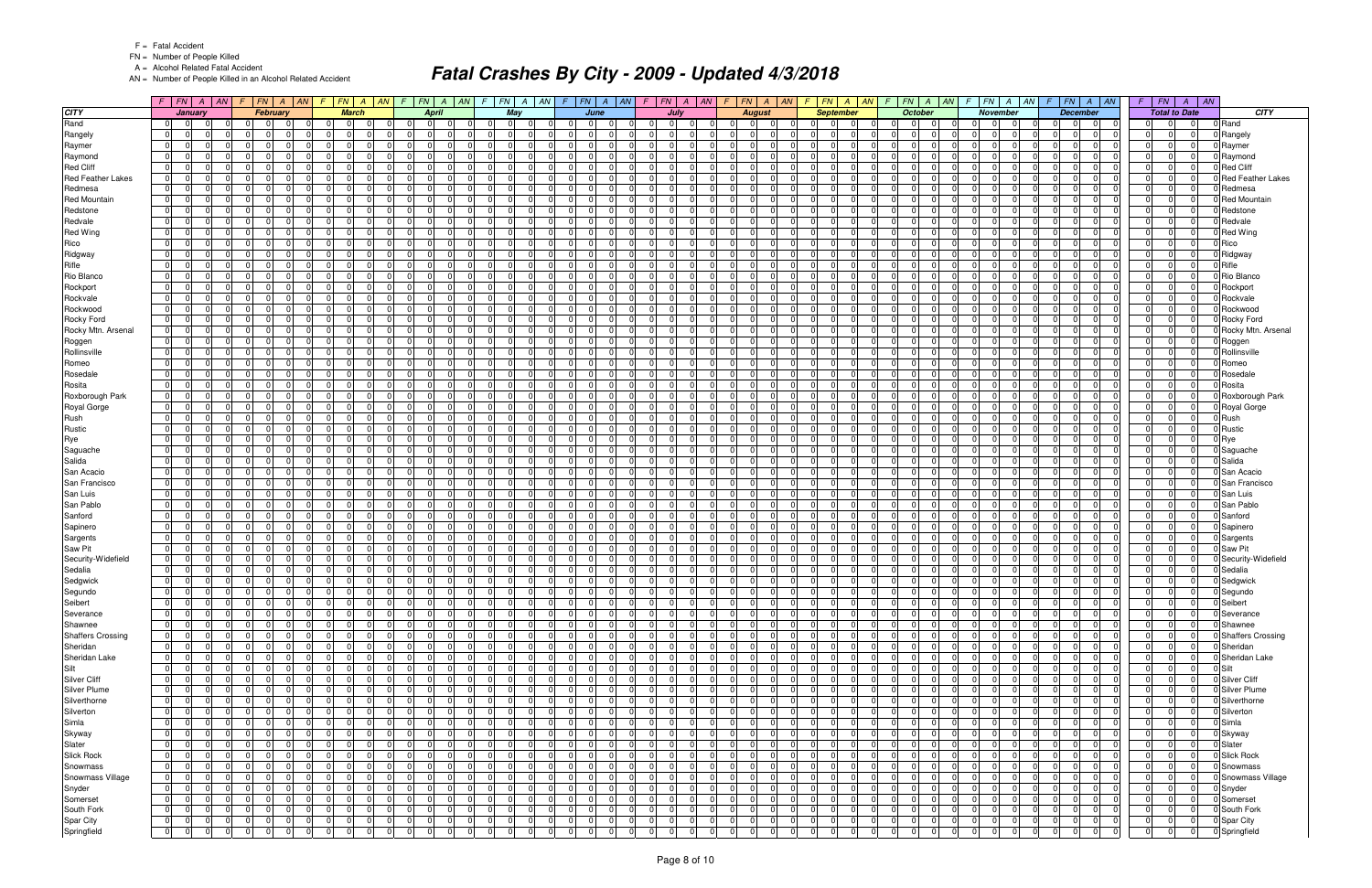FN = Number of People Killed

A = Alcohol Related Fatal Accident

AN = Number of People Killed in an Alcohol Related Accident

|                               |                                  | $F$   $FN$   $A$   $AN$                     | $\mathsf{F}$ |                      | F N A                |                          | $F$ $FN$ $A$ $AN$                                  | $\sqrt{F}$               |                      | $FN$ $A$ $AN$                  | F.                   | $FN$ $A$ $AN$ $F$ $FN$ $A$ $AN$    |                                  |                                              |                       |                         | $F$   $FN$   $A$   $AN$          |                | F.                   | F N   A   AN                     | -F                                              | $\mid FN \mid A \mid AN$ |                            | $F$ $ FN $ $A$ $ AN $                                 |                                              | $FN$ $A$ $AN$        |                                  | FN A AN                                                        |                      | $F$   $FN$                    |                      | $A \mid AN$ |                               |
|-------------------------------|----------------------------------|---------------------------------------------|--------------|----------------------|----------------------|--------------------------|----------------------------------------------------|--------------------------|----------------------|--------------------------------|----------------------|------------------------------------|----------------------------------|----------------------------------------------|-----------------------|-------------------------|----------------------------------|----------------|----------------------|----------------------------------|-------------------------------------------------|--------------------------|----------------------------|-------------------------------------------------------|----------------------------------------------|----------------------|----------------------------------|----------------------------------------------------------------|----------------------|-------------------------------|----------------------|-------------|-------------------------------|
| <b>CITY</b>                   |                                  | January                                     |              |                      | February             |                          | <b>March</b>                                       |                          | <b>April</b>         |                                |                      | May                                |                                  | June                                         |                       |                         | July                             |                |                      | <b>August</b>                    |                                                 | <b>September</b>         |                            | <b>October</b>                                        |                                              | <b>November</b>      |                                  | <b>December</b>                                                |                      | <b>Total to Date</b>          |                      |             | <b>CITY</b>                   |
| Sprucewood                    | 0                                |                                             |              |                      |                      | $\Omega$                 |                                                    |                          | $\Omega$             |                                |                      | $\Omega$                           |                                  |                                              |                       | $\Omega$                | $\Omega$                         |                |                      |                                  |                                                 |                          |                            | - 0                                                   |                                              | 0                    |                                  | $\Omega$                                                       | $\Omega$             |                               |                      |             | Sprucewood                    |
| Starkville                    | $\overline{0}$                   | $\Omega$<br>0                               |              | $\Omega$             | n                    | $\mathbf 0$              | $\Omega$                                           | $\Omega$                 | $\Omega$             | $\Omega$                       | $\Omega$             | $\Omega$<br>$\Omega$               |                                  | $\Omega$                                     | 0                     | $\Omega$                | $\Omega$                         |                | $\overline{0}$       | $\Omega$                         | $\mathbf 0$<br>$\Omega$                         | $\Omega$                 | $\Omega$                   | $\Omega$<br><sup>0</sup>                              | $\Omega$<br>$\Omega$                         | - 0                  | $\Omega$                         | $\Omega$<br>$\Omega$                                           | 0                    | $\Omega$                      | $\overline{0}$       |             | Starkville                    |
| <b>State Bridge</b>           | $\overline{0}$                   | $\Omega$<br>$\Omega$                        |              | $\Omega$             | $\Omega$             | - Ol                     | $\Omega$                                           | $\Omega$                 | $\Omega$             | $\Omega$                       | $\Omega$             | $\Omega$<br>$\Omega$               | $\Omega$                         | $\Omega$                                     | -01                   | - 0 I                   | $\Omega$                         | $\Omega$       | $\Omega$             | $\Omega$                         | $\Omega$<br>$\Omega$                            | $\Omega$                 | $\Omega$                   | $\Omega$<br>$\Omega$                                  | $\Omega$                                     | $\Omega$             | - 0 I                            | $\Omega$<br>$\Omega$                                           | - 0 I                | $\Omega$                      | $\Omega$             |             | <b>State Bridge</b>           |
| <b>Steamboat Springs</b>      | $\overline{0}$                   | 0<br>$\Omega$                               |              | $\Omega$             | $\Omega$             | $\Omega$                 | $\Omega$                                           | 0 I                      | $\Omega$             | $\Omega$                       | $\overline{0}$       | $\Omega$<br>- 0                    | $\Omega$                         | $\Omega$                                     | $\overline{0}$        | $\mathbf 0$             | $\Omega$<br>$\Omega$             |                | $\Omega$             | $\Omega$                         | $\Omega$<br>0                                   | $\Omega$                 | $\Omega$                   | $\Omega$<br>$\Omega$                                  | $\Omega$<br>$\Omega$                         | $\Omega$             | - 0 I                            | $\Omega$<br>$\Omega$                                           | - 0 I                | $\Omega$                      | $\Omega$             |             | <b>Steamboat Springs</b>      |
| St Elmo                       | $\overline{0}$                   | $\Omega$<br>$\Omega$                        |              | $\Omega$             |                      | $\Omega$                 | U                                                  | $\Omega$                 | $\Omega$             | $\Omega$                       | $\Omega$             | $\Omega$<br>$\Omega$               | $\Omega$                         | $\Omega$                                     | -01                   | $\Omega$                | $\Omega$                         |                | $\Omega$             | $\Omega$                         | $\Omega$<br>$\Omega$                            | $\Omega$                 | $\Omega$                   | $\cap$<br>- 0                                         | $\Omega$<br>$\Omega$                         | $\Omega$             | $\Omega$                         | $\Omega$<br>$\Omega$                                           | 0                    | $\Omega$                      | $\Omega$             |             | St Elmo                       |
| Sterling                      | $\overline{0}$                   | 0                                           |              | $\mathbf 0$          | $\Omega$             | $\Omega$                 | $\Omega$                                           | $\overline{0}$           | $\Omega$             | $\Omega$                       | $\overline{0}$       | - 0<br>$\Omega$                    | $\Omega$                         | $\Omega$                                     | -01                   | $\mathbf 0$             | $\Omega$<br>$\Omega$             |                | $\overline{0}$       | $\Omega$                         | $\Omega$<br>$\Omega$                            | $\Omega$                 | - 0 I                      | $\Omega$<br>$\Omega$                                  | $\Omega$<br>$\Omega$                         | $\Omega$             | $\Omega$                         | $\Omega$<br>$\Omega$                                           | $\mathbf 0$          | $\Omega$                      | $\Omega$             |             | J Sterling                    |
| Stoneham                      | $\overline{0}$                   | $\Omega$                                    |              | $\Omega$             | $\Omega$             | $\Omega$                 | $\Omega$                                           | $\overline{0}$           | $\Omega$             | $\Omega$                       | 0                    | $\Omega$<br>$\Omega$               | $\Omega$                         | $\Omega$                                     | -01                   | - 0 I                   | $\Omega$<br>$\Omega$             |                | $\Omega$             | $\Omega$                         | $\Omega$<br>n l                                 | $\Omega$                 | - 0 I                      | $\Omega$<br>$\Omega$                                  | $\Omega$<br>$\Omega$                         | $\Omega$             | - 0 I                            | $\Omega$<br>$\Omega$                                           | - 0 I                | $\Omega$                      | $\Omega$             |             | Stoneham                      |
| Stoner                        | $\overline{0}$                   | <sup>0</sup>                                |              | $\Omega$             | n                    | $\Omega$                 | <sup>n</sup>                                       | <sup>0</sup>             | $\Omega$             | $\Omega$                       | $\Omega$             | $\Omega$                           | $\Omega$                         | $\Omega$                                     | $\overline{0}$        | $\Omega$                | $\Omega$                         |                | $\Omega$             | $\Omega$                         | $\Omega$<br>0                                   | $\Omega$                 | $\Omega$                   | <sup>0</sup><br>- 0                                   | $\Omega$<br>$\Omega$                         | - 0                  | $\Omega$                         | $\Omega$<br>$\Omega$                                           | $\Omega$             | $\Omega$                      | $\Omega$             |             | Stoner                        |
| Stonewall                     | $\overline{0}$                   | $\Omega$<br>$\Omega$                        |              | $\Omega$             | $\Omega$             | $\Omega$                 | $\Omega$                                           | $\Omega$                 | $\Omega$             | $\Omega$                       | $\Omega$             | $\Omega$<br>$\Omega$               | $\Omega$                         | $\Omega$                                     | -01                   | $\Omega$                | $\Omega$<br>$\Omega$             |                | $\Omega$             | $\Omega$                         | $\Omega$<br>$\Omega$                            | $\Omega$                 | $\Omega$                   | $\Omega$<br>$\Omega$                                  | $\Omega$<br>$\Omega$                         | $\Omega$             | $\Omega$                         | $\Omega$<br>$\Omega$                                           | 0                    | $\Omega$                      | $\Omega$             |             | Stonewall                     |
| Stonington                    | $\overline{0}$                   | $\Omega$<br>$\Omega$<br>$\Omega$            |              | $\Omega$<br>$\Omega$ | $\Omega$             | $\mathbf{0}$<br>$\Omega$ | $\Omega$<br>$\Omega$<br>$\Omega$                   | 0                        | $\Omega$<br>$\Omega$ | $\Omega$<br>$\Omega$           | 0 <br>$\Omega$       | $\Omega$<br>- 0                    | 0                                | $\Omega$                                     | 0                     | $\overline{0}$          | $\Omega$<br>$\Omega$<br>$\Omega$ |                | $\overline{0}$       | $\Omega$                         | $\mathbf 0$<br>$\Omega$<br>$\Omega$<br>$\Omega$ | $\Omega$                 | 0                          | $\Omega$<br>$\Omega$<br>$\Omega$                      | $\overline{0}$<br>$\Omega$<br>$\Omega$       | $\Omega$<br>$\Omega$ | 0                                | $\Omega$<br>$\overline{0}$<br>$\Omega$<br>$\Omega$             | 0                    | $\Omega$                      | $\Omega$<br>$\Omega$ |             | Stoningtor                    |
| Strasburg                     | $\overline{0}$                   | <sup>0</sup>                                |              | $\Omega$             |                      | $\Omega$                 |                                                    | $\Omega$                 |                      | $\Omega$                       |                      | $\Omega$<br>$\Omega$<br>- 0        |                                  |                                              | -01                   | $\Omega$                |                                  |                | $\Omega$             | $\Omega$                         | $\Omega$<br>0                                   |                          | $\Omega$                   | $\Omega$<br>$\Omega$<br>$\Omega$                      | $\Omega$<br>$\Omega$                         |                      | - 0 I                            | $\Omega$<br>$\Omega$                                           |                      | $\Omega$                      | $\Omega$             |             | Strasburg                     |
| Stratton<br><b>Sugar City</b> | $\overline{0}$<br>$\overline{0}$ | $\Omega$<br>0                               |              | $\Omega$             | - 0                  | $\Omega$                 | $\Omega$                                           | 0 I<br><sup>0</sup>      | $\Omega$<br>$\Omega$ | $\Omega$                       | $\Omega$<br>$\Omega$ | $\Omega$<br>$\Omega$<br>$\Omega$   | $\Omega$<br>$\Omega$             | $\Omega$<br>$\Omega$                         | $\overline{0}$<br>-01 | $\mathbf 0$<br>$\Omega$ | $\Omega$<br>$\Omega$<br>$\Omega$ |                | $\Omega$<br>$\Omega$ | $\mathbf 0$<br>$\Omega$          | $\Omega$<br>0                                   | $\Omega$                 | $\mathbf 0$<br>$\Omega$    | n                                                     | <sup>0</sup><br>$\Omega$                     | $\Omega$<br>$\Omega$ | - 0 I<br>- 0 I                   | $\Omega$<br>0                                                  | $\mathbf 0$<br>- 0 I | $\Omega$                      | $\Omega$             |             | Stratton<br><b>Sugar City</b> |
| Summitville                   | $\overline{0}$                   | 0                                           |              | $\Omega$             |                      | $\Omega$                 | <sup>n</sup>                                       | $\Omega$                 | <sup>n</sup>         | $\Omega$                       | $\Omega$             | $\Omega$                           |                                  | 0.                                           | -01                   | $\Omega$                | $\Omega$                         |                | $\Omega$             | $\Omega$                         | $\Omega$<br>$\Omega$                            |                          | $\Omega$                   | n                                                     | $\Omega$                                     | $\Omega$             | $\Omega$                         | $\Omega$<br>$\Omega$                                           | $\Omega$             | $\Omega$                      | $\Omega$             |             | Summitville                   |
| Sunbeam                       | 0                                | 0                                           |              | $\mathbf 0$          | $\Omega$             | $\overline{0}$           | $\Omega$                                           | 0 I                      | $\Omega$             | $\Omega$                       | $\overline{0}$       | $\Omega$<br>$\Omega$               | $\Omega$                         | $\Omega$                                     | -01                   | $\mathbf 0$             | $\Omega$                         |                | $\overline{0}$       | $\Omega$                         | $\Omega$<br>$\Omega$                            | $\Omega$                 | $\overline{0}$             | $\Omega$<br>$\Omega$                                  | $\Omega$<br>$\Omega$                         | $\Omega$             | $\Omega$                         | $\Omega$<br>$\Omega$                                           | 0                    | $\Omega$                      | $\Omega$             |             | Sunbeam                       |
| Superior                      | $\overline{0}$                   | $\Omega$                                    |              | $\Omega$             |                      | $\Omega$                 | <sup>n</sup>                                       | <sup>0</sup>             | $\Omega$             | $\Omega$                       | $\Omega$             | $\Omega$<br>$\Omega$               | $\Omega$                         | $\Omega$                                     | -01                   | $\Omega$                | $\Omega$                         |                | $\Omega$             | $\Omega$                         | $\Omega$<br>$\Omega$                            |                          | $\Omega$                   | - 0                                                   | <sup>0</sup>                                 | $\Omega$             | $\Omega$                         | $\Omega$<br>$\Omega$                                           | 0                    | $\Omega$                      | $\Omega$             |             | Superior                      |
| Swink                         | $\overline{0}$                   | 0                                           |              | $\Omega$             | $\Omega$             | -01                      | $\Omega$<br>$\Omega$                               | $\overline{0}$           | $\Omega$             | $\Omega$                       | $\Omega$             | $\Omega$<br>0 I                    | $\Omega$                         | $\Omega$                                     | -01                   | $\mathbf 0$             | $\Omega$<br>$\Omega$             |                | $\Omega$             | $\Omega$                         | $\Omega$<br>$\Omega$                            | $\Omega$                 | $\overline{0}$             | $\Omega$<br>$\Omega$                                  | $\Omega$<br>$\Omega$                         | $\Omega$             | 0 I                              | $\Omega$<br>$\Omega$                                           | - 0 I                | $\Omega$                      | $\Omega$             |             | Swink                         |
| Tabernash                     | $\overline{0}$                   | $\Omega$                                    |              | $\Omega$             |                      | $\Omega$                 |                                                    | $\Omega$                 | $\Omega$             | $\Omega$                       | $\Omega$             | $\Omega$                           |                                  | 0                                            | - Ol                  | $\Omega$                | $\Omega$                         |                | $\Omega$             | $\Omega$                         | $\Omega$<br>$\Omega$                            |                          | $\Omega$                   | n                                                     | 0                                            | $\Omega$             | $\Omega$                         | $\Omega$<br>$\Omega$                                           | $\Omega$             | $\Omega$                      | $\Omega$             |             | Tabernash                     |
| <b>Teds Place</b>             | $\overline{0}$                   | 0                                           |              | $\mathbf 0$          | $\Omega$             | $\Omega$                 | $\Omega$                                           | $\overline{0}$           | $\Omega$             | $\Omega$                       | $\Omega$             | $\Omega$<br>$\Omega$               | $\Omega$                         | $\Omega$                                     | -01                   | $\mathbf 0$             | $\overline{0}$<br>$\Omega$       |                | $\Omega$             | $\Omega$                         | $\Omega$<br>$\Omega$                            |                          | $\overline{0}$             | $\Omega$<br>$\Omega$                                  | $\Omega$<br>$\Omega$                         | $\Omega$             | $\Omega$                         | $\Omega$<br>$\Omega$                                           | - 0 I                | $\Omega$                      | $\Omega$             |             | Teds Place                    |
| Telluride                     | 0                                | $\Omega$                                    |              | $\Omega$             | n                    | $\Omega$                 | $\Omega$                                           | $\Omega$                 | $\Omega$             | $\Omega$                       | $\Omega$             | $\Omega$<br>$\Omega$               | $\Omega$                         | $\Omega$                                     | -01                   | $\Omega$                | $\Omega$                         |                | $\Omega$             | $\Omega$                         | $\Omega$<br>$\Omega$                            | $\Omega$                 | $\Omega$                   | $\Omega$<br>$\Omega$                                  | $\Omega$<br>$\Omega$                         | $\Omega$             | $\Omega$                         | $\Omega$<br>$\Omega$                                           | 0                    | $\Omega$                      | $\Omega$             |             | Telluride                     |
| <b>Texas Creek</b>            | $\overline{0}$                   | $\Omega$<br>0                               |              | $\Omega$             | n                    | $\Omega$                 | 0<br>$\Omega$                                      | $\overline{0}$           | $\Omega$             | $\Omega$                       | $\overline{0}$       | $\Omega$<br>$\Omega$               | $\Omega$                         | $\Omega$                                     | -01                   | $\mathbf 0$             | $\Omega$                         |                | $\Omega$             | $\mathbf 0$                      | $\Omega$<br>0                                   | $\Omega$                 | $\overline{0}$             | $\Omega$                                              | $\Omega$<br>$\Omega$                         | $\Omega$             | 0 I                              | $\Omega$<br>$\Omega$                                           | - 0 I                | $\Omega$                      | $\Omega$             |             | <b>Texas Creek</b>            |
| Thatcher                      | $\mathbf 0$                      | $\Omega$                                    |              | $\Omega$             |                      | $\Omega$                 | $\Omega$                                           | <sup>0</sup>             | $\Omega$             | $\Omega$                       | nl                   | $\Omega$<br>$\sqrt{ }$             |                                  | $\Omega$                                     | $\Omega$              | $\Omega$                | $\Omega$                         |                | $\Omega$             | $\Omega$                         | $\Omega$<br>$\Omega$                            |                          | $\Omega$                   | $\Omega$                                              | $\Omega$                                     | $\Omega$             | $\Omega$                         | $\Omega$<br>$\Omega$                                           | 0                    | $\Omega$                      | $\Omega$             |             | Thatcher                      |
| <b>The Forks</b>              | $\overline{0}$                   | 0                                           |              | $\mathbf 0$          | $\Omega$             | $\overline{0}$           | $\Omega$                                           | 0 I                      | $\Omega$             | $\Omega$                       | $\overline{0}$       | - 0<br>$\Omega$                    | $\Omega$                         | $\Omega$                                     | -01                   | $\mathbf 0$             | $\Omega$                         |                | $\overline{0}$       | $\mathbf 0$                      | $\Omega$<br>$\Omega$                            | $\Omega$                 | $\overline{0}$             | $\Omega$<br>$\Omega$                                  | $\Omega$<br>$\Omega$                         | $\Omega$             | $\Omega$                         | $\Omega$<br>$\Omega$                                           | 0                    | $\Omega$                      | $\Omega$             |             | The Forks                     |
| Thornton                      | $\overline{0}$                   | $\Omega$                                    |              | $\Omega$             |                      | $\Omega$                 | <sup>n</sup>                                       | <sup>0</sup>             | $\Omega$             | $\Omega$                       | $\Omega$             | $\Omega$<br>$\Omega$               | $\Omega$                         | $\Omega$                                     | -01                   |                         |                                  |                | $\Omega$             | $\Omega$                         | $\mathbf{1}$                                    | $\Omega$                 | $\Omega$                   | $\Omega$                                              | $\Omega$                                     | $\Omega$             | $\Omega$                         | $\Omega$<br>$\Omega$                                           | $\vert$ 2            | $\overline{2}$                |                      |             | Thorntor                      |
| Timnath                       | $\overline{0}$                   | 0                                           |              | $\Omega$             | $\Omega$             | $\Omega$                 | $\Omega$<br>$\Omega$                               | $\overline{0}$           | $\Omega$             | $\Omega$                       | $\Omega$             | $\Omega$<br>$\Omega$               | $\Omega$                         | $\Omega$                                     | -01                   | $\mathbf 0$             | $\Omega$<br>$\Omega$             |                | $\Omega$             | $\Omega$                         | $\Omega$<br>$\Omega$                            | $\Omega$                 | $\overline{0}$             | $\Omega$<br>$\Omega$                                  | $\Omega$<br>$\Omega$                         | $\Omega$             | $\overline{0}$                   | $\Omega$<br>$\Omega$                                           | - 0 I                | $\Omega$                      | $\Omega$             |             | Timnath                       |
| Timpas                        | $\overline{0}$                   | $\Omega$                                    |              | $\Omega$             |                      | $\Omega$                 | $\Omega$<br>0                                      | <sup>0</sup>             | $\Omega$             | $\Omega$                       | $\Omega$             | $\Omega$<br>$\Omega$               |                                  | $\Omega$                                     | -01                   | $\Omega$                | $\Omega$                         |                | $\Omega$             | $\Omega$                         | $\Omega$<br>$\Omega$                            |                          | $\Omega$                   | $\Omega$<br>$\Omega$                                  | $\Omega$<br>$\Omega$                         | $\Omega$             | $\Omega$                         | $\Omega$<br>$\Omega$                                           | - 0 I                | $\Omega$                      | $\Omega$             |             | Timpas                        |
| Tincup                        | $\overline{0}$                   | <sup>0</sup>                                |              | $\Omega$             |                      | $\Omega$                 | 0                                                  | <sup>0</sup>             | $\Omega$             | $\Omega$                       | $\Omega$             | $\Omega$                           |                                  | $\Omega$                                     | -01                   | $\mathbf 0$             | $\Omega$                         |                | $\Omega$             | $\Omega$                         | $\Omega$<br>0                                   |                          | $\Omega$                   | $\Omega$<br><sup>0</sup>                              | $\Omega$                                     | $\Omega$             | $\Omega$                         | $\Omega$<br>$\Omega$                                           | $\mathbf 0$          | $\Omega$                      | $\Omega$             |             | J Tincup                      |
| <b>Tiny Town</b>              | $\overline{0}$                   | $\Omega$<br>$\Omega$                        |              | $\Omega$             | $\Omega$             | - 0                      | $\Omega$<br>$\Omega$                               | $\overline{0}$           | - 0 I                | $\Omega$                       | 0                    | $\Omega$<br>0 I                    | $\Omega$                         | $\Omega$                                     | -01                   | - 0 I                   | $\overline{0}$                   | $\Omega$       | $\overline{0}$       | $\mathbf 0$                      | $\Omega$<br>$\Omega$                            | $\Omega$                 | $\overline{0}$             | $\Omega$<br>$\Omega$                                  | $\overline{0}$<br>$\Omega$                   | -01                  | - 0 I                            | $\Omega$<br>$\Omega$                                           | - 0 I                | $\overline{0}$                | $\Omega$             |             | <b>Tiny Town</b>              |
| Tobe                          | $\overline{0}$                   | <sup>0</sup>                                |              | $\Omega$             |                      | $\Omega$                 |                                                    | <sup>0</sup>             | $\Omega$             | $\Omega$                       | $\Omega$             | $\Omega$                           | $\Omega$                         | $\Omega$                                     | $\overline{0}$        | $\Omega$                | $\Omega$                         |                | $\Omega$             | $\Omega$                         | $\Omega$<br>0                                   |                          | $\Omega$                   | <sup>0</sup><br>- 0                                   | <sup>0</sup>                                 | - 0                  | $\Omega$                         | $\Omega$<br>$\Omega$                                           | - 0 I                | $\Omega$                      | $\Omega$             |             | Tobe                          |
| Toonerville                   | 0                                | $\Omega$<br>$\Omega$                        |              | $\Omega$             | $\Omega$             | - Ol                     | $\Omega$<br>$\Omega$                               | $\Omega$                 | $\Omega$             | $\Omega$                       | $\Omega$             | $\Omega$<br>$\Omega$               | $\Omega$                         | $\Omega$                                     | -01                   | - 0 I                   | $\Omega$                         | $\Omega$       | $\Omega$             | $\cap$<br>$\Omega$               | $\Omega$<br>$\Omega$                            | $\Omega$                 | 0                          | $\Omega$<br>$\Omega$                                  | $\Omega$<br>$\Omega$                         | -01                  | $\Omega$                         | $\Omega$<br>$\Omega$                                           | 0                    | $\Omega$                      | $\Omega$             |             | Toonerville                   |
| Toponas                       | $\mathbf 0$                      | 0                                           |              | $\Omega$             |                      | $\Omega$                 | 0                                                  | $\Omega$                 | $\Omega$             | $\Omega$                       | $\overline{0}$       | $\Omega$                           |                                  | $\Omega$                                     | -01                   | $\Omega$                | $\Omega$                         |                | $\overline{0}$       | $\Omega$                         | $\Omega$<br>$\Omega$                            |                          | $\Omega$                   | $\Omega$                                              | $\Omega$                                     | $\Omega$             | $\Omega$                         | $\Omega$<br>$\Omega$                                           | $\Omega$             | $\Omega$                      | $\Omega$             |             | Toponas                       |
| Towner                        | $\overline{0}$                   | $\Omega$<br>$\Omega$                        |              | - 0 I                | $\Omega$             | - Ol                     | $\Omega$<br>$\Omega$                               | $\Omega$                 | $\Omega$             | $\Omega$                       | $\Omega$             | $\Omega$<br>$\Omega$               | $\Omega$                         | $\Omega$                                     | - Ol                  | 0 I                     | -01                              | $\Omega$       | $\overline{0}$       | $\Omega$<br>$\Omega$             | $\Omega$<br>n l                                 | $\Omega$                 | $\overline{0}$             | $\Omega$<br>$\Omega$                                  | $\Omega$<br>$\Omega$                         | $\Omega$             | 0 I                              | $\Omega$<br>$\Omega$                                           | - 0 I                | $\Omega$                      | $\Omega$             |             | Towner                        |
| Trinchera                     | $\overline{0}$                   | <sup>0</sup>                                |              | $\Omega$             | $\Omega$             | $\Omega$                 | $\Omega$                                           | $\Omega$                 | $\Omega$             | $\Omega$                       | $\overline{0}$       | $\Omega$<br>- 0                    | $\Omega$                         | $\Omega$                                     | $\overline{0}$        | $\mathbf 0$             | $\Omega$<br>$\Omega$             |                | $\Omega$             | $\Omega$                         | $\Omega$<br>0                                   | $\Omega$                 | $\Omega$                   | $\Omega$<br>$\Omega$                                  | $\Omega$<br>$\Omega$                         | $\Omega$             | - 0 I                            | $\Omega$<br>$\Omega$                                           | - 0 I                | $\Omega$                      | $\Omega$             |             | Trinchera                     |
| Trinidad                      | $\overline{0}$                   | $\Omega$<br>$\Omega$                        |              | $\Omega$             | $\Omega$             | - Ol                     | $\Omega$<br>$\Omega$                               | $\overline{0}$           | $\Omega$             | $\Omega$                       | 0                    | $\Omega$<br>$\Omega$               | $\Omega$                         | $\Omega$                                     | -01                   | $\Omega$                | $\Omega$<br>$\Omega$             |                | $\Omega$             | $\cap$<br>$\Omega$               | $\Omega$<br>$\Omega$                            | $\Omega$                 | $\overline{0}$             | $\Omega$<br>$\Omega$                                  | $\Omega$<br>$\Omega$                         | $\Omega$             | - 0 I                            | $\Omega$<br>$\Omega$                                           | - 0 I                | $\Omega$                      | $\Omega$             |             | Trinidad                      |
| <b>Twin Lakes</b>             | $\mathbf 0$                      | $\Omega$                                    |              | $\Omega$             |                      | $\Omega$                 | $\Omega$                                           | <sup>0</sup>             | $\Omega$             | $\Omega$                       | n l                  | $\Omega$                           |                                  | $\Omega$                                     | - Ol                  | $\Omega$                | $\Omega$                         |                | $\Omega$             | $\Omega$                         | $\Omega$<br>$\Omega$                            |                          | $\Omega$                   | $\Omega$<br><sup>0</sup>                              | $\Omega$                                     | $\Omega$             | $\Omega$                         | $\Omega$<br>$\Omega$                                           | $\Omega$             | $\Omega$                      | $\Omega$             |             | Twin Lakes                    |
| <b>Two Buttes</b>             | $\overline{0}$                   | $\Omega$<br>$\Omega$                        |              | - 0 I                | $\Omega$             | - 0                      | $\Omega$<br>$\Omega$                               | $\overline{0}$           | - 0 I                | $\Omega$                       | 0                    | $\Omega$<br>0 I                    | $\Omega$                         | $\Omega$                                     | - Ol                  | - 0 I                   | -01<br>$\Omega$                  |                | $\overline{0}$       | $\Omega$<br>$\mathbf 0$          | $\Omega$<br>n l                                 | $\Omega$                 | $\overline{0}$             | $\Omega$<br>$\Omega$                                  | $\overline{0}$<br>$\Omega$                   | -01                  | 0 I                              | $\Omega$<br>$\Omega$                                           | - 0 I                | $\Omega$                      | $\Omega$             |             | <b>Two Buttes</b>             |
| Tyrone                        | $\overline{0}$                   | <sup>0</sup><br><sup>0</sup>                |              | $\Omega$<br>$\Omega$ | n                    | $\Omega$<br>$\Omega$     | <sup>n</sup><br><sup>n</sup>                       | <sup>0</sup><br>$\Omega$ | $\Omega$<br>$\Omega$ | $\Omega$<br>$\Omega$           | $\Omega$<br>$\Omega$ | - C<br>$\Omega$<br>- 0<br>$\Omega$ | $\Omega$<br>$\Omega$             | $\Omega$<br>$\Omega$                         | -01                   | $\Omega$                | $\Omega$<br>$\Omega$<br>$\Omega$ |                | $\Omega$<br>$\Omega$ | $\Omega$<br>$\Omega$             | $\Omega$<br>0<br>$\Omega$<br>0                  | $\Omega$<br>$\Omega$     | $\Omega$<br>$\overline{0}$ | $\Omega$<br>- 0<br>$\Omega$<br>$\Omega$               | $\Omega$<br>$\Omega$<br>$\Omega$<br>$\Omega$ | $\Omega$<br>$\Omega$ | 0 <br>$\Omega$                   | $\Omega$<br>$\Omega$<br>$\Omega$<br>$\Omega$                   | 0 <br>- 0 I          | $\Omega$<br>$\Omega$          | $\Omega$<br>$\Omega$ |             | Tyrone                        |
| Uravan<br><b>Usaf Academy</b> | $\overline{0}$<br>$\mathbf 0$    | 0                                           |              | $\Omega$             |                      | $\mathbf 0$              | 0                                                  | $\Omega$                 | $\Omega$             | $\Omega$                       | $\overline{0}$       | $\Omega$                           | $\mathbf 0$                      | $\Omega$                                     | $\overline{0}$<br> 0  | $\mathbf 0$<br>$\Omega$ | $\Omega$                         |                | $\overline{0}$       | $\Omega$                         | $\Omega$<br>$\Omega$                            | $\Omega$                 | $\Omega$                   | $\Omega$                                              | $\Omega$                                     | $\Omega$             | $\Omega$                         | $\Omega$<br>$\Omega$                                           | $\Omega$             | $\Omega$                      | $\Omega$             |             | Uravan<br><b>Usaf Academy</b> |
| Utleyville                    | $\overline{0}$                   | $\Omega$                                    |              | $\Omega$             |                      | $\Omega$                 | $\Omega$                                           | $\Omega$                 | $\Omega$             | $\Omega$                       | $\Omega$             | $\Omega$<br>$\Omega$               | $\Omega$                         | $\Omega$                                     | - Ol                  | - 0 I                   | $\Omega$                         | <sup>n</sup>   | $\Omega$             | $\Omega$                         | $\Omega$<br>$\Omega$                            |                          | - 0 I                      | $\Omega$<br>$\Omega$                                  | $\Omega$                                     | $\Omega$             | n l                              | $\Omega$<br>$\Omega$                                           | - 0 I                | $\Omega$                      | $\Omega$             |             | <b>Utleyville</b>             |
| Vail                          | $\overline{0}$                   | $\Omega$                                    |              | $\Omega$             | - 0                  | $\overline{0}$           | $\Omega$                                           | $\Omega$                 | $\Omega$             | $\Omega$                       | $\Omega$             | $\Omega$<br>- 0                    | $\Omega$                         | $\Omega$                                     | -01                   | $\Omega$                | $\Omega$<br>$\Omega$             |                | $\Omega$             | $\Omega$                         | $\Omega$<br>n l                                 | $\Omega$                 | - 0 I                      | $\Omega$<br>$\Omega$                                  | $\Omega$                                     | $\Omega$             | $\overline{1}$                   |                                                                | -1                   |                               |                      |             | Vail                          |
| Valdez                        | $\overline{0}$                   | 0                                           |              | $\mathbf 0$          | n                    | $\Omega$                 | 0<br>$\Omega$                                      | $\overline{0}$           | $\Omega$             | $\Omega$                       | $\overline{0}$       | $\Omega$<br>$\Omega$               | $\Omega$                         | $\Omega$                                     | -01                   | $\Omega$                | $\Omega$                         |                | $\Omega$             | $\Omega$                         | $\Omega$<br>$\Omega$                            | $\Omega$                 | $\overline{0}$             | $\Omega$                                              | $\Omega$<br>$\Omega$                         | $\Omega$             | - 0 I                            | $\Omega$<br>$\Omega$                                           | - 0 I                | $\Omega$                      | $\Omega$             |             | Valdez                        |
| Vancorum                      | $\overline{0}$                   | $\Omega$                                    |              | - 0 I                | $\Omega$             | $\mathbf{0}$             | $\Omega$                                           | $\overline{0}$           | $\mathbf 0$          | $\Omega$                       | $\Omega$             | $\Omega$<br>$\Omega$               | $\Omega$                         | $\Omega$                                     | 0                     | $\overline{0}$          | $\Omega$                         | 0              | $\overline{0}$       | $\Omega$                         | $\Omega$<br>$\Omega$                            | $\Omega$                 | 0                          | $\Omega$                                              | $\Omega$<br>$\Omega$                         | $\Omega$             | $\mathbf 0$                      | $\Omega$<br>$\Omega$                                           | 0                    | $\Omega$                      | $\Omega$             |             | Vancorum                      |
| Vernon                        | $\overline{0}$                   | $\Omega$<br>$\Omega$                        |              | - 0 I                |                      | - Ol                     | $\Omega$                                           | $\overline{0}$           | n l                  | $\Omega$                       | $\Omega$             | $\Omega$<br>$\Omega$               | $\Omega$                         | $\Omega$                                     | -01                   | - 0 I                   | $\Omega$                         |                | $\Omega$             | $\Omega$                         | $\Omega$                                        |                          | 0                          | $\Omega$                                              | $\Omega$<br>$\Omega$                         | $\Omega$             | nl                               | 0                                                              | - 0 I                | $\Omega$                      | $\Omega$             |             | Vernon                        |
| Victor                        | $\mathbf 0$                      | 0 <br> 0                                    |              | - 0 I                | $\Omega$             | $\mathbf 0$              | $\Omega$<br>$\overline{0}$                         | $\Omega$                 | $\overline{0}$       | $\overline{0}$                 |                      | $\Omega$<br>$\Omega$               | $\mathbf 0$                      | $\overline{0}$                               | 0                     | $\Omega$                | $\overline{0}$                   | $\mathbf{0}$   | $\overline{0}$       | $\Omega$                         | $\mathbf 0$                                     | $\Omega$                 | $\overline{0}$             | $\Omega$                                              | $\mathbf 0$<br>$\Omega$                      | $\Omega$             | $\mathbf 0$                      | $\overline{0}$<br>$\mathbf 0$                                  | $\Omega$             | $\Omega$                      | $\Omega$             |             | 0 Victor                      |
| Vilas                         | $\overline{0}$                   | $\Omega$<br>$\Omega$                        |              | - 0 I                | $\Omega$             | - Ol                     | $\Omega$<br>$\Omega$                               | $\overline{0}$           | $\overline{0}$       | $\Omega$                       | 0                    | $\overline{0}$<br>$\overline{0}$   | $\Omega$                         | $\Omega$<br> 0                               |                       | 0 I                     | 0                                | $\Omega$       | $\overline{0}$       | - 0 I<br>$\Omega$                | $\overline{0}$<br>$\Omega$                      | $\Omega$                 | 0                          | $\Omega$<br>$\Omega$                                  | $\Omega$<br>- 0 I                            | $\Omega$             | $\overline{0}$                   | $\Omega$<br>$\overline{0}$                                     | 0                    | $\overline{0}$                | $\Omega$             |             | 0 Vilas                       |
| Villa Grove                   | $\overline{0}$                   | 0                                           |              | - 0 I                | $\Omega$             | 0                        | $\Omega$<br>$\overline{0}$                         | $\overline{0}$           | $\overline{0}$       | $\mathbf 0$                    | 0                    | $\Omega$<br>$\Omega$               | $\mathbf 0$                      | 0 <br>$\overline{0}$                         |                       | 0                       | $\overline{0}$<br>$\Omega$       |                | $\mathbf 0$          | 0 <br>$\Omega$                   | $\mathbf 0$<br> 0                               | 0                        | 0                          | $\Omega$<br>0                                         | $\overline{0}$<br> 0                         | $\overline{0}$       | $\overline{0}$                   | $\mathbf{0}$<br>$\mathbf 0$                                    | 0                    | $\overline{0}$                | $\Omega$             |             | 0 Villa Grove                 |
| Villegreen                    | $\overline{0}$                   | $\Omega$<br>$\Omega$                        |              | 0                    | $\Omega$             | 0                        | $\Omega$<br>$\Omega$                               | 0                        | $\overline{0}$       | $\overline{0}$                 | $\overline{0}$       | $\overline{0}$<br> 0               | $\Omega$                         | $\overline{0}$                               | $\overline{0}$        | $\overline{0}$          | $\overline{0}$                   | $\Omega$       | $\overline{0}$       | $\Omega$<br> 0                   | $\mathbf 0$<br> 0                               | $\Omega$                 | 0                          | $\overline{0}$<br>$\Omega$                            | 0 <br>$\Omega$                               | 0                    | $\overline{0}$                   | $\overline{0}$<br>$\overline{0}$                               | 0                    | $\overline{0}$                | $\Omega$             |             | 0 Villegreen                  |
| Vineland                      | 0                                | $\Omega$<br>0                               |              | - 0 I                | $\Omega$             | 0                        | $\overline{0}$<br>$\Omega$                         | $\overline{0}$           | 0                    | $\mathbf 0$                    | 0                    | $\Omega$<br>$\overline{0}$         | $\mathbf 0$                      | 0 <br>$\overline{0}$                         |                       | - 0 I                   | $\overline{0}$<br>$\Omega$       |                | $\overline{0}$       | 0                                | $\mathbf 0$<br> 0                               | $\Omega$                 | 0                          | $\Omega$<br>$\overline{0}$                            | 0 <br>$\Omega$                               | $\overline{0}$       | 0                                | $\mathbf 0$<br> 0                                              | 0                    | $\mathbf 0$                   | 0                    |             | 0 Vineland                    |
| Virginia Dale                 | $\overline{0}$                   | $\Omega$<br>$\Omega$                        |              | - 0 I                | $\Omega$             | 0                        | $\Omega$<br>$\Omega$                               | $\overline{0}$           | $\overline{0}$       | $\Omega$                       | $\overline{0}$       | $\Omega$<br>0 I                    | $\Omega$                         | $\overline{0}$<br> 0                         |                       | $\overline{0}$          | 0                                | $\Omega$       | $\overline{0}$       | $\Omega$<br>$\mathbf 0$          | $\overline{0}$<br> 0                            | $\Omega$                 | 0                          | $\Omega$<br>$\Omega$                                  | $\Omega$<br> 0                               | 0                    | $\overline{0}$                   | $\Omega$<br>$\overline{0}$                                     | 0                    | $\overline{0}$                | $\Omega$             |             | Virginia Dale                 |
| Vona                          | 0                                | $\Omega$                                    |              | - 0 I                | $\Omega$             | 0                        | $\Omega$<br>$\Omega$                               | 0                        | $\overline{0}$       | $\overline{0}$                 | $\overline{0}$       | $\overline{0}$<br>$\Omega$         | $\Omega$                         | 0 <br>$\overline{0}$                         |                       | 0                       | $\overline{0}$                   | $\Omega$       | $\overline{0}$       | - 0 I                            | $\overline{0}$<br> 0                            | $\overline{0}$           | 0                          | $\Omega$<br>$\Omega$                                  | $\Omega$<br> 0                               | 0                    | $\overline{0}$                   | $\overline{0}$<br>$\overline{0}$                               | 0                    | $\overline{0}$                | 0                    |             | ) Vona                        |
| Wagon Wheel Gap               | 0                                | 0<br>$\overline{0}$                         |              | 0                    | $\overline{0}$       | 0                        | $\overline{0}$<br>$\mathbf 0$                      | 0                        | $\overline{0}$       | $\overline{0}$                 | $\overline{0}$       | $\mathbf 0$<br> 0                  | 0                                | $\overline{0}$                               | 0                     | $\overline{0}$          | $\overline{0}$                   | $\Omega$       | $\overline{0}$       | $\Omega$<br>$\mathbf{0}$         | $\overline{0}$<br> 0                            | $\mathbf 0$              | 0                          | $\overline{0}$<br>$\Omega$                            | 0 <br>$\overline{0}$                         | 0                    | $\overline{0}$                   | $\overline{0}$<br>$\mathbf 0$                                  | 0                    | $\overline{0}$                | $\overline{0}$       |             | 0 Wagon Wheel Gap             |
| Walden                        | $\overline{0}$                   | $\Omega$<br>$\Omega$                        |              | - 0 l                | $\Omega$             | 0                        | $\Omega$<br>$\mathbf 0$                            | 0                        | $\overline{0}$       | $\mathbf 0$                    | $\overline{0}$       | $\overline{0}$<br>0 I              | $\Omega$                         | 0 <br>$\overline{0}$                         |                       | 0 I                     | $\overline{0}$<br>$\Omega$       |                | $\overline{0}$       | $\Omega$<br>$\Omega$             | $\mathbf 0$                                     | 0 <br>$\Omega$           | 0                          | $\Omega$<br>$\Omega$                                  | 0 <br>$\Omega$                               | 0                    | $\overline{0}$                   | $\overline{0}$<br>$\overline{0}$                               | - 0 l                | $\overline{0}$                | $\Omega$             |             | Walden                        |
| Walsenburg                    | 0                                | $\Omega$<br>0                               |              | $\Omega$<br> 0       | $\Omega$             | 0                        | $\overline{0}$<br>$\mathbf 0$                      | $\overline{0}$           | $\overline{0}$       | $\overline{0}$                 | 0                    | $\Omega$<br> 0                     | $\overline{0}$                   | 0 <br>$\overline{0}$                         |                       | 01                      | $\overline{0}$<br>$\overline{0}$ |                | $\overline{0}$       | 0 <br>$\Omega$                   | $\overline{0}$<br> 0                            | $\mathbf 0$              | 0                          | $\overline{0}$<br>$\mathbf 0$                         | $\mathbf{0}$<br> 0                           | 0                    | $\overline{0}$                   | $\overline{0}$<br>$\overline{0}$                               | 0                    | $\overline{0}$                | $\Omega$             |             | Walsenburg                    |
| Walsh                         | $\overline{0}$                   | $\Omega$<br>$\Omega$                        |              | 0                    | $\Omega$             | 0                        | $\Omega$<br>$\Omega$                               | $\overline{0}$           | $\overline{0}$       | $\Omega$                       | $\overline{0}$       | $\Omega$<br>$\Omega$               | $\Omega$                         | 0 <br>$\overline{0}$                         |                       | $\overline{0}$          | $\overline{0}$                   | $\Omega$       | $\overline{0}$       | $\Omega$<br>- 0 I                | $\overline{0}$<br> 0                            | $\Omega$                 | 0                          | $\Omega$<br>$\Omega$                                  | 0 <br>$\Omega$                               | $\Omega$             | $\overline{0}$                   | $\Omega$<br>$\overline{0}$                                     | 0                    | $\overline{0}$                | $\Omega$             |             | Walsh                         |
| Ward                          | $\overline{0}$                   | 0 <br>$\Omega$                              |              | $\Omega$<br> 0       | 0                    | 0                        | $\overline{0}$<br>$\mathbf 0$                      | 0                        | $\overline{0}$       | $\overline{0}$                 | $\overline{0}$       | $\overline{0}$<br> 0               | 0                                | 0 <br>$\overline{0}$                         |                       |                         |                                  |                | 0                    | 0 <br>- 01                       | $\mathbf 0$<br> 0                               | $\mathbf 0$              | 0                          | $\mathbf{0}$<br>0                                     | 0 <br>$\mathbf{0}$                           | $\overline{0}$       | $\overline{0}$                   | $\overline{0}$<br>$\mathbf 0$                                  |                      |                               |                      |             | Ward                          |
| Watkins                       | 0                                | $\Omega$<br>$\Omega$                        |              | - 0 I                | $\Omega$             | 0                        | $\Omega$<br>$\overline{0}$                         | 0                        | $\overline{0}$       | $\mathbf 0$                    | $\overline{0}$       | $\overline{0}$<br>$\overline{0}$   | $\mathbf 0$                      | 0                                            | 0                     | $\overline{0}$          | $\overline{0}$                   | $\overline{0}$ | $\overline{0}$       | 0                                | $\mathbf 0$                                     | 0 <br>$\overline{0}$     | 0                          | $\overline{0}$<br>$\Omega$                            | 0 <br> 0                                     | -01                  | $\overline{0}$                   | $\mathbf 0$<br>$\overline{0}$                                  | 0                    | $\overline{0}$                | $\Omega$             |             | Watkins                       |
| Waunita Hot Spgs              | $\overline{0}$                   | $\Omega$<br>0                               |              | $\mathbf 0$          | $\Omega$             | 0                        | $\Omega$<br>$\Omega$                               | 0 I                      | 0                    | $\overline{0}$                 | 0                    | $\Omega$<br>$\overline{0}$         | $\Omega$                         | 0 <br>$\overline{0}$                         |                       | 0                       | 0                                | $\Omega$       | $\overline{0}$       | 0 <br>$\Omega$                   | 0 <br> 0                                        | $\mathbf 0$              | 0                          | $\Omega$<br>$\Omega$                                  | $\Omega$<br> 0                               | $\overline{0}$       | $\overline{0}$                   | $\Omega$<br>$\overline{0}$                                     | 0                    | $\overline{0}$                | $\Omega$             |             | 0 Waunita Hot Spgs            |
| Weldona                       | 0                                | $\Omega$<br>$\Omega$                        |              | $\Omega$<br>- 0 I    | $\Omega$             | 0                        | $\Omega$<br>$\Omega$                               | $\overline{0}$           | $\overline{0}$       | $\mathbf 0$                    | $\overline{0}$       | $\Omega$<br>$\overline{0}$         | $\Omega$                         | 0 <br>$\overline{0}$                         |                       | $\overline{0}$          | $\overline{0}$                   | $\Omega$       | $\overline{0}$       | $\Omega$<br>- 0 I                | $\overline{0}$                                  | 0 <br>$\Omega$           | 0                          | $\Omega$<br>$\Omega$                                  | 0 <br>$\Omega$                               | 0                    | $\overline{0}$                   | $\Omega$<br>$\overline{0}$                                     | 0                    | $\overline{0}$                | $\Omega$             |             | Weldona                       |
| Wellington                    | $\overline{0}$                   | 0                                           |              | 0                    | 0                    | 0                        | $\overline{0}$<br>$\Omega$                         | $\overline{0}$           | 0                    | $\overline{0}$                 | $\overline{0}$       | $\Omega$<br>$\overline{0}$         | $\mathbf 0$                      | 0 <br>$\overline{0}$                         |                       | $\overline{0}$          | $\overline{0}$<br>$\Omega$       |                | $\mathbf 0$          | 0                                | $\mathbf 0$<br> 0                               | 0                        | 0                          | 0<br>$\Omega$                                         | 0 <br>$\overline{0}$                         | 0                    | $\overline{0}$                   | $\overline{0}$<br>$\mathbf 0$                                  | 0                    | $\overline{0}$                | 0                    |             | Wellington                    |
| Westcliffe                    | 0                                | $\Omega$<br>$\overline{0}$                  |              | 0                    | $\Omega$             | $\overline{0}$           | $\Omega$<br>$\mathbf 0$                            | 0                        | $\overline{0}$       | $\mathbf 0$                    | $\overline{0}$       | $\overline{0}$<br>$\overline{0}$   | $\overline{0}$                   | 0                                            | $\overline{0}$        | $\overline{0}$          | $\overline{0}$<br>$\Omega$       |                | $\overline{0}$       | $\overline{0}$<br>$\overline{0}$ | $\mathbf 0$                                     | 0 <br>$\overline{0}$     | 0                          | $\overline{0}$<br>$\overline{0}$                      | 0 <br>$\Omega$                               | 0                    | $\overline{0}$                   | 0 <br>$\overline{0}$                                           | 0                    | $\overline{0}$                | $\Omega$             |             | Westcliffe                    |
| Westcreek<br>Westminster      | 0 <br> 0                         | 0<br>$\Omega$<br>$\overline{0}$<br>$\Omega$ |              | 0 <br>- 0 I          | $\Omega$<br>$\Omega$ | 0 <br> 0                 | $\overline{0}$<br>$\Omega$<br>$\Omega$<br>$\Omega$ | 0                        | $\overline{0}$<br>11 | $\overline{0}$<br>$\mathbf{1}$ | 0 <br>$\overline{0}$ | - 01<br> 0 <br>- 01<br> 0          | $\overline{0}$<br>$\overline{0}$ | 0 <br>$\overline{0}$<br>$\overline{0}$<br> 0 |                       | 01<br>$\overline{0}$    | $\overline{0}$<br>$\Omega$<br> 0 | $\Omega$       | $\overline{0}$       | 0 <br>$\Omega$<br> 0             | 0 <br> 0 <br>$\overline{0}$<br> 0               | $\mathbf 0$<br>$\Omega$  | 0 <br> 0                   | $\overline{0}$<br>$\mathbf 0$<br>$\Omega$<br>$\Omega$ | $\overline{0}$<br> 0                         | 0 <br> 0             | $\overline{0}$<br>$\overline{0}$ | $\overline{0}$<br>$\overline{0}$<br>$\Omega$<br>$\overline{0}$ | 0 <br> 3             | $\mathbf 0$<br>3 <sup>1</sup> | $\Omega$             |             | Westcreek<br>Westminster      |
| Weston                        | $\mathbf 0$                      | $\Omega$                                    |              | $\Omega$             | $\Omega$             | $\mathbf 0$              | $\Omega$                                           | $\Omega$                 | 0                    | $\mathbf 0$                    | 0                    | $\Omega$<br>- 0                    |                                  | $\overline{0}$                               | 0                     | $\overline{0}$          | $\mathbf 0$                      |                | $\mathbf 0$          | $\Omega$                         | $\mathbf 0$<br>$\mathbf 0$                      | $\Omega$                 | $\mathbf 0$                | $\Omega$                                              | $\Omega$<br>$\Omega$                         | $\Omega$             | $\mathbf 0$                      | $\Omega$<br>$\overline{0}$                                     | 0                    | $\overline{0}$                | $\Omega$             |             | Weston                        |
| Wetmore                       | 0                                | 0                                           |              | 0                    | $\overline{0}$       | 0                        | $\overline{0}$<br>$\Omega$                         | 0                        | $\overline{0}$       | $\overline{0}$                 | 0                    | $\mathbf 0$<br> 0                  | 0                                | 0 <br> 0                                     |                       | $\overline{0}$          | 0                                | $\Omega$       | 0                    | 0 <br>$\Omega$                   | $\overline{0}$<br> 0                            | 0                        | 0                          | $\Omega$<br>$\overline{0}$                            | 0 <br> 0                                     | 0                    | $\overline{0}$                   | $\overline{0}$<br>$\overline{0}$                               | 0                    | $\overline{0}$                | $\overline{0}$       |             | 0 Wetmore                     |
| <b>Wheat Ridge</b>            | 0                                | $\overline{0}$<br>$\overline{0}$            |              | 0 <br>$\Omega$       | $\Omega$             | $\overline{0}$           | $\overline{0}$<br>$\overline{0}$                   | 0                        | $\overline{0}$       | $\mathbf 0$                    | $\overline{0}$       | $\mathbf 0$<br>$\overline{0}$      | $\mathbf{0}$                     | 0                                            | 0                     | $\overline{0}$          | 0                                | $\overline{0}$ |                      | $\overline{0}$<br>$\mathbf{1}$   | 0                                               | 0 <br>$\overline{0}$     | 0                          | $\mathbf 0$<br> 0                                     | 0 <br> 0                                     | 0                    | $\overline{0}$                   | $\mathbf 0$<br>$\mathbf 0$                                     | 1                    | $\overline{1}$                | $\overline{0}$       |             | 0 Wheat Ridge                 |
|                               |                                  |                                             |              |                      |                      |                          |                                                    |                          |                      |                                |                      |                                    |                                  |                                              |                       |                         |                                  |                |                      |                                  |                                                 |                          |                            |                                                       |                                              |                      |                                  |                                                                |                      |                               |                      |             |                               |